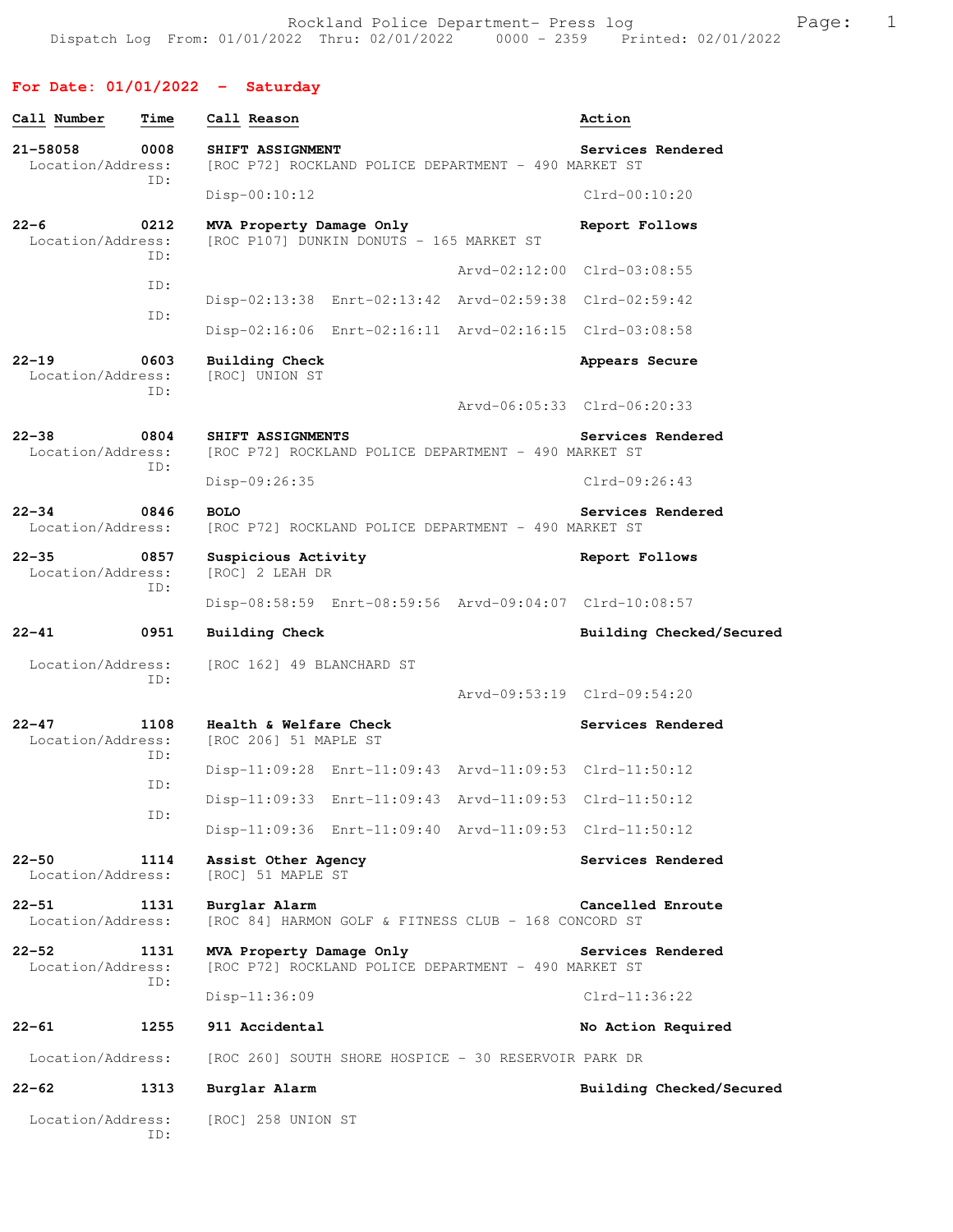Disp-13:14:43 Enrt-13:15:26 Arvd-13:22:35 Clrd-13:24:42

| $22 - 73$ | 1435<br>Location/Address:<br>ID: | General Info<br>[ROC P72] ROCKLAND POLICE DEPARTMENT - 490 MARKET ST | Services Rendered |
|-----------|----------------------------------|----------------------------------------------------------------------|-------------------|
|           |                                  | $Disp-14:40:59$                                                      | $Clrd-14:41:07$   |
| $22 - 76$ | 1522<br>Location/Address:        | OFFICER SAFETY<br>[ROC] 4 LEAH DR                                    | No Service        |
| $22 - 77$ | 1538                             | MVA Property Damage Only                                             | Paper Exchange    |

Location/Address: [ROC P55] HOME DEPOT - 1149 HINGHAM ST ID: Disp-15:39:48 Enrt-15:40:37 Arvd-16:10:50 Clrd-16:10:54 **22-86 1604 SHIFT ASSIGNMENT No Action Required** 

Location/Address: [ROC P72] ROCKLAND POLICE DEPARTMENT - 490 MARKET ST

**22-103 1650 General Info Services Rendered**  [ROC] 60 WILLOW POND DR 22-105 1818 Animal Complaint **1818** Animal Complaint

Location/Address: [ROC] SPRUCE ST

**22-122 2011 General Info No Action Required**  Location/Address: [ROC P72] ROCKLAND POLICE DEPARTMENT - 490 MARKET ST

#### **For Date: 01/02/2022 - Sunday**

| 0000<br>$22 - 148$<br>ID:               | SHIFT ASSIGNMENTS<br>Location/Address: [ROC P72] ROCKLAND POLICE DEPARTMENT - 490 MARKET ST                                                                                                                                                                                                                                     | No Service                  |
|-----------------------------------------|---------------------------------------------------------------------------------------------------------------------------------------------------------------------------------------------------------------------------------------------------------------------------------------------------------------------------------|-----------------------------|
|                                         |                                                                                                                                                                                                                                                                                                                                 | Arvd-00:00:00 Clrd-00:01:55 |
| $22 - 150$<br>0027<br>Location/Address: | Burglar Alarm<br>[ROC 162] 49 BLANCHARD ST Apt. #4                                                                                                                                                                                                                                                                              | False Alarm                 |
| ID:<br>ID:                              | Disp-00:29:15                                                                                                                                                                                                                                                                                                                   | Arvd-00:29:21 Clrd-00:32:58 |
|                                         | Disp-00:30:25 Enrt-00:30:29                                                                                                                                                                                                                                                                                                     | $Clrd-00:33:35$             |
| 0631<br>$22 - 177$                      | <b>Building Check</b>                                                                                                                                                                                                                                                                                                           | Building Checked/Secured    |
|                                         | Location/Address: [ROC 61] UNION ST BUSINESS DISTRICT - UNION ST                                                                                                                                                                                                                                                                |                             |
| TD:                                     |                                                                                                                                                                                                                                                                                                                                 | Arvd-06:32:58 Clrd-06:50:43 |
| 22-185 0800<br>Location/Address:        | General Info<br>[ROC P72] ROCKLAND POLICE DEPARTMENT - 490 MARKET ST                                                                                                                                                                                                                                                            | No Service                  |
| 22-199 1030<br>Location/Address:<br>ID: | Motor Vehicle Stop<br>[ROC P69] MCDONALD'S - 117 MARKET ST                                                                                                                                                                                                                                                                      | Vehicle Towed               |
| ID:                                     |                                                                                                                                                                                                                                                                                                                                 | Arvd-10:30:00 Clrd-10:55:29 |
| Age:<br>Charges:                        | Disp-10:31:11 Enrt-10:31:14 Arvd-10:32:59 Clrd-10:34:37<br>Refer To Summons: 22ROC-199-AR<br>Summons: WHITE, ISAIBRIER A<br>Address: 2047 COLUMBUS AVE Apt. #2 BOSTON, MA<br>27<br>REGISTRATION SUSPENDED, OP MV WITH<br>UNINSURED MOTOR VEHICLE<br>UNLICENSED OPERATION OF MV<br>SPEEDING RATE OF SPEED EXCEEDING POSTED LIMIT |                             |
| $22 - 202$<br>1056<br>Location/Address: | Burglar Alarm<br>[ROC P41] BELLEW TILE & MARBLE INC - 308 HINGHAM ST                                                                                                                                                                                                                                                            | Appears Secure              |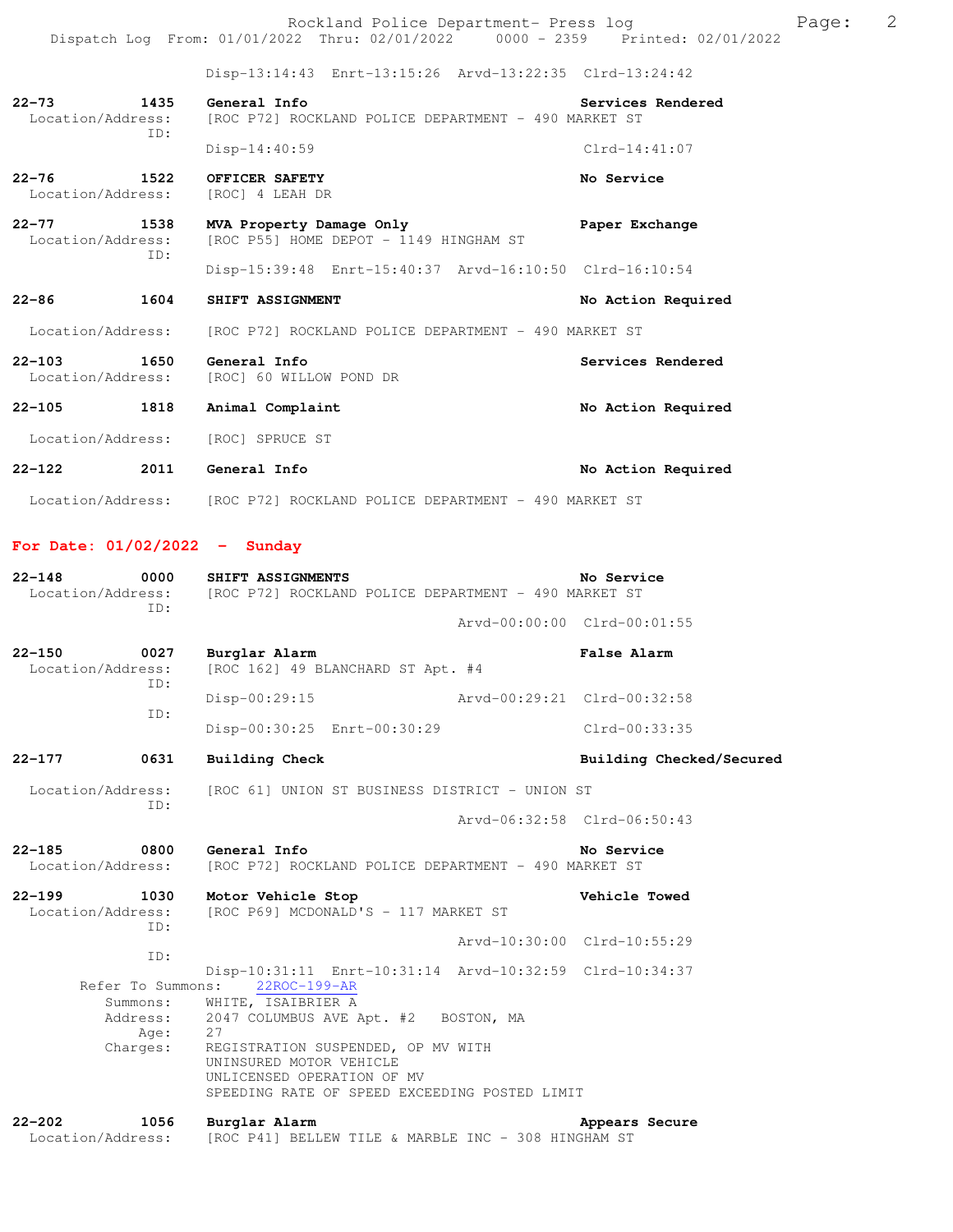|            | ID:                              | Disp-10:57:20 Enrt-11:00:54 Arvd-11:03:39 Clrd-11:07:39 |                                                      |                                                                                        |
|------------|----------------------------------|---------------------------------------------------------|------------------------------------------------------|----------------------------------------------------------------------------------------|
| $22 - 217$ | 1305<br>Location:                | Details / Time off<br>[ROC]                             |                                                      | Services Rendered                                                                      |
| $22 - 218$ | 1307<br>Location:                | Details / Time off<br>[ROC]                             |                                                      | Services Rendered                                                                      |
| $22 - 233$ | 1445<br>Location/Address:<br>ID: | Assist Fire Department<br>[ROC 1041] 135 GROVE ST       |                                                      | Vehicle Towed                                                                          |
|            | TD:                              | Disp-14:46:23 Enrt-14:46:29 Arvd-14:47:22 Clrd-15:37:48 |                                                      |                                                                                        |
|            |                                  | Disp-14:46:27 Enrt-14:46:30 Arvd-14:51:20 Clrd-15:38:02 |                                                      |                                                                                        |
|            | ID:                              | Disp-14:46:47 Enrt-14:46:50 Arvd-14:47:17 Clrd-15:11:16 |                                                      |                                                                                        |
| $22 - 241$ | 1601                             | SHIFT ASSIGNMENT                                        |                                                      | No Action Required                                                                     |
|            | Location/Address:                |                                                         | [ROC P72] ROCKLAND POLICE DEPARTMENT - 490 MARKET ST |                                                                                        |
| $22 - 254$ | 1650                             | Suspicious Activity                                     |                                                      | Services Not Required                                                                  |
|            | Location/Address:                | [ROC P55] HOME DEPOT - 1149 HINGHAM ST                  |                                                      |                                                                                        |
|            | ID:                              | Disp-16:53:17                                           | Arvd-16:57:41 Clrd-17:19:32                          |                                                                                        |
|            | ID:                              | Disp-16:54:41 Enrt-16:57:43 Arvd-17:02:51 Clrd-17:19:29 |                                                      |                                                                                        |
| $22 - 268$ | 1813<br>Location:                | Details / Time off<br>[ROC]                             |                                                      | Services Rendered                                                                      |
| $22 - 293$ | 2125                             | Burglar Alarm                                           |                                                      | Building Checked/Secured                                                               |
|            | Location/Address:                | [ROC P84] PLAYERS SPORTS BAR - 86 VFW DR                |                                                      |                                                                                        |
|            | ID:                              | Disp-21:27:47 Enrt-21:27:50 Arvd-21:29:19 Clrd-21:31:13 |                                                      |                                                                                        |
| $22 - 299$ | 2257                             | Health & Welfare Check                                  |                                                      | Transported to Hospital                                                                |
|            | Location/Address:                | [ROC] 91 DIVISION ST                                    |                                                      |                                                                                        |
|            | ID:                              | Disp-23:02:38 Enrt-23:03:11 Arvd-23:13:00 Clrd-23:26:00 |                                                      |                                                                                        |
|            | ID:                              | Disp-23:02:46 Enrt-23:03:11 Arvd-23:06:06 Clrd-23:26:00 |                                                      |                                                                                        |
|            | ID:                              | Disp-23:02:51 Enrt-23:03:11                             |                                                      | $Clrd-23:11:36$                                                                        |
| $22 - 301$ | 2309<br>Location/Address:<br>ID: | Motor Vehicle Complaint<br>[ROC] PLAIN ST               |                                                      | Sent On Way                                                                            |
|            |                                  | Disp-23:11:53 Enrt-23:11:59 Arvd-23:12:28 Clrd-23:26:11 |                                                      |                                                                                        |
| $22 - 306$ | 2318<br>Location/Address:        | 911 Accidental                                          |                                                      | Services Rendered<br>[ROC 70] WEBSTER PARK NURSING AND REHAB - 56 WEBSTER ST Apt. #105 |

## **For Date: 01/03/2022 - Monday**

| $22 - 309$<br>Location/Address: | 0002 | Services Rendered<br>SHIFT ASSIGNMENTS<br>[ROC P72] ROCKLAND POLICE DEPARTMENT - 490 MARKET ST |
|---------------------------------|------|------------------------------------------------------------------------------------------------|
| $22 - 310$<br>Location/Address: | 0003 | General Info<br>Services Rendered<br>[ROC P72] ROCKLAND POLICE DEPARTMENT - 490 MARKET ST      |
| $22 - 332$                      | 0607 | Building Checked/Secured<br>Building Check                                                     |
| Location/Address:               | TD:  | [ROC 61] UNION ST BUSINESS DISTRICT - UNION ST                                                 |

Arvd-06:08:09 Clrd-06:33:48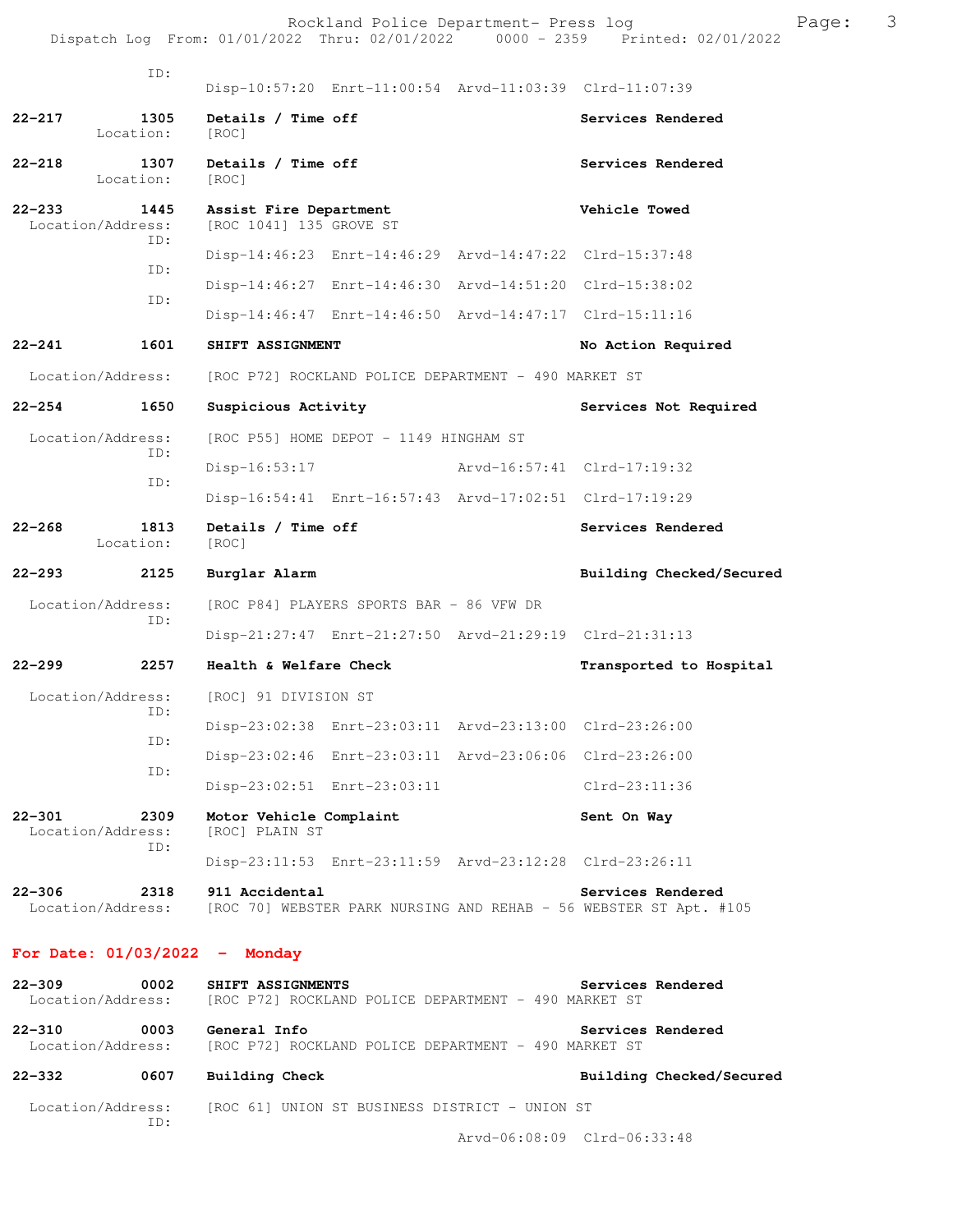**22-336 0655 SWAP Services Rendered**  Location/Address: [ROC P72] ROCKLAND POLICE DEPARTMENT - 490 MARKET ST **22-340 0800 General Info Services Rendered**  Location/Address: [ROC P72] ROCKLAND POLICE DEPARTMENT - 490 MARKET ST **22-350 1000 Time off No Service**  Location: [ROC] **22-353 1014 General Info Services Rendered**  Location/Address: [ROC P72] ROCKLAND POLICE DEPARTMENT - 490 MARKET ST **22-354 1015 General Info Services Rendered**  Location/Address: [ROC P72] ROCKLAND POLICE DEPARTMENT - 490 MARKET ST **22-359 1045 General Info Services Rendered Location/Address:** [ROC] 23 CHRISTINE AVE [ROC] 23 CHRISTINE AVE ID: Disp-10:48:31 Enrt-11:08:49 Arvd-11:08:52 Clrd-11:13:40 **22-368 1157 Suspicious Activity Services Rendered**  Location/Address: [ROC] 60 WILLOW POND DR ID: Disp-11:59:04 Enrt-11:59:56 Arvd-12:03:46 Clrd-12:21:36 22-369 1203 Details / Time off **Services Rendered**  Location: [ROC] **22-378 1305 Animal Complaint Services Rendered**  Location/Address: [ROC] VFW DR ID: Disp-13:07:26 Enrt-13:07:33 Arvd-13:07:36 Clrd-14:02:45 **22-390 1408 General Incident Services Rendered**  Location/Address: [ROC] ROCKLAND SENIOR CENTER - 317 PLAIN ST ID: Arvd-14:08:00 Clrd-14:29:55 **22-404 1559 SHIFT ASSIGNMENT No Action Required**  Location/Address: [ROC P72] ROCKLAND POLICE DEPARTMENT - 490 MARKET ST **22-412 1644 MISSING DOG No Action Required**  Location/Address: [ROC] BISHOP LN **22-417 1722 Motor Vehicle Complaint Services Rendered**  Vicinity of: [ROC] O'REILLY - 217 CENTRE AVE ID: Disp-17:25:25 Enrt-17:27:12 Arvd-17:33:35 Clrd-17:42:26 **22-422 1807 Building Check Building Checked/Secured**  Location/Address: [ROC] BLANCHARD ST ID: Arvd-18:07:47 Clrd-18:12:31 **22-424 1812 Disabled Motor Vehicle Services Rendered**  Location/Address: [ROC] 5 UNION ST @ 158 MARKET ST ID: Arvd-18:12:00 Clrd-18:18:56 **22-427 1843 General Info Provided Assistance**  Location/Address: [ROC P72] ROCKLAND POLICE DEPARTMENT - 490 MARKET ST **22-438 2110 MISSING DOG Services Rendered**  Location/Address: [ROC P72] ROCKLAND POLICE DEPARTMENT - 490 MARKET ST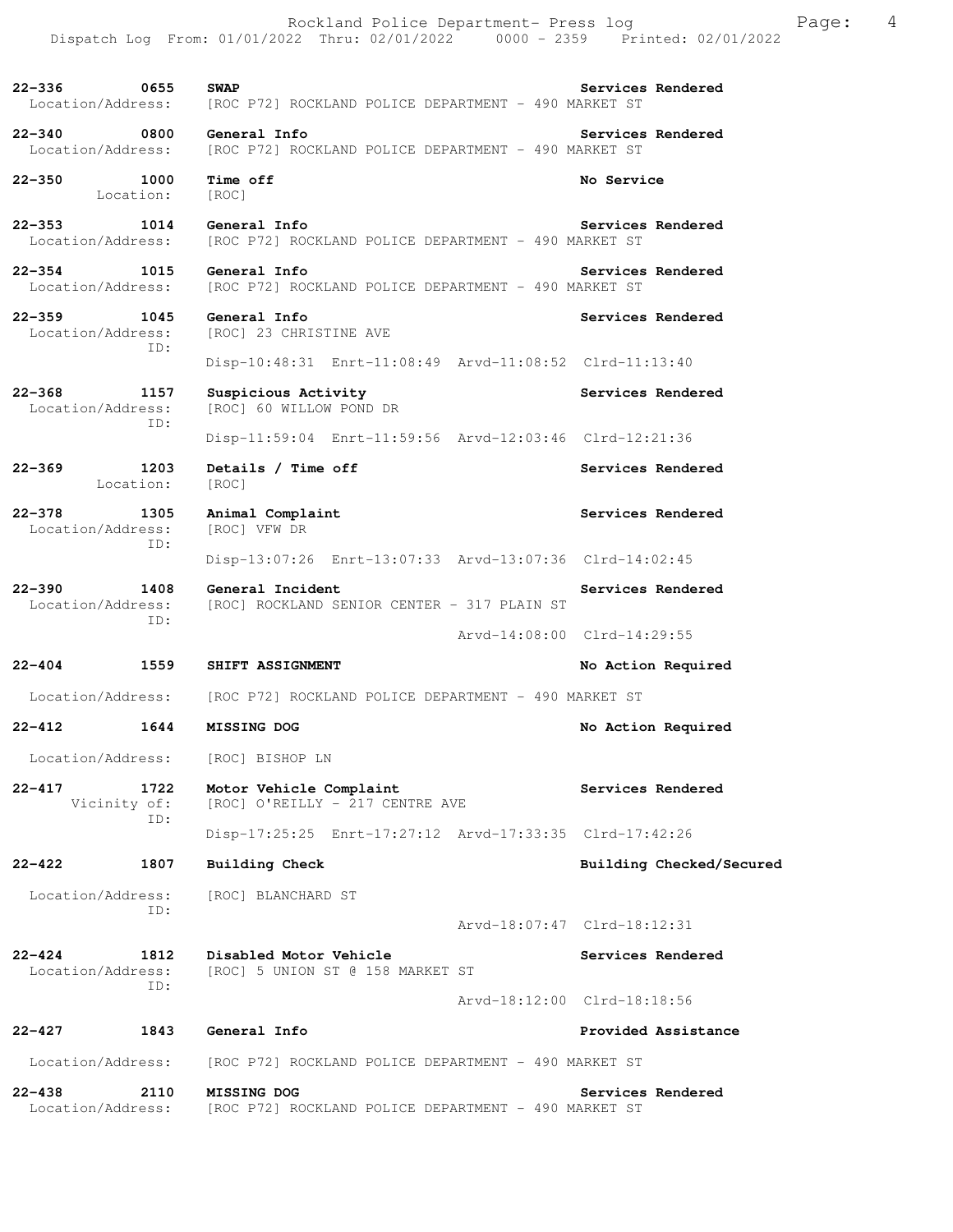**For Date: 01/04/2022 - Tuesday**

**22-452 0000 SHIFT ASSIGNMENTS Services Rendered Location/Address:** [ROC P72] ROCKLAND POLICE DEPARTMENT - 490 MARKET ST [ROC P72] ROCKLAND POLICE DEPARTMENT - 490 MARKET ST **22-459 0155 Burglar Alarm Building Checked/Secured**  Location/Address: [ROC P83] ROCKLAND GOLF COURSE - 276 PLAIN ST ID: Disp-01:55:53 Enrt-01:56:53 Arvd-01:59:25 Clrd-02:02:13 ID: Disp-01:56:47 Enrt-01:56:53 Arvd-01:57:40 Clrd-02:02:13 **22-471 0542 Building Check Appears Secure**  Location/Address: [ROC] UNION ST ID: Disp-05:43:08 Clrd-05:57:52 ID: Disp-05:58:42 Clrd-06:05:08 **22-472 0554 Vehicle Maintenance Appears Secure**  Location/Address: [ROC P72] ROCKLAND POLICE DEPARTMENT - 490 MARKET ST ID: Arvd-05:57:52 Clrd-05:58:27 **22-485 0806 Information Call Services Rendered** Location/Address: [ROC P72] ROCKLAND POLICE DEPARTMENT - 490 MARKET ST [ROC P72] ROCKLAND POLICE DEPARTMENT - 490 MARKET ST **22-492 0827 Burglar Alarm Building Checked/Secured**  Location/Address: [ROC 10GREATWOO] 10 GREATWOOD LN ID: Disp-08:28:55 Enrt-08:30:05 Arvd-08:35:08 Clrd-08:40:36 ID: Disp-08:30:02 Enrt-08:30:07 Arvd-08:35:15 Clrd-08:40:32 **22-501 0921 Motor Vehicle Stop Verbal Warning**  Vicinity of: [ROC P81] OCEAN STATE JOB LOT - 360 MARKET ST ID: Arvd-09:21:00 Clrd-09:23:31 **22-505 0939 Building Check Services Rendered**  Location/Address: [ROC] BLANCHARD ST ID: Arvd-09:41:06 Clrd-09:41:22 **22-507 0956 Details / Time off No Action Required**  Location: [ROC] **22-509 0958 Details / Time off No Action Required**  Location: [ROC] **22-517 1121 Larceny / Forgery/ Fraud Report Follows**  Location/Address: [ROC 159] 113 MARKET ST Apt. #30 ID: Disp-11:25:05 Enrt-11:28:18 Arvd-11:28:20 Clrd-12:07:56 **22-518 1124 Building Check Services Rendered**  Location/Address: [ROC] BLANCHARD ST ID: Arvd-11:25:27 Clrd-11:26:02 **22-519 1133 Disabled Motor Vehicle Verbal Warning**  Location/Address: ID: Arvd-11:33:00 Clrd-11:42:02 **22-537 1326 MVA Property Damage Only Paper Exchange**  Location/Address: [ROC] 24 ASPEN CIR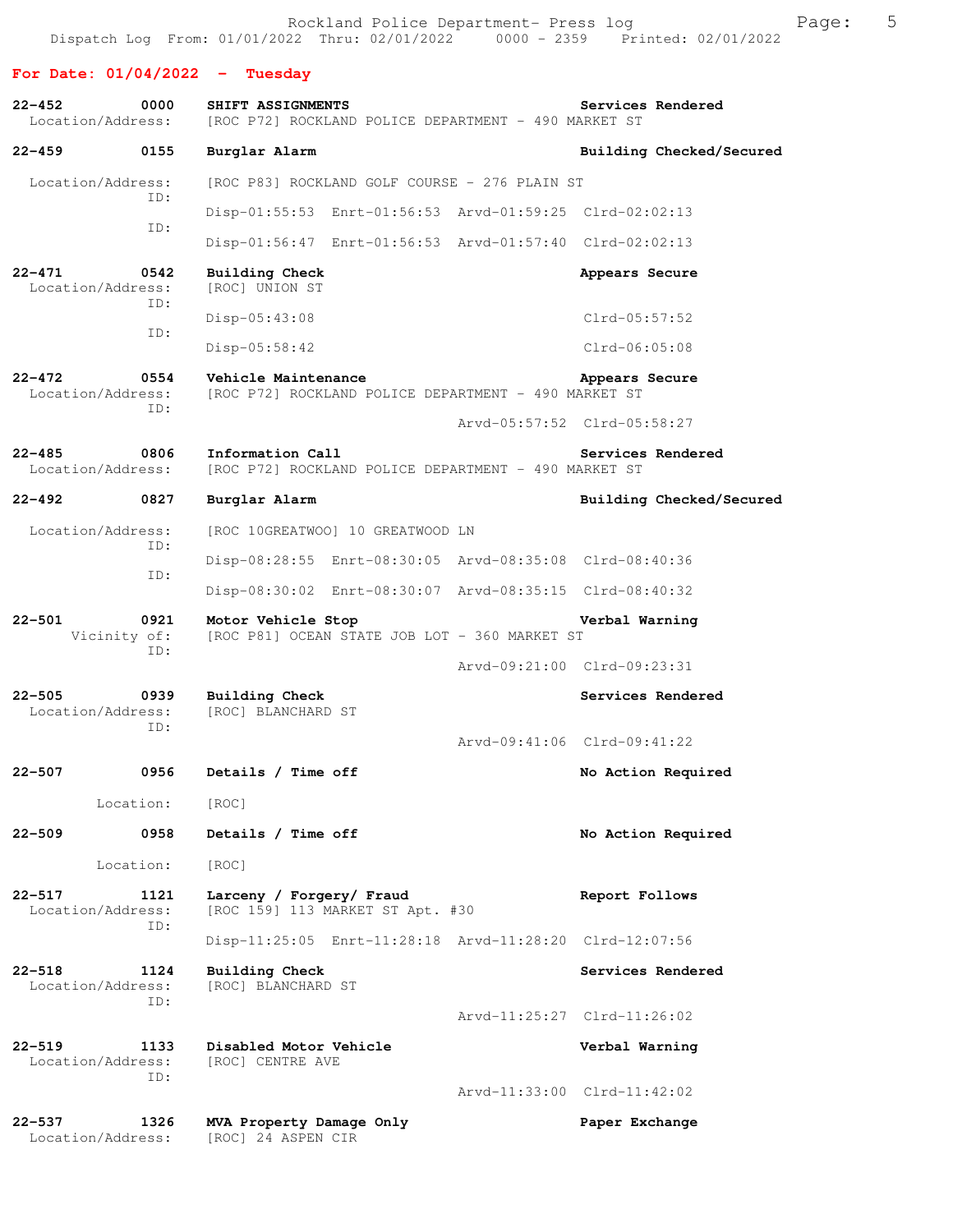Rockland Police Department- Press log entitled and Page: 6 Dispatch Log From: 01/01/2022 Thru: 02/01/2022 0000 - 2359 Printed: 02/01/2022

|        | ID:                              | $Disp-13:32:46$                                                        | $Clrd-13:41:36$          |
|--------|----------------------------------|------------------------------------------------------------------------|--------------------------|
| 22-538 | 1355                             | Details / Time off                                                     | No Action Required       |
|        | Location:                        | [ROC]                                                                  |                          |
| 22-541 | 1409<br>Location/Address:        | Suspicious Activity<br>[ROC 68] 204 MONCRIEF RD                        | Services Rendered        |
|        | ID:<br>ID:                       | Disp-14:11:35 Enrt-14:11:38 Arvd-14:14:18 Clrd-14:45:24                |                          |
|        |                                  | Disp-14:12:50 Enrt-14:12:53 Arvd-14:14:16 Clrd-14:45:28                |                          |
| 22–549 | 1509                             | Information Call                                                       | No Action Required       |
|        | Location/Address:                | [ROC P72] ROCKLAND POLICE DEPARTMENT - 490 MARKET ST                   |                          |
| 22–555 | 1600                             | SHIFT ASSIGNMENT                                                       | No Action Required       |
|        | Location/Address:                | [ROC P72] ROCKLAND POLICE DEPARTMENT - 490 MARKET ST                   |                          |
| 22–562 | 1637<br>Location:                | Details / Time off<br>[ROC]                                            | Services Rendered        |
| 22–569 | 1712<br>Location/Address:        | 911 Hang Up<br>[ROC] BISHOP LN                                         | Unfounded                |
|        | TD:<br>ID:                       | Disp-17:17:01 Enrt-17:21:08                                            | Clrd-17:21:30            |
|        |                                  | Disp-17:21:19 Enrt-17:22:39 Arvd-17:25:27 Clrd-17:25:29                |                          |
| 22-570 | 1731<br>Location/Address:<br>ID: | Motor Vehicle Complaint<br>[ROC] 256 WEYMOUTH ST                       | Gone on arrival          |
|        |                                  | Disp-17:35:22 Enrt-17:35:25 Arvd-17:46:43 Clrd-17:46:47                |                          |
| 22–572 | 1754                             | Motor Vehicle Stop                                                     | Citation/Warning Issued  |
|        | Location/Address:<br>ID:         | [ROC P23] SULLIVAN FUNERAL HOME - 45 EAST WATER ST                     |                          |
|        | ID:                              | Disp-17:56:37 Enrt-17:57:01 Arvd-17:57:06 Clrd-18:04:39                |                          |
|        |                                  | Disp-18:02:13 Enrt-18:02:14 Arvd-18:02:16 Clrd-18:05:43                |                          |
| 22-574 | 1821                             | General Info                                                           | No Action Required       |
|        |                                  | Location/Address: [ROC P72] ROCKLAND POLICE DEPARTMENT - 490 MARKET ST |                          |
| 22-581 | 1915<br>Location/Address:<br>ID: | Harassment<br>[ROC] 60 JOHNSON TER                                     | Services Rendered        |
|        |                                  | Disp-19:20:21                                                          | Clrd-19:51:55            |
| 22–588 | 2024                             | Burglar Alarm                                                          | Building Checked/Secured |
|        | Location/Address:<br>ID:         | [ROC 540UNION] Panopticon Imaging - 540 UNION ST                       |                          |
|        | ID:                              | Disp-20:27:30 Enrt-20:28:05 Arvd-20:32:28 Clrd-20:42:29                |                          |
|        |                                  | Disp-20:27:41 Enrt-20:28:19 Arvd-20:32:30 Clrd-20:42:24                |                          |
| 22-607 | 2341                             | General Info                                                           | No Action Required       |
|        | Location/Address:                | [ROC P55] HOME DEPOT - 1149 HINGHAM ST                                 |                          |

# **For Date: 01/05/2022 - Wednesday**

| 22-610            | 0000 |  | <b>SHIFT ASSIGNMENTS</b> |                                                      |  | No Service |  |
|-------------------|------|--|--------------------------|------------------------------------------------------|--|------------|--|
| Location/Address: |      |  |                          | [ROC P72] ROCKLAND POLICE DEPARTMENT - 490 MARKET ST |  |            |  |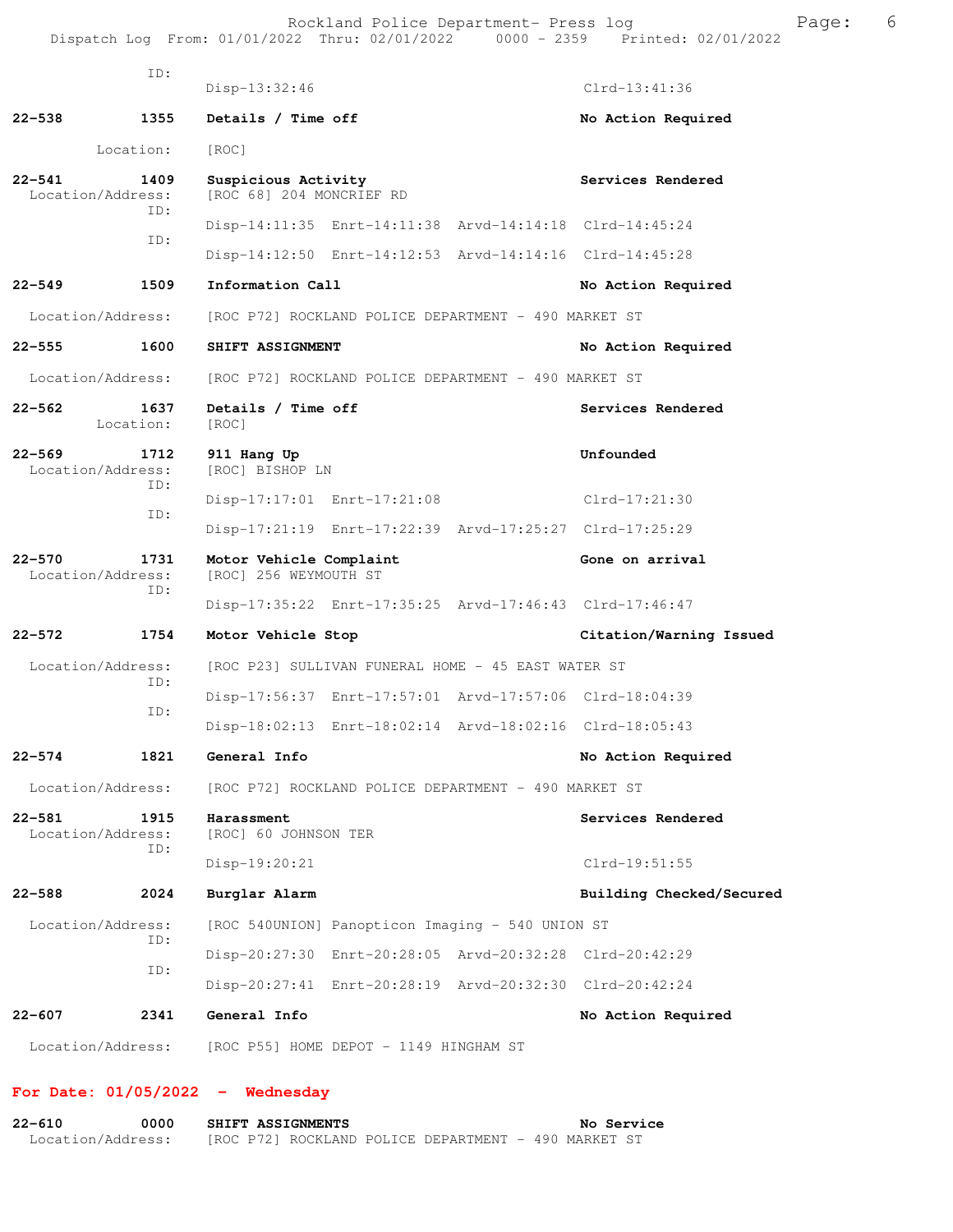|                                 | ID:                                                           |                                                                                          |                                         |                                                         |                             |
|---------------------------------|---------------------------------------------------------------|------------------------------------------------------------------------------------------|-----------------------------------------|---------------------------------------------------------|-----------------------------|
|                                 |                                                               |                                                                                          |                                         |                                                         | Arvd-00:00:00 Clrd-00:04:00 |
| 22-611                          | 0008<br>Location:                                             | Details / Time off<br>[ROC]                                                              |                                         |                                                         | No EMS                      |
| $22 - 612$<br>Location/Address: | 0009<br>ID:                                                   | Assist Fire Department                                                                   |                                         | [ROC 7] WEBSTER PARK REHAB CENTER - 56 WEBSTER ST       | Services Rendered           |
|                                 |                                                               |                                                                                          |                                         | Disp-00:10:35 Enrt-00:10:38 Arvd-00:13:23 Clrd-00:26:16 |                             |
|                                 | ID:                                                           |                                                                                          |                                         | Disp-00:13:22 Enrt-00:13:24 Arvd-00:13:26 Clrd-00:22:13 |                             |
| $22 - 615$<br>Location/Address: | 0028                                                          | Illegal Dumping                                                                          | [ROC P55] HOME DEPOT - 1149 HINGHAM ST  |                                                         | Services Rendered           |
|                                 | ID:                                                           |                                                                                          |                                         | Disp-00:30:36 Enrt-00:31:55 Arvd-00:35:21 Clrd-00:39:00 |                             |
|                                 | ID:                                                           | Disp-00:40:42                                                                            |                                         |                                                         | $Clrd-00:45:29$             |
| $22 - 635$<br>Location/Address: | 0608<br>TD:                                                   | <b>Building Check</b><br>[ROC] UNION ST                                                  |                                         |                                                         | Appears Secure              |
|                                 |                                                               |                                                                                          |                                         |                                                         | Arvd-06:09:02 Clrd-06:22:21 |
| $22 - 642$                      | 0651<br>Location:                                             | Details / Time off<br>[ROC]                                                              |                                         |                                                         | No Service                  |
| $22 - 651$<br>Location/Address: | 0800                                                          | General Info                                                                             |                                         | [ROC P72] ROCKLAND POLICE DEPARTMENT - 490 MARKET ST    | Services Rendered           |
| $22 - 655$                      | 0918                                                          | <b>Building Check</b>                                                                    |                                         |                                                         | Building Checked/Secured    |
| Location/Address:               | ID:                                                           | [ROC] J A DUNN MEM DR                                                                    |                                         |                                                         |                             |
|                                 |                                                               |                                                                                          |                                         |                                                         | Arvd-09:20:39 Clrd-09:22:05 |
| $22 - 661$<br>Location/Address: | 1019                                                          | General Info                                                                             |                                         | [ROC P72] ROCKLAND POLICE DEPARTMENT - 490 MARKET ST    | No Service                  |
| $22 - 664$<br>Location/Address: | 1046<br>ID:                                                   | Assault Offenses                                                                         | [ROC P4] B1 AUTOMOTIVE - 240 CENTRE AVE |                                                         | Investigated                |
|                                 | ID:                                                           | $Disp-10:47:12$                                                                          |                                         | Arvd-10:48:26 Clrd-11:23:24                             |                             |
|                                 | ID:                                                           |                                                                                          |                                         | Disp-10:47:16 Enrt-10:48:30 Arvd-10:48:48 Clrd-11:23:19 |                             |
|                                 | Refer To Summons:<br>Summons:<br>Address:<br>Age:<br>Charges: | Disp-10:55:39<br>$22ROC-664-AR$<br>ZAIDAN, MAHMOUD SAID<br>55 WHITEHEAD AVE<br>57<br>A&B | HULL, MA                                |                                                         | Arvd-10:55:44 Clrd-11:11:48 |
| $22 - 671$<br>Location/Address: | 1133<br>ID:                                                   | Assist Public<br>[ROC] 4 LEAH DR                                                         |                                         |                                                         | Investigated                |
|                                 | ID:                                                           | $Disp-11:37:00$                                                                          |                                         | Enrt-11:37:25 Arvd-11:41:08 Clrd-12:01:12               |                             |
|                                 |                                                               |                                                                                          |                                         | Disp-11:37:04 Enrt-11:37:21 Arvd-11:40:04 Clrd-12:01:16 |                             |
|                                 | ID:                                                           |                                                                                          |                                         | Disp-11:37:08 Enrt-11:37:17 Arvd-11:49:11 Clrd-12:01:58 |                             |
| 22-673                          | 1142<br>Location:                                             | Details / Time off<br>[ROC]                                                              |                                         |                                                         | Services Rendered           |
| $22 - 675$<br>Location/Address: | 1158                                                          | Follow-Up Investigation                                                                  |                                         | [ROC 940] ABINGTON PD STATION - 215 CENTRAL ST          | Investigated                |
|                                 | ID:                                                           | Disp-12:00:02 Enrt-12:00:09                                                              |                                         |                                                         | Clrd-12:12:50               |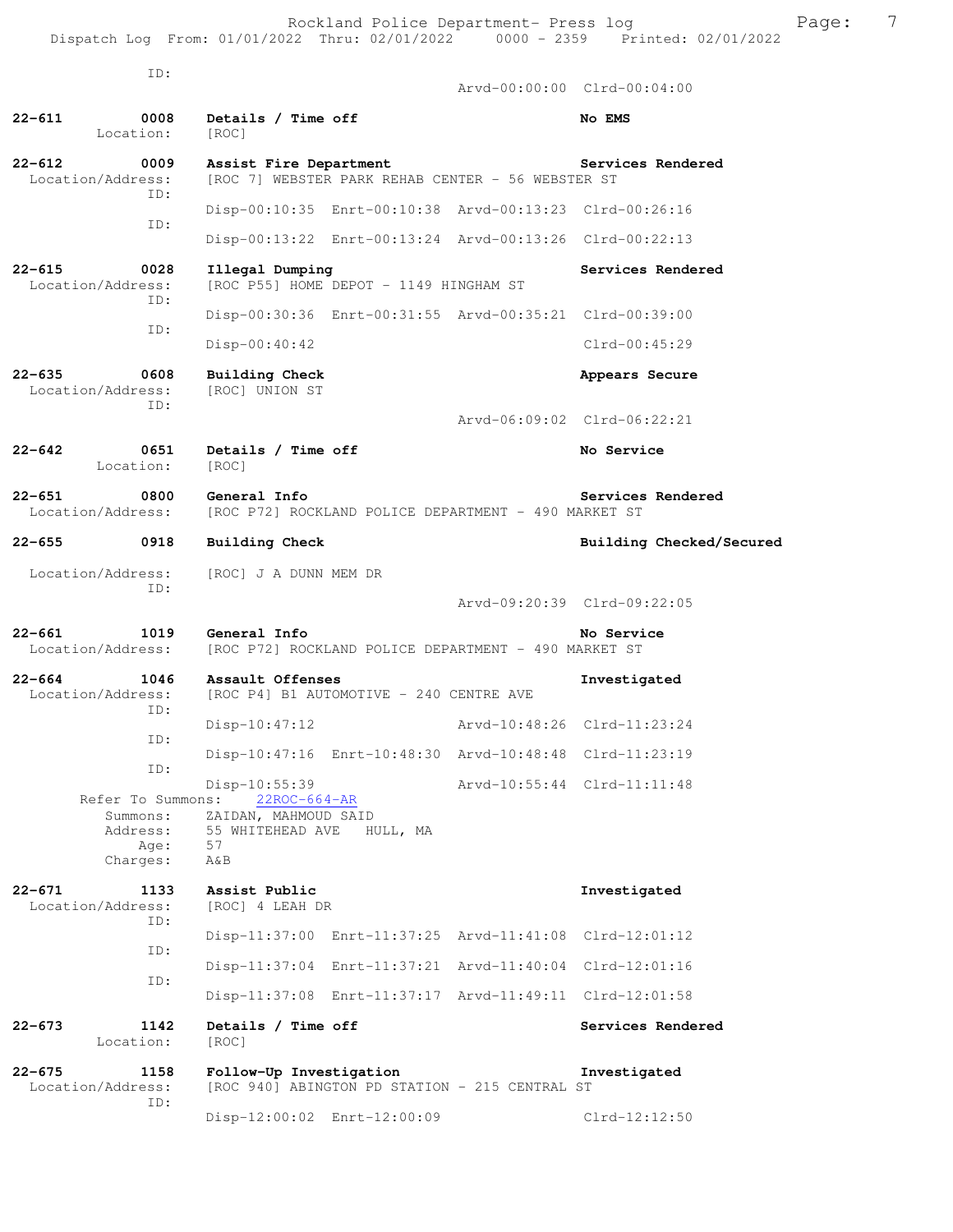| $22 - 677$ | 1223<br>Location/Address:        | Unwanted Party<br>[ROC] 4 LEAH DR                                                                              |                             | Verbal Warning           |
|------------|----------------------------------|----------------------------------------------------------------------------------------------------------------|-----------------------------|--------------------------|
|            | TD:                              | $Disp-12:24:04$                                                                                                | Arvd-12:24:09 Clrd-12:39:34 |                          |
|            | TD:                              | $Disp-12:24:20$                                                                                                | Arvd-12:24:24 Clrd-12:40:32 |                          |
|            | ID:                              | $Disp-12:24:35$                                                                                                | Arvd-12:24:41 Clrd-12:39:39 |                          |
| $22 - 684$ | 1243<br>Location/Address:<br>ID: | Larceny / Forgery/ Fraud<br>[ROC P65] 7-ELEVEN CONVENIENCE STORE - 92 MARKET ST                                |                             | Investigated             |
|            | Refer To Summons:                | Disp-12:44:13 Enrt-12:44:42 Arvd-12:47:12 Clrd-12:58:55<br>$22ROC - 684 - AR$                                  |                             |                          |
|            |                                  | Summons: MCDERMOTT, KRISTIE LEE<br>Address: 32 REVERE ST HUMAROCK, MA                                          |                             |                          |
|            | Age:<br>Charges:                 | 35<br>LARCENY UNDER \$1200 BY SINGLE SCHEME c266 \$30(1)<br>LARCENY UNDER \$1200 BY SINGLE SCHEME c266 \$30(1) |                             |                          |
| $22 - 691$ | 1413                             | <b>Building Check</b>                                                                                          |                             | Building Checked/Secured |
|            | Location/Address:                | [ROC] J A DUNN MEM DR                                                                                          |                             |                          |
|            | ID:                              |                                                                                                                | Arvd-14:14:42 Clrd-14:16:20 |                          |
| $22 - 694$ | 1414<br>Location:                | Details / Time off<br>[ROC]                                                                                    |                             | Services Rendered        |
| $22 - 702$ | 1510<br>Location/Address:<br>ID: | Burglar Alarm<br>[ROC] 1099 HINGHAM ST                                                                         |                             | Investigated             |
|            |                                  | Disp-15:14:15 Enrt-15:14:23 Arvd-15:22:45 Clrd-15:39:14                                                        |                             |                          |
| $22 - 704$ | 1530<br>Location/Address:<br>ID: | Motor Vehicle Complaint<br>[ROC] 318 SUMMER ST @ 372 SPRING ST                                                 |                             | Gone on arrival          |
|            |                                  | Disp-15:32:33 Enrt-15:32:52 Arvd-15:36:28 Clrd-15:42:16                                                        |                             |                          |
| $22 - 708$ | 1543                             | <b>Building Check</b>                                                                                          |                             | Building Checked/Secured |
|            | Location/Address:<br>ID:         | [ROC] J A DUNN MEM DR                                                                                          |                             |                          |
|            |                                  |                                                                                                                | Arvd-15:44:37 Clrd-15:44:59 |                          |
| $22 - 712$ | 1602<br>Location/Address:<br>ID: | SHIFT ASSIGNMENTS<br>[ROC P72] ROCKLAND POLICE DEPARTMENT - 490 MARKET ST                                      |                             | Services Rendered        |
|            |                                  | $Disp-16:04:39$                                                                                                |                             | $Clrd-16:04:45$          |
| 22-715     | 1623<br>Location:                | Details / Time off<br>[ROC]                                                                                    |                             | Services Rendered        |
| $22 - 717$ | 1636<br>Location/Address:<br>ID: | Elder Abuse<br>[ROC] 56 WEBSTER ST                                                                             |                             | Services Rendered        |
|            |                                  | Disp-16:39:19 Enrt-16:39:30 Arvd-16:43:57 Clrd-17:06:05                                                        |                             |                          |
| $22 - 720$ | 1704<br>Location/Address:<br>ID: | MVA Property Damage Only<br>[ROC] 1149 HINGHAM ST @ 88 POND ST                                                 |                             | Report Follows           |
|            | ID:                              | Disp-17:07:32 Enrt-17:07:55 Arvd-17:11:52 Clrd-17:29:07                                                        |                             |                          |
|            |                                  | Disp-17:07:37 Enrt-17:07:56 Arvd-17:11:50 Clrd-17:29:10                                                        |                             |                          |
| $22 - 730$ | 1821<br>Location:                | Details / Time off<br>[ROC]                                                                                    |                             | Services Rendered        |
| $22 - 731$ | 1824<br>Location:                | Details / Time off<br>[ROC]                                                                                    |                             | Services Rendered        |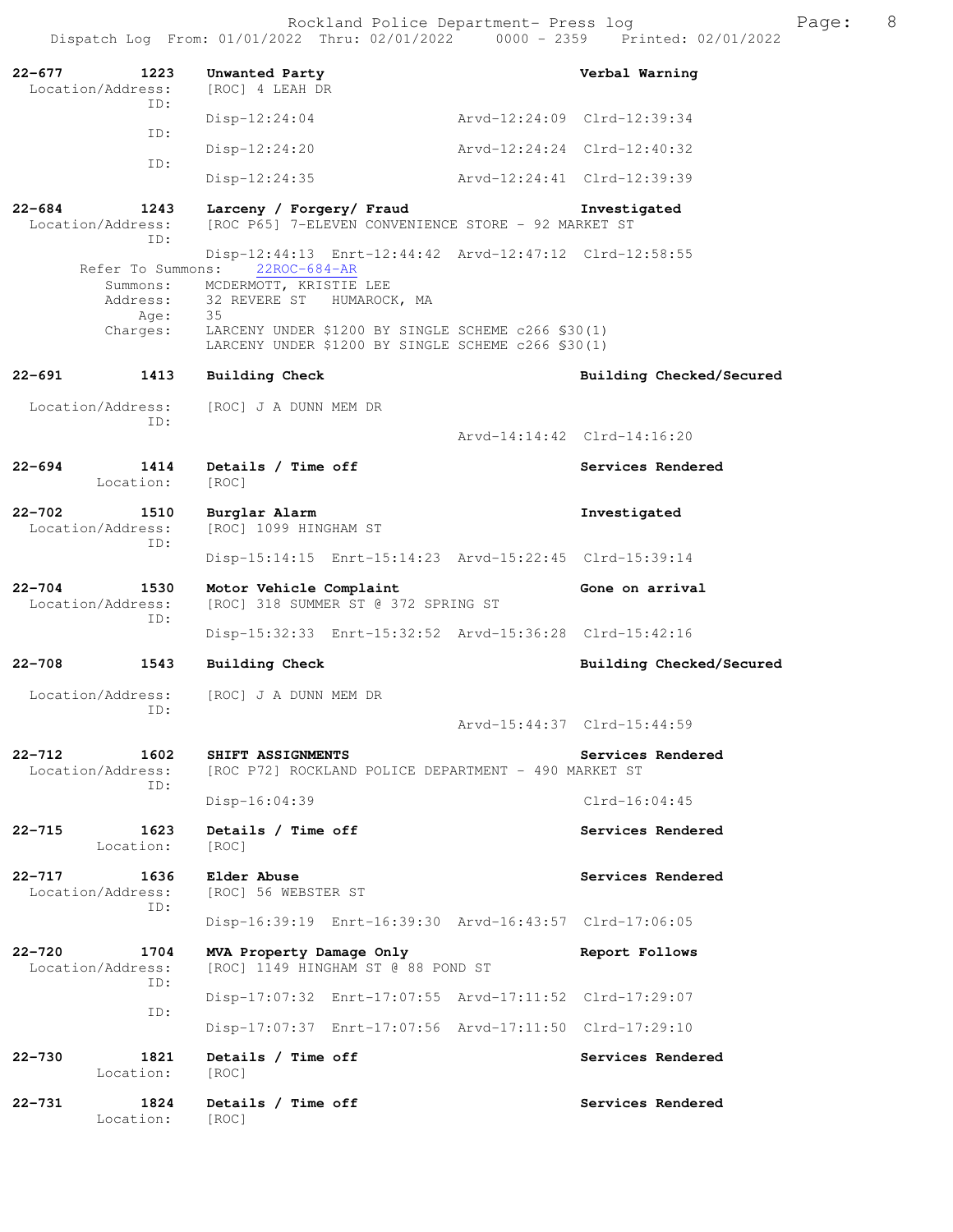| $22 - 733$<br>1829<br>Location:                | Details / Time off<br>[ROC]                                                | Services Rendered           |
|------------------------------------------------|----------------------------------------------------------------------------|-----------------------------|
| $22 - 734$<br>1829<br>Location/Address:<br>TD: | Burglar Alarm<br>[ROC P37] AMERICAN SPORT FLOORING INC - 105 EXCHANGE ST   | Services Rendered           |
|                                                | Disp-18:32:04 Enrt-18:32:10                                                | $Clrd-18:38:15$             |
| $22 - 744$<br>1929<br>Location/Address:<br>TD: | Suspicious Activity<br>[ROC] 22 DAMON RD                                   | Services Rendered           |
|                                                | Disp-19:30:35 Enrt-19:32:01 Arvd-19:35:00 Clrd-19:45:00                    |                             |
| $22 - 745$<br>1932<br>Location/Address:<br>TD: | Motor Vehicle Complaint<br>[ROC] 543 SUMMER ST @ 43 WINTER CIR             | Services Rendered           |
|                                                | Disp-19:33:55 Enrt-19:34:40 Arvd-19:36:53 Clrd-19:58:54                    |                             |
| $22 - 747$<br>1947<br>Location/Address:        | Police Information<br>[ROC P72] ROCKLAND POLICE DEPARTMENT - 490 MARKET ST | Services Rendered           |
| ID:                                            | Disp-19:48:04                                                              | Clrd-19:48:08               |
| 2023<br>$22 - 750$<br>Location:                | Details / Time off<br>[ROC]                                                | Services Rendered           |
| $22 - 761$<br>2143<br>Location/Address:<br>ID: | Suspicious Activity<br>[ROC] 333 SALEM ST @ 11 SPRUCE ST                   | Services Rendered           |
|                                                | Disp-21:44:31 Enrt-21:45:02 Arvd-21:47:30 Clrd-22:00:58                    |                             |
| $22 - 764$<br>2250<br>Location/Address:<br>ID: | Assist Public<br>[ROC] 435 HINGHAM ST                                      | Services Rendered           |
|                                                |                                                                            | Arvd-22:50:00 Clrd-23:03:11 |
| $22 - 768$<br>2321<br>Location/Address:<br>TD: | Shoplifting<br>[ROC P65] 7-ELEVEN CONVENIENCE STORE - 92 MARKET ST         | Services Rendered           |
|                                                | Disp-23:23:25 Enrt-23:23:35 Arvd-23:33:37 Clrd-23:39:23                    |                             |
| For Date: $01/06/2022 -$                       | Thursday                                                                   |                             |

| $22 - 769$                      | 0000         | SHIFT ASSIGNMENTS                                                      | Services Not Required       |
|---------------------------------|--------------|------------------------------------------------------------------------|-----------------------------|
|                                 |              | Location/Address: [ROC P72] ROCKLAND POLICE DEPARTMENT - 490 MARKET ST |                             |
| $22 - 786$<br>Location/Address: | 0.512<br>TD: | Building Check<br>[ROC 61] UNION ST BUSINESS DISTRICT - UNION ST       | Services Rendered           |
|                                 |              | Disp-05:12:10                                                          | Arvd-05:12:52 Clrd-05:30:17 |
| $22 - 790$<br>Location/Address: | 0634<br>ID:  | Motor Vehicle Complaint<br>[ROC] 53 MORNINGSIDE DR                     | Investigated                |
|                                 | TD:          | Disp-06:36:48 Enrt-06:37:19 Arvd-06:44:24 Clrd-07:00:45                |                             |
|                                 |              | Disp-06:37:28 Enrt-06:37:33                                            | $Clrd-07:00:40$             |
| $22 - 791$                      | 0646         | Details / Time off                                                     | Services Not Required       |
|                                 | Location:    | [ROC]                                                                  |                             |
| $22 - 792$                      | 0648         | Prisoner Information                                                   | Services Not Required       |
|                                 |              | Location/Address: [ROC P72] ROCKLAND POLICE DEPARTMENT - 490 MARKET ST |                             |
| $22 - 796$                      | 0710         | 911 Accidental                                                         | Services Not Required       |
|                                 |              | Location/Address: [ROC P46] DUNKIN DONUTS - 851 HINGHAM ST             |                             |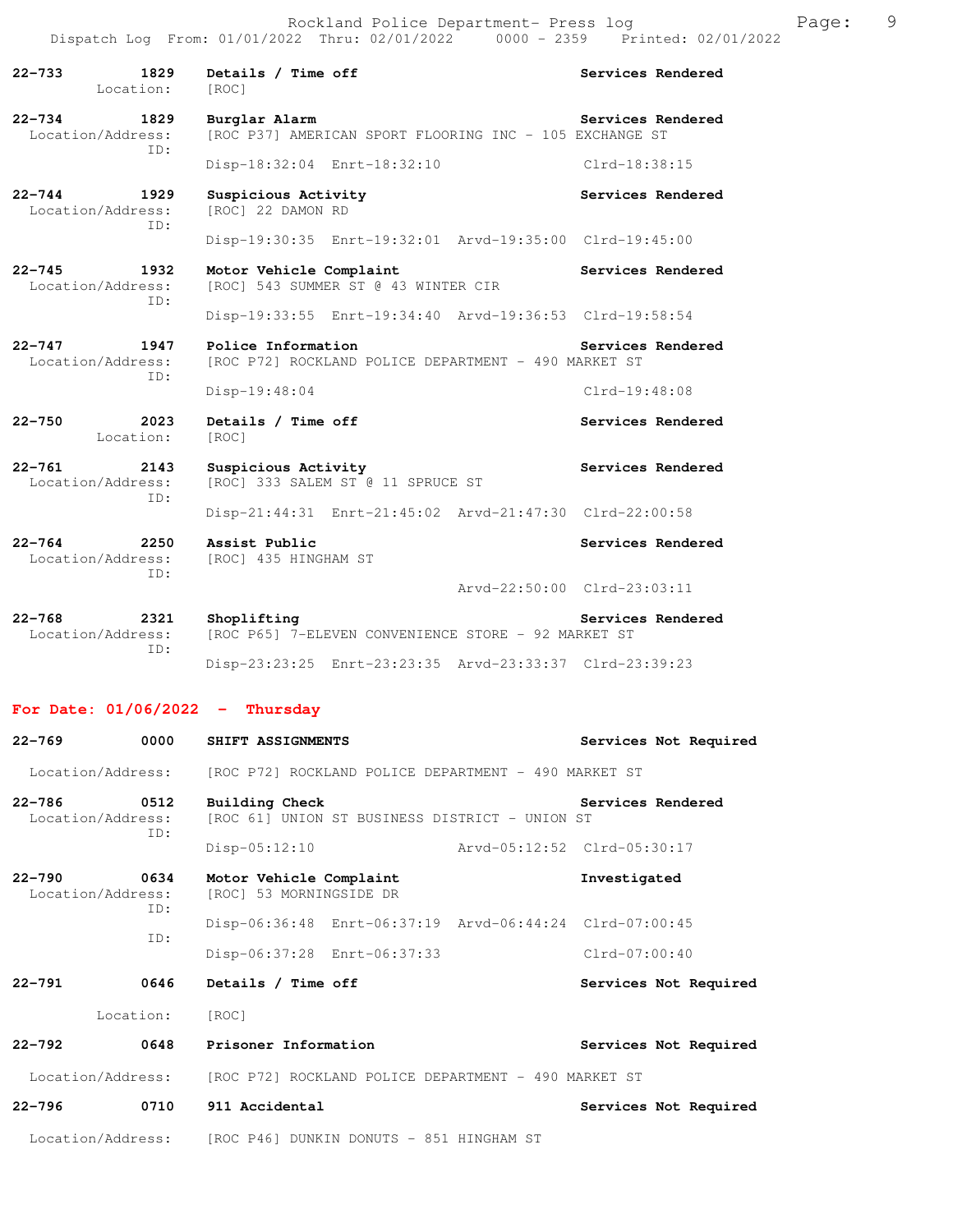|                                 |                              | Rockland Police Department- Press log<br>Dispatch Log From: 01/01/2022 Thru: 02/01/2022 0000 - 2359 Printed: 02/01/2022                    | Page:                       | 10 |
|---------------------------------|------------------------------|--------------------------------------------------------------------------------------------------------------------------------------------|-----------------------------|----|
|                                 | ID:                          |                                                                                                                                            |                             |    |
|                                 | ID:                          | Disp-07:12:37 Enrt-07:14:51 Arvd-07:20:59 Clrd-07:22:50                                                                                    |                             |    |
|                                 |                              | Disp-07:17:24 Enrt-07:17:31 Arvd-07:21:00 Clrd-07:22:53                                                                                    |                             |    |
| $22 - 808$<br>Location/Address: | 0808                         | General Info<br>[ROC P72] ROCKLAND POLICE DEPARTMENT - 490 MARKET ST                                                                       | Services Rendered           |    |
| $22 - 811$<br>Location/Address: | 0845<br>ID:                  | Prisioner Transport<br>[HIN 1] HINGHAM COURT - 28 GEORGE WASHINGTON BLVD                                                                   | Services Rendered           |    |
|                                 |                              | Disp-08:46:26                                                                                                                              | Arvd-08:47:03 Clrd-10:37:28 |    |
| 22-813                          | 0859                         | Building Check                                                                                                                             | Building Checked/Secured    |    |
| Location/Address:               | ID:                          | [ROC] J A DUNN MEM DR                                                                                                                      | Arvd-09:00:32 Clrd-09:00:38 |    |
| $22 - 835$<br>Location/Address: | 1043                         | 911 Accidental<br>[ROC 69] SOUTH SHORE REHAB & NURSING - 115 NORTH AVE                                                                     | Investigated                |    |
| $22 - 833$<br>Location/Address: | 1114<br>ID:                  | Warrant<br>[ROC P45] COMFORT INN - 850 HINGHAM ST                                                                                          | Arrest (s) Made             |    |
|                                 | Address:<br>Age:<br>Charges: | $Disp-11:16:11$<br>Refer To Arrest: 22ROC-833-AR<br>Arrest: DUNN, SAMANTHA<br>90 MYRTLE AVE Apt. #314 WHITMAN, MA<br>31<br>Default Warrant | Arvd-11:30:23 Clrd-11:37:22 |    |
|                                 |                              |                                                                                                                                            |                             |    |
|                                 |                              |                                                                                                                                            |                             |    |
| $22 - 834$<br>Location/Address: | 1115                         | 911 Accidental<br>[ROC 69] SOUTH SHORE REHAB & NURSING - 115 NORTH AVE Apt. #41B                                                           | Investigated                |    |
| $22 - 840$                      | 1206<br>Location:            | Details / Time off<br>[ROC]                                                                                                                | Services Rendered           |    |
| $22 - 842$                      | 1216<br>Location:            | Details / Time off<br>[ROC]                                                                                                                | Services Rendered           |    |
| $22 - 851$                      | 1339<br>Location: [ROC]      | Details / Time off                                                                                                                         | Services Rendered           |    |
| 22-852                          | 1340                         | Health & Welfare Check                                                                                                                     | Services Not Required       |    |
| Location/Address:               |                              | [ROC P47] BEST WESTERN - 909 HINGHAM ST                                                                                                    |                             |    |
|                                 | ID:                          | Disp-13:43:56 Enrt-13:44:01 Arvd-13:54:04 Clrd-14:10:22                                                                                    |                             |    |
| $22 - 854$                      | 1350                         | Prisioner Transport                                                                                                                        | Transported by other means  |    |
| Location/Address:               |                              | [HIN 1] HINGHAM COURT - 28 GEORGE WASHINGTON BLVD                                                                                          |                             |    |
|                                 | ID:                          | $Disp-13:51:14$                                                                                                                            | Clrd-15:39:18               |    |
| $22 - 858$                      | 1415<br>Location:            | Details / Time off<br>[ROC]                                                                                                                | Services Rendered           |    |
| 22-863                          | 1506<br>Location:            | Details / Time off<br>[ROC]                                                                                                                | Services Rendered           |    |
| $22 - 865$                      | 1529<br>Location:            | Details / Time off<br>[ROC]                                                                                                                | Services Rendered           |    |
| $22 - 866$<br>Location/Address: | 1539                         | Disturbance<br>[ROC P74] CVS PHARMACY - 80 MARKET ST                                                                                       | Services Rendered           |    |
|                                 | ID:<br>ID:                   | Disp-15:42:07 Enrt-15:42:57 Arvd-15:51:49 Clrd-16:08:55                                                                                    |                             |    |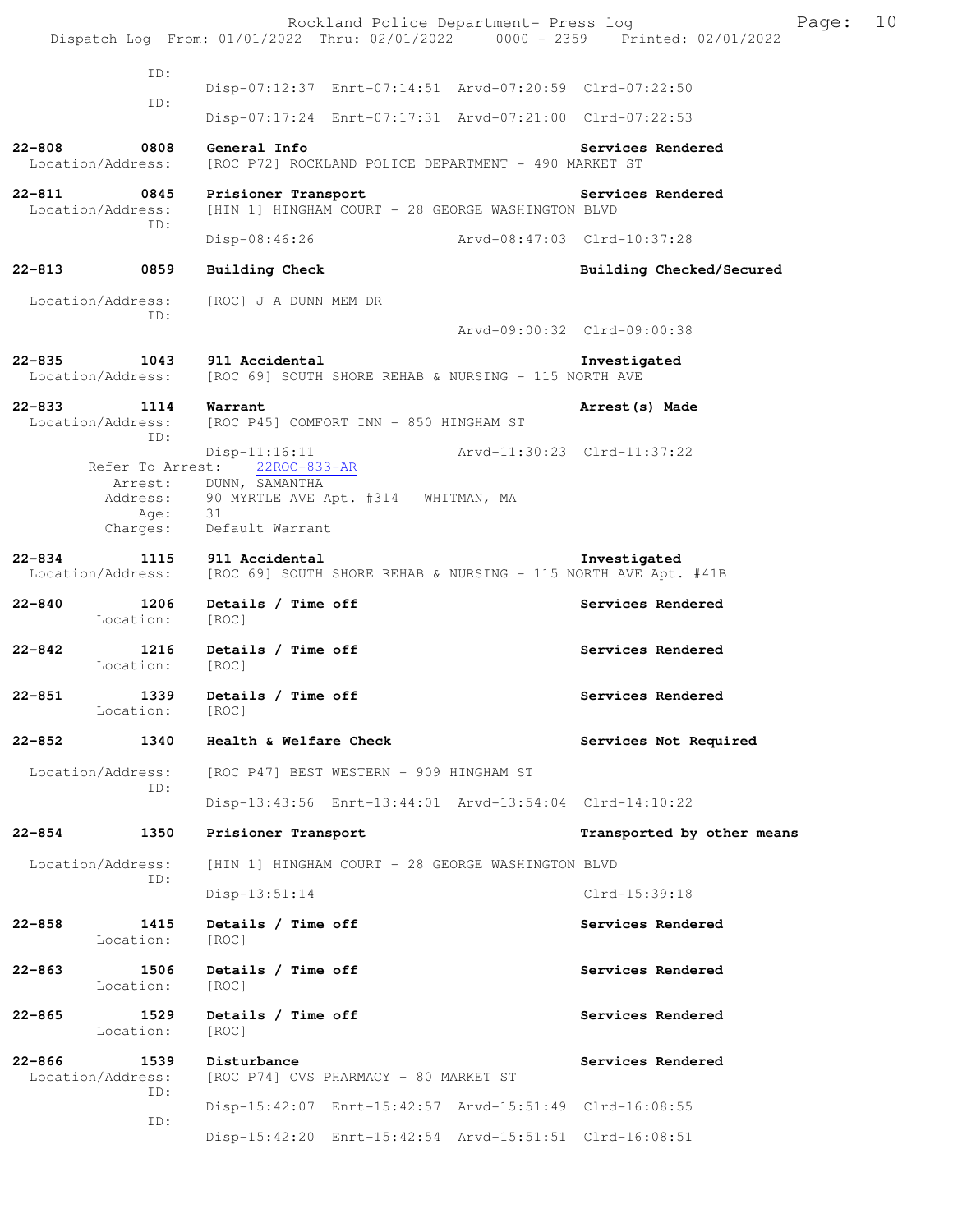Rockland Police Department- Press log Frank Page: 11 Dispatch Log From: 01/01/2022 Thru: 02/01/2022 0000 - 2359 Printed: 02/01/2022

**22-867 1602 SHIFT ASSIGNMENTS Services Rendered**  Location/Address: [ROC P72] ROCKLAND POLICE DEPARTMENT - 490 MARKET ST ID: Disp-16:04:43 Clrd-16:04:53 **22-869 1615 Assist Public Services Rendered**  Location/Address: [ROC P63] WALGREENS - 75 MARKET ST ID: Disp-16:18:52 Enrt-16:18:57 Arvd-16:25:35 Clrd-16:33:21 **22-871 1634 Follow-Up Investigation Services Rendered**  Location/Address: [ROC P65] 7-ELEVEN CONVENIENCE STORE - 92 MARKET ST ID: Arvd-16:34:00 Clrd-16:36:30 **22-887 1730 TIME OFF No Action Required**  Location/Address: [ROC P72] ROCKLAND POLICE DEPARTMENT - 490 MARKET ST ID: Arvd-17:30:00 Clrd-17:32:30 **22-888 1732 TIME OFF No Action Required**  Location/Address: [ROC P72] ROCKLAND POLICE DEPARTMENT - 490 MARKET ST ID: Arvd-17:32:00 Clrd-17:34:11 **22-892 1745 ROAD RAGE INCIDENT Services Rendered**  Location/Address: [ROC P72] ROCKLAND POLICE DEPARTMENT - 490 MARKET ST ID: Disp-17:56:41 Clrd-17:56:49 **22-908 1853 MVA Property Damage Only Report Follows**  Vicinity of: [ROC P92] BAVIS ICE ARENA - 180 VFW DR ID: Disp-18:54:56 Enrt-18:55:02 Arvd-18:56:52 Clrd-19:43:52 ID: Disp-18:54:56 Enrt-18:55:06 Arvd-18:57:02 Clrd-19:44:05 ID: Disp-18:57:29 Arvd-18:57:45 Clrd-19:43:56 **22-913 1945 Details / Time off Services Rendered**  Location: [ROC] **22-915 1946 General Info Services Rendered**  Location/Address: [ROC P72] ROCKLAND POLICE DEPARTMENT - 490 MARKET ST ID: Disp-19:47:14 Clrd-19:47:19 **22-918 2009 Disturbance Services Rendered**  Location/Address: [ROC] 150 MARTHA DR ID: Disp-20:10:30 Enrt-20:10:42 Arvd-20:12:16 Clrd-20:16:15 ID: Disp-20:10:30 Enrt-20:10:39 Clrd-20:13:40 ID: Disp-20:10:30 Enrt-20:10:36 Arvd-20:12:41 Clrd-20:16:19 **22-922 2033 Details / Time off Services Rendered**  Location: [ROC] **22-926 2051 Assist Other Agency Services Rendered**  Location/Address: [ROC] 7 INDIAN HEAD LN ID: Disp-20:55:07 Enrt-20:55:12 Arvd-21:01:58 Clrd-21:12:15 **22-932 2123 Motor Vehicle Stop Citation/Warning Issued**  Vicinity of: [ROC] 215 MARKET ST @ 13 CONCORD ST ID: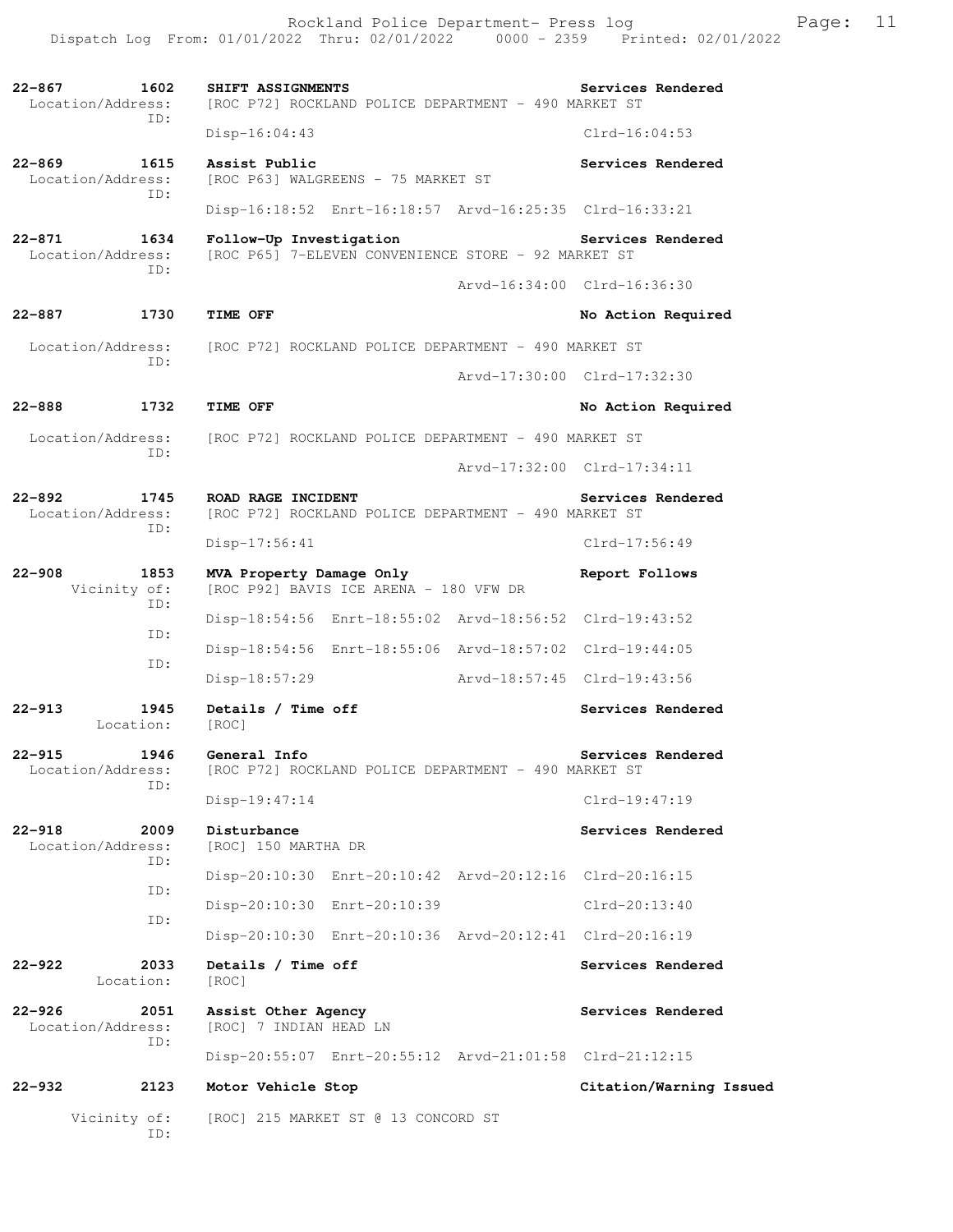Arvd-21:23:00 Clrd-21:27:01 **22-936 2134 Assist Public Services Rendered**  [ROC] 31 BIRCH ST ID: Disp-21:36:37 Enrt-21:36:50 Clrd-21:47:40 ID: Disp-21:36:47 Enrt-21:36:50 Clrd-21:47:40 **22-937** 2138 Disturbance **2138** Disturbance **Services** Rendered Location/Address: [ROC] 379 UNION ST ID: Disp-21:43:15 Arvd-21:44:39 Clrd-22:16:20 ID: Disp-21:43:31 Arvd-21:44:17 Clrd-22:16:32 ID: Disp-21:49:12 Enrt-21:49:19 Arvd-22:00:34 Clrd-22:16:16 **22-946 2301 MVA Property Damage Only Arrest(s) Made**  [ROC P84] PLAYERS SPORTS BAR - 86 VFW DR ID: Disp-23:03:21 Enrt-23:03:29 Arvd-23:04:55 Clrd-23:56:00 ID: Disp-23:03:35 Enrt-23:03:40 Arvd-23:04:04 Clrd-23:55:57 ID: Disp-23:04:46 Arvd-23:04:50 Clrd-23:55:54

 Disp-23:14:23 Arvd-23:14:27 Clrd-23:55:51 Refer To Arrest: 22ROC-946-AR Arrest: JACOBSON, ERIK D Address: 369 NORTH AVE ROCKLAND, MA<br>Aqe: 62 Age: Charges: OUI-LIQUOR OR .08% NEGLIGENT OPERATION OF MOTOR VEHICLE MARKED LANES VIOLATION **22-951 2340 Details / Time off Services Not Required** 

Location: [ROC]

ID:

## **For Date: 01/07/2022 - Friday**

| $22 - 956$                      | 0046              | SHIFT ASSIGNMENTS<br>Location/Address: [ROC P72] ROCKLAND POLICE DEPARTMENT - 490 MARKET ST                                                                    |                             | Services Rendered        |  |
|---------------------------------|-------------------|----------------------------------------------------------------------------------------------------------------------------------------------------------------|-----------------------------|--------------------------|--|
| $22 - 961$<br>0103              | TD:               | Lockout<br>Vicinity of: [ROC] 288 UNION ST @ 3 TAUNTON AVE                                                                                                     |                             | Services Rendered        |  |
|                                 |                   | Disp-01:04:51 Enrt-01:05:27 Arvd-01:06:44 Clrd-01:13:29                                                                                                        |                             |                          |  |
| $22 - 970$                      | 0503              | <b>Building Check</b>                                                                                                                                          |                             | Building Checked/Secured |  |
| Location/Address:               | TD:               | [ROC] UNION ST Apt. #N                                                                                                                                         |                             |                          |  |
|                                 |                   | $Disp-05:04:25$                                                                                                                                                | Arvd-05:04:32 Clrd-05:25:05 |                          |  |
| $22 - 977$<br>Location/Address: | 0558<br>ID:       | MVA Property Damage Only<br>[ROC] 639 MARKET ST                                                                                                                |                             | Summons To Court         |  |
|                                 | ID:               | Disp-05:59:23 Enrt-05:59:26 Arvd-06:07:03 Clrd-07:20:34                                                                                                        |                             |                          |  |
|                                 |                   | Disp-06:07:07                                                                                                                                                  | Aryd-06:07:11 Clrd-07:06:55 |                          |  |
|                                 | ID:               | $Disp-06:16:58$                                                                                                                                                | Arvd-06:17:01 Clrd-07:06:03 |                          |  |
|                                 | TD:<br>38<br>Age: | Disp-06:49:42 Enrt-06:49:47 Arvd-06:49:50 Clrd-10:21:36<br>Refer To Summons: 22ROC-977-AR<br>Summons: DYSZCYK, MARK W<br>Address: 1000 HIGH ST BRIDGEWATER, MA |                             |                          |  |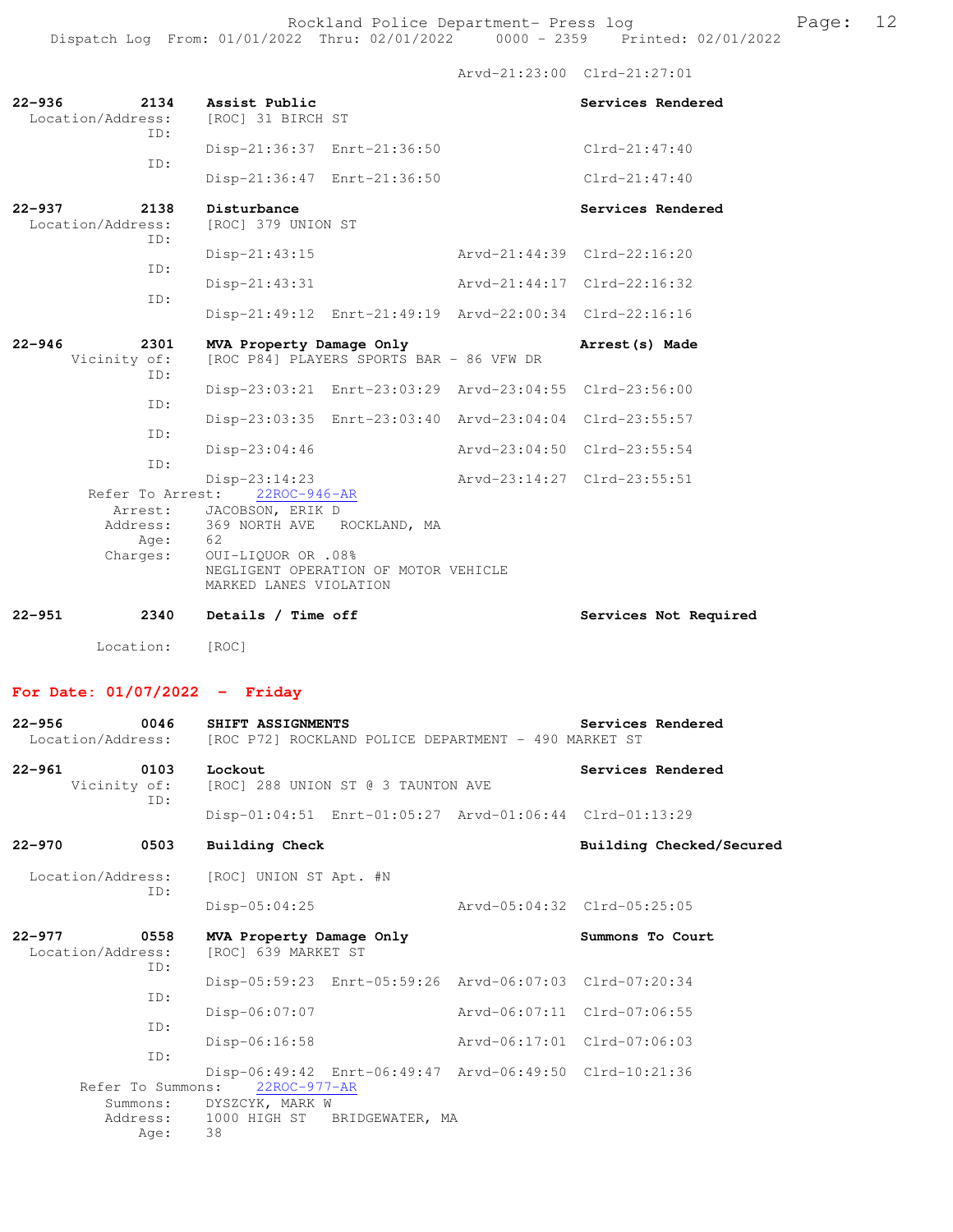|         |                                  | Dispatch Log From: 01/01/2022 Thru: 02/01/2022   0000 - 2359   Printed: 02/01/2022                 | Rockland Police Department- Press log | Page: | 13 |
|---------|----------------------------------|----------------------------------------------------------------------------------------------------|---------------------------------------|-------|----|
|         | Charges:                         | LICENSE SUSPENDED, OP MV WITH<br>NEGLIGENT OPERATION OF MOTOR VEHICLE                              |                                       |       |    |
|         |                                  | 22-978 0603 General Info<br>Location/Address: [ROC P72] ROCKLAND POLICE DEPARTMENT - 490 MARKET ST | Services Rendered                     |       |    |
|         | 22-982 0652<br>Location:         | TIME OFF<br>[ROC]                                                                                  | Services Rendered                     |       |    |
| 22-984  | 0654<br>Location:                | Details / Time off<br>[ROC]                                                                        | Services Rendered                     |       |    |
|         | Location/Address:                | 22-985 0656 General Info<br>[ROC P72] ROCKLAND POLICE DEPARTMENT - 490 MARKET ST                   | Services Rendered                     |       |    |
|         | 22-988 0717<br>Location/Address: | Burglar Alarm<br>[ROC 72] DOUGHBOY - 295 UNION ST                                                  | Cancelled Enroute                     |       |    |
|         | ID:                              | Disp-07:19:04 Enrt-07:19:09                                                                        | Clrd-07:22:57                         |       |    |
|         | 22-990 0734<br>Location/Address: | MVA Property Damage Only<br>[ROC] 175 UNION ST @ 18 E WATER ST                                     | Paper Exchange                        |       |    |
|         | ID:                              |                                                                                                    | Arvd-07:34:00 Clrd-07:44:02           |       |    |
|         | 22-991 0807                      | Information Call                                                                                   | No Action Required                    |       |    |
|         | Location/Address:                | [ROC P72] ROCKLAND POLICE DEPARTMENT - 490 MARKET ST                                               |                                       |       |    |
| 22–993  | 0829<br>Location/Address:        | Burglar Alarm<br>[ROC] 831 LIBERTY ST                                                              | Cancelled Enroute                     |       |    |
|         | ID:                              | Disp-08:30:35 Enrt-08:31:10                                                                        | Clrd-08:32:43                         |       |    |
|         | 22-996 0859                      | Details / Time off                                                                                 | No Action Required                    |       |    |
|         | Location:                        | [ROC]                                                                                              |                                       |       |    |
|         | ID:                              | 22-1005 1021 MVA Property Damage Only<br>Location/Address: [ROC] 105 PLEASANT ST                   | Services Rendered                     |       |    |
|         | ID:                              | Disp-10:23:01 Enrt-10:23:04 Arvd-10:30:52 Clrd-12:07:28                                            |                                       |       |    |
|         | ID:                              | Disp-10:23:23 Enrt-10:23:33 Arvd-10:27:06 Clrd-11:34:16                                            |                                       |       |    |
|         |                                  | Disp-10:25:20 Enrt-10:25:36 Arvd-10:25:39 Clrd-11:04:06                                            |                                       |       |    |
|         | ID:                              | Disp-10:30:37 Enrt-10:30:39 Arvd-10:30:43 Clrd-11:21:47                                            |                                       |       |    |
|         | ID:                              | $Disp-11:04:21$                                                                                    | Arvd-11:04:34 Clrd-11:28:05           |       |    |
| 22-1007 | 1036<br>Location/Address:<br>ID: | Suspicious Activity<br>[ROC 206] 51 MAPLE ST Apt. #125                                             | Services Rendered                     |       |    |
|         | ID:                              | Disp-10:44:58 Enrt-10:45:04 Arvd-10:49:17 Clrd-11:05:37                                            |                                       |       |    |
|         |                                  | Disp-10:46:21 Enrt-10:46:26                                                                        | $Clrd-10:54:13$                       |       |    |
| 22-1014 | 1102<br>Location/Address:<br>ID: | MVA Property Damage Only<br>[ROC] 97 WEYMOUTH ST                                                   | Services Rendered                     |       |    |
|         |                                  |                                                                                                    | Arvd-11:04:06 Clrd-11:04:17           |       |    |
| 22-1022 | 1204<br>Location/Address:<br>ID: | Assist Fire Department<br>[ROC 114] 132 UNION ST Apt. #2                                           | Services Rendered                     |       |    |
|         |                                  | Disp-12:05:20 Enrt-12:05:26 Arvd-12:05:28 Clrd-12:22:21                                            |                                       |       |    |
| 22-1030 | 1306                             | Details / Time off                                                                                 | No Action Required                    |       |    |
|         | Location:                        | [ROC]                                                                                              |                                       |       |    |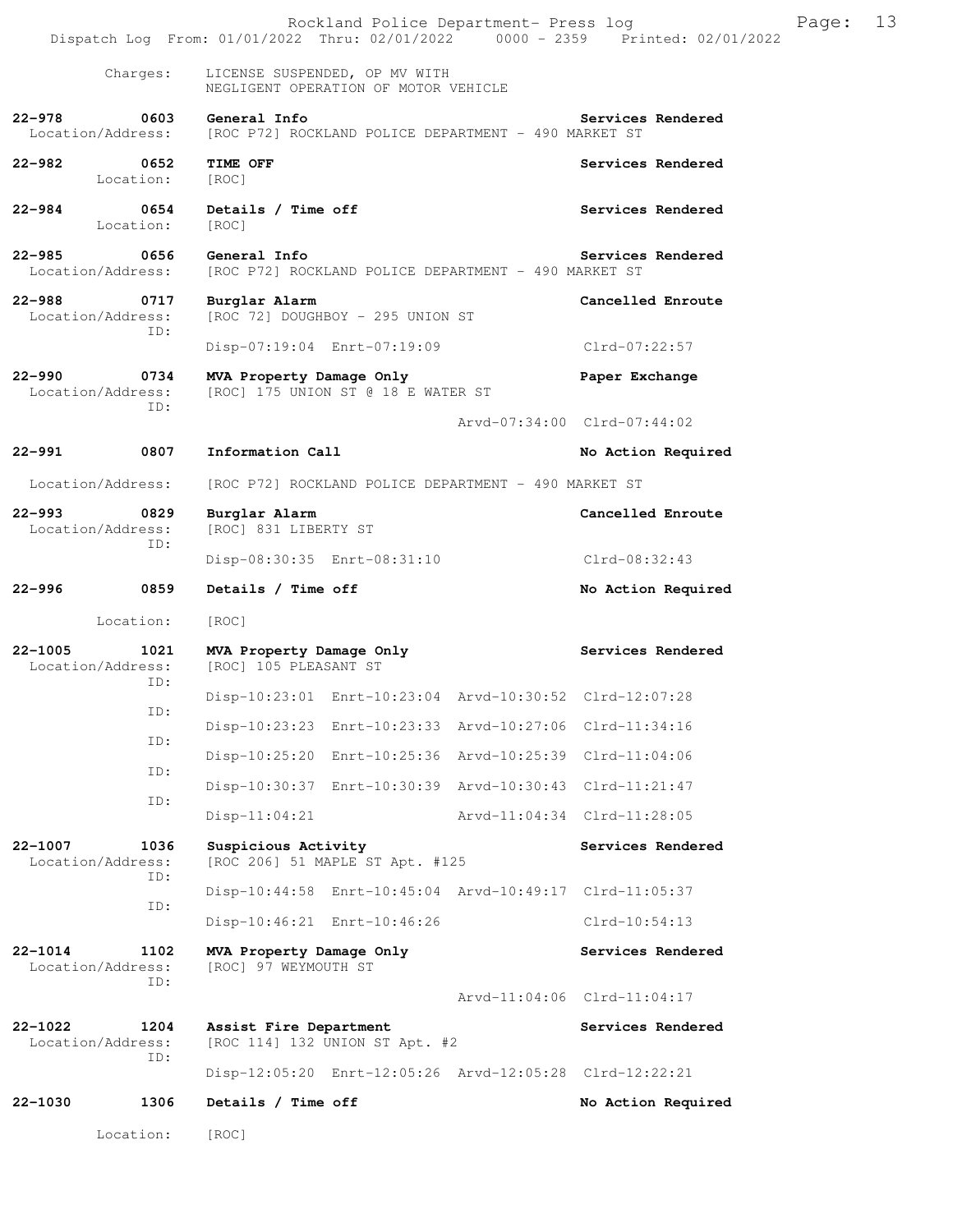Rockland Police Department- Press log Frank Page: 14 Dispatch Log From: 01/01/2022 Thru: 02/01/2022 0000 - 2359 Printed: 02/01/2022

**22-1050 1540 Information Call No Action Required**  Location/Address: [ROC P72] ROCKLAND POLICE DEPARTMENT - 490 MARKET ST **22-1051 1603 SHIFT ASSIGNMENT No Action Required**  Location/Address: [ROC P72] ROCKLAND POLICE DEPARTMENT - 490 MARKET ST **22-1056 1710 General Info No Action Required**  Location/Address: [ROC P72] ROCKLAND POLICE DEPARTMENT - 490 MARKET ST **22-1068 1859 Details / Time off No Action Required**  Location: [ROC] **22-1085 2036 Burglar Alarm Services Rendered**  Location/Address: [ROC P101] AUTOZONE - 369 MARKET ST ID: Disp-20:38:25 Enrt-20:38:28 Arvd-20:41:50 Clrd-20:43:27 **22-1098 2129 General Info Services Rendered**  Location/Address: [ROC] CHRISTOPHER DR **22-1100 2135 General Incident Report Follows**  Location/Address: [ROC P72] ROCKLAND POLICE DEPARTMENT - 490 MARKET ST ID: Disp-21:36:47 Arvd-21:38:34 Clrd-22:14:29 ID: Disp-22:00:59 <br>hrvd-22:01:04 Clrd-22:02:21<br>22ROC-1100-AR Refer To Summons: Summons: WHITE, JEFFREY D Address: 135 GROVE ST ROCKLAND, MA Age: 49<br>Charges: ABI ABUSE PREVENTION ORDER, VIOLATE **22-1103 2150 Assist Other Agency Services Rendered**  Location/Address: [ROC 430] 115 MARKET ST ID: Disp-22:03:02 Enrt-22:03:10 Arvd-22:15:03 Clrd-22:27:30 ID: Disp-22:14:57 Enrt-22:15:00 Arvd-22:15:03 Clrd-22:27:30 **22-1107 2253 BOLO No Action Required**  Location/Address: [ROC P72] ROCKLAND POLICE DEPARTMENT - 490 MARKET ST **For Date: 01/08/2022 - Saturday 22-1115 0000 SHIFT ASSIGNMENTS No Action Required**  Location/Address: [ROC P72] ROCKLAND POLICE DEPARTMENT - 490 MARKET ST

**22-1117 0034 Assault Offenses No Service**  Location/Address: [ROC 606] 83 HANNAH WAY Apt. #F ID: Arvd-00:34:00 Clrd-00:39:36 ID: Disp-00:36:26 Arvd-00:36:32 Clrd-00:39:34

**22-1119 0043 Building Check Investigated**  Location/Address: [ROC] MARTHA DR ID: Arvd-00:43:54 Clrd-00:44:01

**22-1120 0044 Building Check Investigated**  Location/Address: [ROC] MARKET ST ID:

Arvd-00:44:31 Clrd-00:44:39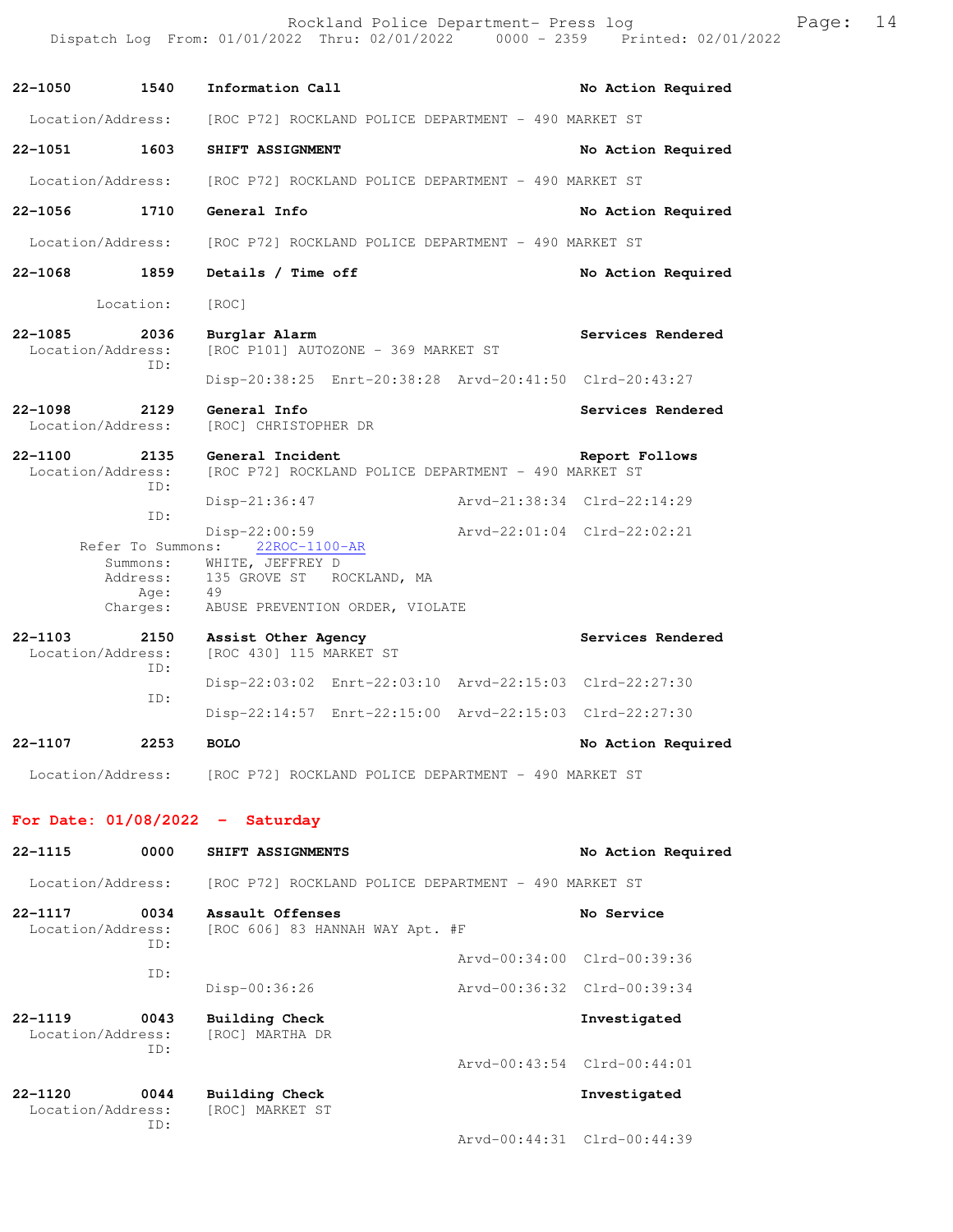Rockland Police Department- Press log Freed Page: 15 Dispatch Log From: 01/01/2022 Thru: 02/01/2022 0000 - 2359 Printed: 02/01/2022

**22-1127 0234 Building Check Investigated**  Location/Address: [ROC] MARKET ST ID: Arvd-02:35:05 Clrd-02:35:44 **22-1128 0235 Building Check 1128 1128 0235 Building Check Investigated Investigated** Location/Address: ID: Arvd-02:36:13 Clrd-02:36:21 **22-1131 0241 Details / Time off No Action Required**  Location: [ROC] **22-1133 0303 Burglar Alarm Building Checked/Secured**  Location/Address: [ROC P1] 99 RESTAURANT - 29 ACCORD PARK DR ID: Disp-03:04:25 Enrt-03:04:49 Arvd-03:10:35 Clrd-03:13:07 **22-1135 0329 MVA Property Damage Only Services Not Required**  Location/Address: [ROC] 138 VERNON ST @ 120 HOWARD ST ID: Disp-03:32:59 Clrd-03:33:04 **22-1139 0600 Building Check Building Checked/Secured**  Location/Address: [ROC] UNION ST ID: Arvd-06:03:05 Clrd-06:21:32 **22-1144 0748 Larceny / Forgery/ Fraud Services Rendered**  Location/Address: [ROC] 510 UNION ST ID: Disp-08:45:16 Enrt-08:45:18 Arvd-08:48:05 Clrd-09:02:05 **22-1146** 0805 General Info<br>Location/Address: [ROC P72] ROCKLAND POLICE DEPARTMENT - 490 MARKET ST [ROC P72] ROCKLAND POLICE DEPARTMENT - 490 MARKET ST **22-1147 0826 Larceny / Forgery/ Fraud Provided Assistance**  Location/Address: [ROC 894] 812 UNION ST Apt. #2 ID: Disp-08:28:08 Enrt-08:28:15 Arvd-08:35:44 Clrd-08:45:10 **22-1150 0930 Building Check Building Checked/Secured**  Location/Address: [ROC] BLANCHARD ST ID: Arvd-09:31:59 Clrd-09:32:46 **22-1154 1014 Larceny / Forgery/ Fraud Services Rendered**  Location/Address: [ROC 1018] 331 FOREST ST **22-1157 1038 Follow-Up Investigation Services Rendered**  [ROC] 510 UNION ST ID: Arvd-10:38:00 Clrd-10:54:16 **22-1158 1050 Building Check Building Checked/Secured**  Location/Address: [ROC] BLANCHARD ST ID: Arvd-10:50:59 Clrd-10:51:30 **22-1161 1112 MVA Property Damage Only Could Not Locate**  Location/Address: [ROC] BILL DELAHUNT PKWY ID: Disp-11:12:25 Enrt-11:12:28 Arvd-11:12:30 Clrd-11:19:19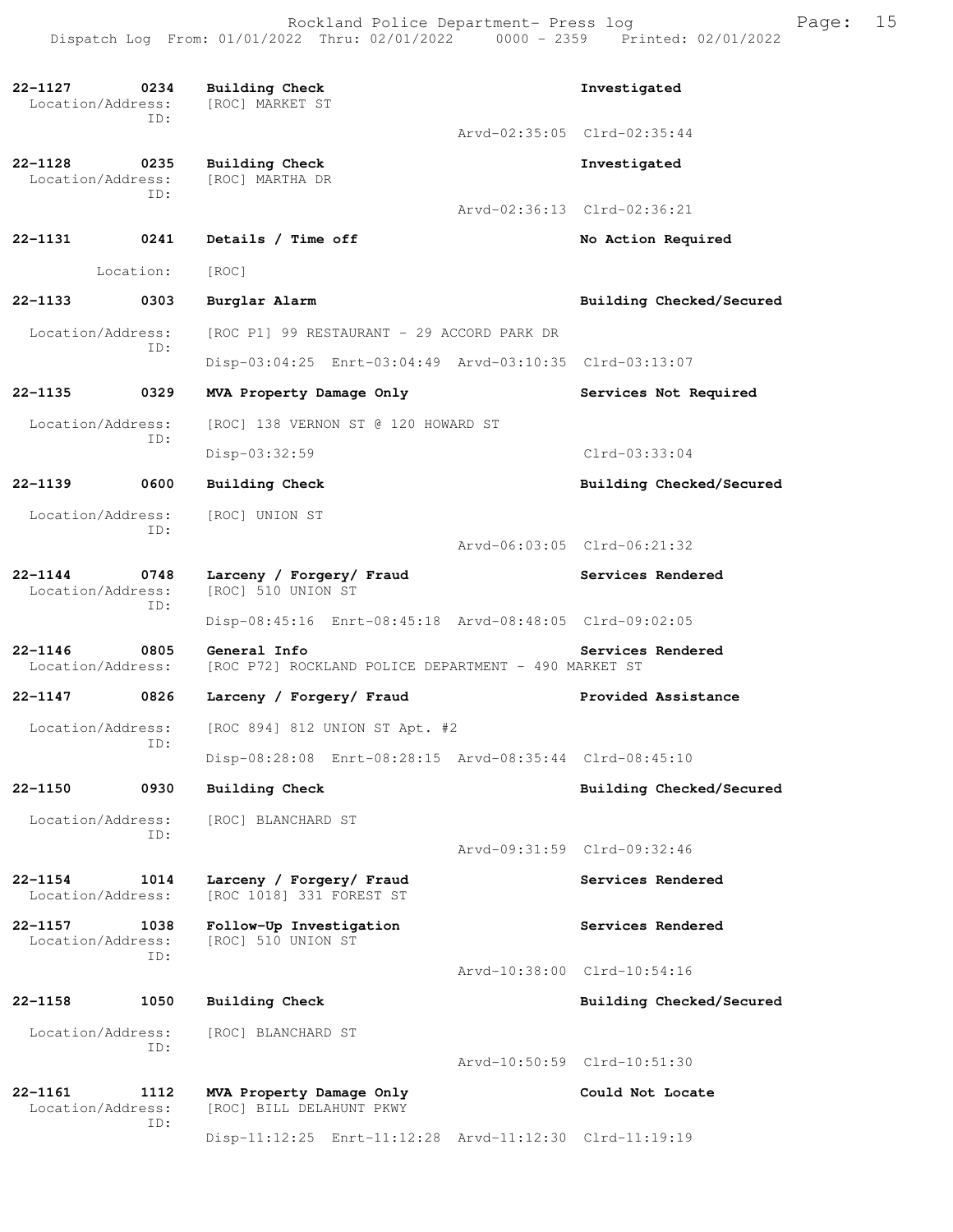| 22-1162<br>Location/Address:                    |                   | 1113 Assist Other Agency<br>[ROC] PARK ST                                   | Services Rendered           |
|-------------------------------------------------|-------------------|-----------------------------------------------------------------------------|-----------------------------|
| 22-1163 1117 Assist Public<br>Location/Address: | TD:               | [ROC] PARK ST                                                               | Peace Restored              |
|                                                 |                   |                                                                             | Arvd-11:17:00 Clrd-11:29:30 |
|                                                 | ID:               | Disp-11:18:59 Enrt-11:19:02 Arvd-11:19:04 Clrd-11:29:30                     |                             |
| 22-1189                                         | 1539              | <b>Building Check</b>                                                       | Building Checked/Secured    |
| Location/Address:                               | TD:               | [ROC] J A DUNN MEM DR                                                       |                             |
|                                                 |                   | $Disp-15:40:15$                                                             | Arvd-15:40:24 Clrd-15:40:32 |
| 22-1192                                         | 1558              | SHIFT ASSIGNMENT                                                            | No Action Required          |
| Location/Address:                               |                   | [ROC P72] ROCKLAND POLICE DEPARTMENT - 490 MARKET ST                        |                             |
| $22 - 1199$<br>Location/Address:                | 1739<br>ID:       | Motor Vehicle Complaint<br>[ROC] PRIME GAS - 327 MARKET ST                  | Services Rendered           |
|                                                 |                   | Disp-17:40:55 Enrt-17:41:00 Arvd-17:45:23 Clrd-17:54:29                     |                             |
| $22 - 1204$<br>Location/Address:                | 1837<br>TD:       | Unwanted Party<br>[ROC] WENDYS - 1111 HINGHAM ST                            | Services Rendered           |
|                                                 |                   | $Disp-18:40:03$                                                             | Arvd-18:51:03 Clrd-18:55:21 |
| $22 - 1205$                                     | 1855<br>Location: | Details / Time off<br>[ROC]                                                 | Services Rendered           |
| $22 - 1210$<br>Location/Address:                | 1945              | General Info<br>[ROC P72] ROCKLAND POLICE DEPARTMENT - 490 MARKET ST        | Services Rendered           |
| $22 - 1219$<br>Location/Address:                | 2118              | Recovered Stolen MV<br>[ROC P72] ROCKLAND POLICE DEPARTMENT - 490 MARKET ST | Services Rendered           |
| $22 - 1232$<br>Location:                        | 2331              | Details / Time off<br>[ROC]                                                 | Services Rendered           |

# **For Date: 01/09/2022 - Sunday**

| $22 - 1234$<br>Location/Address: | 0000<br>ID: | SHIFT ASSIGNMENTS<br>[ROC P72] ROCKLAND POLICE DEPARTMENT - 490 MARKET ST | No Service                  |
|----------------------------------|-------------|---------------------------------------------------------------------------|-----------------------------|
|                                  |             |                                                                           | Arvd-00:00:00 Clrd-00:04:26 |
| $22 - 1238$<br>Location/Address: | 0042<br>TD: | Building Check<br>[ROC] MARTHA DR                                         | Investigated                |
|                                  |             |                                                                           | Arvd-00:43:23 Clrd-00:43:31 |
| $22 - 1239$<br>Location/Address: | 0043<br>TD: | Building Check<br>[ROC] MARKET ST                                         | Investigated                |
|                                  |             |                                                                           | Arvd-00:44:28 Clrd-00:44:36 |
| $22 - 1247$<br>Location/Address: | 0231<br>ID: | Building Check<br>[ROC] MARTHA DR                                         | Investigated                |
|                                  |             |                                                                           | Arvd-02:31:57 Clrd-02:32:04 |
| $22 - 1248$<br>Location/Address: | 0232<br>TD: | Building Check<br>[ROC] MARKET ST                                         | Investigated                |
|                                  |             |                                                                           | Arvd-02:32:35 Clrd-02:32:42 |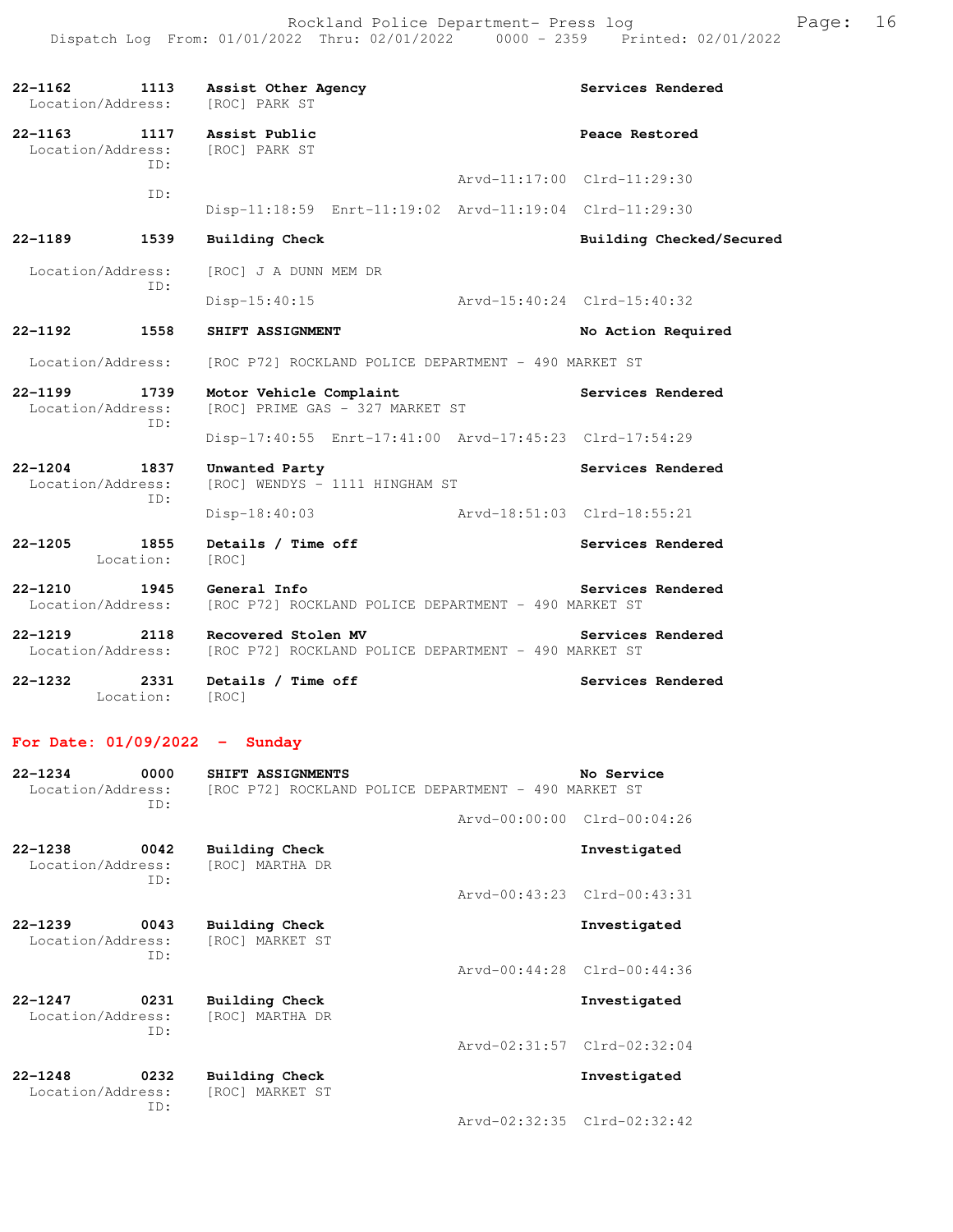Rockland Police Department- Press log Fage: 17 Dispatch Log From: 01/01/2022 Thru: 02/01/2022 0000 - 2359 Printed: 02/01/2022

**22-1261 0457 Building Check Appears Secure**  Location/Address: [ROC] UNION ST ID: Arvd-04:58:23 Clrd-05:25:39 **22-1264 0628 Building Check Investigated**  Location/Address: ID: Arvd-06:28:34 Clrd-06:28:43 **22-1265 0628 Building Check Investigated**  Location/Address: ID: Arvd-06:29:17 Clrd-06:29:23 **22-1268 0754 Burglar Alarm Services Rendered**  Location/Address: [ROC P1] 99 RESTAURANT - 29 ACCORD PARK DR ID: Disp-07:56:06 Enrt-07:56:08 Clrd-08:04:15 **22-1270 0800 SHIFT ASSIGNMENTS Services Rendered**  Location/Address: [ROC P72] ROCKLAND POLICE DEPARTMENT - 490 MARKET ST **22-1272 0844 Burglar Alarm Investigated**  [ROC] 78 PINE HAVEN CIR ID: Disp-08:47:57 Enrt-08:48:07 Arvd-08:55:04 Clrd-08:59:01 **22-1292 1118 Health & Welfare Check Investigated**  Location/Address: [ROC P55] HOME DEPOT - 1149 HINGHAM ST ID: Disp-11:19:48 Enrt-11:20:40 Arvd-11:25:00 Clrd-11:53:57 ID: Disp-11:21:03 Enrt-11:21:08 Arvd-11:25:43 Clrd-11:53:31 **22-1300 1203 Burglar Alarm Investigated**  [ROC] 32 ROBIN LN ID: Disp-12:05:00 Enrt-12:05:06 Arvd-12:14:00 Clrd-12:16:20 **22-1302 1220 Burglar Alarm Investigated**  Location/Address: [ROC P108] SOUTH SHORE BMW - 1040 HINGHAM ST ID: Disp-12:21:23 Enrt-12:21:48 Arvd-12:31:13 Clrd-12:36:45 **22-1303 1243 Harassment Investigated**  [ROC] 10 PLEASANT VIEW RD ID: Disp-12:46:33 Arvd-12:46:51 Clrd-13:01:08 **22-1305 1258 911 Hang Up No Service**  Location/Address: [ROC] 284 CONCORD ST ID: Disp-13:01:13 Enrt-13:01:36 Arvd-13:04:33 Clrd-13:09:56 **22-1330 1600 SHIFT ASSIGNMENT No Action Required**  Location/Address: [ROC P72] ROCKLAND POLICE DEPARTMENT - 490 MARKET ST **22-1340 1741 Details / Time off Services Rendered**  Location: [ROC] **22-1343 1813 Burglar Alarm Building Checked/Secured**  Location/Address: [ROC] BANK OF AMERICA ATM - 360 MARKET ST ID: Disp-18:14:50 Enrt-18:15:46 Clrd-18:19:42 ID: Disp-18:14:58 Enrt-18:15:43 Clrd-18:19:39 ID: Disp-18:17:30 Arvd-18:17:33 Clrd-18:19:36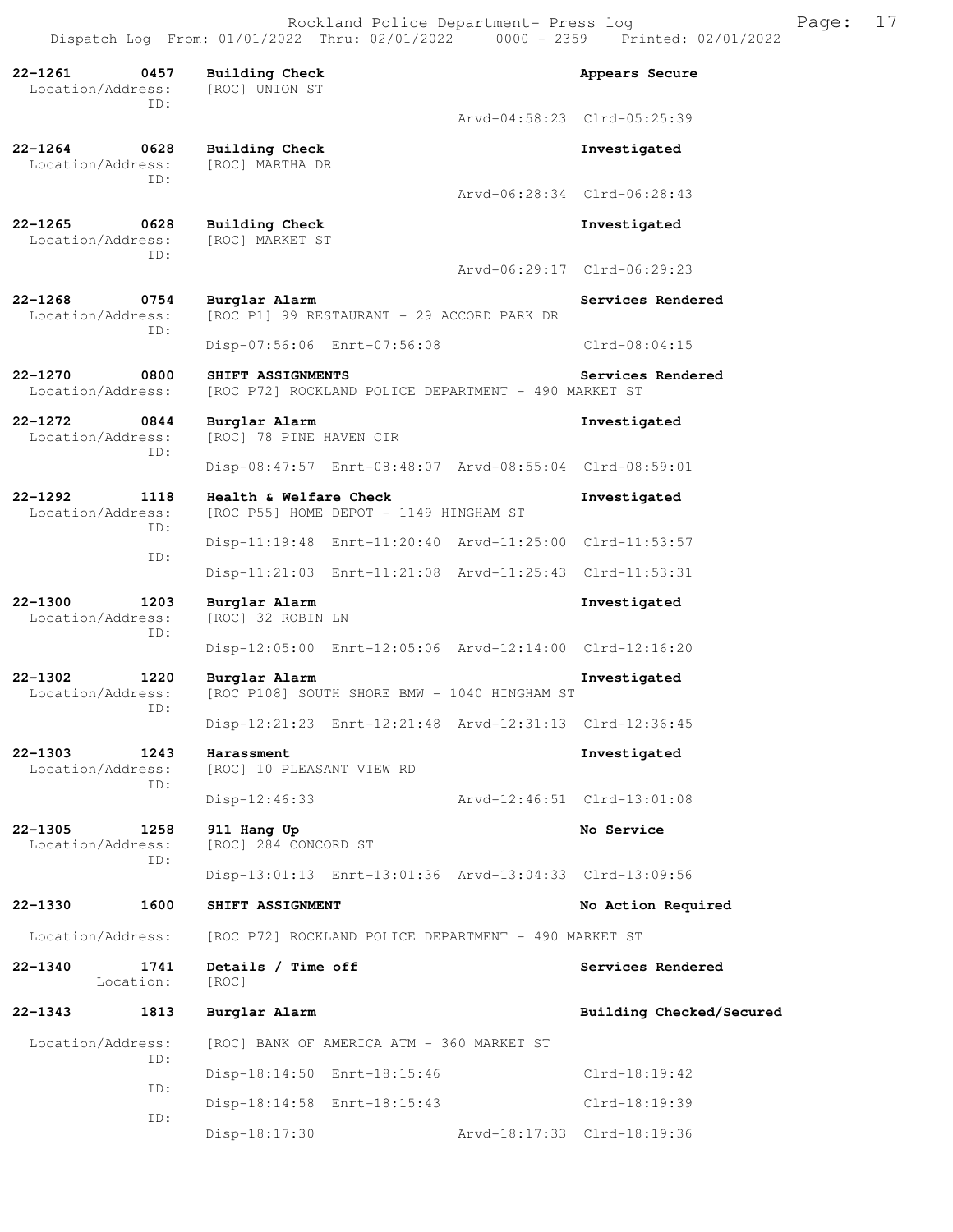Rockland Police Department- Press log entitled and Page: 18 Dispatch Log From: 01/01/2022 Thru: 02/01/2022 0000 - 2359 Printed: 02/01/2022

| 1838<br>$22 - 1346$<br>Location/Address:<br>TD: | Health & Welfare Check<br>[ROC 710] 83 HANNAH WAY Apt. #A    | Services Rendered        |
|-------------------------------------------------|--------------------------------------------------------------|--------------------------|
|                                                 | Disp-18:45:57 Enrt-18:50:04 Arvd-18:54:19 Clrd-18:58:11      |                          |
| $22 - 1350$<br>1903                             | Burglar Alarm                                                | Building Checked/Secured |
| Location/Address:                               | [ROC P9] NICE AND CLEAN CAR WASH - 320 CENTRE AVE            |                          |
| TD:                                             | Disp-19:05:14 Enrt-19:05:26 Arvd-19:07:00 Clrd-19:10:26      |                          |
| TD:                                             | Disp-19:05:20 Enrt-19:05:23                                  | $Clrd-19:10:14$          |
| $22 - 1358$<br>2005<br>Location:                | Details / Time off<br>[ROC]                                  | Services Rendered        |
| 2007<br>$22 - 1359$<br>Location:                | Details / Time off<br>[ROC]                                  | Services Rendered        |
| 2250<br>$22 - 1372$<br>Vicinity of:<br>ID:      | Suspicious Activity<br>[ROC P74] CVS PHARMACY - 80 MARKET ST | Services Rendered        |
| ID:                                             | Disp-22:53:08 Enrt-22:53:19                                  | $Clrd-22:56:04$          |

Disp-22:53:08 Enrt-22:53:15 Arvd-22:53:29 Clrd-22:56:18

### **For Date: 01/10/2022 - Monday**

| $22 - 1383$<br>0000<br>Location/Address:        | SHIFT ASSIGNMENT<br>[ROC P72] ROCKLAND POLICE DEPARTMENT - 490 MARKET ST | Services Rendered           |
|-------------------------------------------------|--------------------------------------------------------------------------|-----------------------------|
| 0020<br>$22 - 1385$<br>Location:                | Details / Time off<br>[ROC]                                              | Services Rendered           |
| 22-1397<br>0159<br>Location/Address:<br>ID:     | Assist Other Agency<br>[ROC P45] COMFORT INN - 850 HINGHAM ST            | Services Rendered           |
|                                                 | Disp-02:00:40<br>Arvd-02:00:48 Clrd-02:12:51                             |                             |
| $22 - 1408$<br>0605<br>Location/Address:<br>ID: | <b>Building Check</b><br>[ROC] UNION ST                                  | Appears Secure              |
|                                                 |                                                                          | Arvd-06:07:28 Clrd-06:26:23 |
| 0706<br>$22 - 1414$<br>Location/Address:        | Detail<br>[ROC] 66 WEBSTER ST                                            | Services Rendered           |
| $22 - 1418$<br>0805                             | Information Call                                                         | No Action Required          |
| Location/Address:                               | [ROC P72] ROCKLAND POLICE DEPARTMENT - 490 MARKET ST                     |                             |
| $22 - 1419$<br>0818<br>Location/Address:<br>ID: | Burglar Alarm<br>[ROC 53] 400 HINGHAM STREET - 400 HINGHAM ST            | Cancelled Enroute           |
|                                                 | Disp-08:19:19 Enrt-08:19:52                                              | $Clrd-08:25:04$             |
| $22 - 1420$<br>0821                             | Burglar Alarm                                                            | Building Checked/Secured    |
| Location/Address:                               | [ROC] 158 REED ST                                                        |                             |
| ID:                                             | Disp-08:22:45 Enrt-08:22:51 Arvd-08:30:39 Clrd-08:32:22                  |                             |
| $22 - 1425$<br>0851<br>Location/Address:<br>ID: | <b>Building Check</b><br>[ROC] BLANCHARD ST                              | Services Rendered           |
|                                                 |                                                                          | Arvd-08:52:01 Clrd-08:52:23 |
| $22 - 1428$<br>0915<br>Location/Address:        | Road Obstruction<br>[ROC] BILL DELAHUNT PKWY                             | Services Rendered           |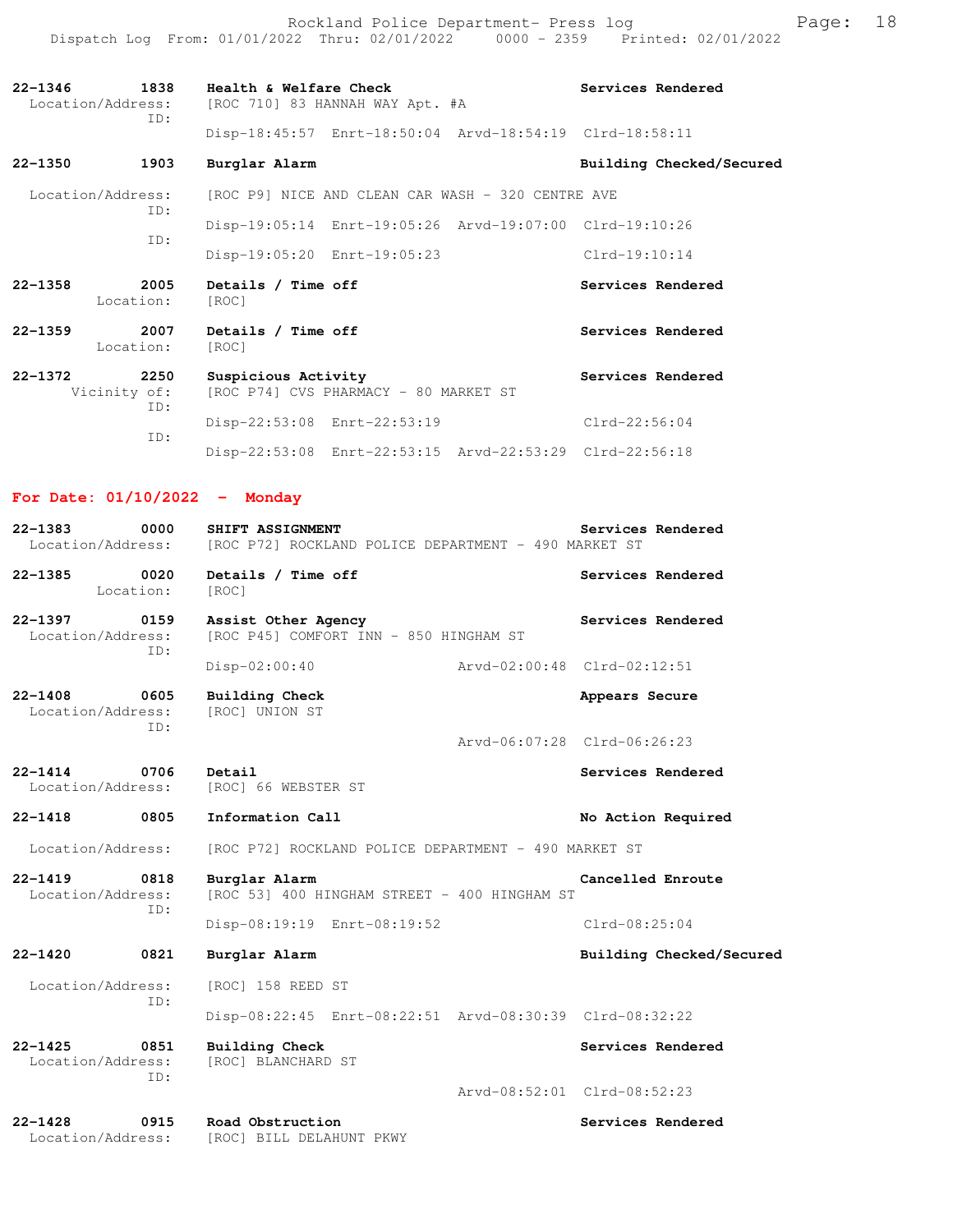ID: Disp-09:15:50 Enrt-09:16:07 Arvd-09:19:13 Clrd-09:33:18 **22-1431 0928 Health & Welfare Check Services Rendered**  Location/Address: [ROC] 74 MARTHA DR Apt. #C ID: Disp-09:29:08 Arvd-09:30:51 Clrd-09:34:49 **22-1443 1102 Traffic Enforcement Services Rendered**  Location/Address: [ROC 5] COMMUNITY CENTER - 394 UNION ST ID: Disp-11:03:47 Arvd-11:03:50 Clrd-11:40:47 **22-1444 1102 Building Check Services Rendered**  Location/Address: [ROC] BLANCHARD ST ID: Arvd-11:03:46 Clrd-11:04:00 **22-1463 1337 Building Check Services Rendered**  Location/Address: [ROC] BLANCHARD ST ID: Arvd-13:38:33 Clrd-14:06:19 **22-1465 1359 Information Call No Action Required**  Location/Address: [ROC P72] ROCKLAND POLICE DEPARTMENT - 490 MARKET ST **22-1491 1600 SHIFT ASSIGNMENT Services Rendered**  Location/Address: [ROC P72] ROCKLAND POLICE DEPARTMENT - 490 MARKET ST **22-1490 1604 MVA Property Damage Only Vehicle Towed**  Location/Address: [ROC] 4 GARDNER ST @ 1050 HINGHAM ST ID: Disp-16:06:41 Enrt-16:07:49 Arvd-16:14:22 Clrd-16:45:55 ID: Disp-16:06:50 Enrt-16:07:49 Arvd-16:14:36 Clrd-16:29:49 **22-1502 1731 Motor Vehicle Complaint Investigated**  Location/Address: [ROC] VFW DR ID: Disp-17:34:59 Enrt-17:35:15 Arvd-17:40:41 Clrd-17:51:33 **22-1508 1828 TRESSPASS INQUIRY Advised to Court**  Location/Address: [ROC P72] ROCKLAND POLICE DEPARTMENT - 490 MARKET ST **22-1513 1854 Burglar Alarm Investigated**  Location/Address: [ROC] MARINA'S HAIR SALON - 347 UNION ST ID: Disp-18:56:06 Enrt-18:57:00 Arvd-18:59:04 Clrd-19:08:15 ID: Disp-19:00:36 Enrt-19:03:24 Arvd-19:03:33 Clrd-19:03:40 **22-1520 2004 Burglar Alarm Investigated**  Location/Address: [ROC 84] HARMON GOLF & FITNESS CLUB - 168 CONCORD ST ID: Disp-20:06:48 Enrt-20:06:57 Arvd-20:08:43 Clrd-20:21:04 **22-1526 2039 Motor Vehicle Complaint Gone on arrival**  Location/Address: [ROC] WEST WATER ST ID: Disp-20:41:44 Enrt-20:41:50 Arvd-20:44:25 Clrd-20:48:41 **22-1531 2141 CAR REPOSSESSED Services Rendered**  Location/Address: [ROC P72] ROCKLAND POLICE DEPARTMENT - 490 MARKET ST **22-1534 2235 Information Call Services Rendered**  Location/Address: [ROC P72] ROCKLAND POLICE DEPARTMENT - 490 MARKET ST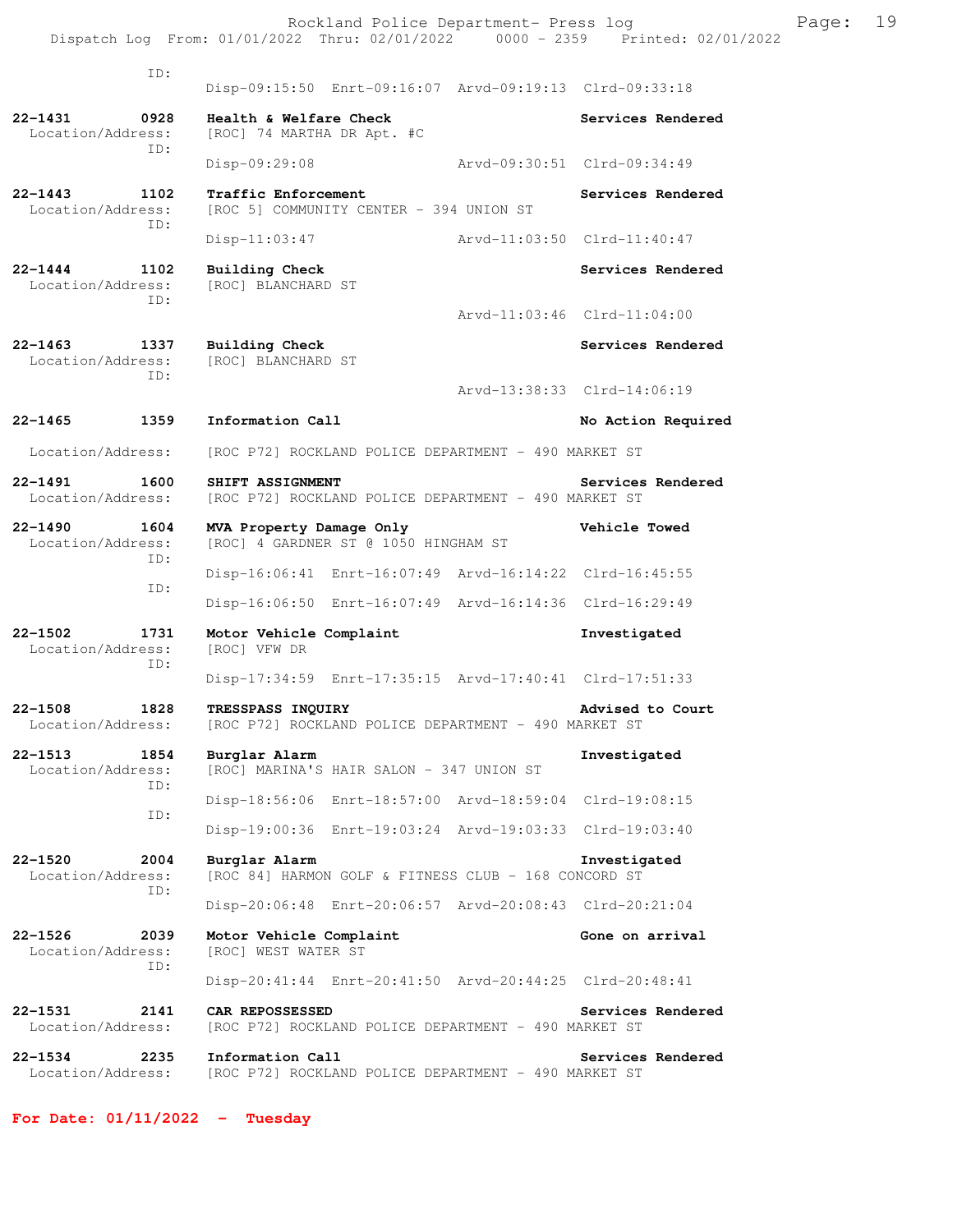**22-1542 0000 SHIFT ASSIGNMENTS Services Rendered**  Location/Address: [ROC P72] ROCKLAND POLICE DEPARTMENT - 490 MARKET ST **22-1556 0457 Building Check Appears Secure**  Location/Address: [ROC] UNION ST ID: Disp-04:57:58 Clrd-05:18:38 **22-1565 0802 General Info Services Rendered**  Location/Address: [ROC P72] ROCKLAND POLICE DEPARTMENT - 490 MARKET ST **22-1566 0815 Prisioner Transport Services Rendered**  [HIN] HINGHAM DISTRICT COURT ID: Arvd-08:15:00 Clrd-08:49:30 22-1574 0920 Details / Time off **Services Rendered**  Location: [ROC] **22-1580 0934 Building Check Building Checked/Secured**  Location/Address: [ROC] J A DUNN MEM DR ID: Arvd-09:35:49 Clrd-09:39:36 **22-1585 0945 Assist Other Agency Services Rendered**  Location/Address: [ROC] 242 MARTHA DR Apt. #E ID: Disp-09:46:48 Arvd-09:50:42 Clrd-09:55:01 **22-1589 1020 Burglar Alarm Building Checked/Secured**  Location/Address: [ROC] 57 MARKS ST ID: Disp-10:22:49 Enrt-10:23:42 Arvd-10:27:02 Clrd-10:31:42 22-1591 1028 Animal Complaint **Services Rendered**  Location: [ROC] SCITUATE ID: Arvd-10:28:00 Clrd-11:36:59 **22-1598 1105 Burglar Alarm Services Rendered**  Location/Address: [ROC] UBS SERVICES - 1099 HINGHAM ST ID: Disp-11:07:09 Enrt-11:07:30 Arvd-11:20:49 Clrd-11:36:46 **22-1601 1115 Building Check Building Checked/Secured**  Location/Address: [ROC] J A DUNN MEM DR ID: Arvd-11:16:32 Clrd-11:20:14 **22-1604 1125 Assist Other Agency Services Rendered**  Location: [HAN] HANOVER POLICE ID: Arvd-11:25:00 Clrd-11:47:04 **22-1622 1329 Motor Vehicle Stop Services Rendered**  Location/Address: [ROC 65] ROGERS MIDDLE SCHOOL - 100 TAUNTON AVE ID: Arvd-13:29:00 Clrd-13:34:18 22-1628 1348 Details / Time off **Services Rendered**  Location: [ROC] **22-1629 1352 Building Check Building Checked/Secured**  Location/Address: [ROC 162] 49 BLANCHARD ST ID: Arvd-13:53:17 Clrd-13:53:30

Dispatch Log From: 01/01/2022 Thru: 02/01/2022 0000 - 2359 Printed: 02/01/2022

Rockland Police Department- Press log Freed Page: 20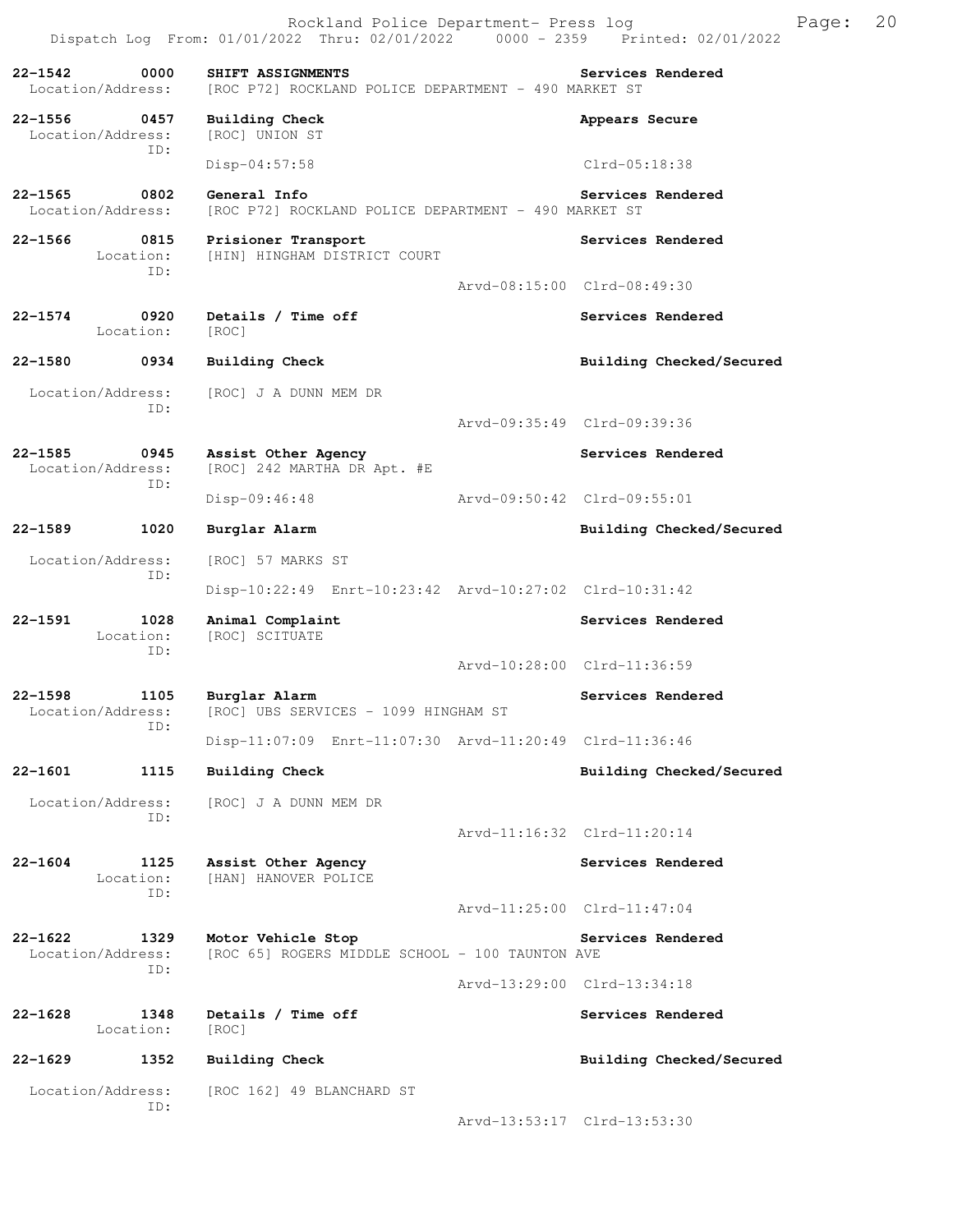Disp-17:19:36 Arvd-17:19:46 Clrd-17:31:36

Disp-18:27:06 Enrt-18:27:17 Arvd-18:29:18 Clrd-18:44:58

Disp-19:29:48 Arvd-19:30:19 Clrd-19:34:44

Arvd-21:07:00 Clrd-21:20:32

22-1640 1508 Details / Time off **Services Rendered** Location: [ROC]

**22-1648 1601 SHIFT ASSIGNMENTS No Service**  Location/Address: [ROC P72] ROCKLAND POLICE DEPARTMENT - 490 MARKET ST

**22-1649 1603 Details / Time off <b>No Service No Service No Service** Location:

**22-1654 1659 Noise Complaint Peace Restored** Location/Address: [ROC 140] 292 MARKET ST [ROC 140] 292 MARKET ST ID: Disp-17:01:47 Arvd-17:02:36 Clrd-17:13:07 ID: Disp-17:01:47 Arvd-17:02:39 Clrd-17:13:10

**22-1655 1712 Details / Time off No Service**  Location: [ROC]

**22-1656 1717 Neighbor Disturbance Services Rendered**  Location/Address: [ROC 140] 292 MARKET ST Apt. #38 ID: Disp-17:19:36 Arvd-17:19:43 Clrd-17:31:39 ID:

**22-1666 1825 Neighbor Disturbance Services Rendered**  Location/Address: [ROC 140] 292 MARKET ST Apt. #38 ID:

**22-1672 1928 Suspicious Activity Sent On Way** 

 Location/Address: [ROC] 1 NOBSCOT BROOK LN ID: ID:

 Disp-19:29:56 Arvd-19:30:16 Clrd-19:34:41 **22-1684 2107 Disabled Motor Vehicle Services Rendered**  Location/Address: [ROC P2] 265 PLAIN ST ID:

**22-1686** 2112 Details / Time off No Service **No Service** Location:

ID:

**22-1687 2112 911 Hang Up Unfounded**  Vicinity of: [ROC] 37 WINTER CIR Disp-21:14:04 Enrt-21:14:08 Arvd-21:17:54 Clrd-21:22:16

**For Date: 01/12/2022 - Wednesday**

22-1699 0000 SHIFT ASSIGNMENTS **Services Not Required**  Location/Address: [ROC P72] ROCKLAND POLICE DEPARTMENT - 490 MARKET ST **22-1704 0142 Burglar Alarm Building Checked/Secured**  Location/Address: [ROC 84] HARMON GOLF & FITNESS CLUB - 168 CONCORD ST ID: Disp-01:43:52 Enrt-01:44:14 Arvd-01:48:09 Clrd-01:50:47 ID: Disp-01:45:59 Enrt-01:46:03 Clrd-01:50:51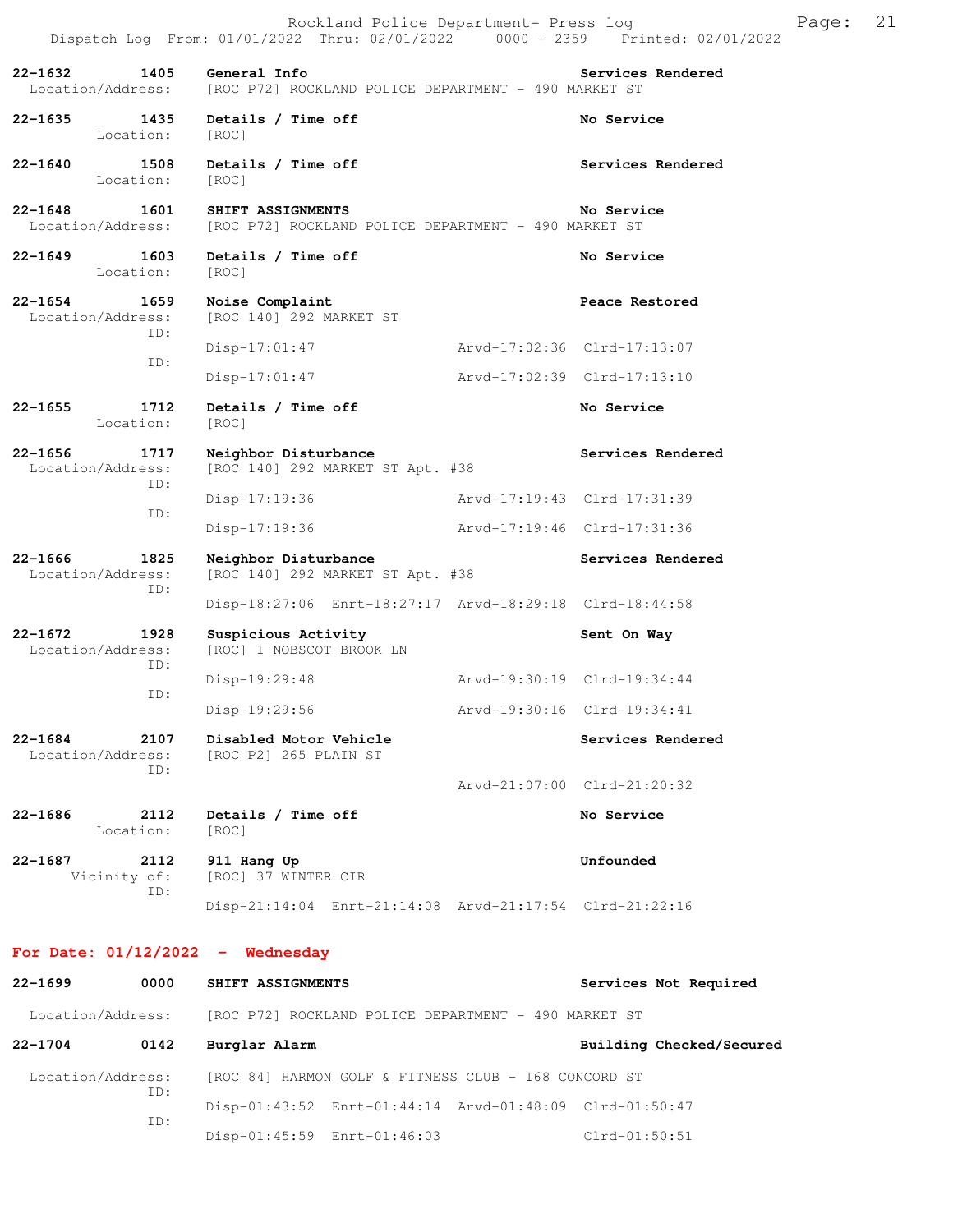Rockland Police Department- Press log entitled and Page: 22 Dispatch Log From: 01/01/2022 Thru: 02/01/2022 0000 - 2359 Printed: 02/01/2022

| ID:                                             | $Disp-01:46:18$                                                      |                             | Arvd-01:46:24 Clrd-01:50:54 |
|-------------------------------------------------|----------------------------------------------------------------------|-----------------------------|-----------------------------|
| 22-1707<br>0236<br>Location/Address:            | Building Check<br>[ROC] MARKET ST                                    |                             | Investigated                |
| ID:                                             |                                                                      |                             | Arvd-02:37:08 Clrd-02:37:14 |
| $22 - 1716$<br>0505                             | Building Check                                                       |                             | Building Checked/Secured    |
| Location/Address:<br>ID:                        | [ROC 61] UNION ST BUSINESS DISTRICT - UNION ST                       |                             |                             |
|                                                 | Disp-05:05:16                                                        | Arvd-05:05:29 Clrd-05:26:39 |                             |
| $22 - 1725$<br>0700<br>Location:                | Details / Time off<br>[ROC]                                          |                             | Services Rendered           |
| $22 - 1726$<br>0709<br>Location:                | Details / Time off<br>[ROC]                                          |                             | Services Rendered           |
| 0717<br>22-1727<br>Location:                    | Details / Time off<br>[ROC]                                          |                             | Services Rendered           |
| $22 - 1730$<br>0805<br>Location/Address:        | General Info<br>[ROC P72] ROCKLAND POLICE DEPARTMENT - 490 MARKET ST |                             | No Service                  |
| $22 - 1732$<br>0831<br>Location/Address:        | Lockout<br>[ROC P106] ROCKLAND HIGH SCHOOL - 52 MACKINLAY WAY        |                             | Services Rendered           |
| ID:                                             | Disp-08:32:40 Enrt-08:34:25                                          |                             | Clrd-08:52:56               |
| ID:                                             | Disp-09:00:32                                                        | Arvd-09:00:39 Clrd-09:01:09 |                             |
| $22 - 1734$<br>0841<br>Location/Address:<br>ID: | Assist Public<br>[ROC 299] 5 UNION ST                                |                             | Services Rendered           |
|                                                 | $Disp-08:44:12$                                                      |                             | $Clrd-08:44:34$             |
| 22-1737<br>0854                                 | <b>Building Check</b>                                                |                             | Building Checked/Secured    |
| Location/Address:<br>ID:                        | [ROC] J A DUNN MEM DR                                                |                             |                             |
|                                                 |                                                                      |                             | Arvd-08:56:25 Clrd-08:56:32 |
| $22 - 1739$<br>0858<br>Location/Address:<br>ID: | Burglar Alarm<br>[ROC P62] CHINA PLAZA - 35 MARKET ST                |                             | Investigated                |
|                                                 | Disp-08:59:31 Enrt-08:59:36 Arvd-09:01:41 Clrd-09:04:21              |                             |                             |
| $22 - 1742$<br>0920<br>Location:                | Details / Time off<br>[ROC]                                          |                             | Services Rendered           |
| $22 - 1747$<br>1020<br>Location:                | Details / Time off<br>[ROC]                                          |                             | Services Rendered           |
| 22-1751<br>1042                                 | <b>Building Check</b>                                                |                             | Building Checked/Secured    |
| Location/Address:<br>ID:                        | [ROC] J A DUNN MEM DR                                                |                             |                             |
|                                                 |                                                                      |                             | Arvd-10:44:52 Clrd-10:47:50 |
| $22 - 1755$<br>1108<br>Location/Address:<br>ID: | Lost/Found Property<br>[ROC 469] 340 CENTRE AVE Apt. #6              |                             | Investigated                |
|                                                 | $Disp-11:10:05$                                                      |                             | Arvd-11:12:04 Clrd-11:34:57 |
| $22 - 1758$<br>1136<br>Location/Address:<br>ID: | 911 Accidental<br>[ROC 95] ROCKLAND TRUST - 288 UNION ST             |                             | Investigated                |
| ID:                                             | Disp-11:37:05 Enrt-11:37:11                                          |                             | $Clrd-11:51:43$             |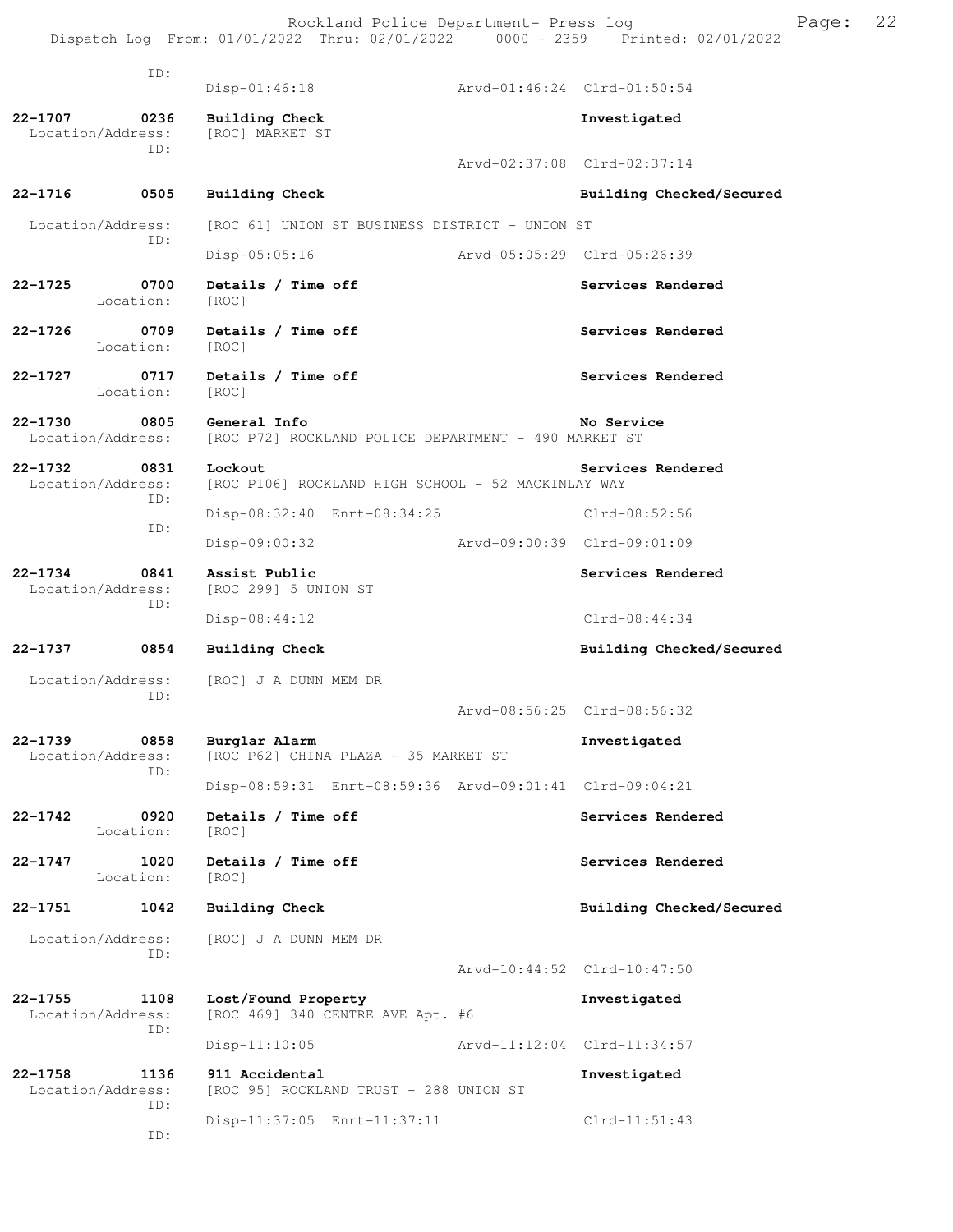Rockland Police Department- Press log Freed Page: 23

Dispatch Log From: 01/01/2022 Thru: 02/01/2022 0000 - 2359 Printed: 02/01/2022 Disp-11:51:29 Arvd-11:51:35 Clrd-11:54:29 **22-1760 1144 MVA Property Damage Only Investigated**  Location/Address: [ROC P98] DOLLAR TREE - 201 MARKET ST ID: Disp-11:44:46 Enrt-11:46:14 Arvd-11:50:49 Clrd-12:14:17 Fire Unit: ROCKEN1-Pumper-Rockland Engine 1 Disp-11:46:30 Clrd-11:47:20 InQrtsUnavl-11:47:25 InSrvce-11:47:25 ID: Disp-11:55:38 Arvd-11:55:43 Clrd-12:00:25 22-1764 1200 Details / Time off **Services Rendered** Location: [ROC] 22-1772 1307 Details / Time off **Services Rendered Services** Rendered Location: [ROC] **22-1776 1339 Animal Complaint Investigated**  Location/Address: [ROC] 147 PACIFIC ST ID: Disp-13:40:53 Arvd-13:41:02 Clrd-13:50:03 **22-1780 1358 Details / Time off Services Rendered**  Location: [ROC] 22-1782 1406 Details / Time off **Services Rendered**  Location: [ROC] **22-1792 1601 General Info Services Rendered**  Location/Address: [ROC P72] ROCKLAND POLICE DEPARTMENT - 490 MARKET ST 22-1798 1700 Details / Time off **Services Rendered**  Location: [ROC] 22-1806 1745 Details / Time off **Services Rendered** Location: [ROC] **22-1811 1814 Lockout Services Rendered**  Location/Address: [ROC] GEORGE ST ID: Disp-18:20:36 Arvd-18:21:56 Clrd-18:29:20 **22-1818 1905 Motor Vehicle Stop Verbal Warning**  Location/Address: [ROC] 135 UNION ST ID: Disp-19:06:42 Clrd-19:10:02 **22-1821 1917 Lockout Services Rendered**  Location/Address: [ROC P69] MCDONALD'S - 117 MARKET ST ID: Disp-19:18:09 Enrt-19:18:16 Arvd-19:23:33 Clrd-19:28:44 **22-1822 1928 Details / Time off Services Rendered**  Location: [ROC] **22-1834 2032 Follow-Up Investigation Services Rendered**  Location/Address: [ROC] 23 ROBIN LN ID: Arvd-20:32:00 Clrd-21:28:46 **22-1840 2139 Motor Vehicle Collision W/PI Transported to Hospital**  Location/Address: [ROC] 415 VFW DR ID: Disp-21:41:47 Clrd-21:42:03 Fire Unit: ROCKEN1-Pumper-Rockland Engine 1 Disp-21:41:51 Enrt-21:43:30 Arvd-21:47:15 Clrd-22:30:35 InQrtsUnavl-22:30:41 InSrvce-22:30:41<br>EMS Unit: ROCKAM1-Rockland A1

ROCKAM1-Rockland A1

Disp-21:41:51 Enrt-21:43:27 Arvd-21:47:15 Clrd-21:56:05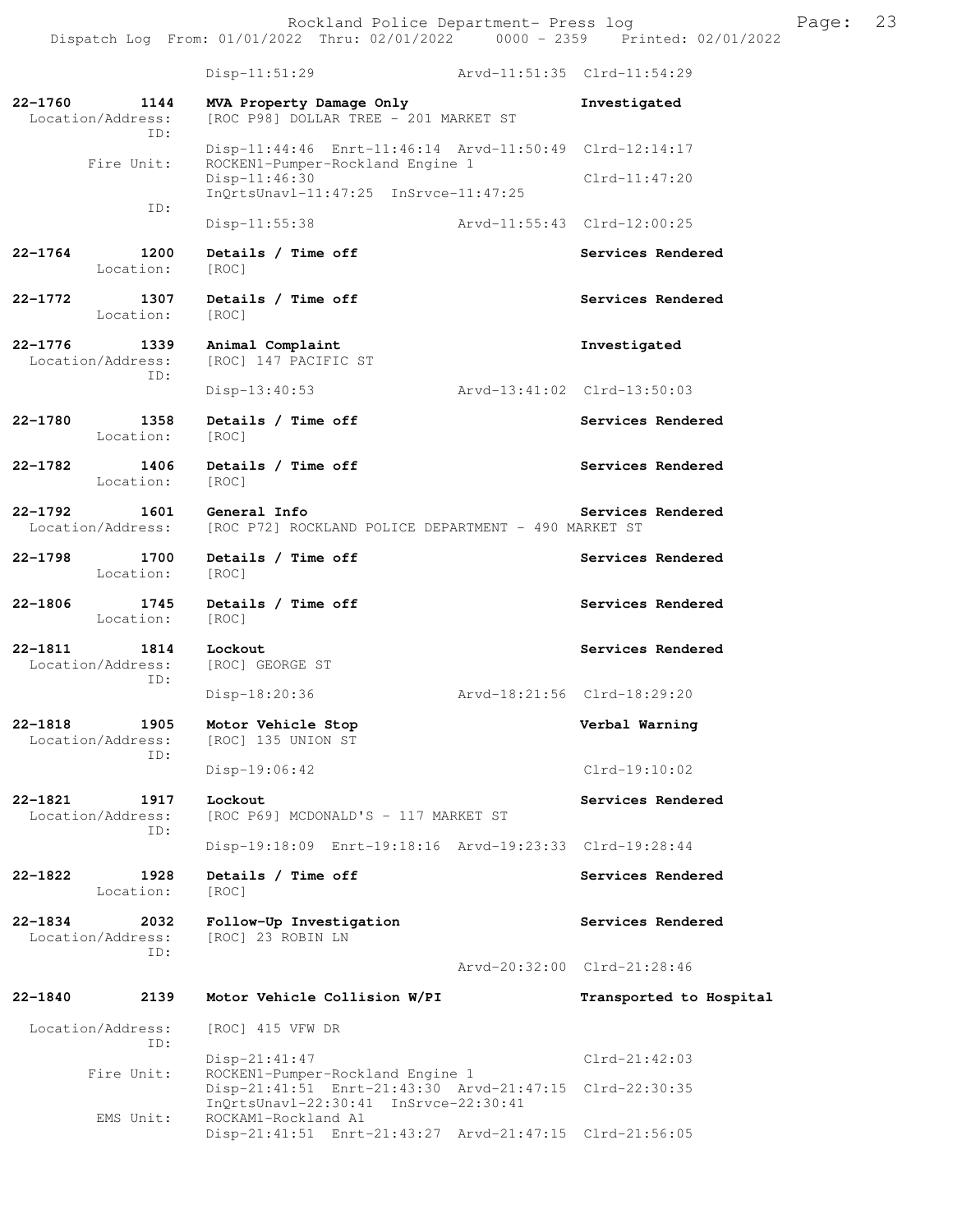|                                      | Rockland Police Department- Press log<br>Dispatch Log From: 01/01/2022 Thru: 02/01/2022 0000 - 2359 Printed: 02/01/2022 |                             |                   |                          | Page: | 24 |
|--------------------------------------|-------------------------------------------------------------------------------------------------------------------------|-----------------------------|-------------------|--------------------------|-------|----|
|                                      |                                                                                                                         |                             |                   |                          |       |    |
| EMS Unit:                            | Hosp-22:02:32 ClrHosp-22:59:37 InQrtsUnavl-23:06:28 InSrvce-23:06:28<br>ROCKAM3-Rockland A3                             |                             |                   |                          |       |    |
|                                      | Disp-21:49:41 Enrt-21:49:47 Arvd-21:54:39 Clrd-22:30:31<br>InQrtsUnavl-22:30:47 InSrvce-22:30:47                        |                             |                   |                          |       |    |
| 22-1841<br>2141                      | MVA Property Damage Only                                                                                                |                             | Report Follows    |                          |       |    |
| Location/Address:<br>ID:             | [ROC] 415 VFW DR                                                                                                        |                             |                   |                          |       |    |
| ID:                                  | Disp-21:42:33 Enrt-21:43:08 Arvd-21:44:39 Clrd-23:47:48                                                                 |                             |                   |                          |       |    |
| ID:                                  | Disp-21:42:47 Enrt-21:43:20 Arvd-21:44:42 Clrd-23:47:40                                                                 |                             |                   |                          |       |    |
| ID:                                  | Disp-21:42:54 Enrt-21:43:31 Arvd-21:44:44 Clrd-22:35:07                                                                 |                             |                   |                          |       |    |
|                                      | Disp-21:43:01 Enrt-21:43:34 Arvd-21:44:47 Clrd-22:49:36<br>Refer To Summons: 22ROC-1841-AR                              |                             |                   |                          |       |    |
|                                      | Summons: MCNAMARA, BRIANNA HOLLY                                                                                        |                             |                   |                          |       |    |
| Age: $24$                            | Address: 315 LIBERTY ST ROCKLAND, MA                                                                                    |                             |                   |                          |       |    |
| Charges:                             | NEGLIGENT OPERATION OF MOTOR VEHICLE<br>MARKED LANES VIOLATION                                                          |                             |                   |                          |       |    |
|                                      | SPEEDING RATE OF SPEED EXCEEDING POSTED LIMIT                                                                           |                             |                   |                          |       |    |
| 22-1845<br>Location:                 | 2239 Details / Time off                                                                                                 |                             | Services Rendered |                          |       |    |
|                                      | [ROC]                                                                                                                   |                             |                   |                          |       |    |
| 22-1846<br>Location:                 | 2240 Details / Time off<br>[ROC]                                                                                        |                             | Services Rendered |                          |       |    |
| 22-1847                              | 2248 General Info                                                                                                       |                             | Services Rendered |                          |       |    |
|                                      | Location/Address: [ROC P72] ROCKLAND POLICE DEPARTMENT - 490 MARKET ST                                                  |                             |                   |                          |       |    |
| For Date: $01/13/2022 -$ Thursday    |                                                                                                                         |                             |                   |                          |       |    |
| 22-1851<br>0002                      | SHIFT ASSIGNMENTS                                                                                                       |                             | Services Rendered |                          |       |    |
| Location/Address:                    | [ROC P72] ROCKLAND POLICE DEPARTMENT - 490 MARKET ST                                                                    |                             |                   |                          |       |    |
| 22-1866 0511<br>Location/Address:    | <b>Building Check</b><br>[ROC] UNION ST                                                                                 |                             | Services Rendered |                          |       |    |
| ID:                                  |                                                                                                                         |                             |                   |                          |       |    |
|                                      | Disp-05:12:23 Enrt-05:12:30 Arvd-05:12:35 Clrd-05:33:01                                                                 |                             |                   |                          |       |    |
| 22-1875<br>0722<br>Location:         | Details / Time off<br>[ROC]                                                                                             |                             | Services Rendered |                          |       |    |
| 22-1880<br>0801                      | General Info                                                                                                            |                             | Services Rendered |                          |       |    |
| Location/Address:                    | [ROC P72] ROCKLAND POLICE DEPARTMENT - 490 MARKET ST                                                                    |                             |                   |                          |       |    |
| 22-1885<br>0834<br>Location/Address: | General Info<br>[ROC P72] ROCKLAND POLICE DEPARTMENT - 490 MARKET ST                                                    |                             | Services Rendered |                          |       |    |
| 22–1905<br>1105<br>Location:         | Vehicle Maintenance<br>[ROC] HANOVER CAR WASH                                                                           |                             | Services Rendered |                          |       |    |
| ID:                                  |                                                                                                                         | Arvd-11:05:00 Clrd-11:43:58 |                   |                          |       |    |
| 22-1906<br>1110                      | <b>Building Check</b>                                                                                                   |                             |                   | Building Checked/Secured |       |    |
|                                      |                                                                                                                         |                             |                   |                          |       |    |
| Location/Address:<br>ID:             | [ROC] BLANCHARD ST                                                                                                      |                             |                   |                          |       |    |
|                                      |                                                                                                                         | Arvd-11:10:37 Clrd-11:13:33 |                   |                          |       |    |
| 22-1909<br>1124<br>Location/Address: | 911 Accidental<br>[ROC] 44 WARD AVE                                                                                     |                             | Services Rendered |                          |       |    |
| ID:                                  | Disp-11:29:16 Enrt-11:29:18                                                                                             |                             | $Clrd-11:30:07$   |                          |       |    |
| ID:                                  | Disp-11:29:56 Enrt-11:29:58 Arvd-11:33:17 Clrd-11:35:42                                                                 |                             |                   |                          |       |    |
| ID:                                  | Disp-11:34:24                                                                                                           | Arvd-11:34:29 Clrd-11:38:40 |                   |                          |       |    |
|                                      |                                                                                                                         |                             |                   |                          |       |    |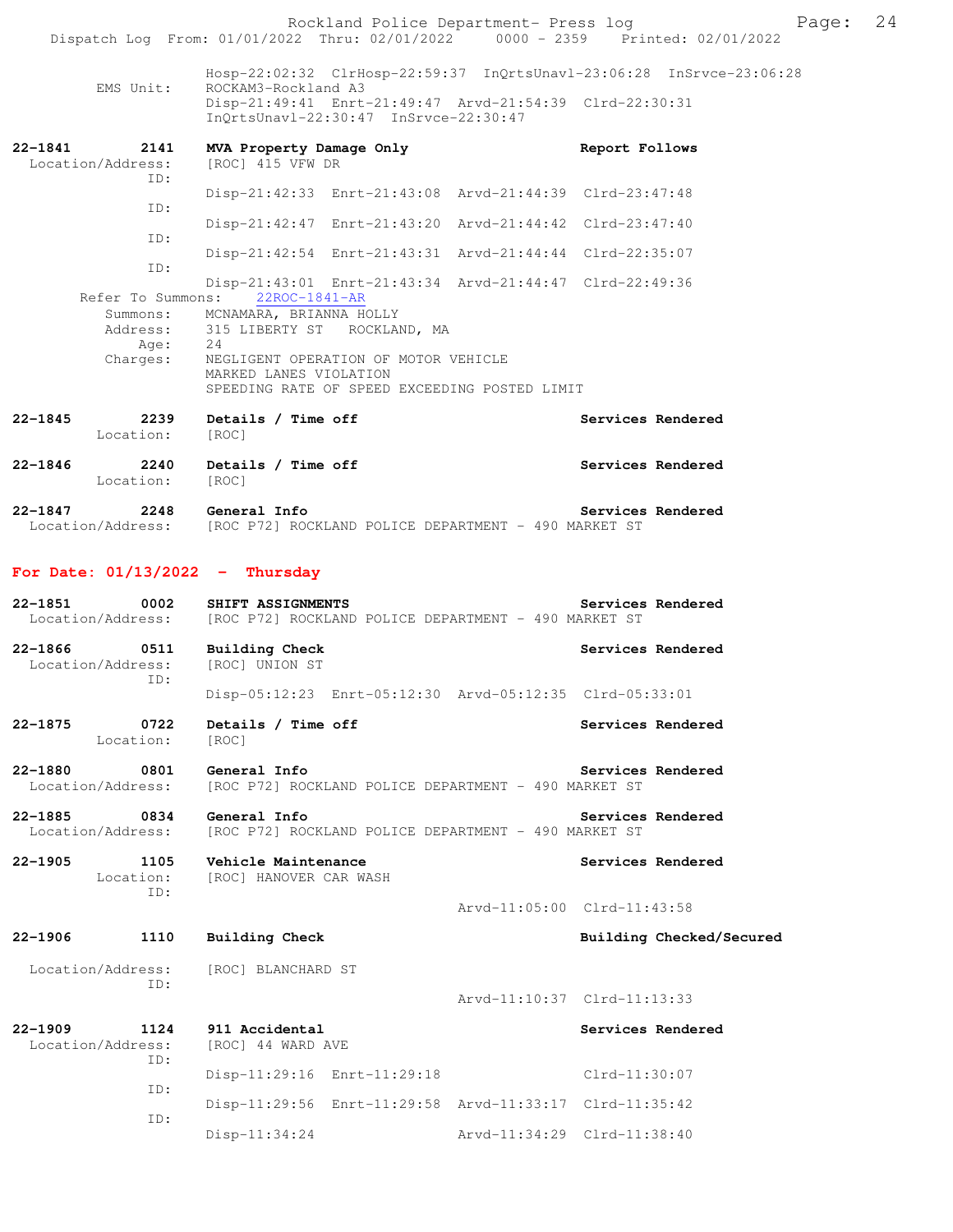**22-1913 1138 Details / Time off No Action Required**  Location: [ROC] **22-1914 1139 Details / Time off No Action Required**  Location: [ROC] **22-1922 1247 Suspicious Activity Investigated**  Location/Address: [ROC] STUDLEY CT ID: Disp-12:53:32 Enrt-12:53:50 Arvd-12:53:53 Clrd-12:59:17 22-1927 1334 Health & Welfare Check Services Rendered Location/Address: [ROC 745] 50 CONCORD ST Apt. #2R ID: Disp-13:37:04 Arvd-13:37:22 Clrd-13:43:56 **22-1931 1348 Motor Vehicle Stop Services Rendered** Location/Address: [ROC P94] FAST LANE CONVENIENCE STORE - 430 UNION ST [ROC P94] FAST LANE CONVENIENCE STORE - 430 UNION ST ID: Arvd-13:48:00 Clrd-14:25:55 ID: Disp-13:49:49 Enrt-13:49:53 Arvd-13:50:33 Clrd-14:26:01 ID: Disp-13:50:48 <br>
Brvd-13:50:51 Clrd-14:23:11<br>
22ROC-1931-AR Refer To Arrest: Arrest: GILLIS, DANIEL EVERETT<br>Address: 37 BELMONT ST ABINGTO 37 BELMONT ST ABINGTON, MA Age: 47 Charges: Default Warrant **22-1934 1420 Health & Welfare Check Services Rendered** Location/Address: [ROC] 99 MYRTLE ST Location/Address: ID: Disp-14:23:16 Enrt-14:23:19 Arvd-14:30:01 Clrd-14:33:15 ID: Disp-14:30:12 Arvd-14:30:17 Clrd-14:33:13 **22-1939 1442 Details / Time off No Service**  Location: [ROC] **22-1940 1453 Details / Time off No Service**  Location: [ROC] **22-1953** 1600 SHIFT ASSIGNMENT **Services Rendered Services Rendered Location/Address:** [ROC P72] ROCKLAND POLICE DEPARTMENT - 490 MARKET ST [ROC P72] ROCKLAND POLICE DEPARTMENT - 490 MARKET ST **22-1955 1619 TIME OFF No Action Required**  Location/Address: [ROC P72] ROCKLAND POLICE DEPARTMENT - 490 MARKET ST ID: Arvd-16:19:35 Clrd-16:20:46 **22-1956 1620 TIME OFF No Action Required**  Location/Address: [ROC P72] ROCKLAND POLICE DEPARTMENT - 490 MARKET ST ID: Arvd-16:20:00 Clrd-16:22:10 **22-1958 1626 General Info No Action Required**  Location/Address: [ROC 702] 58 BIGELOW AVE **22-1961** 1650 Disabled Motor Vehicle **Services Rendered Index Services Rendered Index Services Rendered Index Services INDEX** ST **CONTER** ST [ROC] 165 HOWARD ST @ 7 CUSTER ST ID: Arvd-16:50:00 Clrd-16:56:15 **22-1976 1827 Building Check Appears Secure**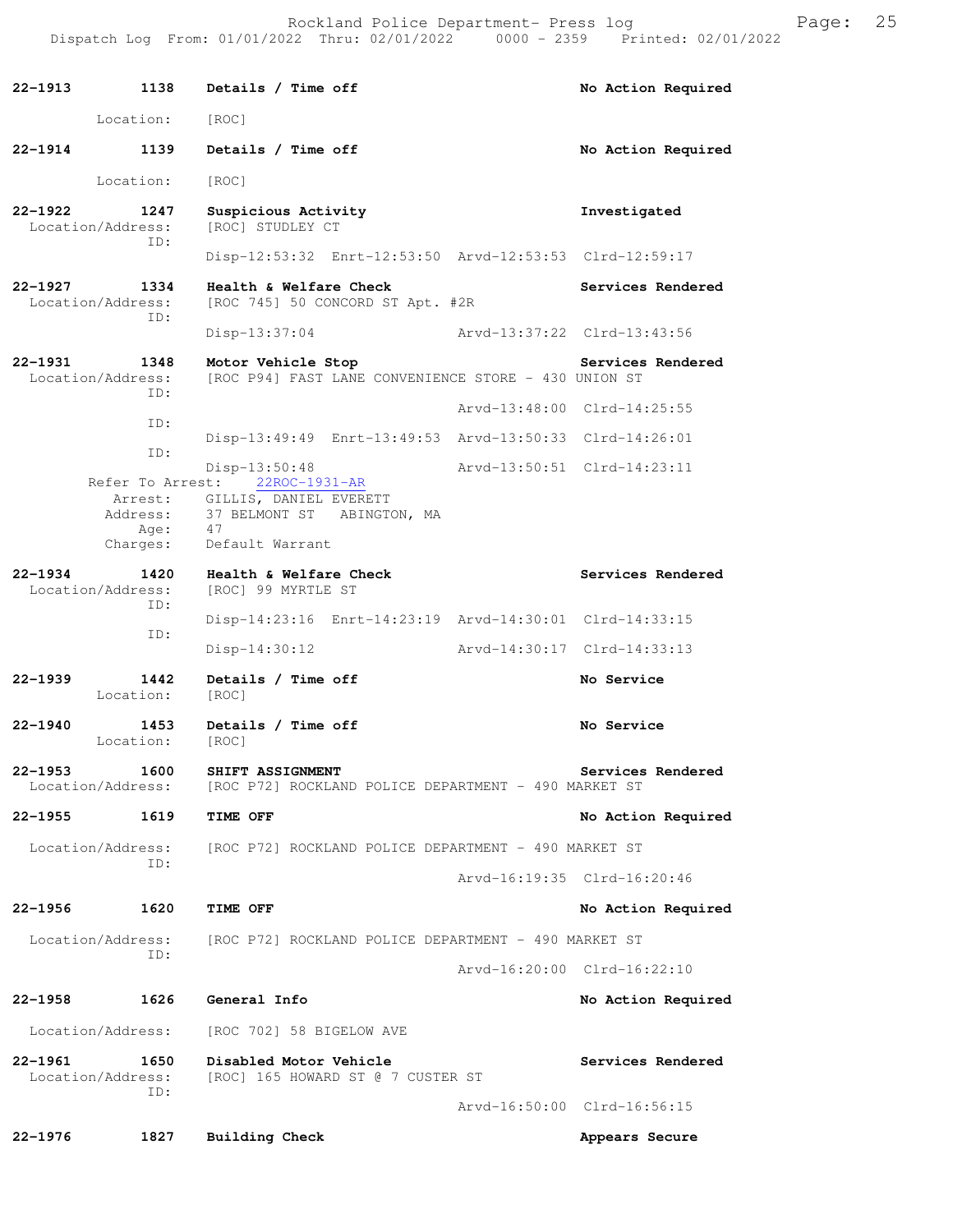Rockland Police Department- Press log Freed Page: 26 Dispatch Log From: 01/01/2022 Thru: 02/01/2022 0000 - 2359 Printed: 02/01/2022 Location/Address: [ROC] BLANCHARD ST ID: Arvd-18:28:15 Clrd-18:35:53 **22-1992 2007 Details / Time off No Action Required**  Location: [ROC] **22-1993 2013 Disturbance Services Rendered**  Location/Address: [ROC] 490 NORTH AVE ID: Disp-20:15:50 Enrt-20:16:05 Arvd-20:19:35 Clrd-20:36:17 ID: Disp-20:15:56 Enrt-20:16:07 Arvd-20:23:46 Clrd-20:36:14 **22-1999 2133 General Info Services Rendered**  Location/Address: [ROC P72] ROCKLAND POLICE DEPARTMENT - 490 MARKET ST **22-2001 2143 Missing Person Services Rendered**  Location/Address: [ROC 932] 530 UNION ST ID: Disp-21:49:44 Enrt-22:22:40 Arvd-22:25:10 Clrd-22:43:38 ID: Disp-22:22:49 Enrt-22:22:56 Arvd-22:25:13 Clrd-22:43:41 ID: Disp-22:59:04 Arvd-22:59:09 Clrd-23:05:01 **22-2005 2219 Assist Other Agency Services Rendered**  Location/Address: [ROC P45] COMFORT INN - 850 HINGHAM ST ID: Disp-22:44:06 Arvd-22:44:23 Clrd-22:58:58 ID: Disp-22:44:06 Arvd-22:44:26 Clrd-23:59:32 Refer To Arrest: 22ROC-2005-AR Arrest: MORRISON, LEE D Address: 50 WAMPATUCK SCITUATE, MA Age: 54 Charges: DOMESTIC A&B **22-2006 2237 BACK IN TOWN No Service**  Location/Address: [ROC P72] ROCKLAND POLICE DEPARTMENT - 490 MARKET ST **22-2007** 2248 General Incident **Advised to Court Advised to Court Advised to Court** [ROC] 161 CENTRAL ST Apt. #B **22-2008 2251 General Info No Action Required**  Location/Address: [ROC] BIGGINS FUNERAL HOME - 135 UNION ST **For Date: 01/14/2022 - Friday 22-2012 0000 SHIFT ASSIGNMENTS No Service**  Location/Address: [ROC P72] ROCKLAND POLICE DEPARTMENT - 490 MARKET ST ID: Arvd-00:00:00 Clrd-00:02:18 **22-2015 0014 Details / Time off No Service**  Location: [ROC] **22-2019 0042 Building Check Investigated**  Location/Address: ID:

Arvd-00:45:27 Clrd-00:45:36

**22-2020 0045 Building Check Investigated**  Location/Address: [ROC] MARTHA DR ID: Arvd-00:46:25 Clrd-00:46:32 **22-2021 0047 Details / Time off No Service**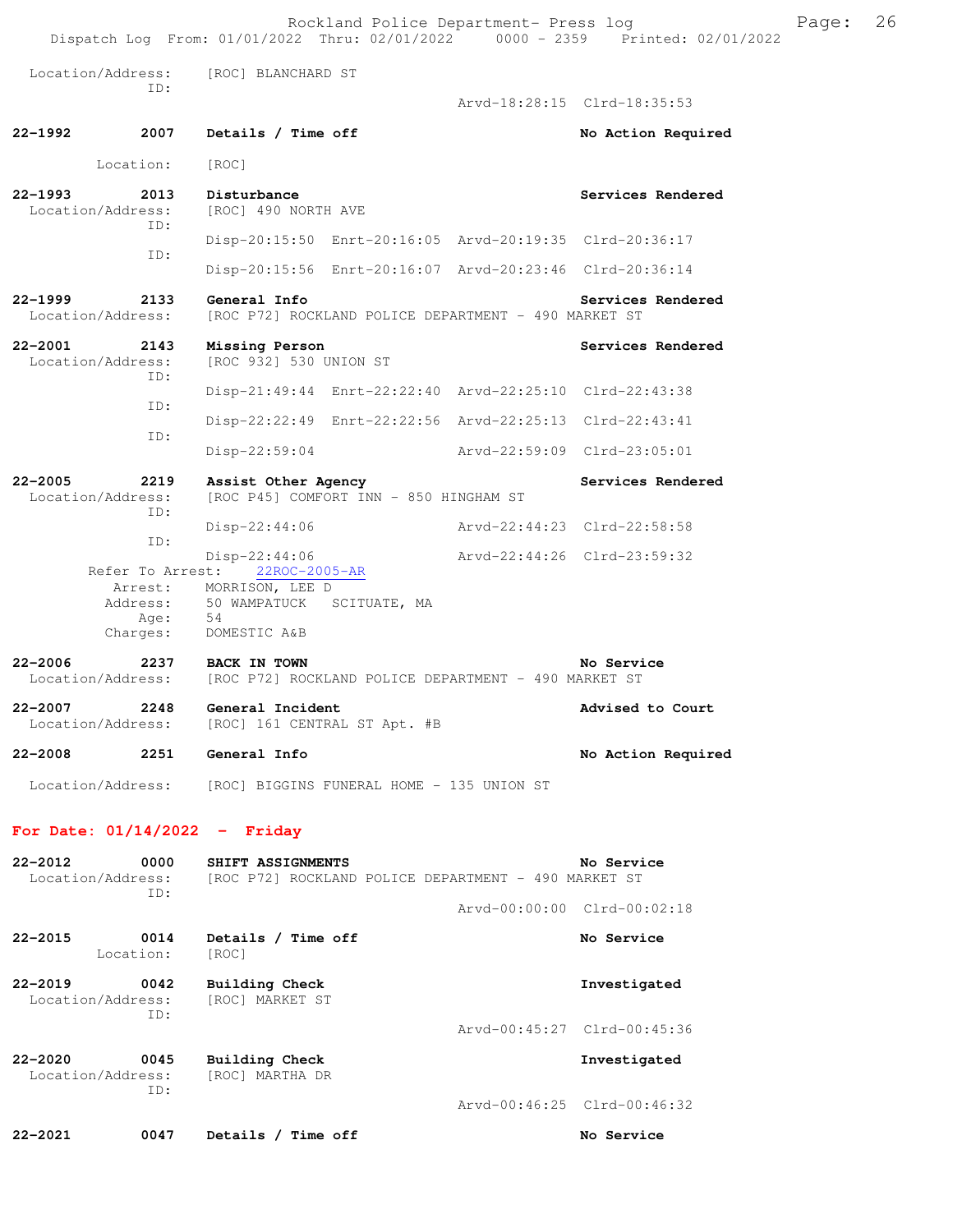| Location:                                   | [ROC]                                                                  |                             |                             |
|---------------------------------------------|------------------------------------------------------------------------|-----------------------------|-----------------------------|
| 22-2022<br>0052<br>Location:                | Details / Time off<br>[ROC]                                            |                             | Services Rendered           |
| 22-2028<br>0344<br>Location/Address:<br>TD: | Burglar Alarm<br>[ROC 157] AL PRIME - 327 MARKET ST                    |                             | Report Follows              |
|                                             |                                                                        |                             | Arvd-03:44:00 Clrd-05:09:37 |
| ID:                                         | $Disp-03:47:26$                                                        |                             | Arvd-03:50:28 Clrd-04:36:53 |
| ID:                                         | $Disp-03:47:37$                                                        | Arvd-03:47:49 Clrd-04:36:49 |                             |
| ID:                                         | Disp-05:09:25 Enrt-05:09:29 Arvd-05:09:31 Clrd-07:29:32                |                             |                             |
| 22-2033<br>0611<br>Location/Address:<br>ID: | <b>Building Check</b><br>[ROC] UNION ST                                |                             | Appears Secure              |
|                                             |                                                                        |                             | Arvd-06:12:23 Clrd-06:37:55 |
| 22-2038<br>0719<br>Location/Address:<br>ID: | Disturbance<br>[ROC 23] PLEASANT STREET STORAGE - 265 PLEASANT ST      |                             | Peace Restored              |
| ID:                                         |                                                                        |                             | Arvd-07:19:00 Clrd-07:39:18 |
|                                             | Disp-07:23:30 Enrt-07:23:33 Arvd-07:23:35 Clrd-07:39:18                |                             |                             |
| 22-2045<br>0800<br>Location/Address:        | General Info<br>[ROC P72] ROCKLAND POLICE DEPARTMENT - 490 MARKET ST   |                             | Services Rendered           |
| 22-2046<br>0818<br>Location/Address:<br>ID: | Disabled Motor Vehicle<br>[ROC P55] HOME DEPOT - 1149 HINGHAM ST       |                             | Vehicle Towed               |
|                                             | Disp-08:19:51 Enrt-08:19:54 Arvd-08:30:09 Clrd-08:33:56                |                             |                             |
| 22-2873<br>0820<br>Location/Address:        | Animal Complaint<br>[ROC] 19 LAVINA AVE                                |                             | Services Rendered           |
| 22-2050<br>0839<br>Location/Address:        | General Info<br>[ROC P72] ROCKLAND POLICE DEPARTMENT - 490 MARKET ST   |                             | Services Rendered           |
| 22-2068<br>1055<br>Location/Address:<br>ID: | Motor Vehicle Stop<br>[ROC P63] WALGREENS - 75 MARKET ST               |                             | Verbal Warning              |
|                                             | Disp-10:56:09 Enrt-10:56:13 Arvd-10:56:17 Clrd-10:58:10                |                             |                             |
| 22-2071<br>1058<br>Location:<br>ID:         | 911 Hang Up<br>[ROC] 56 AIRPORT PARK DRIVE                             |                             | Unfounded                   |
|                                             | Disp-11:03:40 Enrt-11:03:45 Arvd-11:04:03 Clrd-11:10:53                |                             |                             |
| 22-2070<br>1100<br>Location/Address:<br>ID: | Motor Vehicle Stop<br>[ROC P63] WALGREENS - 75 MARKET ST               |                             | Verbal Warning              |
| Original Call #:                            | Disp-11:00:26 Enrt-11:00:31 Arvd-11:00:34 Clrd-11:02:10<br>$22 - 2068$ |                             |                             |
| 22-2083<br>1141                             | Building Check                                                         |                             | Building Checked/Secured    |
| Location/Address:<br>TD:                    | [ROC] BLANCHARD ST                                                     |                             |                             |
|                                             |                                                                        |                             | Arvd-11:42:10 Clrd-12:10:03 |
| 22-2085<br>1144<br>Location/Address:<br>ID: | Health & Welfare Check<br>[ROC] 37 CRESCENT ST                         |                             | Services Rendered           |
|                                             | Disp-11:47:05 Enrt-11:47:14 Arvd-11:47:30 Clrd-11:48:20                |                             |                             |
| 22-2087<br>1200                             | Motor Vehicle Stop                                                     |                             | Citation/Warning Issued     |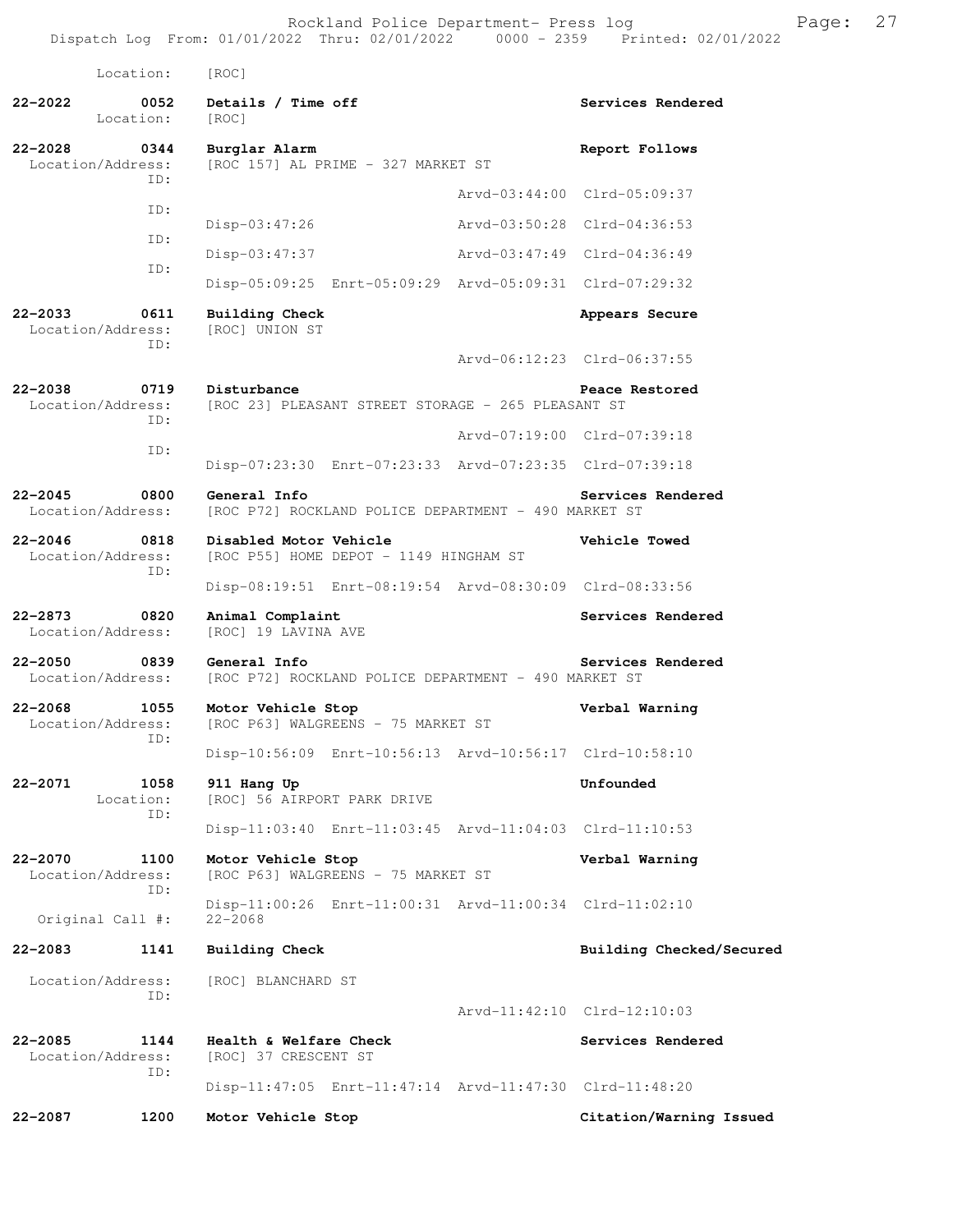|                                                 |  |                                                                   |                                        | Rockland Police Department- Press log                      | Dispatch Log From: 01/01/2022 Thru: 02/01/2022 0000 - 2359 Printed: 02/01/2022 | Page: | 28 |
|-------------------------------------------------|--|-------------------------------------------------------------------|----------------------------------------|------------------------------------------------------------|--------------------------------------------------------------------------------|-------|----|
| Location/Address:                               |  | [ROC] 360 WEST WATER ST                                           |                                        |                                                            |                                                                                |       |    |
| ID:                                             |  |                                                                   |                                        | Disp-12:00:52 Enrt-12:00:58 Arvd-12:01:03 Clrd-12:08:07    |                                                                                |       |    |
| $22 - 2088$<br>1210<br>Location/Address:        |  | 911 Accidental<br>[ROC P56] BURGER KING - 1333 HINGHAM ST         |                                        |                                                            | Sent On Way                                                                    |       |    |
| ID:                                             |  |                                                                   |                                        | Disp-12:12:04 Enrt-12:13:15 Arvd-12:17:54 Clrd-12:28:19    |                                                                                |       |    |
| ID:                                             |  |                                                                   |                                        | Disp-12:13:00 Enrt-12:13:15 Arvd-12:18:51 Clrd-12:28:22    |                                                                                |       |    |
| 22-2093<br>1229                                 |  | Disturbance                                                       |                                        |                                                            | Provided Assistance                                                            |       |    |
| Location/Address:                               |  |                                                                   |                                        | [ROC 23] PLEASANT STREET STORAGE - 265 PLEASANT ST Apt. #3 |                                                                                |       |    |
| ID:                                             |  |                                                                   |                                        | Disp-12:32:02 Enrt-12:43:30 Arvd-12:43:32 Clrd-12:43:47    |                                                                                |       |    |
| $22 - 2094$<br>1241<br>Location/Address:<br>ID: |  | Road Obstruction<br>[ROC] 422 NORTH AVE @ 511 PLAIN ST            |                                        |                                                            | Verbal Warning                                                                 |       |    |
| ID:                                             |  |                                                                   |                                        | Disp-12:43:16 Enrt-12:43:19 Arvd-13:06:19 Clrd-13:12:14    |                                                                                |       |    |
| ID:                                             |  |                                                                   |                                        | Disp-12:47:11 Enrt-12:47:16 Arvd-13:06:06 Clrd-13:06:10    |                                                                                |       |    |
|                                                 |  |                                                                   |                                        | Disp-12:49:55 Enrt-12:50:01 Arvd-12:50:04 Clrd-12:53:55    |                                                                                |       |    |
| $22 - 2098$<br>1316<br>Location:                |  | Details / Time off<br>[ROC]                                       |                                        |                                                            | Services Rendered                                                              |       |    |
| $22 - 2099$<br>1317<br>Location:                |  | Details / Time off<br>[ROC]                                       |                                        |                                                            | Services Rendered                                                              |       |    |
| $22 - 2106$<br>1332<br>Location/Address:<br>ID: |  | Assist Public<br>[ROC] 57 CHURCH ST Apt. #3                       |                                        |                                                            | Investigated                                                                   |       |    |
| ID:                                             |  |                                                                   |                                        | Disp-13:35:56 Enrt-13:38:05 Arvd-13:38:27 Clrd-13:44:52    |                                                                                |       |    |
|                                                 |  |                                                                   |                                        | Disp-13:36:47 Enrt-13:37:56 Arvd-13:38:36 Clrd-13:44:56    |                                                                                |       |    |
| 1455<br>$22 - 2117$<br>Location/Address:<br>ID: |  | 911 Accidental<br>[ROC] 406 NORTH AVE                             |                                        |                                                            | Investigated                                                                   |       |    |
|                                                 |  |                                                                   |                                        | Disp-14:56:22 Enrt-14:56:54 Arvd-15:03:28 Clrd-15:08:39    |                                                                                |       |    |
| 22-2124<br>1526<br>Location/Address:<br>ID:     |  | Follow-Up Investigation<br>[ROC] 327 MARKET ST                    |                                        |                                                            | Investigated                                                                   |       |    |
|                                                 |  |                                                                   |                                        | Disp-15:28:00 Enrt-15:28:25 Arvd-15:34:24 Clrd-15:34:32    |                                                                                |       |    |
| $22 - 2130$<br>1600<br>Location/Address:        |  | SHIFT ASSIGNMENT                                                  |                                        | [ROC P72] ROCKLAND POLICE DEPARTMENT - 490 MARKET ST       | Services Rendered                                                              |       |    |
| $22 - 2143$<br>1749<br>Location/Address:        |  | MVA Property Damage Only                                          | [ROC P55] HOME DEPOT - 1149 HINGHAM ST |                                                            | Services Rendered                                                              |       |    |
| 22-2151<br>1841<br>Location/Address:            |  | Suspicious Activity<br>[ROC] 4 LEAH DR                            |                                        |                                                            | Investigated                                                                   |       |    |
| ID:                                             |  |                                                                   |                                        | Disp-18:42:56 Enrt-18:44:25 Arvd-19:02:30 Clrd-20:04:01    |                                                                                |       |    |
| ID:                                             |  |                                                                   |                                        | Disp-18:44:21 Enrt-18:44:24 Arvd-19:02:31 Clrd-20:04:03    |                                                                                |       |    |
| ID:                                             |  |                                                                   |                                        | Disp-19:19:25 Enrt-19:19:30 Arvd-19:19:36 Clrd-20:03:58    |                                                                                |       |    |
| 22-2160<br>1950<br>Location/Address:            |  | Escort/Transport<br>[ROC] 313 EAST WATER ST                       |                                        |                                                            | Services Rendered                                                              |       |    |
| ID:                                             |  |                                                                   |                                        | Arvd-19:50:00 Clrd-20:00:48                                |                                                                                |       |    |
| $22 - 2163$<br>2008<br>Location/Address:        |  | <b>Building Check</b><br>[ROC P89] CALVARY CHAPEL - 175 MARKET ST |                                        |                                                            | Services Rendered                                                              |       |    |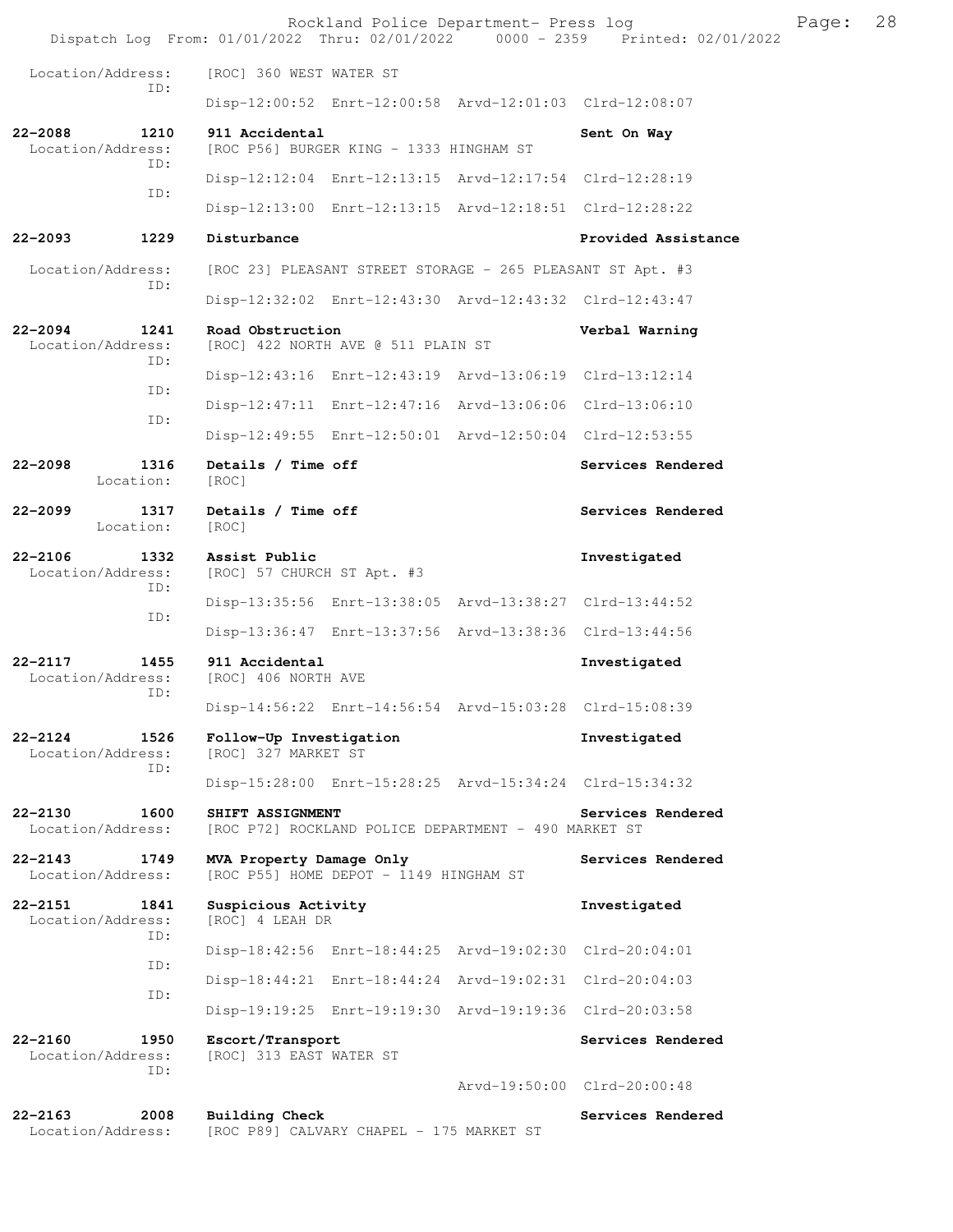Rockland Police Department- Press log Fage: 29

 Dispatch Log From: 01/01/2022 Thru: 02/01/2022 0000 - 2359 Printed: 02/01/2022 ID:

 Arvd-20:11:27 Clrd-20:12:00 **22-2166 2049 General Incident Services Rendered**  Location/Address: [ROC P36] STEVE'S AUTO - 246 EAST WATER ST **22-2168 2102 Building Check Services Rendered** Services Rendered Location/Address: [ROC] MARTHA DR Location/Address: ID: Arvd-21:02:58 Clrd-21:05:15 **22-2170 2108 Building Check Services Rendered** Services Rendered Location/Address: [ROC 162] 49 BLANCHARD ST [ROC 162] 49 BLANCHARD ST ID: Arvd-21:09:29 Clrd-21:09:57 22-2176 2209 Suspicious Activity **1200 Services Rendered**  Location/Address: [ROC 116] 261 UNION ST ID: Disp-22:10:45 Enrt-22:11:07 Arvd-22:18:29 Clrd-22:50:34 ID: Disp-22:10:45 Enrt-22:11:06 Arvd-22:12:41 Clrd-22:50:32 **22-2177 2214 General Info Services Rendered**<br>Location/Address: [ROC P72] ROCKLAND POLICE DEPARTMENT - 490 MARKET ST [ROC P72] ROCKLAND POLICE DEPARTMENT - 490 MARKET ST **22-2181 2249 Building Check Services Rendered**  Location/Address: [ROC 162] 49 BLANCHARD ST ID: Arvd-22:50:20 Clrd-22:50:52 **22-2182 2259 Building Check Services Rendered Services Rendered Services Rendered** Location/Address: ID: Arvd-23:00:23 Clrd-23:00:32 **22-2184 2301 Building Check Building Checked/Secured**  Location/Address: [ROC] MARKET ST ID: Arvd-23:02:15 Clrd-23:06:35 **22-2187 2314 Burglar Alarm Building Checked/Secured**  Location/Address: [ROC] 1 COL BRIAN DUFFY WAY ID: Disp-23:16:05 Enrt-23:23:40 Arvd-23:28:04 Clrd-23:31:33 **22-2189 2323 Suspicious Activity Transported by other means**  Location/Address: [ROC 1014] 196 RICE AVE ID: Disp-23:30:31 Enrt-23:30:35 Arvd-23:33:12 Clrd-01/15/2022 @ 00:16:43 **22-2188 2326 Disturbance Arrest(s) Made**  Location/Address: [ROC] LIBERTY ST @ E WATER ST ID: Arvd-23:26:00 Clrd-23:35:49 ID: Disp-23:27:31 Enrt-23:27:34 Arvd-23:28:02 Clrd-23:53:56 Refer To Arrest: 22ROC-2188-AR Arrest: PERRY, JAMES JOSEPH Address: 138 REED ST ROCKLAND, MA<br>Age: 21 Age: Charges: DISORDERLY CONDUCT RESIST ARREST

### **For Date: 01/15/2022 - Saturday**

**22-2191 0000 SHIFT ASSIGNMENTS No Service**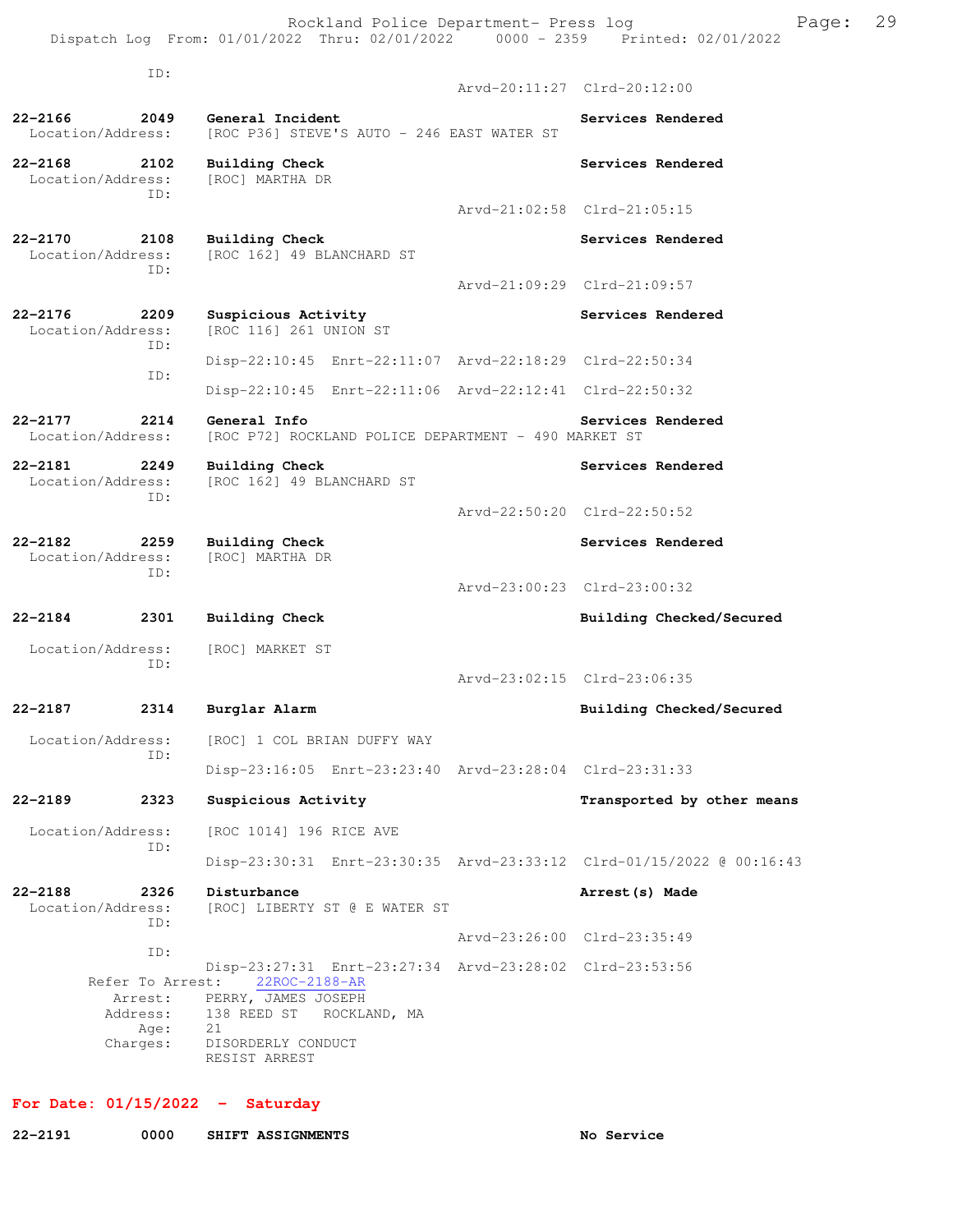Rockland Police Department- Press log Fage: 30 Dispatch Log From: 01/01/2022 Thru: 02/01/2022 0000 - 2359 Printed: 02/01/2022 Location/Address: [ROC P72] ROCKLAND POLICE DEPARTMENT - 490 MARKET ST ID: Arvd-00:00:05 Clrd-00:10:43 **22-2192 0013 Building Check Services Rendered**  Location/Address: ID: Arvd-00:14:24 Clrd-00:20:04 **22-2195 0020 Building Check Services Rendered**  Location/Address: [ROC] MARKET ST ID: Arvd-00:21:15 Clrd-00:21:52 **22-2196 0022 Building Check Services Rendered**  Location/Address: [ROC 162] 49 BLANCHARD ST ID: Arvd-00:23:46 Clrd-00:24:00 **22-2197** 0025 Building Check Services Rendered Services Rendered Location/Address: [ROC P36] STEVE'S AUTO - 246 EAST WATER ST  $[ROC P36]$  STEVE'S AUTO - 246 EAST WATER ST ID: Arvd-00:26:33 Clrd-00:26:51 **22-2201 0045 Details / Time off No Service**  Location: [ROC] **22-2203 0107 Burglar Alarm Report Follows**  Location/Address: [ROC] MUTUAL MARKET - 820 MARKET ST ID: Disp-01:08:27 Enrt-01:08:45 Arvd-01:09:53 Clrd-01:33:57 ID: Disp-01:08:34 Enrt-01:08:45 Arvd-01:10:51 Clrd-01:37:36 ID: Disp-01:08:40 Enrt-01:08:45 Arvd-01:10:51 Clrd-01:35:45 ID: Disp-02:13:51 Arvd-02:13:57 Clrd-02:26:06 **22-2205 0135 Prisoner Information Sent On Way**  Location/Address: [ROC P72] ROCKLAND POLICE DEPARTMENT - 490 MARKET ST ID: Arvd-01:35:00 Clrd-01:37:47 **22-2206 0138 Disturbance Report Follows**  Location/Address: [ROC P72] ROCKLAND POLICE DEPARTMENT - 490 MARKET ST ID: Arvd-01:38:00 Clrd-01:41:53 Refer To Arrest: 22ROC-2206-AR Arrest: PERRY, JAMES JOSEPH Address: 138 REED ST ROCKLAND, MA Age: 21<br>rqes: TRESPASS Charges: RESIST ARREST 22-2220 0602 Details / Time off **No Service No Service**  Location: [ROC] **22-2222 0609 Building Check Appears Secure** Appears Secure Location/Address: [ROC] UNION ST Location/Address: ID: Arvd-06:11:34 Clrd-06:32:41 **22-2226 0641 Burglar Alarm Building Checked/Secured**  Location/Address: [ROC P1] 99 RESTAURANT - 29 ACCORD PARK DR ID: Arvd-06:41:00 Clrd-06:51:11 **22-2233 0805 Information Call No Action Required**  Location/Address: [ROC P72] ROCKLAND POLICE DEPARTMENT - 490 MARKET ST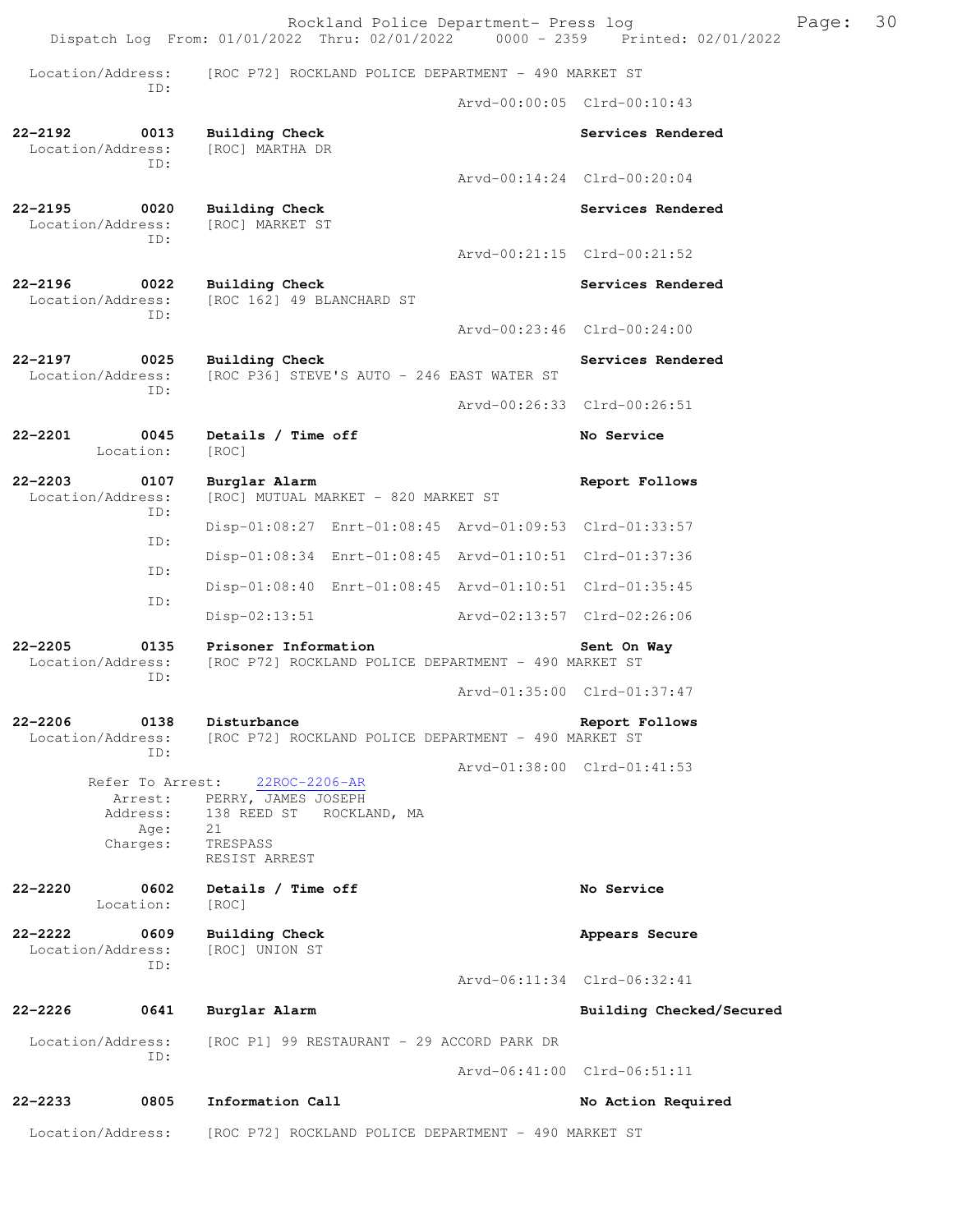Rockland Police Department- Press log entitled and Page: 31 Dispatch Log From: 01/01/2022 Thru: 02/01/2022 0000 - 2359 Printed: 02/01/2022

| $22 - 2234$ | 0820<br>Location/Address:<br>TD:                        | 911 Accidental<br>[ROC] 69 PROSPECT ST                                     | Services Rendered           |
|-------------|---------------------------------------------------------|----------------------------------------------------------------------------|-----------------------------|
|             |                                                         | Disp-08:21:00 Enrt-08:21:41 Arvd-08:31:58 Clrd-08:36:23                    |                             |
| $22 - 2256$ | 1316<br>Location/Address:<br>TD:                        | Unwanted Party<br>[ROC P47] BEST WESTERN - 909 HINGHAM ST Apt. #234        | Services Rendered           |
|             |                                                         | Disp-13:20:45 Enrt-13:21:13 Arvd-13:24:16 Clrd-13:40:29                    |                             |
|             | ID:                                                     | Disp-13:20:59 Enrt-13:21:13                                                | $Clrd-13:40:29$             |
|             | ID:                                                     | $Disp-13:25:04$                                                            | Arvd-13:25:07 Clrd-13:40:29 |
| $22 - 2259$ | 1328                                                    | Details / Time off                                                         | No Action Required          |
|             | Location:                                               | [ROC]                                                                      |                             |
| $22 - 2262$ | 1341                                                    | Details / Time off                                                         | No Action Required          |
|             | Location:                                               | [ROC]                                                                      |                             |
| $22 - 2264$ | 1343<br>Location/Address:                               | Disturbance<br>[ROC P92] BAVIS ICE ARENA - 180 VFW DR                      | Services Rendered           |
|             | ID:                                                     | Disp-13:45:16 Enrt-13:45:31 Arvd-13:45:41 Clrd-14:05:27                    |                             |
|             | TD:                                                     | Disp-13:45:24 Enrt-13:45:34 Arvd-13:45:53 Clrd-14:26:24                    |                             |
| ID:         | Disp-13:47:58 Enrt-13:48:01 Arvd-13:48:04 Clrd-14:26:24 |                                                                            |                             |
|             | ID:                                                     | $Disp-14:06:04$                                                            | $Clrd-14:06:20$             |
| $22 - 2273$ | 1443                                                    | Assist Other Agency                                                        | Transported to Hospital     |
|             | Location/Address:                                       | [ROC] 323 SPRING ST                                                        |                             |
| ID:         | Disp-14:45:14 Enrt-14:48:10 Arvd-14:49:09 Clrd-15:10:40 |                                                                            |                             |
|             | ID:                                                     | $Disp-14:45:14$                                                            | Arvd-14:47:30 Clrd-15:08:36 |
| $22 - 2278$ | 1503<br>Location/Address:<br>ID:                        | Larceny / Forgery/ Fraud<br>[ROC] WEST WATER ST                            | Services Rendered           |
|             |                                                         | Disp-15:07:29                                                              | $Clrd-15:08:01$             |
| 22-2284     | 1510<br>Location/Address:<br>ID:                        | Identity Theft<br>[ROC] 28 BEAL ST                                         | Services Rendered           |
|             |                                                         | Disp-15:13:22                                                              | $C1rd-15:16:03$             |
| $22 - 2292$ | 1544<br>Location/Address:<br>ID:                        | Breaking & Entering<br>[ROC] 808 MARKET ST                                 | Investigated                |
|             |                                                         | Disp-15:49:07                                                              | $Clrd-15:51:40$             |
| $22 - 2295$ | 1600<br>Location/Address:                               | SHIFT ASSIGNMENT<br>[ROC P72] ROCKLAND POLICE DEPARTMENT - 490 MARKET ST   | Services Rendered           |
| $22 - 2300$ | 1635<br>Location/Address:<br>ID:                        | MVA Property Damage Only<br>[ROC] E WATER ST @ PLAIN ST                    | Services Rendered           |
|             | ID:                                                     | Disp-16:36:53 Enrt-16:36:57                                                | $Clrd-16:48:40$             |
|             |                                                         | Disp-16:42:58 Enrt-16:43:04                                                | $Clrd-16:48:32$             |
| $22 - 2309$ | 1824<br>Location/Address:<br>ID:                        | Health & Welfare Check<br>[ROC 60] SPRING GATE APARTMENTS - 75D HANNAH WAY | Investigated                |
|             |                                                         | Disp-18:25:49 Enrt-18:26:57 Arvd-18:29:22 Clrd-18:36:24                    |                             |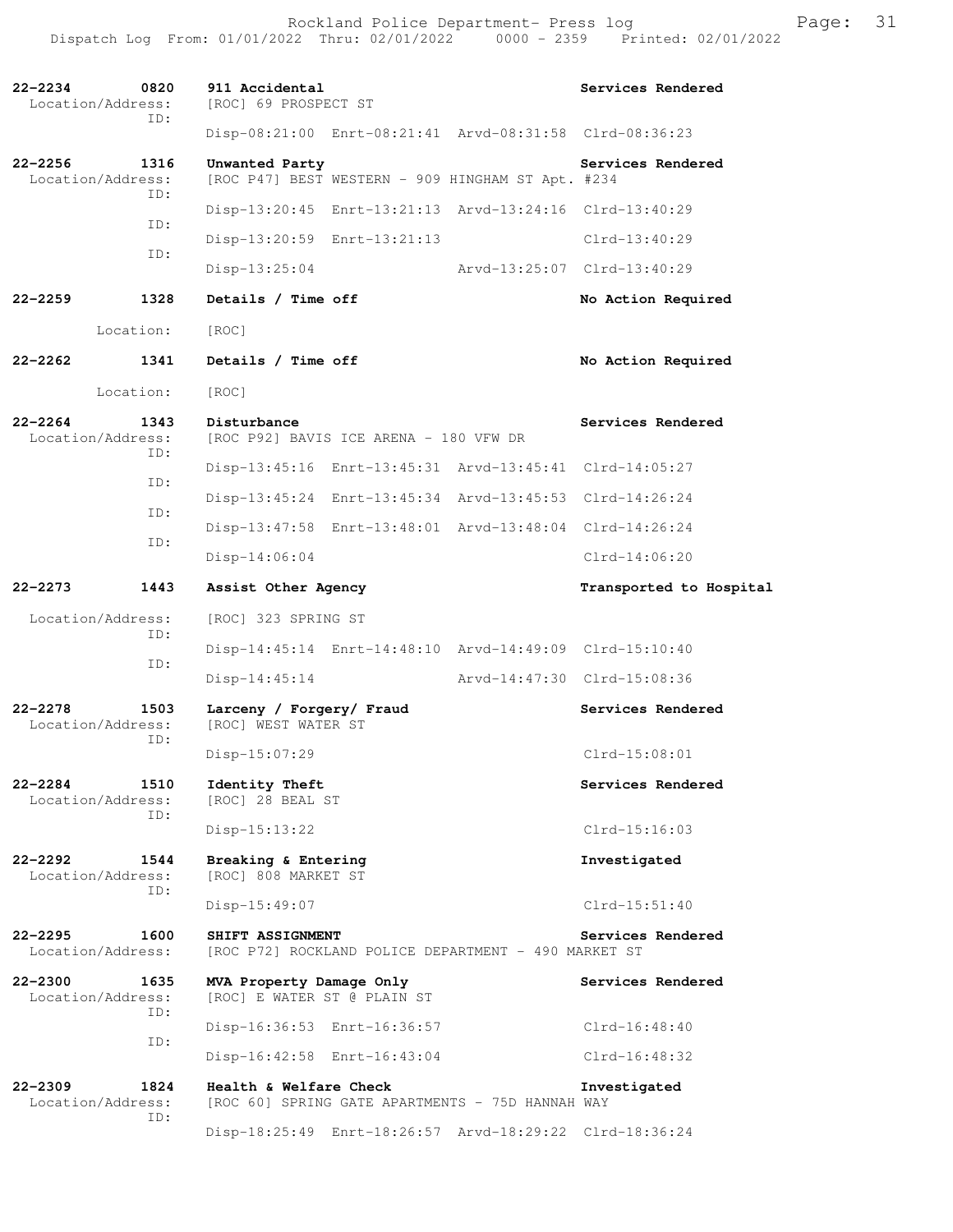| ID:                                         | Disp-18:25:49 Enrt-18:26:59 Arvd-18:29:23 Clrd-18:36:25                  |                                          |
|---------------------------------------------|--------------------------------------------------------------------------|------------------------------------------|
| 22-2313<br>1847<br>Location/Address:        | General Incident<br>[ROC P72] ROCKLAND POLICE DEPARTMENT - 490 MARKET ST | Services Rendered                        |
| 22-2319<br>1916<br>Location/Address:<br>TD: | Disturbance<br>[ROC] 587 SUMMER ST                                       | Investigated                             |
|                                             | Disp-19:17:58 Enrt-19:18:00 Arvd-19:22:21 Clrd-19:30:41                  |                                          |
| ID:                                         | Disp-19:18:03 Enrt-19:18:05 Arvd-19:22:47 Clrd-19:30:48                  |                                          |
| 22-2324<br>1944<br>Location:                | Details / Time off<br>[ROC]                                              | Services Rendered                        |
| 22-2338<br>2026                             | General Info                                                             | No Action Required                       |
| Location/Address:                           | [ROC] 102 GARDEN TER                                                     |                                          |
| 22-2339<br>2118<br>Location/Address:<br>TD: | Disturbance<br>[ROC 116] 261 UNION ST Apt. #23                           | Services Rendered                        |
|                                             | Disp-21:19:48 Enrt-21:19:53 Arvd-21:24:57 Clrd-21:35:07                  |                                          |
| TD:                                         | Disp-21:19:51 Enrt-21:19:52 Arvd-21:24:52 Clrd-21:35:08                  |                                          |
| 22-2340<br>2119<br>Location:                | Details / Time off<br>[ROC]                                              | Services Rendered                        |
| 22-2343<br>2134<br>Location/Address:<br>TD: | Assist Fire Department<br>[ROC] 63 LINDEN ST                             | Services Rendered                        |
|                                             | Disp-21:41:09 Enrt-21:41:12                                              | Clrd-21:45:37                            |
| ID:                                         | $Disp-21:45:46$                                                          | Arvd-21:45:49 Clrd-01/16/2022 @ 00:55:45 |
| TD:                                         | $Disp-21:54:06$                                                          | Arvd-21:54:11 Clrd-01/16/2022 @ 00:55:44 |
| ID:                                         | $Disp-21:54:14$                                                          | Arvd-21:54:17 Clrd-22:30:56              |
| ID:                                         | $Disp-22:31:21$                                                          | Arvd-22:31:24 Clrd-23:35:45              |
| 22-2344<br>2139<br>Location/Address:<br>TD: | <b>Building Check</b><br>[ROC] BLANCHARD ST                              | Appears Secure                           |
|                                             |                                                                          | Arvd-21:43:08 Clrd-21:48:17              |

## **For Date: 01/16/2022 - Sunday**

| 22-2358                      | 0002        | Services Rendered<br>SHIFT ASSIGNMENTS                                                         |  |
|------------------------------|-------------|------------------------------------------------------------------------------------------------|--|
| Location/Address:            |             | [ROC P72] ROCKLAND POLICE DEPARTMENT - 490 MARKET ST                                           |  |
| 22-2383<br>Location/Address: | 0432<br>ID: | Services Rendered<br>Extra Watch<br>[ROC] 63 LINDEN ST                                         |  |
|                              |             | $Clrd-04:47:33$<br>$Disp-04:38:12$                                                             |  |
| 22-2385<br>Location/Address: | 0503<br>ID: | <b>Building Check</b><br>Appears Secure<br>[ROC] UNION ST                                      |  |
|                              |             | $Clrd-05:32:17$<br>$Disp-05:04:53$                                                             |  |
| 22-2398<br>Location/Address: | 0800        | Services Rendered<br>SHIFT ASSIGNMENTS<br>[ROC P72] ROCKLAND POLICE DEPARTMENT - 490 MARKET ST |  |
| 22-2400<br>Location/Address: | 0828<br>ID: | Services Rendered<br>Trespassing<br>[ROC] 63 LINDEN ST                                         |  |

Disp-08:31:38 Enrt-08:32:23 Arvd-08:32:26 Clrd-08:38:49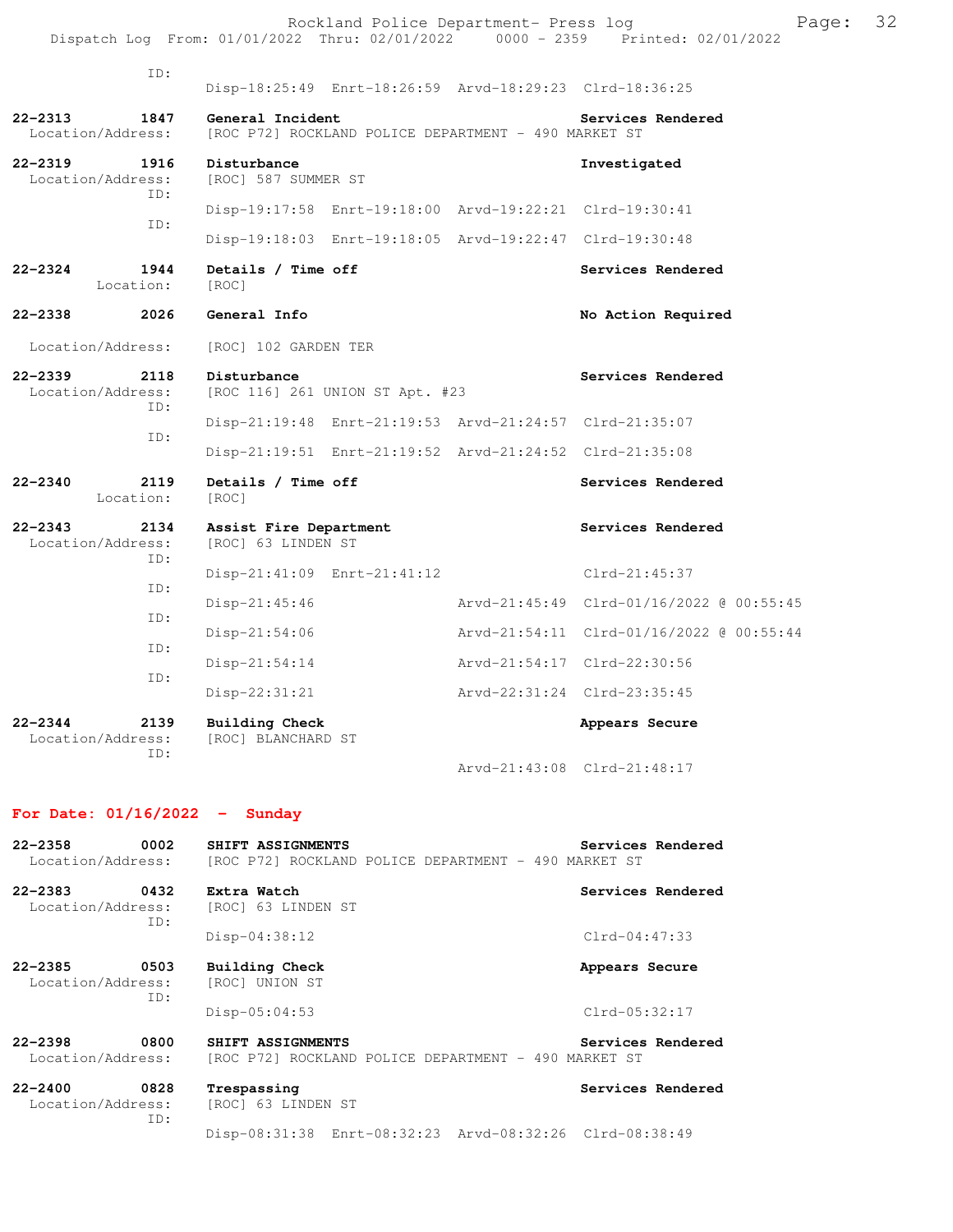Rockland Police Department- Press log Franch Press 13 Dispatch Log From: 01/01/2022 Thru: 02/01/2022 0000 - 2359 Printed: 02/01/2022 ID: Disp-08:32:53 Enrt-08:32:57 Clrd-08:38:52 ID: Disp-08:33:02 Enrt-08:33:04 Arvd-08:33:06 Clrd-08:38:54 **22-2401 0842 Building Check Services Rendered**  Location/Address: [ROC] BLANCHARD ST ID: Arvd-08:43:11 Clrd-08:43:18 **22-2412 1105 Disabled Motor Vehicle Services Rendered** Vicinity of: [ROC 18] LIBERTY TAVERN - 354 LIBERTY ST [ROC 18] LIBERTY TAVERN - 354 LIBERTY ST ID: Arvd-11:05:00 Clrd-11:26:02 **22-2418 1134 Assist Other Agency Services Rendered**  Location/Address: [ROC 114] 132 UNION ST Apt. #3 ID: Disp-11:37:54 Arvd-11:40:15 Clrd-11:44:33 **22-2428 1252 Suspicious Activity Services Rendered**  Location/Address: [ROC] 0 BOXBERRY LN @ 190 VFW DR ID: Disp-12:56:14 Enrt-12:56:18 Arvd-12:56:55 Clrd-13:03:25 ID: Disp-12:57:00 Enrt-12:57:02 Arvd-13:00:12 Clrd-13:03:27 **22-2430 1305 Disturbance Report Follows**  Location/Address: [ROC 82] 213 UNION ST Apt. #3 ID: Disp-13:08:18 Enrt-13:08:22 Arvd-13:08:48 Clrd-15:31:46 ID: Disp-13:08:24 Enrt-13:08:25 Arvd-13:08:49 Clrd-13:53:52 ID: Disp-13:23:51 Enrt-13:23:53 Arvd-13:23:53 Clrd-13:53:49 Refer To Arrest: 22ROC-2430-AR Arrest: SAVOIE, DAVID M JR Address: 388 MIDDLE ST WEYMOUTH, MA Age: 32 Charges: Default Warrant RESIST ARREST **22-2440 1453 Burglar Alarm Building Checked/Secured**  Location/Address: [ROC] 60 WILLOW POND DR ID: Disp-14:54:45 Enrt-14:54:47 Arvd-15:00:25 Clrd-15:06:03 **22-2442 1512 Time off Services Rendered**  Location: [ROC] **22-2447 1547 Details Services Rendered Execution:** Services Rendered **Services** Rendered Location: **22-2448 1600 SHIFT ASSIGNMENT Services Rendered**  Location/Address: [ROC P72] ROCKLAND POLICE DEPARTMENT - 490 MARKET ST **22-2450 1626 LOST WALLET Services Rendered**  Location/Address: [ROC P72] ROCKLAND POLICE DEPARTMENT - 490 MARKET ST **22-2460 1744 Unwanted Party Gone on arrival**  Location/Address: [ROC P93] THE BANNER - 167 UNION ST ID: Disp-17:46:02 Clrd-17:46:22 ID: Disp-17:46:51 Arvd-17:47:30 Clrd-17:54:01 ID: Disp-17:47:56 Arvd-17:48:00 Clrd-17:53:57 **22-2470 2011 Prisoner Information Services Rendered**  Location/Address: [ROC P72] ROCKLAND POLICE DEPARTMENT - 490 MARKET ST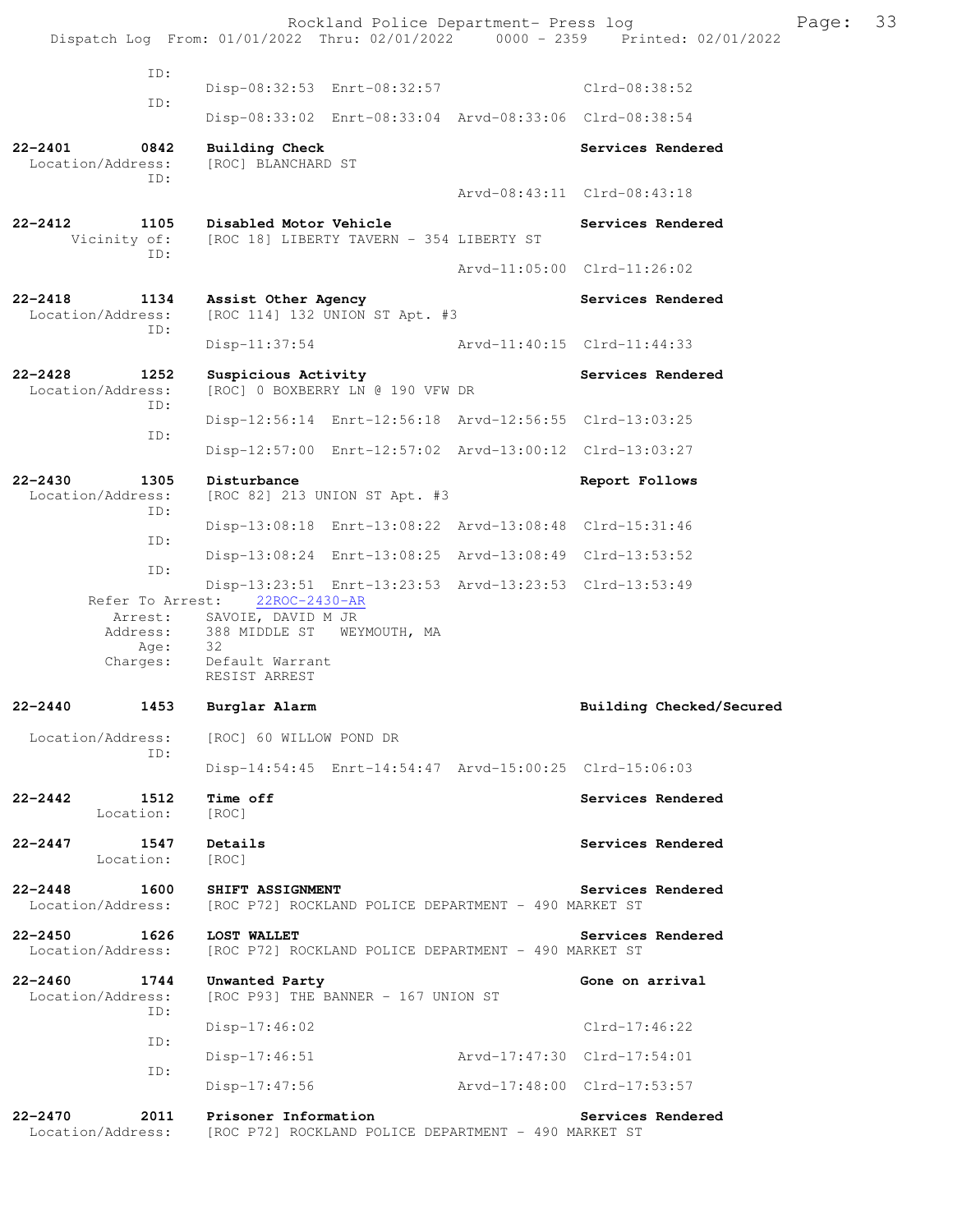Rockland Police Department- Press log entitled and Page: 34 Dispatch Log From: 01/01/2022 Thru: 02/01/2022 0000 - 2359 Printed: 02/01/2022

| 2143<br>22-2475<br>Location/Address:<br>ID:     | MVA Property Damage Only<br>[ROC] 170 REED ST                        | Report Follows              |  |
|-------------------------------------------------|----------------------------------------------------------------------|-----------------------------|--|
|                                                 | Disp-21:44:20 Enrt-21:44:29 Arvd-21:48:15 Clrd-22:33:03              |                             |  |
| ID:                                             | $Disp-21:48:24$                                                      | Arvd-21:48:29 Clrd-22:22:58 |  |
| 2213<br>22-2482<br>Location/Address:<br>ID:     | Larceny / Forgery/ Fraud<br>[ROC P84] PLAYERS SPORTS BAR - 86 VFW DR | Report Follows              |  |
|                                                 | Disp-22:15:20 Enrt-22:18:39 Arvd-22:19:01 Clrd-22:43:46              |                             |  |
| $22 - 2485$<br>2241<br>Location:                | Details / Time off<br>[ROC]                                          | Services Rendered           |  |
| 2326<br>$22 - 2490$<br>Location/Address:<br>ID: | Complaint<br>[ROC] 323 SPRING ST Apt. #1                             | Services Rendered           |  |
| ID:                                             | Disp-23:29:05 Enrt-23:29:18 Arvd-23:33:27 Clrd-01/17/2022 @ 00:03:30 |                             |  |
|                                                 | Disp-23:29:11 Enrt-23:29:15 Arvd-23:32:51 Clrd-01/17/2022 @ 00:03:34 |                             |  |

## **For Date: 01/17/2022 - Monday**

| $22 - 2494$<br>0000<br>Location/Address:        | SHIFT ASSIGNMENTS<br>[ROC P72] ROCKLAND POLICE DEPARTMENT - 490 MARKET ST | Services Rendered        |
|-------------------------------------------------|---------------------------------------------------------------------------|--------------------------|
| $22 - 2499$<br>0053<br>Location/Address:<br>ID: | Suspicious Activity<br>[ROC 206] UPPER GARAGE - 51 MAPLE ST               | Services Rendered        |
| ID:                                             | Disp-00:57:20 Enrt-00:57:26 Arvd-01:00:06 Clrd-01:07:45                   |                          |
|                                                 | Disp-00:57:20 Enrt-00:57:29 Arvd-00:59:43 Clrd-01:07:48                   |                          |
| $22 - 2514$<br>0308<br>Location/Address:<br>ID: | Unwanted Party<br>[ROC P86] MOBIL GAS STATION - 158 MARKET ST             | Services Rendered        |
| TD:                                             | Disp-03:09:38 Enrt-03:09:55 Arvd-03:11:21 Clrd-03:13:36                   |                          |
|                                                 | Disp-03:09:45 Enrt-03:09:52 Arvd-03:12:47 Clrd-03:13:31                   |                          |
| $22 - 2526$<br>0524                             | Building Check                                                            | Building Checked/Secured |
| Location/Address:<br>ID:                        | [ROC] UNION ST                                                            |                          |
|                                                 | Disp-05:24:57 Enrt-05:45:07 Arvd-05:45:09 Clrd-05:45:13                   |                          |
| $22 - 2542$<br>0743<br>Location/Address:<br>ID: | Wire down (Police)<br>[ROC] 350 PLEASANT ST @ 135 FOREST ST               | Services Rendered        |
| TD:                                             | Disp-07:46:33 Enrt-07:46:44                                               | $Clrd-07:51:10$          |
| ID:                                             | Arvd-08:02:12 Clrd-08:25:46<br>Disp-08:02:08                              |                          |
| ID:                                             | $Disp-09:00:18$<br>Arvd-09:00:31 Clrd-17:15:35                            |                          |
|                                                 | Disp-09:03:41 Enrt-09:03:50                                               | $Clrd-09:04:04$          |
| $22 - 2548$<br>0800<br>Location/Address:        | General Info<br>[ROC P72] ROCKLAND POLICE DEPARTMENT - 490 MARKET ST      | Services Rendered        |
| $22 - 2555$<br>0905<br>Location/Address:<br>ID: | Wire down (Police)<br>[ROC 272] SHERIDAN SQUARE CONDOS - 103 GROVE ST     | Services Rendered        |
|                                                 | Disp-09:05:53 Enrt-09:05:57                                               | Clrd-09:08:55            |
| $22 - 2560$<br>0917<br>Location/Address:<br>ID: | <b>Building Check</b><br>[ROC] BLANCHARD ST                               | Appears Secure           |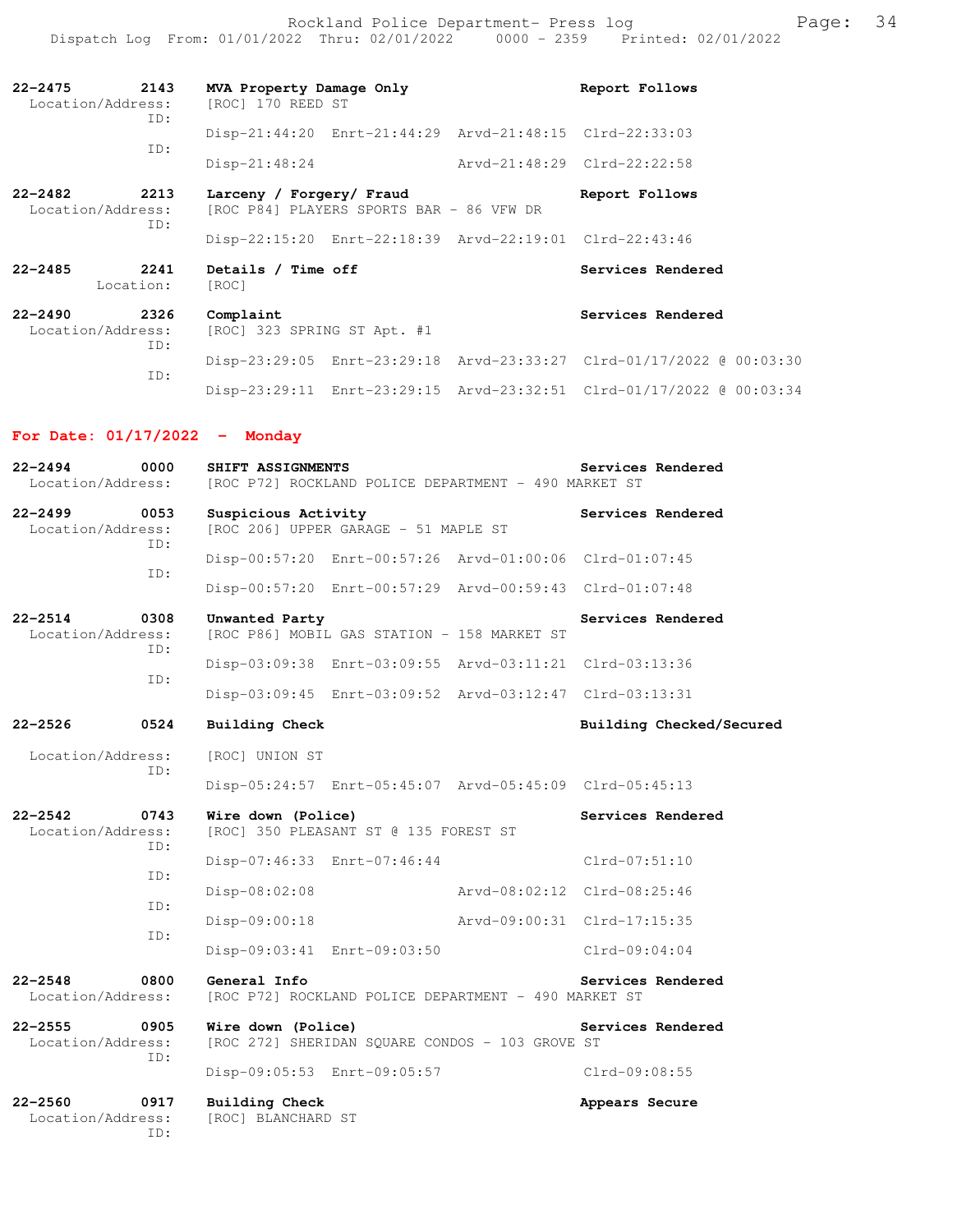Arvd-09:18:33 Clrd-09:19:09 **22-2581 1245 Neighbor Disturbance No Service**  Location/Address: [ROC 140] 292 MARKET ST Apt. #46 ID: Disp-12:47:07 Clrd-12:48:00 22-2588 1306 Suspicious Activity **120 Services Rendered**  Location/Address: [ROC] 10 GREENWOOD ST ID: Disp-13:08:45 Arvd-13:11:10 Clrd-13:24:01 **22-2592 1340 Building Check Appears Secure**  Location/Address: [ROC] BLANCHARD ST ID: Arvd-13:40:53 Clrd-13:54:56 **22-2594 1351 Animal Complaint No Service**  Location/Address: [ROC 60] SPRING GATE APARTMENTS - 52 HANNAH WAY ID: Disp-13:55:34 Arvd-14:01:38 Clrd-14:03:43 **22-2608 1539 Prisoner Information Services Rendered**  Location/Address: [ROC P72] ROCKLAND POLICE DEPARTMENT - 490 MARKET ST ID: Disp-15:41:53 Clrd-15:42:05 **22-2611 1600 SHIFT ASSIGNMENTS Services Rendered**  Location/Address: [ROC P72] ROCKLAND POLICE DEPARTMENT - 490 MARKET ST ID: Disp-16:02:57 Clrd-16:03:09 22-2615 1631 Details / Time off **Services Rendered Services** Rendered Location: [ROC] **22-2616 1635 Motor Vehicle Complaint Summons To Court**  Location/Address: ID: Disp-16:37:35 Arvd-16:37:42 Clrd-17:12:07 ID: Disp-16:38:34 Enrt-16:38:39 Arvd-16:38:42 Clrd-17:10:49<br>ns: 22ROC-2616-AR Refer To Summons: Summons: GONCALVES DE SOUZA, SEBASTIO<br>Address: 1122 ` BEDFORD ST Apt. #3 1122 ` BEDFORD ST Apt. #3 ABINGTON, MA Age: 45 Charges: UNLICENSED OPERATION OF MV **22-2621 1653 Suspicious Activity Investigated**  Location/Address: [ROC] 82 REED ST ID: Disp-17:11:00 Enrt-17:11:06 Arvd-17:18:34 Clrd-17:20:59 **22-2622 1711 Details / Time off Services Rendered**  Location: [ROC] **22-2629 1812 Extra Watch Services Rendered Extra Watch Services Rendered Services Rendered** [ROC 68] 204 MONCRIEF RD **22-2649 2151 Unwanted Party Peace Restored**  [ROC] 42 MARTHA DR Apt. #E ID: Disp-21:56:48 Enrt-21:56:56 Arvd-21:57:42 Clrd-22:18:20 ID: Disp-21:56:52 Enrt-21:56:56 Arvd-22:14:13 Clrd-22:17:20 ID: Disp-21:57:00 Arvd-22:14:30 Clrd-22:17:25 **22-2653 2239 Unwanted Party Sent On Way**<br>Location/Address: [ROC P93] THE BANNER - 167 UNION ST  $[ROC P93] THE BANNER - 167 UNION ST$ ID:

Disp-22:40:52 Enrt-22:40:58 Arvd-22:42:59 Clrd-22:51:17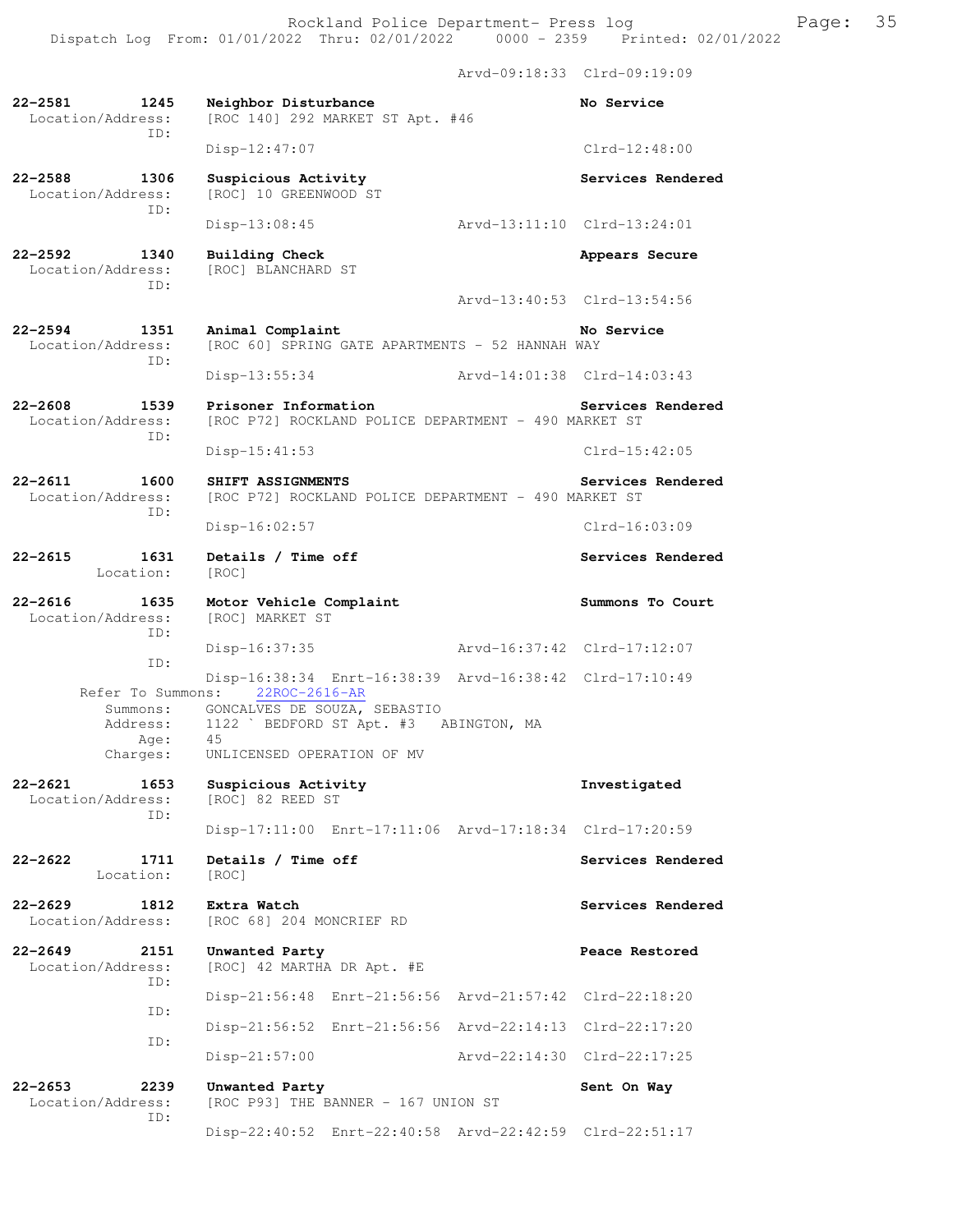Rockland Police Department- Press log entitled and Page: 36 Dispatch Log From: 01/01/2022 Thru: 02/01/2022 0000 - 2359 Printed: 02/01/2022

> ID: Disp-22:41:49 Enrt-22:42:20 Arvd-22:43:12 Clrd-22:50:49 ID: Disp-22:44:01 Arvd-22:44:05 Clrd-22:49:12

## **For Date: 01/18/2022 - Tuesday**

| $22 - 2660$                      | 0000                                                                      | SHIFT ASSIGNMENTS                                                                                         | Services Not Required       |                             |
|----------------------------------|---------------------------------------------------------------------------|-----------------------------------------------------------------------------------------------------------|-----------------------------|-----------------------------|
|                                  | Location/Address:<br>[ROC P72] ROCKLAND POLICE DEPARTMENT - 490 MARKET ST |                                                                                                           |                             |                             |
| $22 - 2677$<br>Location/Address: | 0335<br>TD:                                                               | Follow-Up Investigation<br>[ROC P45] COMFORT INN - 850 HINGHAM ST                                         |                             | Services Rendered           |
|                                  |                                                                           | Disp-03:37:04                                                                                             | Arvd-03:37:12 Clrd-03:50:52 |                             |
|                                  | ID:                                                                       | Disp-03:37:04                                                                                             | Arvd-03:37:10 Clrd-03:50:56 |                             |
| $22 - 2678$                      | 0402                                                                      | Prisoner Information                                                                                      |                             | Services Not Required       |
| Location/Address:                |                                                                           | [ROC P72] ROCKLAND POLICE DEPARTMENT - 490 MARKET ST                                                      |                             |                             |
| $22 - 2679$                      | 0457                                                                      | Building Check                                                                                            |                             | Building Checked/Secured    |
| Location/Address:                |                                                                           | [ROC 61] UNION ST BUSINESS DISTRICT - UNION ST                                                            |                             |                             |
|                                  | ID:                                                                       | Disp-04:58:27 Arvd-04:58:32 Clrd-05:14:53                                                                 |                             |                             |
| $22 - 2692$<br>Vicinity of:      | 0736                                                                      | MVA Property Damage Only<br>[ROC P64] CVS PHARMACY - 80 MARKET ST                                         |                             | Report Follows              |
|                                  | ID:                                                                       | Disp-07:37:42 Enrt-07:37:51 Arvd-07:41:57 Clrd-07:54:27                                                   |                             |                             |
|                                  | ID:<br>ID:                                                                | Disp-07:37:42 Enrt-07:37:52 Arvd-07:38:38 Clrd-07:54:25                                                   |                             |                             |
|                                  |                                                                           | Disp-07:38:08 Enrt-07:38:09 Arvd-07:41:58 Clrd-07:54:29                                                   |                             |                             |
| $22 - 2693$<br>Location/Address: | 0806                                                                      | General Info<br>[ROC P72] ROCKLAND POLICE DEPARTMENT - 490 MARKET ST                                      |                             | Services Rendered           |
| $22 - 2869$<br>Location/Address: | 0810                                                                      | Animal Complaint<br>[ROC] 187 NORTH AVE                                                                   |                             | Services Rendered           |
| $22 - 2694$<br>Location/Address: | 0844<br>ID:                                                               | Prisioner Transport<br>[HIN 1] HINGHAM COURT - 28 GEORGE WASHINGTON BLVD                                  |                             | Services Rendered           |
|                                  |                                                                           |                                                                                                           |                             | Arvd-08:44:00 Clrd-09:11:17 |
| $22 - 2695$<br>Location/Address: | 0853<br>ID:                                                               | Emergency Medical<br>[ROC] 23 JOSH GRAY RD                                                                |                             | No Service                  |
|                                  | Fire Unit:                                                                | Disp-08:54:00 Enrt-08:54:04<br>ROCKEN1-Pumper-Rockland Engine 1                                           |                             | Clrd-08:54:28               |
|                                  | EMS Unit:                                                                 | Disp-08:54:38 Enrt-08:55:57 Arvd-09:01:00<br>InQrtsUnavl-09:17:35 InSrvce-09:17:35<br>ROCKAM1-Rockland A1 |                             | Clrd-09:12:33               |
|                                  |                                                                           | Disp-08:54:44 Enrt-08:55:56 Arvd-09:00:59<br>InQrtsUnavl-09:16:50 InSrvce-09:16:50                        | Clrd-09:12:32               |                             |
|                                  | Fire Unit:                                                                | ROCKC1-Staff-Rockland Fire Chief<br>Disp-08:55:39<br>InQrtsUnavl-08:55:52 InSrvce-08:55:52                |                             | Clrd-08:55:52               |
| $22 - 2698$<br>Location/Address: | 0856                                                                      | Sudden Death<br>[ROC] 23 JOSH GRAY RD                                                                     |                             | Report Follows              |
|                                  | ID:                                                                       | Disp-08:57:59<br>Enrt-08:58:02 Arvd-09:11:12                                                              |                             | $Clrd-09:11:14$             |
|                                  | ID:                                                                       | Disp-08:58:06 Enrt-08:58:27                                                                               | Arvd-09:11:11               | $Clrd-10:01:11$             |
|                                  | ID:                                                                       | Disp-08:58:40 Enrt-08:58:42 Arvd-08:58:44 Clrd-09:11:22                                                   |                             |                             |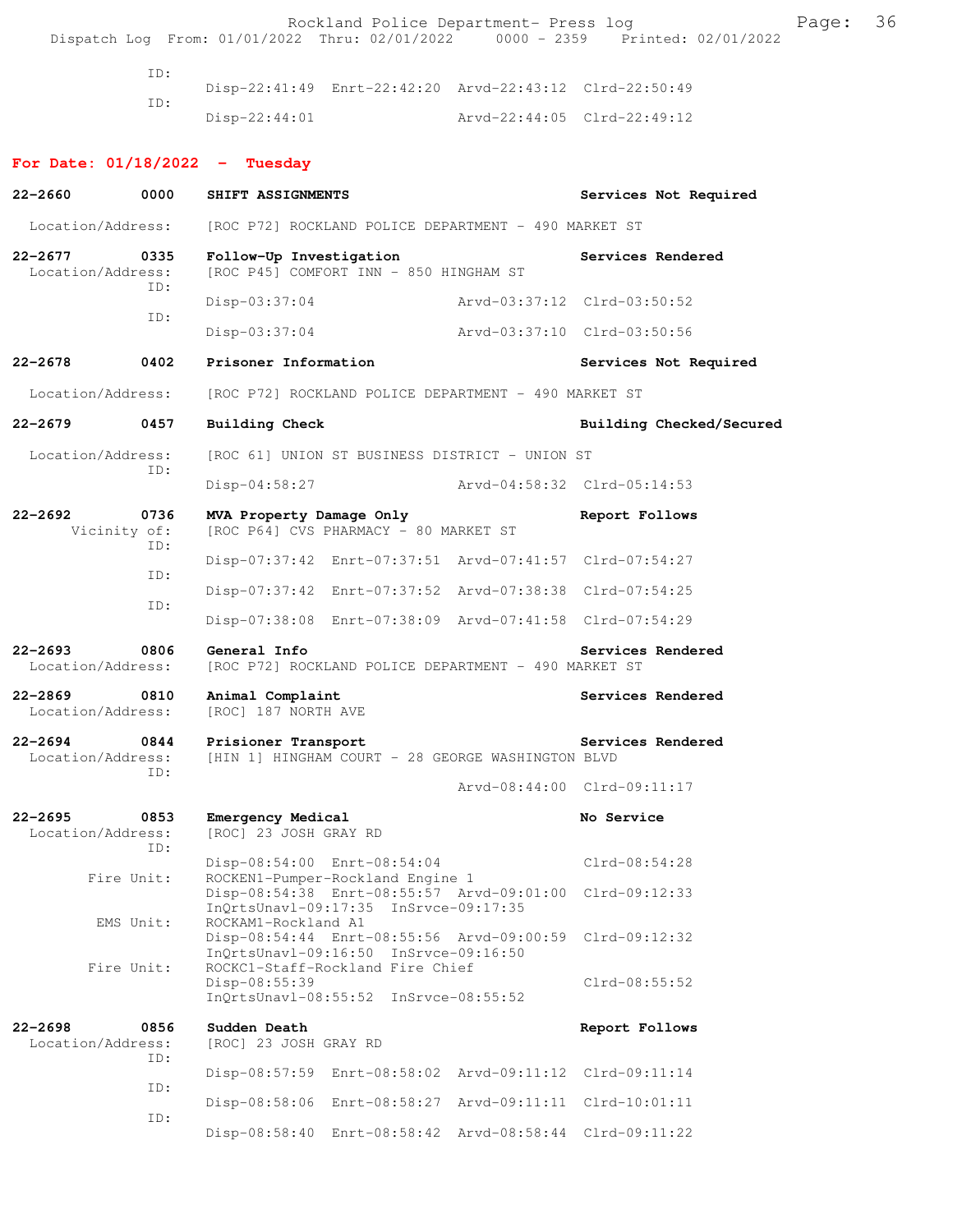|                                   |                             | Rockland Police Department- Press log<br>Dispatch Log From: 01/01/2022 Thru: 02/01/2022 0000 - 2359 Printed: 02/01/2022 |                             |                             | Page: | 37 |
|-----------------------------------|-----------------------------|-------------------------------------------------------------------------------------------------------------------------|-----------------------------|-----------------------------|-------|----|
|                                   | ID:                         | Disp-09:11:02 Enrt-09:11:04 Arvd-09:11:05 Clrd-10:07:35                                                                 |                             |                             |       |    |
| 22-2700<br>Location/Address:      | 0905                        | General Info<br>[ROC P72] ROCKLAND POLICE DEPARTMENT - 490 MARKET ST                                                    |                             | Services Rendered           |       |    |
| 22-2870 0919<br>Location/Address: |                             | Animal Complaint<br>[ROC] 232 NORTH AVE                                                                                 |                             | Services Rendered           |       |    |
| 22-2712                           | 1011                        | Motor Vehicle Stop                                                                                                      |                             | Citation/Warning Issued     |       |    |
|                                   | Vicinity of:<br>ID:         | [ROC] 1000 HINGHAM ST                                                                                                   |                             | Arvd-10:11:00 Clrd-10:16:43 |       |    |
| 22-2714                           | 1030                        | Motor Vehicle Stop                                                                                                      |                             | Citation/Warning Issued     |       |    |
|                                   | Vicinity of:                | [ROC] RT 3 NB ON RAMP - HINGHAM ST                                                                                      |                             |                             |       |    |
|                                   | ID:                         |                                                                                                                         |                             | Arvd-10:30:00 Clrd-10:44:30 |       |    |
| 22-2715                           | 1031                        | 911 Hang Up                                                                                                             |                             | Services Not Required       |       |    |
| Location/Address:                 |                             | [ROC] 256 WEYMOUTH ST                                                                                                   |                             |                             |       |    |
|                                   | ID:                         | Disp-10:32:18 Enrt-10:32:20                                                                                             |                             | Clrd-10:37:27               |       |    |
| 22-2716                           | 1034                        | Motor Vehicle Stop                                                                                                      |                             | Citation/Warning Issued     |       |    |
| Location/Address:                 |                             | [ROC] PLAZA ENTRANCE - MARKET ST                                                                                        |                             |                             |       |    |
|                                   | ID:                         |                                                                                                                         |                             | Arvd-10:34:00 Clrd-10:41:20 |       |    |
| $22 - 2718$<br>Location/Address:  | 1045                        | Health & Welfare Check<br>[ROC] 73 STUDLEY CT                                                                           |                             | Services Rendered           |       |    |
|                                   | ID:                         | Disp-10:48:47 Enrt-10:49:08 Arvd-10:52:20 Clrd-11:04:20                                                                 |                             |                             |       |    |
|                                   | ID:                         | Disp-10:51:55 Enrt-10:51:57 Arvd-10:51:58 Clrd-11:04:16                                                                 |                             |                             |       |    |
| 22-2723<br>Location/Address:      | 1101<br>ID:                 | Warrant<br>[ROC] 323 SPRING ST                                                                                          |                             | Report Follows              |       |    |
|                                   | ID:                         | $Disp-11:04:52$                                                                                                         | Arvd-11:05:03 Clrd-11:22:48 |                             |       |    |
|                                   | ID:                         | $Disp-11:04:52$                                                                                                         | Arvd-11:05:07 Clrd-11:22:44 |                             |       |    |
|                                   | Refer To Arrest:<br>Arrest: | Disp-11:04:52 Enrt-11:05:06 Arvd-11:05:15 Clrd-12:06:31<br>22ROC-2723-AR<br>MURPHY, LOGAN THOMAS                        |                             |                             |       |    |
|                                   | Age:<br>Charges:            | Address: 323 SPRING ST ROCKLAND, MA<br>24<br>Default Warrant                                                            |                             |                             |       |    |
| 22-2726                           | 1138<br>Location:           | Details<br>[ROC]                                                                                                        |                             | Services Rendered           |       |    |
| 22-2734<br>Location/Address:      | 1206<br>ID:                 | Prisioner Transport<br>[HIN 1] HINGHAM COURT - 28 GEORGE WASHINGTON BLVD                                                |                             | Services Rendered           |       |    |
|                                   |                             |                                                                                                                         |                             | Arvd-12:06:00 Clrd-12:47:49 |       |    |
| 22-2736 1216<br>Location/Address: |                             | General Info<br>[ROC P72] ROCKLAND POLICE DEPARTMENT - 490 MARKET ST                                                    |                             | Services Rendered           |       |    |
| 22-2741<br>Location/Address:      | 1247<br>ID:                 | Health & Welfare Check<br>[ROC] 289 EAST WATER ST                                                                       |                             | Services Rendered           |       |    |
|                                   |                             | $Disp-13:01:19$                                                                                                         | Arvd-13:01:25 Clrd-13:09:16 |                             |       |    |
| $22 - 2738$                       | 1249                        | MVA Property Damage Only                                                                                                |                             | Services Rendered           |       |    |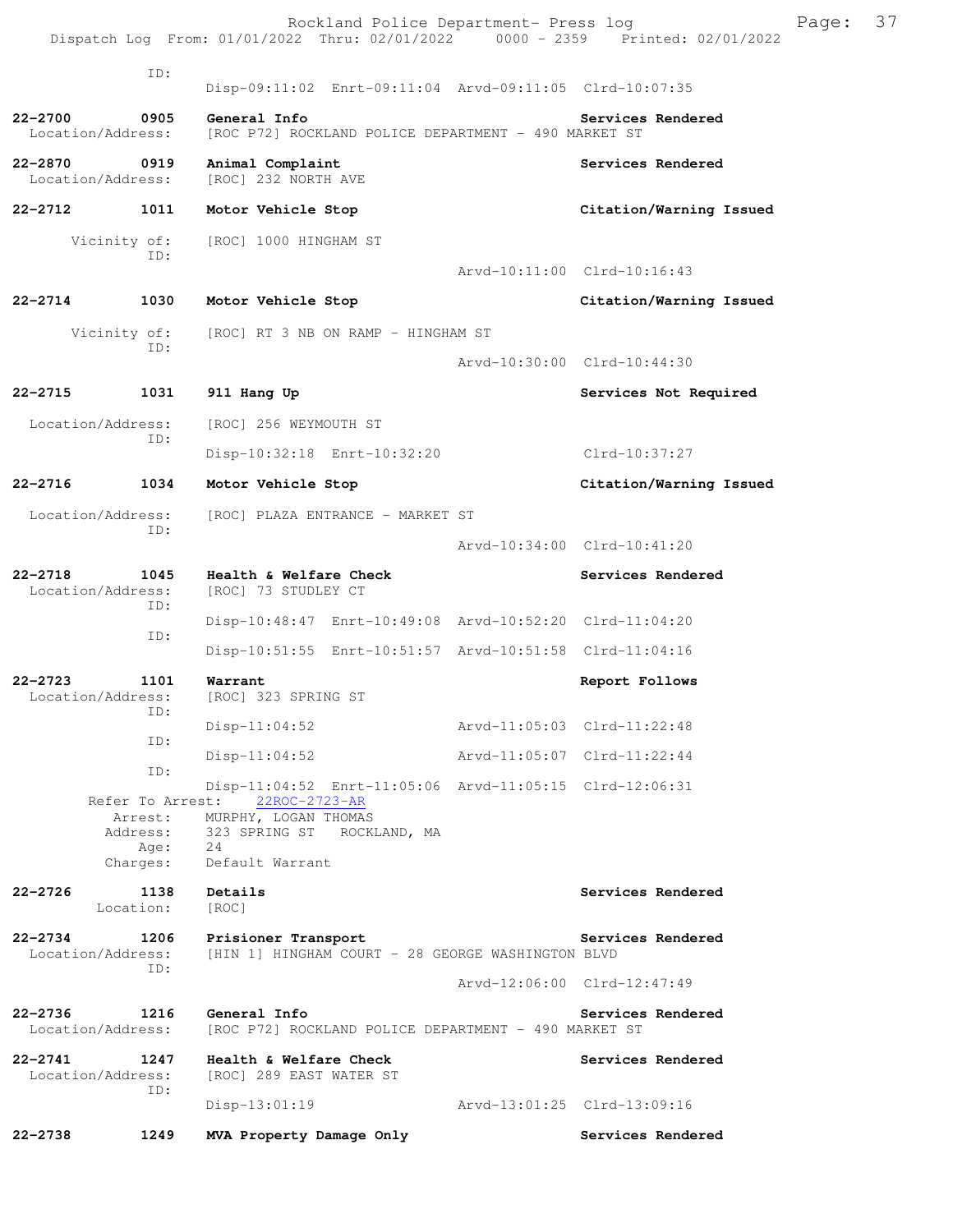|             |                                  | Rockland Police Department- Press log<br>Dispatch Log From: 01/01/2022 Thru: 02/01/2022 0000 - 2359 Printed: 02/01/2022 | Page:                          | 38 |
|-------------|----------------------------------|-------------------------------------------------------------------------------------------------------------------------|--------------------------------|----|
|             | Location/Address:                | [ROC] 459 PLAIN ST                                                                                                      |                                |    |
|             | ID:                              | Disp-12:50:48 Enrt-12:51:26 Arvd-12:58:39 Clrd-14:13:58                                                                 |                                |    |
| $22 - 2746$ | 1351<br>Location/Address:        | Larceny / Forgery/ Fraud<br>[ROC] 55 LINWOOD TER                                                                        | Investigated                   |    |
|             | ID:                              | Disp-13:53:49                                                                                                           | $Clrd-15:52:41$                |    |
| 22-2749     | 1359<br>Location:                | Details / Time off<br>[ROC]                                                                                             | Services Rendered              |    |
| 22-2871     | 1420<br>Location/Address:        | Animal Complaint<br>[ROC] 234 VERNON ST                                                                                 | Services Rendered              |    |
| $22 - 2767$ | 1607<br>Location/Address:<br>ID: | SHIFT ASSIGNMENTS<br>[ROC P72] ROCKLAND POLICE DEPARTMENT - 490 MARKET ST                                               | Services Rendered              |    |
|             |                                  | Disp-16:08:57                                                                                                           | $Clrd-16:09:02$                |    |
| $22 - 2768$ | 1611<br>Location/Address:<br>ID: | Disturbance<br>[ROC P68] AL PRIME - 104 MARKET ST                                                                       | Services Rendered              |    |
|             |                                  | Disp-16:14:22 Enrt-16:14:30 Arvd-16:15:50 Clrd-16:21:16                                                                 |                                |    |
| $22 - 2772$ | 1641<br>Location/Address:<br>ID: | 911 Accidental<br>[ROC 7] WEBSTER PARK REHAB CENTER - 56 WEBSTER ST Apt. #117                                           | Services Rendered              |    |
|             |                                  | Disp-16:42:59 Enrt-16:43:01 Arvd-16:43:03 Clrd-16:43:05                                                                 |                                |    |
| $22 - 2782$ | 1711<br>Location:                | Details / Time off<br>[ROC]                                                                                             | Services Rendered              |    |
| $22 - 2795$ | 1916                             | General Incident                                                                                                        | No Action Required             |    |
|             | Location/Address:                | [ROC 910] 36 CRESTVIEW ST                                                                                               |                                |    |
| 22-2797     | 1920<br>Location:                | Details / Time off<br>[ROC]                                                                                             | Services Rendered              |    |
| $22 - 2804$ | 2012<br>Location:                | Details / Time off<br>[ROC]                                                                                             | Services Rendered              |    |
| 22-2816     | 2235                             | Suspicious Activity                                                                                                     | Taken/Referred to Other Agency |    |
|             | Location/Address:<br>ID:         | [ROC P108] SOUTH SHORE BMW - 1040 HINGHAM ST                                                                            |                                |    |
|             |                                  | Disp-22:36:26 Enrt-22:36:31 Arvd-22:36:35 Clrd-22:41:38                                                                 |                                |    |
| $22 - 2821$ | 2321<br>Location:                | Details / Time off<br>[ROC]                                                                                             | Services Rendered              |    |
| $22 - 2824$ | 2355<br>Location/Address:<br>ID: | Animal Complaint<br>[ROC] 116 DAMON RD                                                                                  | Peace Restored                 |    |
|             |                                  | Disp-23:58:45 Enrt-00:01:16 Arvd-00:01:20 Clrd-01/19/2022 @ 00:14:08                                                    |                                |    |
|             |                                  | For Date: $01/19/2022 -$ Wednesday                                                                                      |                                |    |
| 22-2828     | 0000                             | SHIFT ASSIGNMENTS                                                                                                       | Services Not Required          |    |
|             | Location/Address:                | [ROC P72] ROCKLAND POLICE DEPARTMENT - 490 MARKET ST                                                                    |                                |    |
| 22-2831     | 0049                             | Details / Time off                                                                                                      | Services Not Required          |    |
|             | Location:                        | [ROC]                                                                                                                   |                                |    |

**22-2841 0451 Building Check Building Checked/Secured**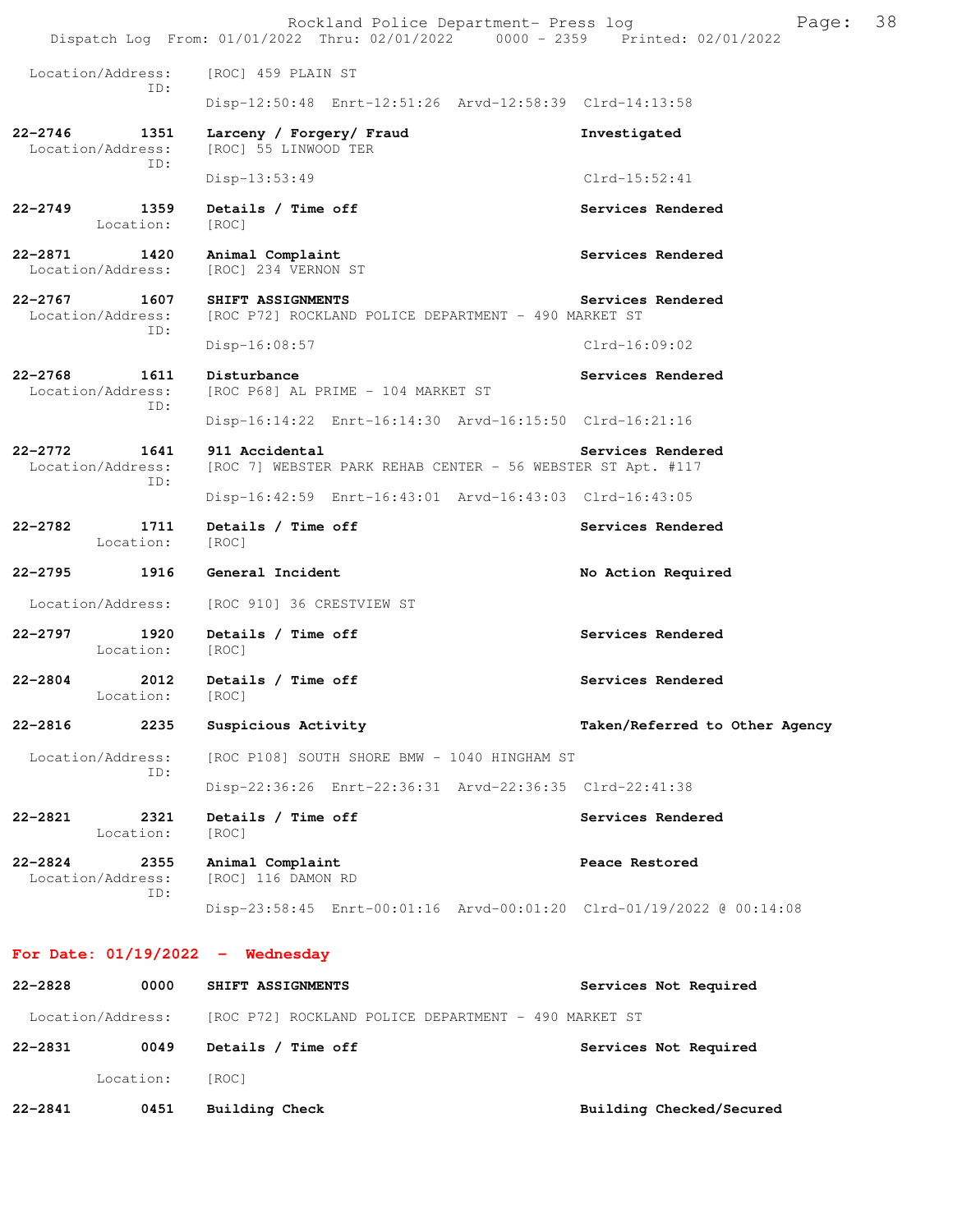|                                  |                   | Rockland Police Department- Press log<br>Dispatch Log From: 01/01/2022 Thru: 02/01/2022 0000 - 2359 Printed: 02/01/2022 |  |                             | Page: | 39 |
|----------------------------------|-------------------|-------------------------------------------------------------------------------------------------------------------------|--|-----------------------------|-------|----|
| Location/Address:                |                   | [ROC 61] UNION ST BUSINESS DISTRICT - UNION ST                                                                          |  |                             |       |    |
|                                  | ID:               | $Disp-04:51:53$                                                                                                         |  | Arvd-04:51:59 Clrd-05:14:04 |       |    |
| 22-2844                          | 0615              | Details / Time off                                                                                                      |  | Services Not Required       |       |    |
|                                  | Location:         | [ROC]                                                                                                                   |  |                             |       |    |
| $22 - 2854$                      | 0749              | Details / Time off                                                                                                      |  | Services Not Required       |       |    |
|                                  | Location:         | [ROC]                                                                                                                   |  |                             |       |    |
| $22 - 2858$<br>Location/Address: | 0800              | General Info<br>[ROC P72] ROCKLAND POLICE DEPARTMENT - 490 MARKET ST                                                    |  | Services Rendered           |       |    |
| 22-2861<br>Location/Address:     | 0850<br>ID:       | MVA Property Damage Only<br>[ROC] 414 BEECH ST                                                                          |  | Paper Exchange              |       |    |
|                                  | ID:               | Disp-08:53:22 Enrt-08:53:29 Arvd-08:56:06 Clrd-09:08:31                                                                 |  |                             |       |    |
|                                  |                   | Disp-08:53:22 Enrt-08:53:32 Arvd-08:56:16 Clrd-09:08:34                                                                 |  |                             |       |    |
| $22 - 2864$                      | 0904              | Building Check                                                                                                          |  | Building Checked/Secured    |       |    |
| Location/Address:                | ID:               | [ROC] BLANCHARD ST                                                                                                      |  |                             |       |    |
|                                  |                   |                                                                                                                         |  | Arvd-09:05:53 Clrd-09:06:01 |       |    |
| $22 - 2867$                      | 0915<br>Location: | Time off<br>[ROC]                                                                                                       |  | No Service                  |       |    |
| $22 - 2875$<br>Location/Address: | 0945<br>ID:       | Assist Public<br>[ROC 772] 959 UNION ST                                                                                 |  | Report Follows              |       |    |
|                                  |                   | Disp-09:47:53 Enrt-09:48:43 Arvd-09:56:52 Clrd-10:06:43                                                                 |  |                             |       |    |
| $22 - 2880$<br>Location/Address: | 1103<br>ID:       | Health & Welfare Check<br>[ROC] 666 MARKET ST                                                                           |  | No Service                  |       |    |
|                                  | EMS Unit:         | Disp-11:04:57 Enrt-11:05:29 Arvd-11:09:54 Clrd-11:16:32<br>ROCKAM3-Rockland A3                                          |  |                             |       |    |
|                                  |                   | $Disp-11:05:35$<br>$InQrtsUnav1-11:05:56$ $InSrvce-11:05:56$                                                            |  | $Clrd-11:05:56$             |       |    |
| $22 - 2885$<br>Location/Address: | 1131<br>ID:       | Assist Public<br>[ROC] 500 WEBSTER ST                                                                                   |  | No Service                  |       |    |
|                                  |                   | Disp-11:34:27                                                                                                           |  | $Clrd-11:34:32$             |       |    |
| $22 - 2896$                      | 1225              | Building Check                                                                                                          |  | Building Checked/Secured    |       |    |
| Location/Address:                | ID:               | [ROC] BLANCHARD ST                                                                                                      |  |                             |       |    |
|                                  |                   |                                                                                                                         |  | Arvd-12:27:14 Clrd-12:28:36 |       |    |
| $22 - 2899$<br>Location/Address: | 1230<br>ID:       | Larceny / Forgery/ Fraud<br>[ROC] 361 WEST PLEASANT ST                                                                  |  | Services Rendered           |       |    |
|                                  |                   | Disp-12:32:54                                                                                                           |  | Clrd-12:32:59               |       |    |
| $22 - 2913$<br>Location/Address: | 1416<br>ID:       | Maintenance<br>[ROC P72] ROCKLAND POLICE DEPARTMENT - 490 MARKET ST                                                     |  | No Service                  |       |    |
|                                  |                   | $Disp-14:20:04$                                                                                                         |  | $Clrd-14:20:11$             |       |    |
| $22 - 2914$                      | 1420<br>Location: | Details / Time off<br>[ROC]                                                                                             |  | Services Rendered           |       |    |
| $22 - 2916$<br>Location/Address: | 1437<br>ID:       | Assist Fire Department<br>[ROC] 30 BOXBERRY LN                                                                          |  | No Service                  |       |    |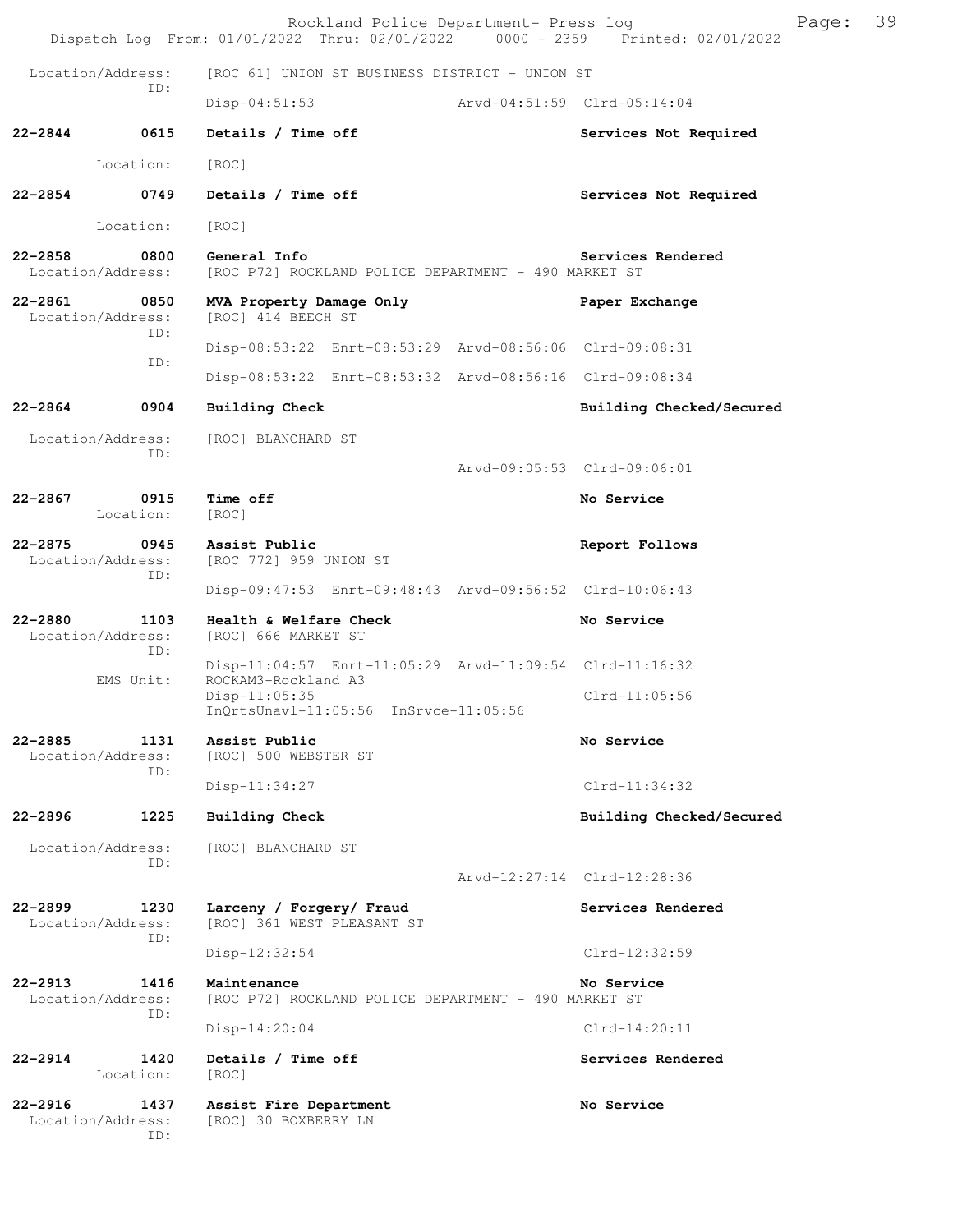Rockland Police Department- Press log Fage: 40<br>22 Thru: 02/01/2022 - 0000 - 2359 - Printed: 02/01/2022 Dispatch Log From:  $01/01/2022$  Thru:  $02/01/2022$  0000 - 2359 Disp-14:39:21 Enrt-14:39:24 Arvd-14:42:40 Clrd-14:47:57 **22-2918 1439 Vehicle Maintenance Services Rendered**  Location/Address: [ROC P72] ROCKLAND POLICE DEPARTMENT - 490 MARKET ST ID: Disp-14:39:56 Clrd-14:56:48 **22-2919 1452 Assist Public Services Rendered**  Location/Address: [ROC] BRAMBLE CIR ID: Disp-14:53:12 Arvd-14:56:53 Clrd-15:01:27 **22-2923 1459 Building Check Building Checked/Secured**  Location/Address: [ROC] BLANCHARD ST ID: Arvd-15:01:25 Clrd-15:03:46 **22-2932 1546 Threats Report Follows**  Location/Address: [ROC 65] ROGERS MIDDLE SCHOOL - 100 TAUNTON AVE ID: Disp-15:48:07 Clrd-15:48:41 **22-2934 1600 SHIFT ASSIGNEMNT** Services Rendered Location/Address: [ROC P72] ROCKLAND POLICE DEPARTMENT - 490 MARKET ST [ROC P72] ROCKLAND POLICE DEPARTMENT - 490 MARKET ST **22-2938 1633 Motor Vehicle Complaint 911 Wireless call (Transfered)** Location/Address: [ROC] 9 SALEM ST @ 754 UNION ST **22-2940 1644 911 Hang Up Unfounded**  Vicinity of: [ROC] 372 MARKET ST ID: Disp-16:46:43 Enrt-16:47:36 Clrd-16:51:21 ID: Disp-16:48:55 Enrt-16:49:50 Arvd-16:53:05 Clrd-16:53:07 **22-2950 1747 Suspicious Activity Services Rendered**  Location/Address: [ROC] 20 MYRTLE ST ID: Disp-17:54:05 Clrd-17:54:13 **22-2956 1833 Motor Vehicle Stop Citation/Warning Issued**  Location/Address: [ROC] TOWN HALL - UNION ST ID: Arvd-18:33:00 Clrd-18:39:18 **22-2963 1952 Missing Person Services Rendered**  Location/Address: [ROC P72] ROCKLAND POLICE DEPARTMENT - 490 MARKET ST ID: Disp-19:53:45 Enrt-19:59:21 Arvd-19:59:23 Clrd-21:12:39 **22-2967 2030 Burglar Alarm Appears Secure**  Location/Address: [ROC] 43 SAW MILL LN ID: Disp-20:32:23 Enrt-20:32:32 Arvd-20:35:46 Clrd-20:42:27 ID: Disp-20:32:28 Enrt-20:32:31 Arvd-20:35:58 Clrd-20:40:58 **22-2972 2132 Suspicious Activity No Action Required**  Location/Address: [ROC P69] MCDONALD'S - 117 MARKET ST ID: Disp-21:35:06 Arvd-21:35:09 Clrd-21:35:12 **22-2983 2312 Disabled Motor Vehicle 911 Wireless call (Transfered)** Location/Address: [ROC] 339 SUMMER ST ID: Disp-23:17:57 Enrt-23:18:03 Arvd-23:28:19 Clrd-23:59:31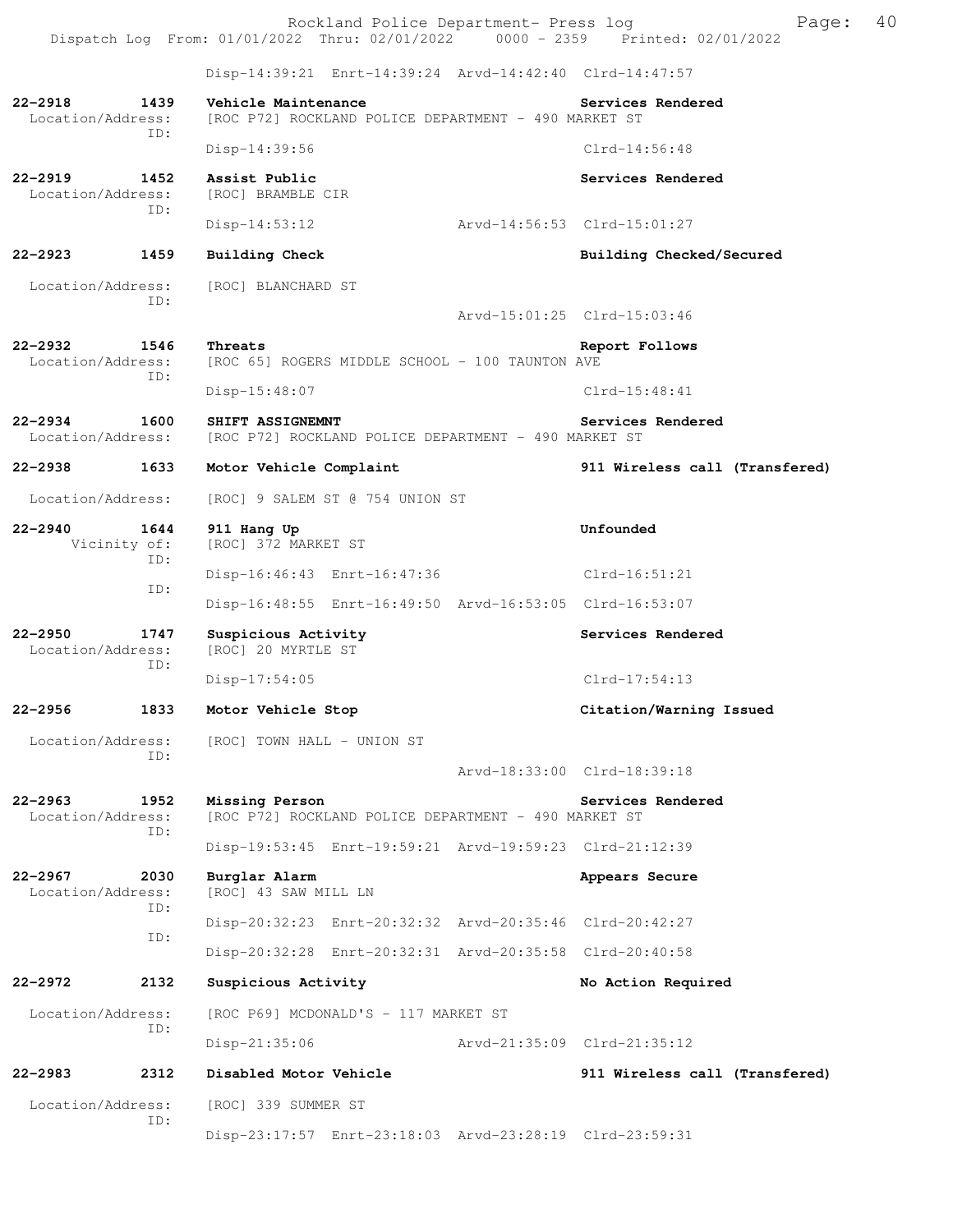Rockland Police Department- Press log entitled and Page: 41 Dispatch Log From: 01/01/2022 Thru: 02/01/2022 0000 - 2359 Printed: 02/01/2022

| ID:                 | $Disp-00:03:15$                                         | Arvd-00:03:20 Clrd-01/20/2022 @ 00:34:49                                          |
|---------------------|---------------------------------------------------------|-----------------------------------------------------------------------------------|
| $22 - 2984$<br>2318 | Emergency Medical                                       | Services Rendered                                                                 |
| Location/Address:   | [ROC] 490 NORTH AVE                                     |                                                                                   |
| Fire Unit:          | ROCKEN3-Pumper-Rockland Engine 3                        |                                                                                   |
|                     | Disp-23:19:59 Enrt-23:21:25 Arvd-23:23:24 Clrd-23:35:52 |                                                                                   |
|                     | $InOrtsUnav1-23:35:52$ $InSrvec-23:35:52$               |                                                                                   |
| EMS Unit:           | ROCKAM1-Rockland A1                                     |                                                                                   |
|                     | Disp-23:20:02 Enrt-23:21:23 Arvd-23:23:26 Clrd-23:35:37 |                                                                                   |
|                     |                                                         | Hosp-23:43:02 ClrHosp-00:03:54 InQrtsUnavl-01/20/2022 @ 00:17:07 InSrvce-00:17:07 |
| ID:                 |                                                         |                                                                                   |
|                     | Disp-23:20:33 Enrt-23:20:44 Arvd-23:22:46 Clrd-23:37:18 |                                                                                   |
| ID:                 |                                                         |                                                                                   |
|                     | $Disp-00:03:25$                                         | Clrd-01/20/2022 @ 00:03:29                                                        |

# **For Date: 01/20/2022 - Thursday**

| 22-2988<br>Location/Address:     | 0000<br>ID: | SHIFT ASSIGNMENTS<br>[ROC P72] ROCKLAND POLICE DEPARTMENT - 490 MARKET ST | No Service                                |
|----------------------------------|-------------|---------------------------------------------------------------------------|-------------------------------------------|
|                                  |             |                                                                           | Arvd-00:00:00 Clrd-00:02:16               |
| $22 - 2991$<br>Location/Address: | 0040<br>TD: | Building Check<br>[ROC] MARKET ST                                         | Investigated                              |
|                                  |             |                                                                           | Arvd-00:40:34 Clrd-00:40:42               |
| 22-2992<br>Location/Address:     | 0040<br>ID: | Building Check<br>[ROC] MARTHA DR                                         | Investigated                              |
|                                  |             |                                                                           | Arvd-00:41:13 Clrd-00:41:20               |
| 22-2993<br>Location:             | 0044        | Details / Time off<br>[ROC]                                               | No Service                                |
| $22 - 2994$<br>Location:         | 0045        | Details / Time off<br>[ROC]                                               | No Service                                |
| 22-3005<br>Location/Address:     | 0251        | Building Check<br>[ROC] REED ST                                           | Investigated                              |
|                                  | TD:         |                                                                           | Arvd-02:52:16 Clrd-02:52:24               |
| 22-3011<br>Location/Address:     | 0554<br>ID: | Building Check<br>[ROC 61] UNION ST BUSINESS DISTRICT - UNION ST          | Services Rendered                         |
|                                  |             |                                                                           | Arvd-05:56:23 Clrd-06:17:49               |
| $22 - 3023$<br>Location:         | 0859        | Details / Time off<br>[ROC]                                               | Services Rendered                         |
| 22-3024<br>Location/Address:     | 0902<br>ID: | Suspicious Activity<br>[ROC] 730 MARKET ST                                | Report Follows                            |
|                                  | ID:         | Disp-09:04:35 Enrt-09:04:42 Arvd-09:10:32 Clrd-10:04:06                   |                                           |
|                                  | ID:         | Disp-09:04:35                                                             | Enrt-09:04:45 Arvd-09:10:35 Clrd-10:08:18 |
| Refer To Summons:                |             | Disp-09:31:20 Enrt-09:31:23 Arvd-09:31:26 Clrd-09:50:48<br>22ROC-3024-AR  |                                           |
| Summons:                         |             | SERGILE, ARIELLE                                                          |                                           |
| Address:                         | Age:        | 103 VERNON ST ROCKLAND, MA<br>19                                          |                                           |
| Charges:                         |             | DESTRUCTION OF PROPERTY -\$1200, MALICIOUS c266 \$127                     |                                           |
|                                  |             |                                                                           |                                           |
| $22 - 3041$<br>Location/Address: | 1140        | General Info<br>[ROC] 85 LONGWATER DR                                     | Services Rendered                         |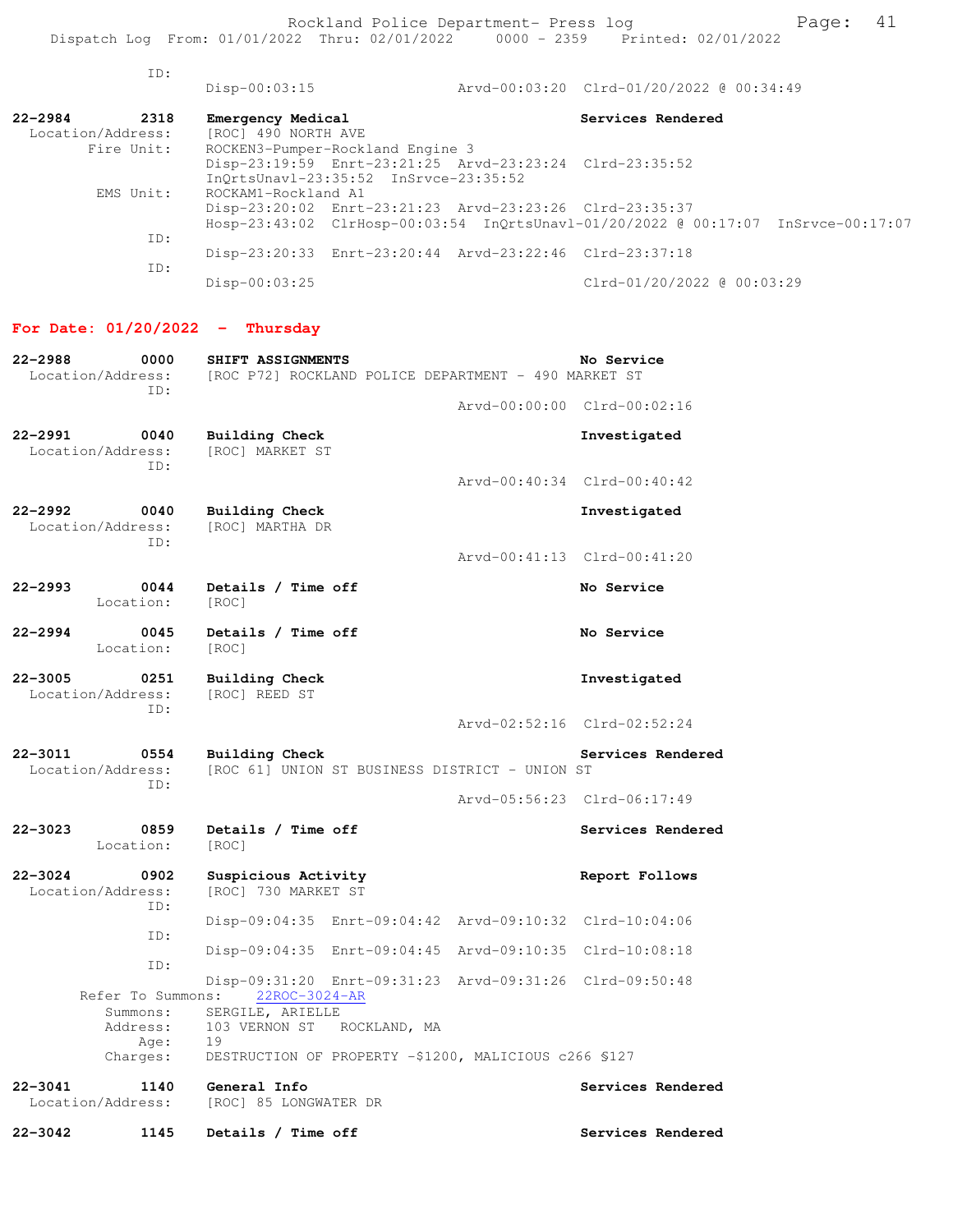Rockland Police Department- Press log Freed Page: 42 Dispatch Log From: 01/01/2022 Thru: 02/01/2022 0000 - 2359 Printed: 02/01/2022 Location: [ROC] **22-3044 1204 Animal Complaint Investigated**  Location/Address: [ROC 37] COMMONWEALTH PLUMBING CORP - 290 WEYMOUTH ST ID: Arvd-12:04:00 Clrd-12:14:35 **22-3052 1303 General Info Services Rendered**  Location/Address: [ROC] 57 WOODSBURY RD 22-3053 1311 Motor Vehicle Complaint **120 Complaint** Services Rendered Location/Address: [ROC 999] 10 BIRCH BOTTOM CIR **22-3056** 1328 Vandalism Services Rendered Location/Address: [ROC 279] LINCOLN SCHOOL - 99 CHURCH ST ID: Disp-13:30:47 Enrt-13:30:53 Arvd-13:30:57 Clrd-13:31:00 **22-3061 1352 Wire down (Police) Services Rendered**  Location/Address: [ROC] 215 MARKET ST @ 13 CONCORD ST ID: Arvd-13:52:00 Clrd-13:53:42 **22-3062 1353 Details / Time off Services Rendered**  Location: [ROC] 22-3070 1451 Details / Time off **Services Rendered**  Location: [ROC] **22-3072 1501 General Info Services Rendered**<br>Location/Address: [ROC P72] ROCKLAND POLICE DEPARTMENT - 490 MARKET ST [ROC P72] ROCKLAND POLICE DEPARTMENT - 490 MARKET ST **22-3074 1510 Motor Vehicle Complaint Gone on arrival**  Location/Address: [ROC] 80 MARKET ST @ 12 CENTRE AVE ID: Disp-15:13:56 Enrt-15:15:10 Arvd-15:18:48 Clrd-15:18:51 **22-3091 1600 SHIFT ASSIGNMENT Services Rendered** Location/Address: [ROC P72] ROCKLAND POLICE DEPARTMENT - 490 MARKET ST [ROC P72] ROCKLAND POLICE DEPARTMENT - 490 MARKET ST 22-3090 1606 General Incident **Services Rendered** Services Rendered Location/Address: [ROC 1063] 131 CENTRE AVE ID: Disp-16:07:36 Enrt-16:07:43 Arvd-16:13:12 Clrd-16:32:55 **22-3096 1638 Assist Public Services Rendered**  Vicinity of: [ROC 943] 466 BEECH ST ID: Arvd-16:38:00 Clrd-16:52:04 **22-3109 1732 Details / Time off Services Rendered**  Location: [ROC] **22-3117 1817 Details / Time off Services Rendered**  Location: [ROC] **22-3125 1853 Details / Time off No Service**  Location: [ROC] **22-3128 1858 Disturbance Transported to Hospital**  Location/Address: [ROC] 14 LEISUREWOODS DR ID: Disp-19:04:26 Enrt-19:04:29 Arvd-19:08:43 Clrd-19:21:39 ID: Disp-19:08:52 Arvd-19:08:56 Clrd-19:21:31 **22-3133 1959 Details / Time off Services Rendered**  Location: [ROC] **22-3137 2008 Disabled Motor Vehicle No Action Required**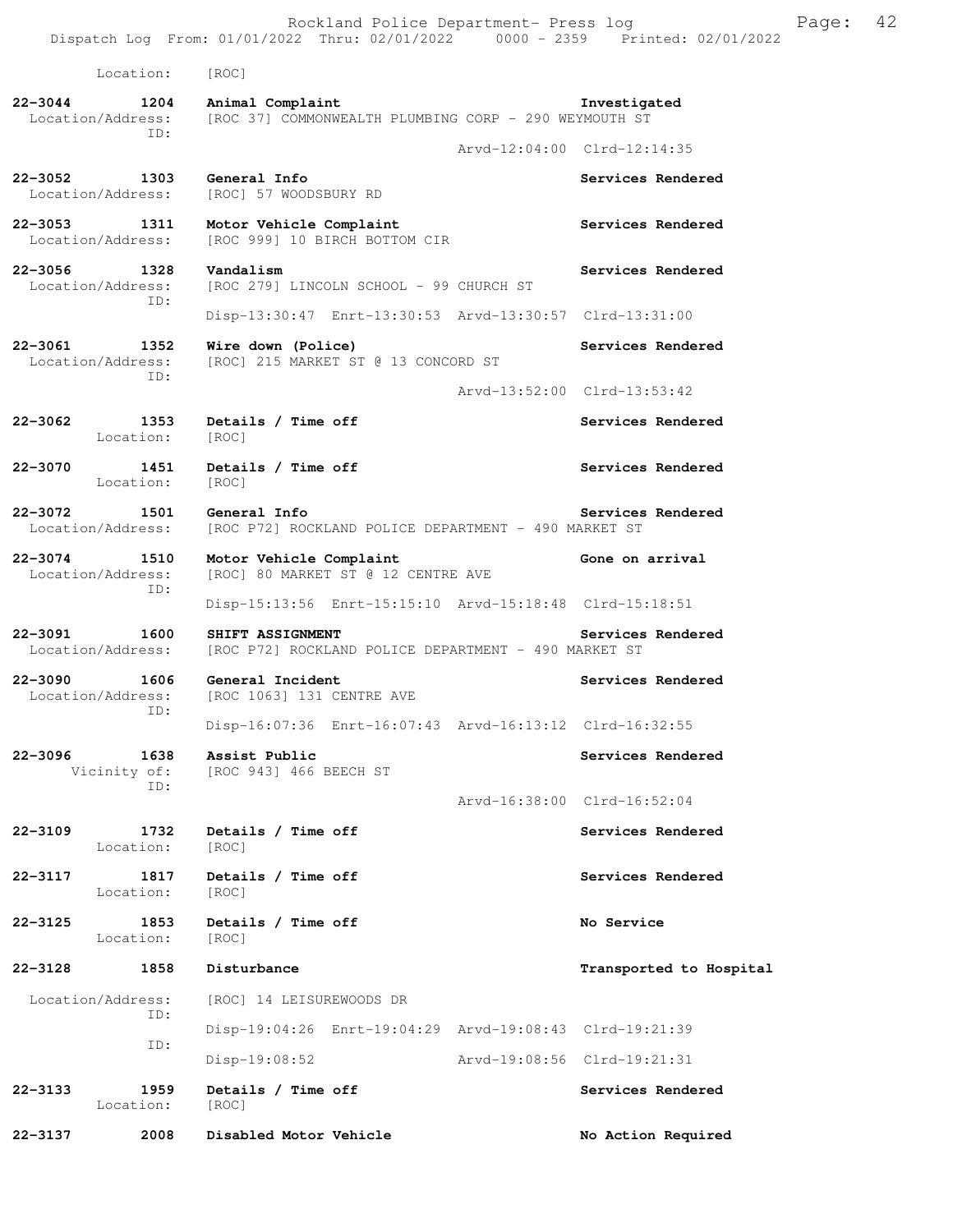Location/Address: [ROC] 197 VFW DR @ 244 PLEASANT ST ID: Disp-20:10:06 Clrd-20:12:12 **22-3139 2032 Suspicious Activity Arrest(s) Made**  [ROC 140] 292 MARKET ST ID: Disp-20:35:28 Arvd-20:36:13 Clrd-21:55:12 ID: Disp-20:35:37 Arvd-20:36:18 Clrd-20:41:05 ID: Disp-20:36:07 Arvd-20:36:22 Clrd-21:19:35 Refer To Arrest: 22ROC-3139-AR Arrest: WEBB, JASON R Address: 292 MARKET ST Apt. #26 ROCKLAND, MA Age: 36 Charges: Default Warrant **22-3147 2216 Burglar Alarm Building Checked/Secured**  Location/Address: [ROC] 153 MARKET ST ID: Disp-22:17:34 Arvd-22:17:43 Clrd-22:20:07

**22-3154 2343 General Info Services Rendered**  Location/Address: [ROC P70] D'ANGELOS - 144 MARKET ST

#### **For Date: 01/21/2022 - Friday**

| $22 - 3155$<br>Location/Address:                | 0000<br>TD:   | SHIFT ASSIGNMENTS<br>[ROC P72] ROCKLAND POLICE DEPARTMENT - 490 MARKET ST | No Service                  |
|-------------------------------------------------|---------------|---------------------------------------------------------------------------|-----------------------------|
|                                                 |               |                                                                           | Arvd-00:00:00 Clrd-00:01:07 |
| $22 - 3157$<br>Location/Address:                | 0033<br>ID:   | <b>Building Check</b><br>[ROC] MARTHA DR                                  | Investigated                |
|                                                 |               |                                                                           | Arvd-00:33:55 Clrd-00:34:04 |
| $22 - 3158$<br>Location/Address:                | 0034<br>ID:   | <b>Building Check</b><br>[ROC] MARKET ST                                  | Investigated                |
|                                                 |               |                                                                           | Arvd-00:34:46 Clrd-00:34:57 |
| $22 - 3159$                                     | 0055          | Disturbance                                                               | Transported to Hospital     |
| Location/Address:                               |               | [ROC] 262 WEST WATER ST                                                   |                             |
| TD:<br>ID:                                      | Disp-00:57:14 | Arvd-00:57:35 Clrd-01:09:00                                               |                             |
| ID:                                             |               | Disp-00:57:16                                                             | Arvd-00:57:32 Clrd-01:09:05 |
|                                                 |               | Disp-00:57:22                                                             | Arvd-00:57:38 Clrd-01:09:18 |
| $22 - 3163$<br>0234<br>Location/Address:<br>ID: |               | <b>Building Check</b><br>[ROC] MARTHA DR                                  | Investigated                |
|                                                 |               |                                                                           | Arvd-02:35:02 Clrd-02:35:13 |
| $22 - 3164$<br>Location/Address:                | 0235<br>TD:   | Building Check<br>[ROC] MARKET ST                                         | Investigated                |
|                                                 |               |                                                                           | Arvd-02:35:53 Clrd-02:36:02 |
| $22 - 3165$                                     | 0333          | Burglar Alarm                                                             | Building Checked/Secured    |
| Location/Address:                               | TD:           | [ROC 84] HARMON GOLF & FITNESS CLUB - 168 CONCORD ST                      |                             |
|                                                 |               | Disp-03:34:24 Enrt-03:35:11 Arvd-03:37:07 Clrd-03:39:42                   |                             |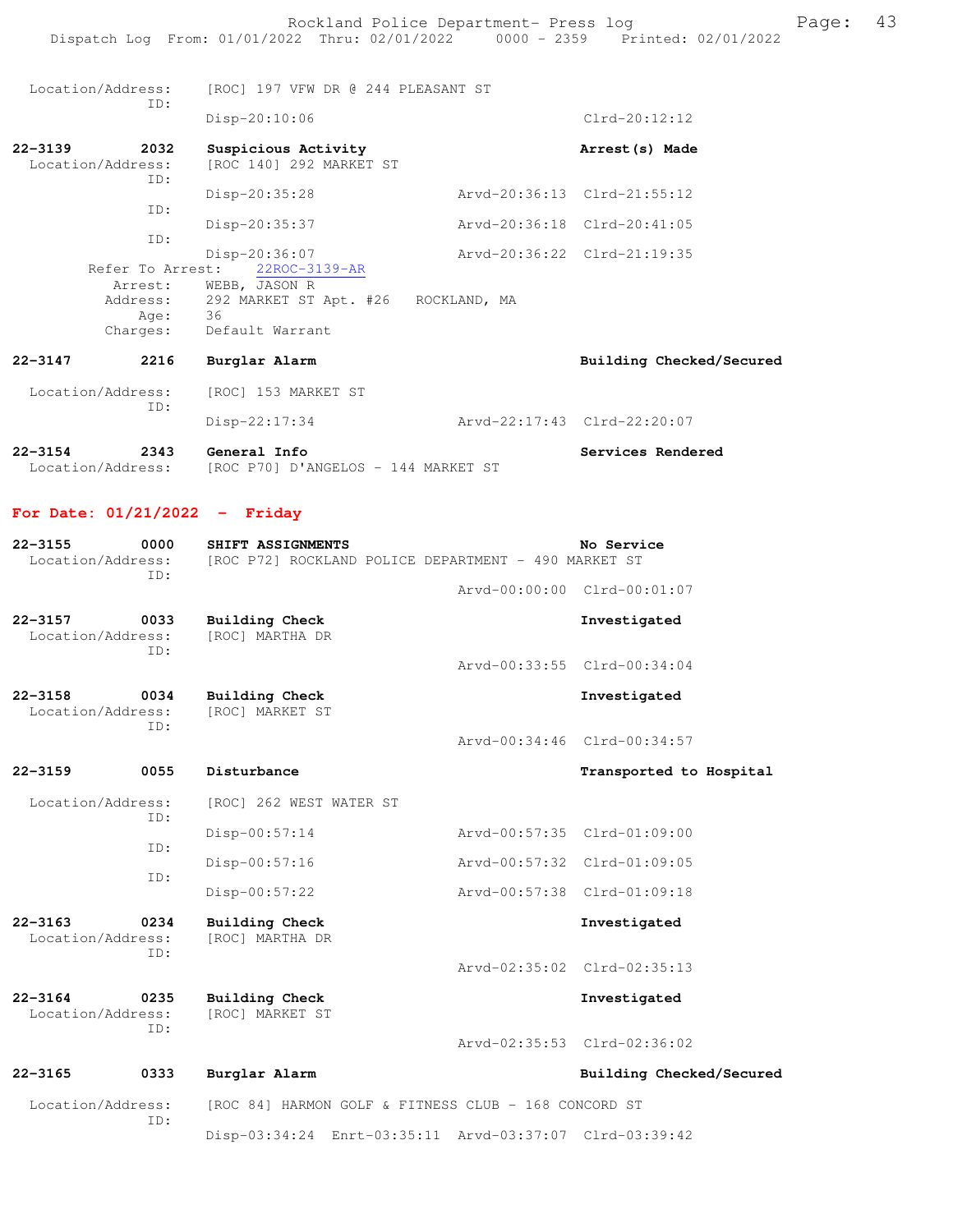ID: Disp-03:35:05 Enrt-03:35:11 Arvd-03:37:00 Clrd-03:39:44 **22-3167 0452 Burglar Alarm Building Checked/Secured**  Location/Address: [ROC 84] HARMON GOLF & FITNESS CLUB - 168 CONCORD ST ID: Disp-04:53:58 Enrt-04:54:34 Arvd-04:56:49 Clrd-05:00:04 ID: Disp-04:53:58 Enrt-04:54:34 Arvd-04:56:56 Clrd-05:00:02 **22-3171 0540 Details / Time off No Service**  Location: [ROC] **22-3170 0601 Building Check Appears Secure**  Location/Address: [ROC] UNION ST ID: Arvd-06:01:47 Clrd-06:19:45 **22-3184** 0800 General Info<br>
Location/Address: [ROC P72] ROCKLAND POLICE DEPARTMENT - 490 MARKET ST [ROC P72] ROCKLAND POLICE DEPARTMENT - 490 MARKET ST **22-3195 0948 General Info No Action Required**  Location/Address: [ROC P72] ROCKLAND POLICE DEPARTMENT - 490 MARKET ST **22-3196 1001 Burglar Alarm Appears Secure**  Location/Address: [ROC P62] CHINA PLAZA - 35 MARKET ST ID: Disp-10:02:58 Arvd-10:03:04 Clrd-10:09:45 **22-3197 1006 Motor Vehicle Stop Verbal Warning**  Location/Address: [ROC] POND ST ID: Arvd-10:06:00 Clrd-10:09:31 22-3206 1051 Animal Complaint **Services Rendered Services** Rendered Location/Address: [ROC 140] 292 MARKET ST ID: Arvd-10:51:00 Clrd-10:57:41 **22-3212 1126 Assist Public Services Rendered**  Location/Address: [ROC P72] ROCKLAND POLICE DEPARTMENT - 490 MARKET ST **22-3215 1142 Motor Vehicle Stop Citation/Warning Issued**  Location/Address: [ROC] 209 UNION ST ID: Arvd-11:42:00 Clrd-11:48:33 **22-3217 1144 Building Check Services Rendered**  Location/Address: [ROC P89] CALVARY CHAPEL - 175 MARKET ST ID: Arvd-11:45:07 Clrd-11:45:52 **22-3238 1335 Prisioner Transport Taken/Referred to Other Agency** Location/Address: [HIN 1] HINGHAM COURT - 28 GEORGE WASHINGTON BLVD ID: Arvd-13:35:00 Clrd-14:54:11 **22-3251 1416 Details / Time off Services Rendered**  Location: [ROC] **22-3254 1420 Escort/Transport Services Rendered**  Location/Address: [ROC] 30 COMMERCE RD ID: Disp-15:13:40 Enrt-15:13:46 Arvd-15:21:12 Clrd-15:51:15 **22-3265 1530 MVA Property Damage Only Paper Exchange**  Location/Address: [ROC] 35 MARKET ST @ 50 J A DUNN MEM DR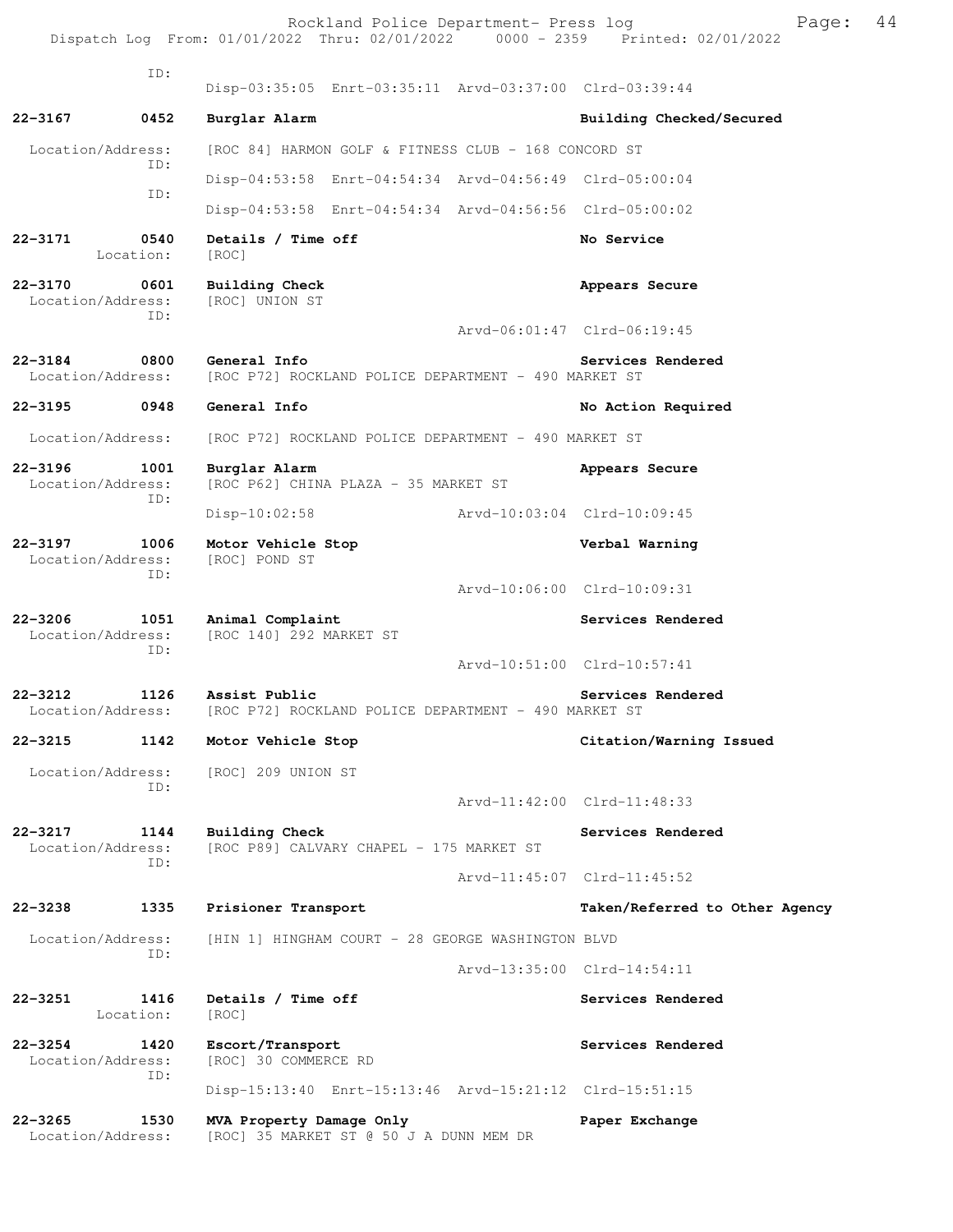|                                          | ID:         |                                               |                                                         |                             |                         |
|------------------------------------------|-------------|-----------------------------------------------|---------------------------------------------------------|-----------------------------|-------------------------|
|                                          |             |                                               |                                                         | Arvd-15:30:00 Clrd-15:42:36 |                         |
| 22-3266 1536<br>Location/Address:        |             | Neighbor Disturbance<br>[ROC] 32 CRESTVIEW ST |                                                         |                             | Peace Restored          |
|                                          | ID:         |                                               | Disp-15:39:08 Enrt-15:39:11 Arvd-15:45:45 Clrd-16:00:48 |                             |                         |
| 22-3270<br>1600<br>Location/Address:     |             | SHIFT ASSIGNMENT                              | [ROC P72] ROCKLAND POLICE DEPARTMENT - 490 MARKET ST    |                             | Services Rendered       |
| $22 - 3288$<br>Location:                 | 1838        | Details / Time off<br>[ROC]                   |                                                         |                             | Services Rendered       |
| $22 - 3298$                              | 2023        | Health & Welfare Check                        |                                                         |                             | Transported to Hospital |
| Location/Address:                        |             | [ROC] 31 BIRCH ST                             |                                                         |                             |                         |
| ID:<br>ID:                               |             |                                               | Disp-20:26:32 Enrt-20:28:16 Arvd-20:33:38 Clrd-21:16:18 |                             |                         |
|                                          | TD:         | Disp-20:39:17                                 |                                                         |                             | Clrd-20:39:32           |
| TD:                                      |             | $Disp-20:42:21$                               |                                                         | Arvd-20:42:39 Clrd-21:17:23 |                         |
|                                          |             | Disp-20:42:29                                 |                                                         | Arvd-20:42:35 Clrd-20:46:32 |                         |
| $22 - 3302$<br>Location/Address:         | 2040<br>ID: | Motor Vehicle Stop                            | [ROC 84] HARMON GOLF & FITNESS CLUB - 168 CONCORD ST    |                             | Verbal Warning          |
|                                          |             |                                               |                                                         | Arvd-20:40:00 Clrd-20:46:37 |                         |
| $22 - 3305$<br>2100<br>Location/Address: | ID:         | Animal Complaint<br>[ROC] 84 MYRTLE ST        |                                                         |                             | Services Rendered       |
|                                          |             | Disp-21:02:16                                 |                                                         | Arvd-21:04:59 Clrd-21:14:22 |                         |
|                                          | TD:         | $Disp-22:15:18$                               |                                                         |                             | $Clrd-22:25:28$         |

## **For Date: 01/22/2022 - Saturday**

| $22 - 3333$<br>Location/Address:                | 0000        | SHIFT ASSIGNMENTS<br>[ROC P72] ROCKLAND POLICE DEPARTMENT - 490 MARKET ST |                             | Services Rendered           |
|-------------------------------------------------|-------------|---------------------------------------------------------------------------|-----------------------------|-----------------------------|
| $22 - 3325$<br>Location/Address:                | 0023<br>ID: | Disturbance<br>[ROC P69] MCDONALD'S - 117 MARKET ST                       |                             | Services Rendered           |
|                                                 | ID:         | Disp-00:23:58                                                             |                             | Aryd-00:24:06 Clrd-00:27:49 |
|                                                 | ID:         | Disp-00:23:58                                                             |                             | Arvd-00:24:10 Clrd-00:27:47 |
|                                                 |             | Disp-00:23:58                                                             |                             | Aryd-00:24:13 Clrd-00:41:53 |
| $22 - 3328$                                     | 0115        | Motor Vehicle Stop                                                        |                             | Citation/Warning Issued     |
| Location/Address:                               | ID:         | [ROC] 166 UNION ST @ 8 W WATER ST                                         |                             |                             |
| ID:                                             |             | $Disp-01:16:12$                                                           |                             | Aryd-01:16:16 Clrd-01:24:53 |
|                                                 |             | $Disp-01:16:41$                                                           | Aryd-01:16:46 Clrd-01:24:48 |                             |
| $22 - 3331$                                     | 0151        | Assist Public                                                             |                             | Services Not Required       |
| Location/Address:<br>ID:                        |             | [ROC P84] PLAYERS SPORTS BAR - 86 VFW DR                                  |                             |                             |
|                                                 |             | Disp-01:53:30 Enrt-01:54:35 Arvd-01:54:36 Clrd-02:00:25                   |                             |                             |
| $22 - 3338$<br>0312<br>Location/Address:<br>ID: |             | Suspicious Activity<br>[ROC] 57 CHURCH ST                                 |                             | Unfounded                   |
|                                                 |             | Disp-03:12:53                                                             |                             | Arvd-03:13:07 Clrd-03:19:53 |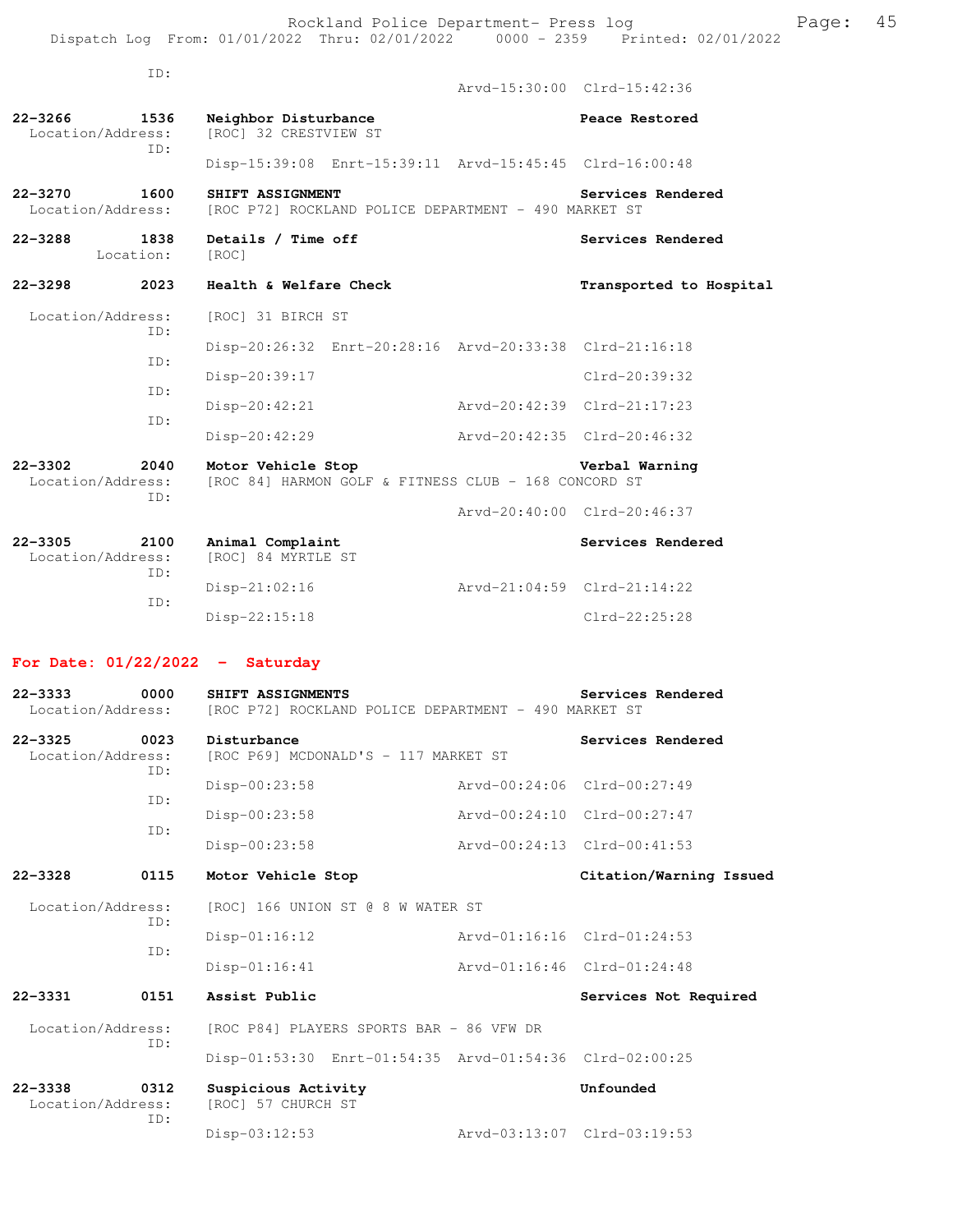|                                  |                   |                                                    |                                         | Rockland Police Department- Press log                   |                 | Dispatch Log From: 01/01/2022 Thru: 02/01/2022 0000 - 2359 Printed: 02/01/2022 | Page: | 46 |
|----------------------------------|-------------------|----------------------------------------------------|-----------------------------------------|---------------------------------------------------------|-----------------|--------------------------------------------------------------------------------|-------|----|
|                                  | ID:               |                                                    |                                         |                                                         |                 |                                                                                |       |    |
|                                  | ID:               | Disp-03:12:54                                      |                                         |                                                         |                 |                                                                                |       |    |
|                                  |                   | Disp-03:12:54                                      |                                         | Arvd-03:13:15 Clrd-03:19:56                             |                 |                                                                                |       |    |
|                                  | ID:               |                                                    |                                         | Disp-03:21:10 Enrt-03:21:12 Arvd-03:21:14 Clrd-04:13:35 |                 |                                                                                |       |    |
| $22 - 3343$<br>Location/Address: | 0453<br>ID:       | Disturbance                                        | [ROC P47] BEST WESTERN - 909 HINGHAM ST |                                                         |                 | Services Rendered                                                              |       |    |
|                                  |                   |                                                    |                                         | Disp-04:53:39 Enrt-04:54:33 Arvd-04:58:46 Clrd-05:07:08 |                 |                                                                                |       |    |
|                                  | ID:               |                                                    |                                         | Disp-04:53:39 Enrt-04:54:35 Arvd-04:59:33 Clrd-05:07:12 |                 |                                                                                |       |    |
|                                  | ID:               |                                                    |                                         | Disp-04:58:50 Enrt-04:58:52 Arvd-05:01:21 Clrd-05:07:15 |                 |                                                                                |       |    |
| $22 - 3352$<br>Location/Address: | 0809<br>ID:       | SHIFT ASSIGNMENTS                                  |                                         | [ROC P72] ROCKLAND POLICE DEPARTMENT - 490 MARKET ST    |                 | Services Rendered                                                              |       |    |
|                                  |                   | Disp-08:11:18                                      |                                         |                                                         | $Clrd-08:11:31$ |                                                                                |       |    |
| $22 - 3353$<br>Location/Address: | 0811<br>ID:       | General Info                                       |                                         | [ROC P72] ROCKLAND POLICE DEPARTMENT - 490 MARKET ST    |                 | Services Rendered                                                              |       |    |
|                                  |                   | Disp-08:12:56                                      |                                         |                                                         | $Clrd-08:13:08$ |                                                                                |       |    |
| $22 - 3358$<br>Location/Address: | 0918<br>ID:       | Motor Vehicle Complaint<br>[ROC P55] EAST WATER ST |                                         |                                                         |                 | Services Rendered                                                              |       |    |
|                                  | ID:               |                                                    |                                         | Disp-09:21:42 Enrt-09:21:45 Arvd-09:23:13 Clrd-09:25:55 |                 |                                                                                |       |    |
|                                  | ID:               |                                                    |                                         | Disp-09:22:46 Enrt-09:22:57 Arvd-09:23:03 Clrd-09:23:39 |                 |                                                                                |       |    |
|                                  |                   | Disp-09:23:46                                      |                                         | Arvd-09:23:52 Clrd-09:25:53                             |                 |                                                                                |       |    |
| $22 - 3361$<br>Location/Address: | 0930<br>ID:       | Health & Welfare Check<br>[ROC] 538 MARKET ST      |                                         |                                                         |                 | Services Rendered                                                              |       |    |
|                                  |                   |                                                    |                                         | Disp-09:33:07 Enrt-09:33:53 Arvd-09:43:39 Clrd-09:45:38 |                 |                                                                                |       |    |
| $22 - 3367$<br>Location/Address: | 1020<br>ID:       | Assist Police Department<br>[ROC] 74 TURNER RD     |                                         |                                                         |                 | Services Rendered                                                              |       |    |
|                                  |                   |                                                    |                                         | Disp-10:21:53 Enrt-10:22:34 Arvd-10:28:20 Clrd-10:40:54 |                 |                                                                                |       |    |
| $22 - 3380$                      | 1127<br>Location: | Details / Time off<br>[ROC]                        |                                         |                                                         |                 | Services Rendered                                                              |       |    |
| $22 - 3386$<br>Location/Address: | 1141<br>ID:       | General Info                                       |                                         | [ROC P72] ROCKLAND POLICE DEPARTMENT - 490 MARKET ST    |                 | Services Rendered                                                              |       |    |
|                                  |                   | $Disp-11:44:03$                                    |                                         |                                                         | $Clrd-11:44:26$ |                                                                                |       |    |
| $22 - 3415$<br>Location/Address: | 1437<br>ID:       | Lockout                                            |                                         | [ROC P81] OCEAN STATE JOB LOT - 360 MARKET ST           |                 | Services Rendered                                                              |       |    |
|                                  | ID:               |                                                    | Disp-14:39:09 Enrt-14:39:31             |                                                         | Clrd-14:40:09   |                                                                                |       |    |
|                                  |                   |                                                    |                                         | Disp-14:40:11 Enrt-14:40:16 Arvd-14:42:25 Clrd-14:45:30 |                 |                                                                                |       |    |
| $22 - 3430$<br>Location/Address: | 1600              | SHIFT ASSIGNMENT                                   |                                         | [ROC P72] ROCKLAND POLICE DEPARTMENT - 490 MARKET ST    |                 | Services Rendered                                                              |       |    |
| $22 - 3434$<br>Location/Address: | 1636<br>ID:       | General Incident<br>[ROC] 4 LEAH DR Apt. #2        |                                         |                                                         |                 | Services Rendered                                                              |       |    |
|                                  |                   |                                                    |                                         |                                                         |                 |                                                                                |       |    |
| $22 - 3447$                      | 1734              | General Incident                                   |                                         |                                                         |                 | No Action Required                                                             |       |    |
| Location/Address:                |                   | [ROC P86] MOBIL GAS STATION - 158 MARKET ST        |                                         |                                                         |                 |                                                                                |       |    |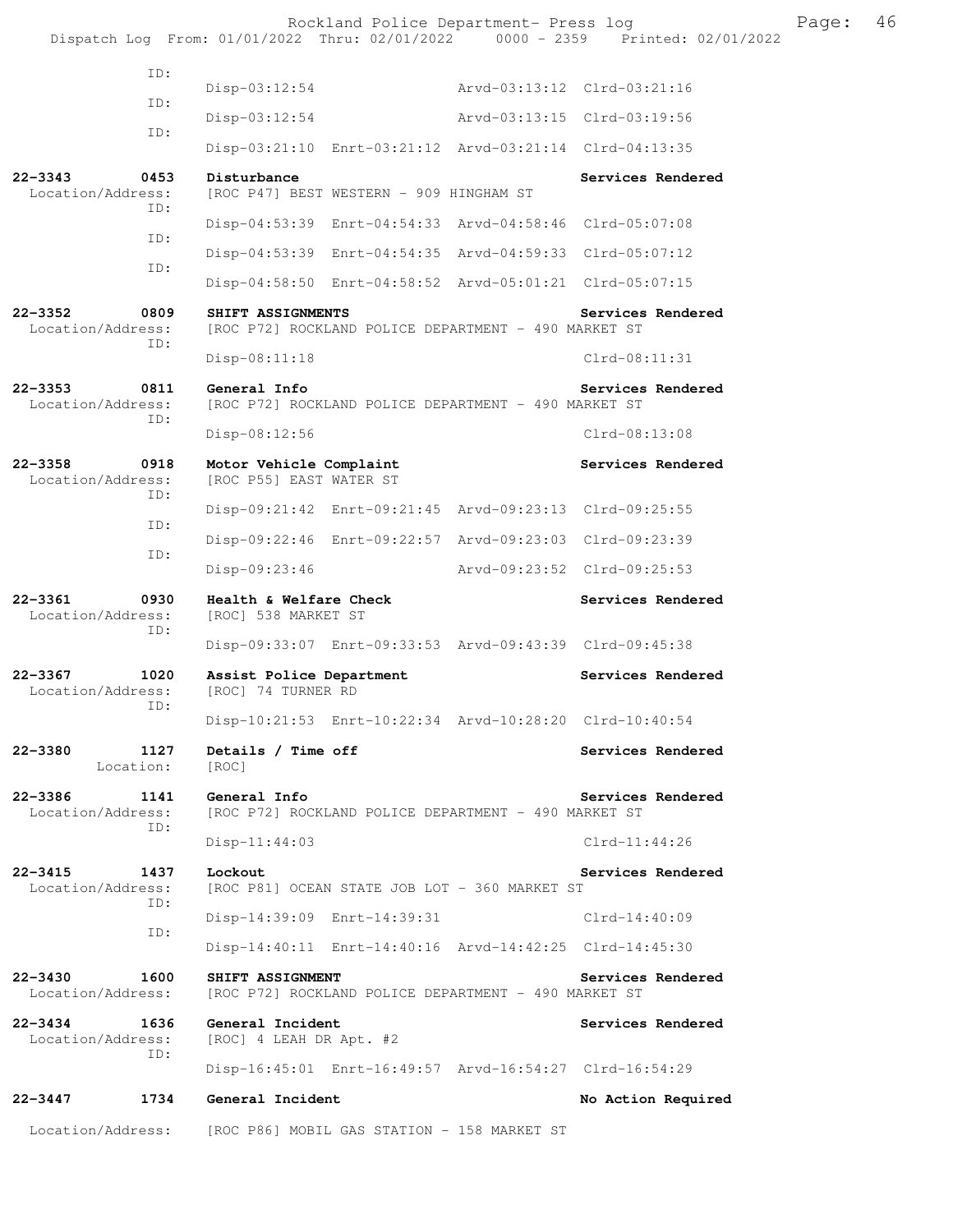|                                                                                |  | Rockland Police Department- Press log |  |  | Page: 47 |  |
|--------------------------------------------------------------------------------|--|---------------------------------------|--|--|----------|--|
| Dispatch Log From: 01/01/2022 Thru: 02/01/2022 0000 - 2359 Printed: 02/01/2022 |  |                                       |  |  |          |  |

| ID:                                             |                                                                           |                                |
|-------------------------------------------------|---------------------------------------------------------------------------|--------------------------------|
|                                                 | Disp-17:39:24 Enrt-17:40:56 Arvd-18:20:05 Clrd-18:41:17                   |                                |
| $22 - 3453$<br>1800<br>Location/Address:<br>TD: | Motor Vehicle Complaint<br>[ROC 356] 207 UNION ST                         | Services Rendered              |
| ID:                                             | Disp-18:04:09 Enrt-18:04:13                                               | $Clrd-18:04:36$                |
|                                                 | Disp-18:04:29 Enrt-18:04:32 Arvd-18:04:38 Clrd-18:12:51                   |                                |
| $22 - 3458$<br>1839<br>Location:                | Details / Time off<br>[ROC]                                               | Services Rendered              |
| $22 - 3475$<br>2152<br>Location:                | Details / Time off<br>[ROC]                                               | Services Rendered              |
| $22 - 3477$<br>2234<br>Location/Address:<br>TD: | Disturbance<br>[ROC 1048] 82 MARTHA DR Apt. #B                            | Peace Restored                 |
|                                                 | Disp-22:36:10 Enrt-22:36:13 Arvd-22:39:24 Clrd-22:55:48                   |                                |
| $22 - 3479$<br>2246<br>Location/Address:<br>TD: | Building Check<br>[ROC] CHURCH ST                                         | Appears Secure                 |
|                                                 |                                                                           |                                |
|                                                 |                                                                           | Arvd-22:47:18 Clrd-22:47:30    |
| 22-3485<br>2309                                 | Assist Other Agency                                                       | 911 Wireless call (Transfered) |
| Location/Address:                               | [ABI 301] EMERALD HALL - 30 CENTRAL ST                                    |                                |
| TD:                                             | Disp-23:11:04 Enrt-23:11:15 Arvd-23:11:17 Clrd-23:15:41                   |                                |
| ID:                                             | Disp-23:11:12 Enrt-23:11:14 Arvd-23:11:18 Clrd-23:18:43                   |                                |
| $22 - 3486$<br>2326<br>Location/Address:        | Suspicious Activity<br>[ROC] 25 LIBERTY CT                                | Investigated                   |
| TD:                                             | Disp-23:27:49 Enrt-23:28:16 Arvd-23:30:06 Clrd-23:57:39                   |                                |
| TD:                                             | Disp-23:28:34 Enrt-23:28:36 Arvd-23:31:30 Clrd-23:57:43                   |                                |
| For Date: $01/23/2022 -$ Sunday                 |                                                                           |                                |
| $22 - 3493$<br>0026<br>Location/Address:        | SHIFT ASSIGNMENTS<br>[ROC P72] ROCKLAND POLICE DEPARTMENT - 490 MARKET ST | Services Rendered              |
| TD:                                             | $Disp-00:28:13$                                                           | $Clrd-00:28:20$                |

Location/Address: [ROC P72] ROCKLAND POLICE DEPARTMENT - 490 MARKET ST

| $22 - 3509$<br>0324<br>Location/Address:<br>ID: |             | MVA Property Damage Only<br>[ROC] SPRUCE ST | Services Rendered                                                         |
|-------------------------------------------------|-------------|---------------------------------------------|---------------------------------------------------------------------------|
|                                                 |             | $Disp-03:29:00$                             | $Clrd-04:24:25$                                                           |
| $22 - 3517$<br>Location/Address:                | 0502<br>ID: | Building Check<br>[ROC] UNION ST            | Appears Secure                                                            |
|                                                 |             | $Disp-05:03:27$                             | Arvd-05:03:37 Clrd-05:22:25                                               |
| $22 - 3523$<br>Location/Address:                | 0818        | General Info                                | Services Rendered<br>[ROC P72] ROCKLAND POLICE DEPARTMENT - 490 MARKET ST |
| $22 - 3530$                                     | 0933        | Building Check                              | Building Checked/Secured                                                  |

#### Location/Address: [ROC] J A DUNN MEM DR ID:

Arvd-09:35:06 Clrd-09:36:29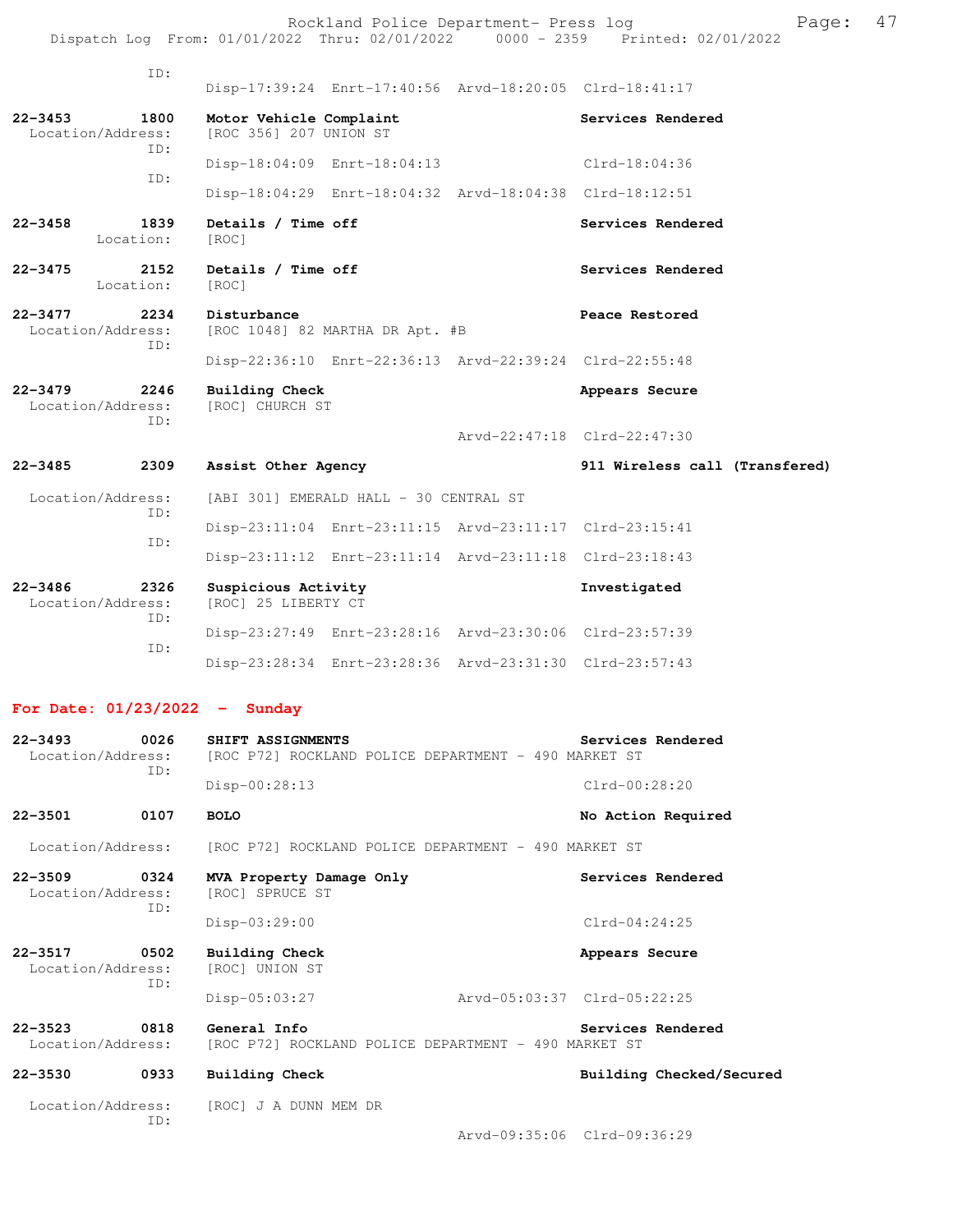**22-3534 1101 Details / Time off Services Rendered**  Location: [ROC] **22-3535 1108 Building Check Building Checked/Secured**  Location/Address: [ROC] J A DUNN MEM DR ID: Arvd-11:08:57 Clrd-11:12:23 **22-3553 1233 MVA Property Damage Only Gone on arrival**  Vicinity of: [ROC P102] 440 WEBSTER ST @ 10 HINGHAM ST ID: Disp-12:36:03 Enrt-12:36:34 Clrd-12:42:39 ID: Disp-12:36:28 Enrt-12:36:34 Clrd-12:37:12 **22-3556 1253 Motor Vehicle Collision W/PI Transported to Hospital**  Location/Address: [HOL] CENTRE ST EMS Unit: HOLA1-Holbrook Ambulance 1 Disp-12:55:57 Enrt-12:56:05 Arvd-12:58:59 Clrd-13:21:39 Hosp-13:33:30 ClrHosp-13:51:21 InQrtsUnavl-14:06:29 InSrvce-14:06:33<br>Fire Unit: HOLENG2-Pumper-Holbrook Engine 2 HOLENG2-Pumper-Holbrook Engine 2 Disp-12:56:16 Enrt-12:56:19 Arvd-12:58:01 Clrd-13:24:20 InQrtsUnavl-13:24:24 InSrvce-13:24:24 ID: Disp-14:04:32 Clrd-14:04:39 22-3558 1305 Details / Time off **Services Rendered**  Location: [ROC] 22-3561 1348 Details / Time off **Services Rendered**  Location: [ROC] **22-3562 1349 Burglar Alarm Services Rendered**  Location/Address: [ROC] VFW - 22 CHURCH ST ID: Disp-13:49:51 Clrd-14:00:40 ID: Disp-14:00:31 Enrt-14:00:36 Clrd-14:05:20 **22-3573 1442 Building Check Building Checked/Secured**  Location/Address: [ROC] CHURCH ST ID: Arvd-14:43:22 Clrd-14:43:40 **22-3576 1456 Building Check Services Rendered**  Location/Address: [ROC] J A DUNN MEM DR ID: Arvd-14:57:27 Clrd-15:19:07 **22-3584 1601 SHIFT ASSIGNMENTS No Service**  Location/Address: [ROC P72] ROCKLAND POLICE DEPARTMENT - 490 MARKET ST **22-3587 1625 Disturbance Verbal Warning**  Location/Address: [ROC] CANNAVANA - 256 WEYMOUTH ST ID: Disp-16:28:16 Enrt-16:28:36 Arvd-16:32:15 Clrd-16:39:56 ID: Disp-16:28:24 Enrt-16:28:36 Arvd-16:32:21 Clrd-16:39:56 ID: Disp-16:28:33 Enrt-16:28:36 Clrd-16:33:11 **22-3588 1632 Health & Welfare Check Services Rendered**  Location/Address: [ROC 237] 592 LIBERTY ST ID: Disp-16:34:08 Arvd-16:34:23 Clrd-16:49:30 ID: Disp-16:34:19 Arvd-16:44:16 Clrd-17:30:51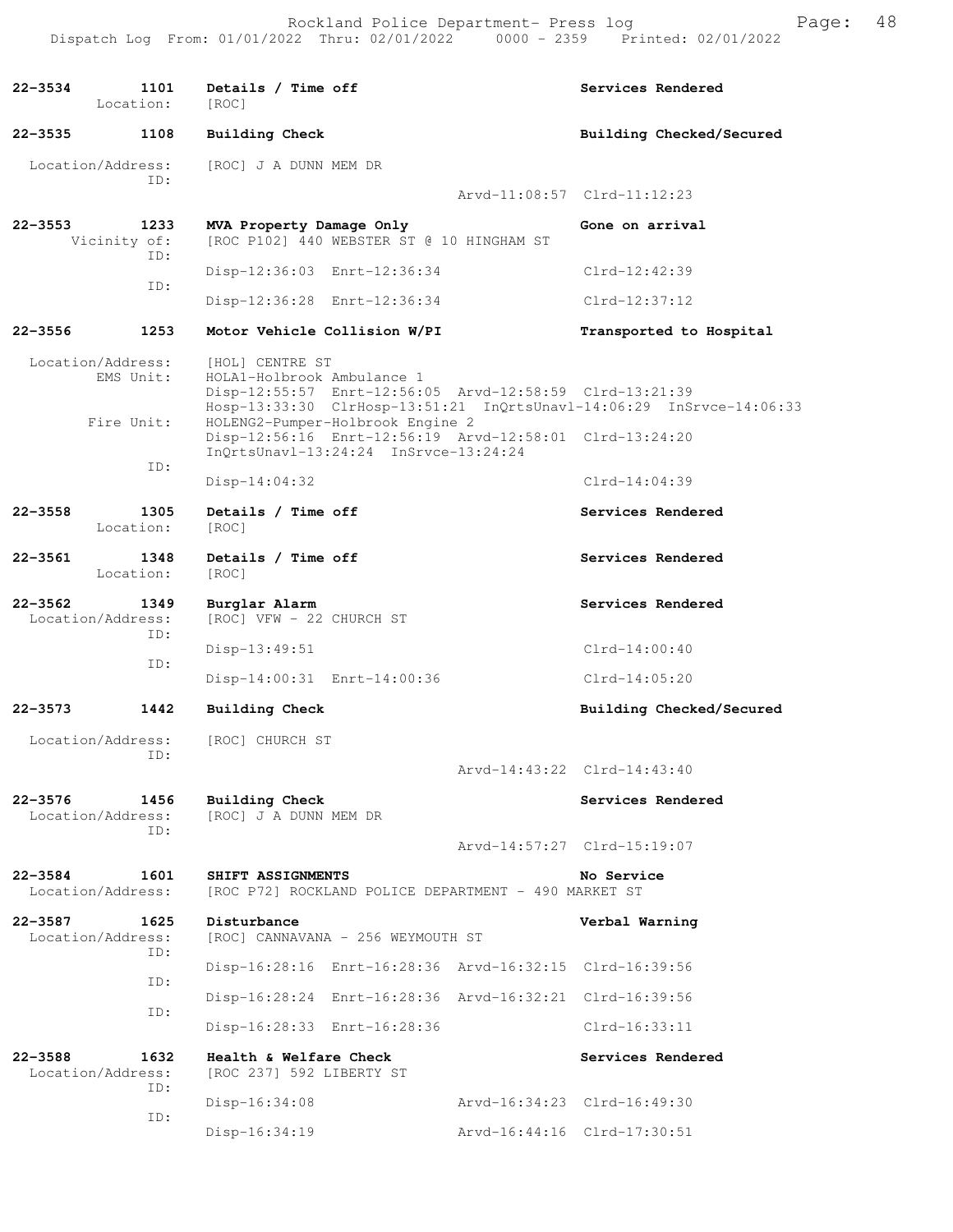**22-3590 1646 Stolen Motor Vehicle Arrest(s) Made**  Location/Address: [ROC P89] CALVARY CHAPEL - 175 MARKET ST ID: Arvd-16:47:07 Clrd-17:07:53 ID: Disp-16:49:54 Arvd-16:50:17 Clrd-18:29:20 ID: Disp-16:50:00 Arvd-16:50:17 Clrd-17:07:50 ID: Disp-17:10:15 Arvd-17:10:19 Clrd-17:52:04 ID: Disp-17:10:25 Arvd-17:10:28 Clrd-19:35:19 ID: Disp-17:31:04 Enrt-17:31:10 Arvd-17:31:13 Clrd-18:09:49 Refer To Arrest: 22ROC-3590-AR Juvenile Arrest Age: 14 Charges: MOTOR VEH, RECEIVE STOLEN Refer To Arrest: 22ROC-3590-C-AR Juvenile Arrest Age: Charges: MOTOR VEH, RECEIVE STOLEN Refer To Arrest: 22ROC-3590-D-AR Juvenile Arrest Age: 14 Charges: MOTOR VEH, RECEIVE STOLEN Refer To Arrest: 22ROC-3590-E-AR Juvenile Arrest Age: Charges: MOTOR VEH, RECEIVE STOLEN 22-3597 1752 Assist Other Agency **1752 1886** Services Rendered Location/Address: [HAV] ROUTE 139 - HANOVER ST ID: Disp-17:53:40 Enrt-17:54:42 Arvd-17:54:44 Clrd-18:11:57 ID: Disp-18:09:53 Enrt-18:09:55 Arvd-18:09:57 Clrd-18:28:24 **22-3598 1825 Suspicious Activity Services Rendered**  Location/Address: [ROC] 29 FRANKLIN AVE @ 57 SCHOOL ST ID: Disp-18:26:49 Enrt-18:26:53 Arvd-18:30:28 Clrd-18:41:53 ID: Disp-18:28:41 Enrt-18:29:14 Arvd-18:29:33 Clrd-18:41:56 ID: Disp-18:29:24 Enrt-18:29:28 Arvd-18:30:09 Clrd-18:41:59 **22-3603 1849 Details / Time off No Service**  Location: [ROC] **22-3611 2009 Details / Time off No Service**  Location: [ROC] **22-3612 2014 Details / Time off No Service**  Location: [ROC] **22-3615 2037 Motor Vehicle Complaint 600 Cone on arrival Location/Address:** [ROC] LIBERTY ST Location/Address: ID: Disp-20:38:18 Enrt-20:39:20 Arvd-20:39:35 Clrd-20:47:08 **22-3618 2105 Details / Time off No Service**  Location: [ROC]

#### **For Date: 01/24/2022 - Monday**

**22-3629 0000 SHIFT ASSIGNMENTS Services Rendered**  Location/Address: [ROC P72] ROCKLAND POLICE DEPARTMENT - 490 MARKET ST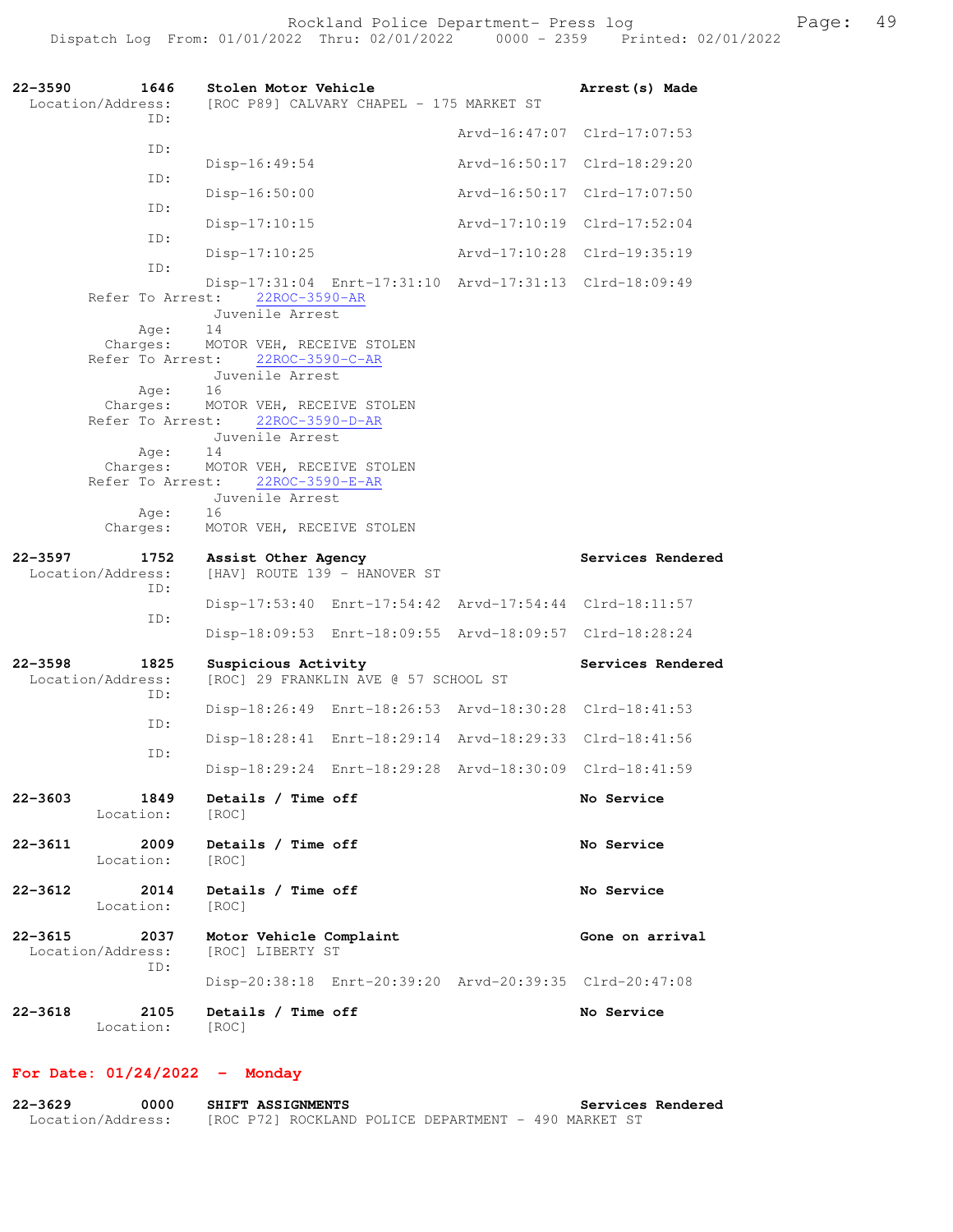Dispatch Log From: 01/01/2022 Thru: 02/01/2022 0000 - 2359 Printed: 02/01/2022 **22-3640 0447 Noise Complaint Unfounded**  Location/Address: [ROC 216] 62 CONCORD ST ID: Disp-04:49:21 Enrt-04:50:31 Arvd-04:51:33 Clrd-04:52:52 **22-3641 0455 Building Check Appears Secure** Appears Secure Location/Address: [ROC] UNION ST Location/Address: ID: Disp-04:56:10 Clrd-05:23:25 **22-3644 0517 Lost/Found Property Services Rendered**  Location/Address: [ROC] 663 LIBERTY ST ID: Disp-05:22:14 Enrt-05:22:33 Clrd-05:30:06 ID: Disp-05:23:36 Enrt-05:23:41 Clrd-05:30:06 **22-3645 0610 Assist Public No Action Required**  Location/Address: [ROC] 109 WEST WATER ST ID: Disp-06:13:14 Enrt-06:16:52 Arvd-06:16:54 Clrd-06:32:15 **22-3657 0853 General Info No Service**<br>Location/Address: [ROC P72] ROCKLAND POLICE DEPARTMENT - 490 MARKET ST [ROC P72] ROCKLAND POLICE DEPARTMENT - 490 MARKET ST 22-3663 **0934** Details / Time off **Services Rendered Services** Rendered Location: [ROC] **22-3664 0934 Vehicle Maintenance Services Rendered**  Location/Address: [ROC P72] ROCKLAND POLICE DEPARTMENT - 490 MARKET ST 22-3668 0953 VAC DAYS / Time off **Services Rendered**  Location: [ROC] **22-3673 1016 Follow-Up Investigation Investigated**  Location/Address: [ROC] CHURCH ST ID: Arvd-10:16:00 Clrd-10:48:12 22-3672 1017 Details / Time off **Services Rendered**  Location: [ROC] **22-3677 1044 Animal Complaint Gone on arrival**  Location/Address: [ROC] 3 BAYWOOD ST ID: Arvd-10:44:00 Clrd-10:55:41 **22-3680 1114 Sex offender or dissemination Services Rendered**  Location/Address: [ROC P72] ROCKLAND POLICE DEPARTMENT - 490 MARKET ST **22-3683 1137 Assist Public Services Rendered Location/Address:** [ROC] 88 EAST WATER ST [ROC] 88 EAST WATER ST ID: Disp-11:38:36 Enrt-11:42:01 Clrd-11:50:40 **22-3686 1148 Threats Provided Assistance**  Location/Address: [ROC] 100 WEYMOUTH ST ID: Disp-11:50:40 Enrt-11:55:41 Clrd-12:03:39 ID: Disp-11:52:13 Enrt-11:55:41 Arvd-11:57:52 Clrd-12:04:54 **22-3693 1238 Motor Vehicle Stop Verbal Warning**  Vicinity of: [ROC P88] KATHY CORRIGAN'S - 406 VFW DR ID: Arvd-12:38:00 Clrd-12:46:48 **22-3694 1238 Assist Public Services Rendered**  Location/Address: [ROC 482] 120 MARTHA DR Apt. #E

Rockland Police Department- Press log Fage: 50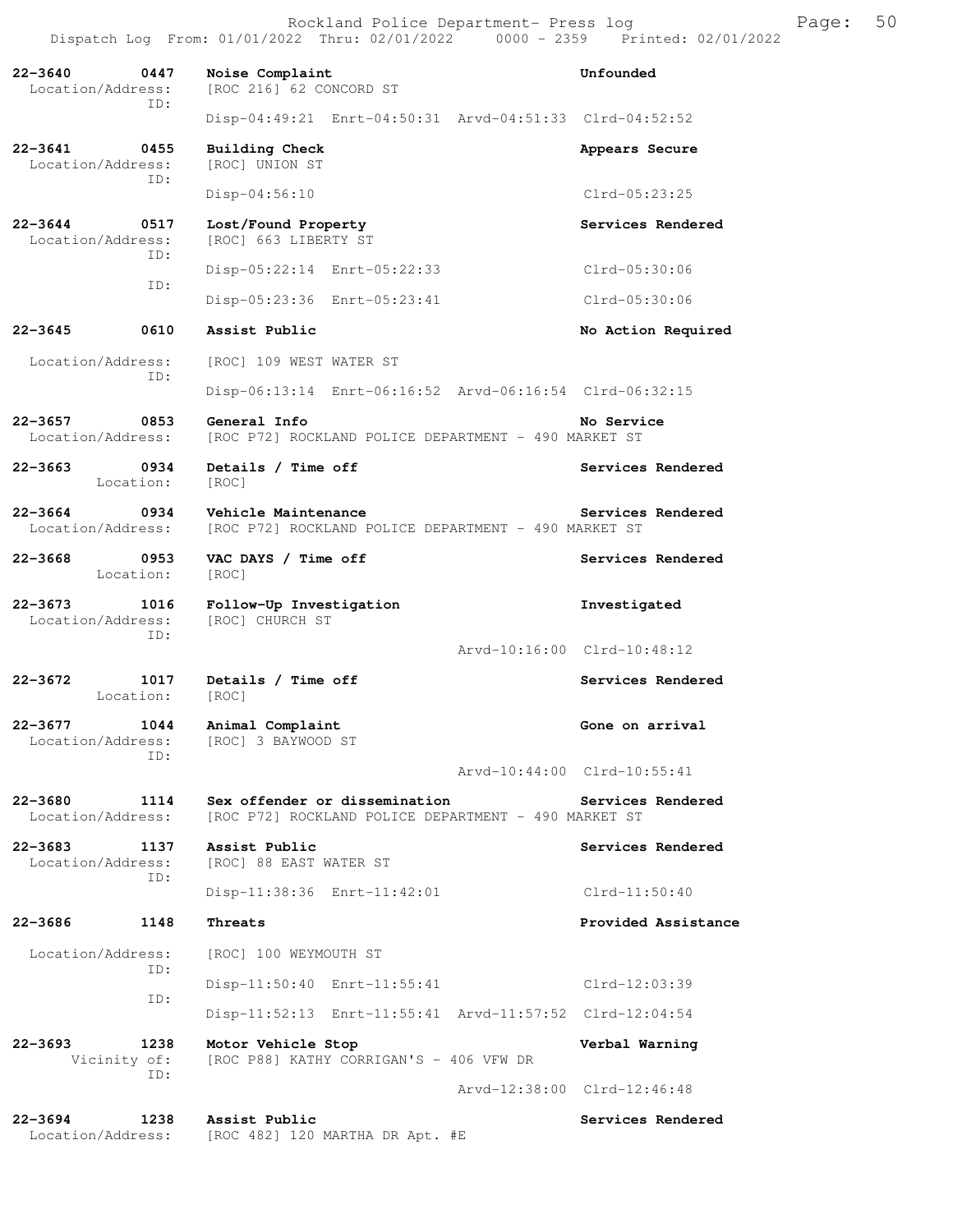Rockland Police Department- Press log entitled and Page: 51 Dispatch Log From: 01/01/2022 Thru: 02/01/2022 0000 - 2359 Printed: 02/01/2022

| ID:                                         |                                                                             |                             |
|---------------------------------------------|-----------------------------------------------------------------------------|-----------------------------|
|                                             | $Disp-12:44:17$                                                             | $Clrd-12:52:48$             |
| 22-3696<br>1258<br>Location/Address:<br>ID: | 911 Accidental<br>[ROC 119GROVE] 119 GROVE ST                               | Unfounded                   |
|                                             | Disp-12:59:20 Enrt-13:00:03 Arvd-13:03:49 Clrd-13:08:20                     |                             |
| 22–3699<br>1317<br>Location/Address:<br>ID: | Health & Welfare Check<br>[ROC] 57 CHURCH ST Apt. #3                        | Services Rendered           |
|                                             | Disp-13:17:58                                                               | Arvd-13:18:02 Clrd-13:25:17 |
| 22-3706<br>1402<br>Location/Address:<br>ID: | Lost/Found Property<br>[ROC P72] ROCKLAND POLICE DEPARTMENT - 490 MARKET ST | Services Rendered           |
|                                             | $Disp-14:04:24$                                                             | $Clrd-14:04:27$             |
| 22-3714<br>1505<br>Location:                | Details / Time off<br>[ROC]                                                 | Services Rendered           |
| 22–3723<br>1600<br>Location/Address:        | SHIFT ASSIGNMENTS<br>[ROC P72] ROCKLAND POLICE DEPARTMENT - 490 MARKET ST   | Services Rendered           |
| 1618<br>22-3724<br>Location/Address:        | 911 Accidental<br>[ROC 1041] 135 GROVE ST                                   | Services Rendered           |
| ID:                                         | Disp-16:20:19 Enrt-16:20:25 Arvd-16:28:18 Clrd-16:33:07                     |                             |
| 22-3728<br>1642<br>Location:                | Details / Time off<br>[ROC]                                                 | Services Rendered           |
| 22-3733<br>1654<br>Location/Address:<br>ID: | Motor Vehicle Stop<br>[ROC P69] MCDONALD'S - 117 MARKET ST                  | Verbal Warning              |
|                                             |                                                                             | Arvd-16:54:00 Clrd-16:57:00 |
| 22-3734<br>1700<br>Location:                | Details / Time off<br>[ROC]                                                 | Services Rendered           |
| 22-3746<br>1818<br>Location:                | Details / Time off<br>[ROC]                                                 | Services Rendered           |
| 22-3748<br>1914<br>Location/Address:        | Follow-Up Investigation<br>[ROC] 10 PLEASANT VIEW RD                        | Services Rendered           |
| ID:                                         | Disp-19:15:13                                                               | Arvd-19:15:20 Clrd-19:34:32 |
| 22-3762<br>2029                             | Motor Vehicle Stop                                                          | Citation/Warning Issued     |
| Location/Address:                           | [ROC] 500 HINGHAM ST                                                        |                             |
| ID:<br>ID:                                  | Disp-20:30:00                                                               | Arvd-20:30:07 Clrd-20:36:03 |
|                                             | Disp-20:30:00                                                               | Arvd-20:30:10 Clrd-20:36:06 |
| 22-3766<br>2109                             | Motor Vehicle Stop                                                          | Citation/Warning Issued     |
| Location/Address:<br>ID:                    | [ROC] E WATER ST @ CHRISTOPHER DR                                           |                             |
|                                             | $Disp-21:10:40$                                                             | Arvd-21:10:46 Clrd-21:16:24 |
| 22-3767<br>2125<br>Location/Address:<br>ID: | Disturbance<br>[ROC P93] THE BANNER - 167 UNION ST                          | Arrest (s) Made             |
| ID:                                         | $Disp-21:26:11$                                                             | Arvd-21:26:17 Clrd-21:46:43 |
| Refer To $P/C$ :<br>$P/C$ :                 | $Disp-21:26:11$<br>22ROC-3767-AR<br>PRESTON, KARA ALLYSON                   | Arvd-21:26:20 Clrd-21:46:46 |
| Address:                                    | 996 HANCOCK ST ABINGTON, MA                                                 |                             |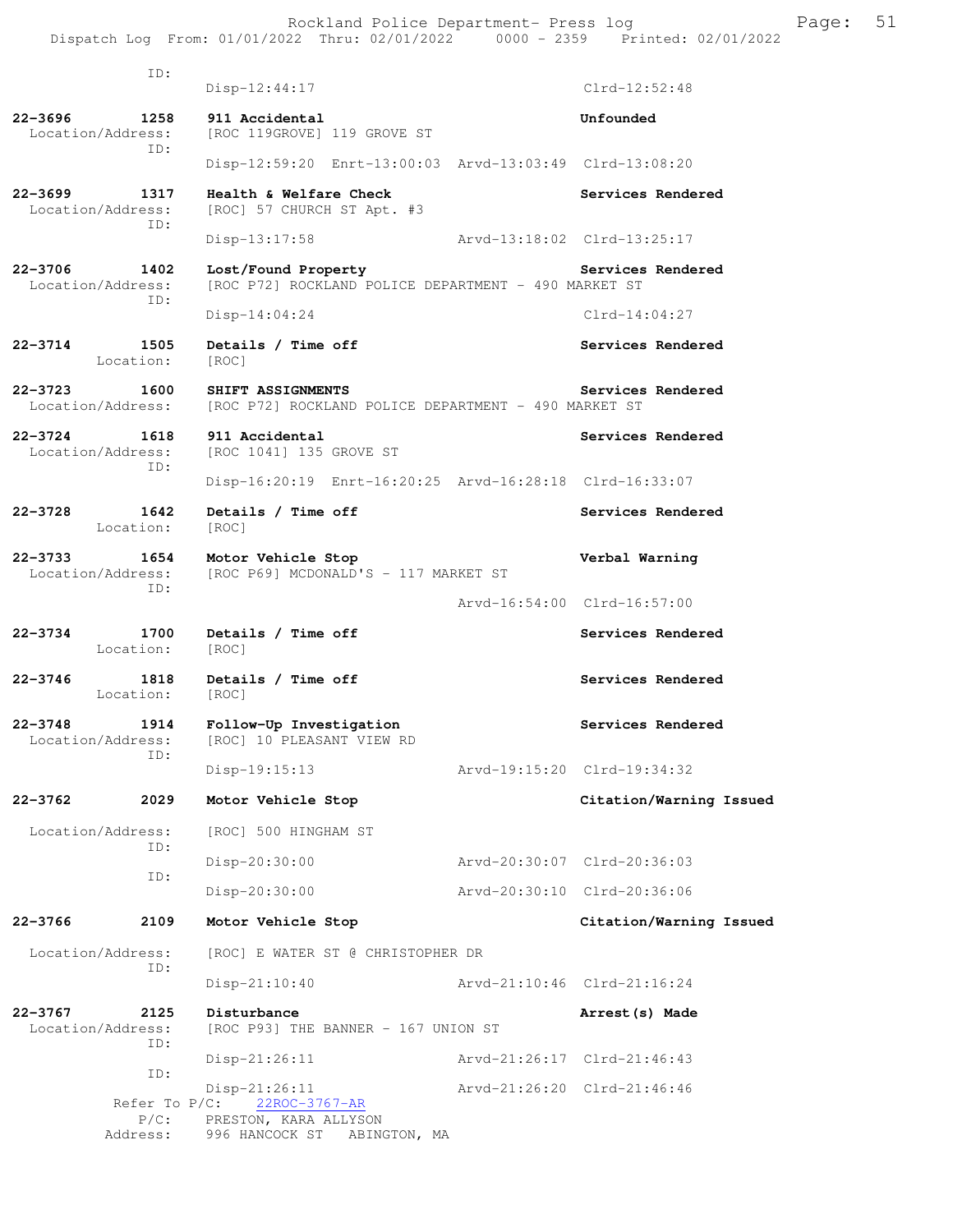Rockland Police Department- Press log entitled and Page: 52 Dispatch Log From: 01/01/2022 Thru: 02/01/2022 0000 - 2359 Printed: 02/01/2022

 Age: 31 Charges: PROTECTIVE CUSTODY

| 22-3772           | 2222 | Disturbance                |                                                         | Peace Restored |
|-------------------|------|----------------------------|---------------------------------------------------------|----------------|
| Location/Address: |      | [ROC] 838 UNION ST Apt. #2 |                                                         |                |
|                   | TD:  |                            |                                                         |                |
|                   |      |                            | Disp-22:24:27 Enrt-22:24:34 Arvd-22:27:43 Clrd-22:44:43 |                |
|                   | TD:  |                            |                                                         |                |
|                   |      |                            | Disp-22:24:27 Enrt-22:24:37 Arvd-22:27:46 Clrd-22:45:35 |                |

### **For Date: 01/25/2022 - Tuesday**

| 22-3784<br>0002<br>Location/Address:            | SHIFT ASSIGNMENTS<br>[ROC P72] ROCKLAND POLICE DEPARTMENT - 490 MARKET ST   | Services Rendered        |
|-------------------------------------------------|-----------------------------------------------------------------------------|--------------------------|
| 22-3789<br>0046<br>Location/Address:            | VEHICLE MAINTENANCE<br>[ROC P72] ROCKLAND POLICE DEPARTMENT - 490 MARKET ST | Services Rendered        |
| $22 - 3798$<br>0352<br>Location/Address:<br>ID: | Assist Fire Department<br>[ROC P17] THE RUG MERCHANT - 11 COMMERCE RD       | Services Rendered        |
|                                                 | Disp-03:53:52 Enrt-03:54:19 Arvd-03:58:47 Clrd-04:03:21                     |                          |
| ID:                                             | Disp-03:55:22 Enrt-03:55:27 Arvd-04:01:18 Clrd-04:03:09                     |                          |
| ID:                                             | Disp-04:03:14 Enrt-04:03:18 Arvd-05:20:47 Clrd-05:20:54                     |                          |
| 22-3800<br>0416<br>Location:                    | Details / Time off<br>[ROC]                                                 | Services Rendered        |
| $22 - 3809$<br>0526                             | <b>Building Check</b>                                                       | Building Checked/Secured |
| Location/Address:                               | [ROC] UNION ST                                                              |                          |
| ID:                                             | Disp-05:28:12<br>Arvd-05:28:18 Clrd-05:40:30                                |                          |
| 22-3813<br>0652<br>Location/Address:<br>ID:     | Noise Complaint<br>[ROC] TOWN LINE PARK - MARKET ST                         | Services Rendered        |
|                                                 | Disp-06:57:57                                                               | $Clrd-06:58:04$          |
| ID:                                             | Disp-06:58:43                                                               | Clrd-06:58:49            |
| 22-3814<br>0708<br>Location/Address:<br>ID:     | Burglar Alarm<br>[ROC P17] THE RUG MERCHANT - 11 COMMERCE RD Apt. #B        | <b>False Alarm</b>       |
|                                                 | Disp-07:09:31 Enrt-07:10:17                                                 | Clrd-07:13:25            |
| 22-3816<br>0725<br>Location/Address:            | Lockout<br>[ROC 682] 169 NORTH AVE                                          | Services Rendered        |
| ID:                                             | Disp-07:28:33 Enrt-07:28:37 Arvd-07:35:02 Clrd-07:39:41                     |                          |
| 22-3817<br>0728<br>Location/Address:            | General Info<br>[ROC P72] ROCKLAND POLICE DEPARTMENT - 490 MARKET ST        | Services Rendered        |
| $22 - 3822$<br>0800<br>Location/Address:        | General Info<br>[ROC P72] ROCKLAND POLICE DEPARTMENT - 490 MARKET ST        | Services Rendered        |
| $22 - 3835$<br>0927<br>Location/Address:<br>ID: | Suspicious Activity<br>[ROC] 932 HINGHAM ST                                 | Gone on arrival          |
| ID:                                             | Disp-09:28:39 Enrt-09:28:51 Arvd-09:30:16                                   | Clrd-09:39:22            |
| ID:                                             | Disp-09:28:45 Enrt-09:28:54 Arvd-09:30:19                                   | Clrd-09:39:18            |
|                                                 | Aryd-09:35:07                                                               | $Clrd-09:39:12$          |
| $22 - 3836$<br>0940<br>Location/Address:        | Motor Vehicle Complaint<br>[ROC P56] BURGER KING - 1333 HINGHAM ST          | Services Rendered        |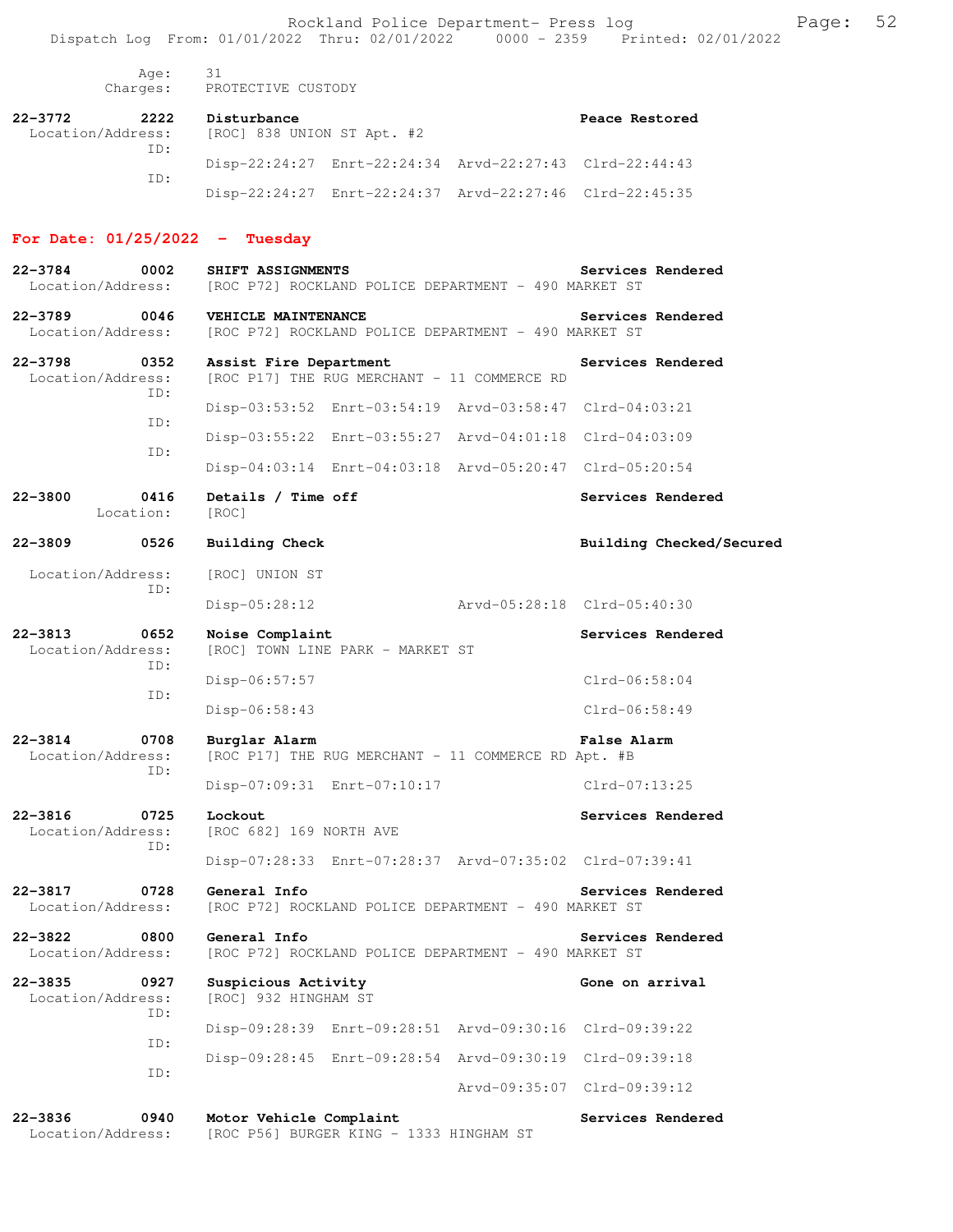Rockland Police Department- Press log Freed Page: 53 Dispatch Log From: 01/01/2022 Thru: 02/01/2022 0000 - 2359 Printed: 02/01/2022

 ID: Arvd-09:42:18 Clrd-09:43:13 **22-3841 1003 Building Check Building Checked/Secured**  Location/Address: [ROC] CHURCH ST ID: Arvd-10:04:59 Clrd-10:05:30 **22-3850 1129 Building Check Building Checked/Secured**  Location/Address: [ROC] BLANCHARD ST ID: Arvd-11:30:27 Clrd-11:32:24 **22-3852 1227 Health & Welfare Check Services Rendered** Location/Address: [ROC 530] 100 MARTHA DR Apt. #C  $[ROC 530] 100 MARTHA DR Apt.  $\#C$$  ID: Disp-12:27:51 Enrt-12:27:54 Arvd-12:38:44 Clrd-12:52:57 **22-3857 1245 911 Hang Up Gone on arrival**  Location/Address: [ROC] 256 WEYMOUTH ST ID: Disp-12:48:25 Enrt-12:48:29 Arvd-12:56:28 Clrd-13:01:55 **22-3863 1304 Wire down (Police) Services Rendered**  Location/Address: [ROC] 433 UNION ST ID: Disp-13:05:56 Enrt-13:06:24 Arvd-13:24:35 Clrd-13:49:51 ID: Disp-13:05:56 Clrd-13:06:05 ID: Disp-13:06:11 Arvd-13:06:15 Clrd-14:02:44 **22-3873 1409 Building Check Building Checked/Secured**  Location/Address: [ROC] J A DUNN MEM DR ID: Arvd-14:10:55 Clrd-14:11:27 **22-3874 1422 Vehicle Maintenance Services Rendered**  Location/Address: [ROC P72] ROCKLAND POLICE DEPARTMENT - 490 MARKET ST ID: Disp-14:24:23 Clrd-14:52:26 **22-3878 1424 Sex offender or dissemination Services Rendered**  Location/Address: [ROC P72] ROCKLAND POLICE DEPARTMENT - 490 MARKET ST ID: Disp-14:33:02 Clrd-20:18:01 **22-3879 1428 Health & Welfare Check Services Rendered**  Location/Address: [ROC] 57 CHURCH ST Apt. #3 ID: Disp-14:35:06 Enrt-14:44:10 Arvd-14:47:32 Clrd-14:48:23 ID: Disp-14:45:08 Enrt-14:45:27 Arvd-14:47:30 Clrd-14:48:26 **22-3881 1449 Suspicious Activity Transported to Hospital**  Location/Address: [ROC] 91 NORTH AVE ID: Disp-14:53:35 Enrt-14:53:39 Arvd-14:58:12 Clrd-15:12:00 ID: Disp-14:58:18 Enrt-14:58:20 Arvd-14:58:22 Clrd-15:11:53 **22-3884 1502 Health & Welfare Check Gone on arrival**  Location/Address: [ROC] WENDY'S - 1111 HINGHAM ST ID: Disp-15:04:34 Enrt-15:04:37 Arvd-15:06:06 Clrd-15:17:14 **22-3885 1504 Threats Services Rendered**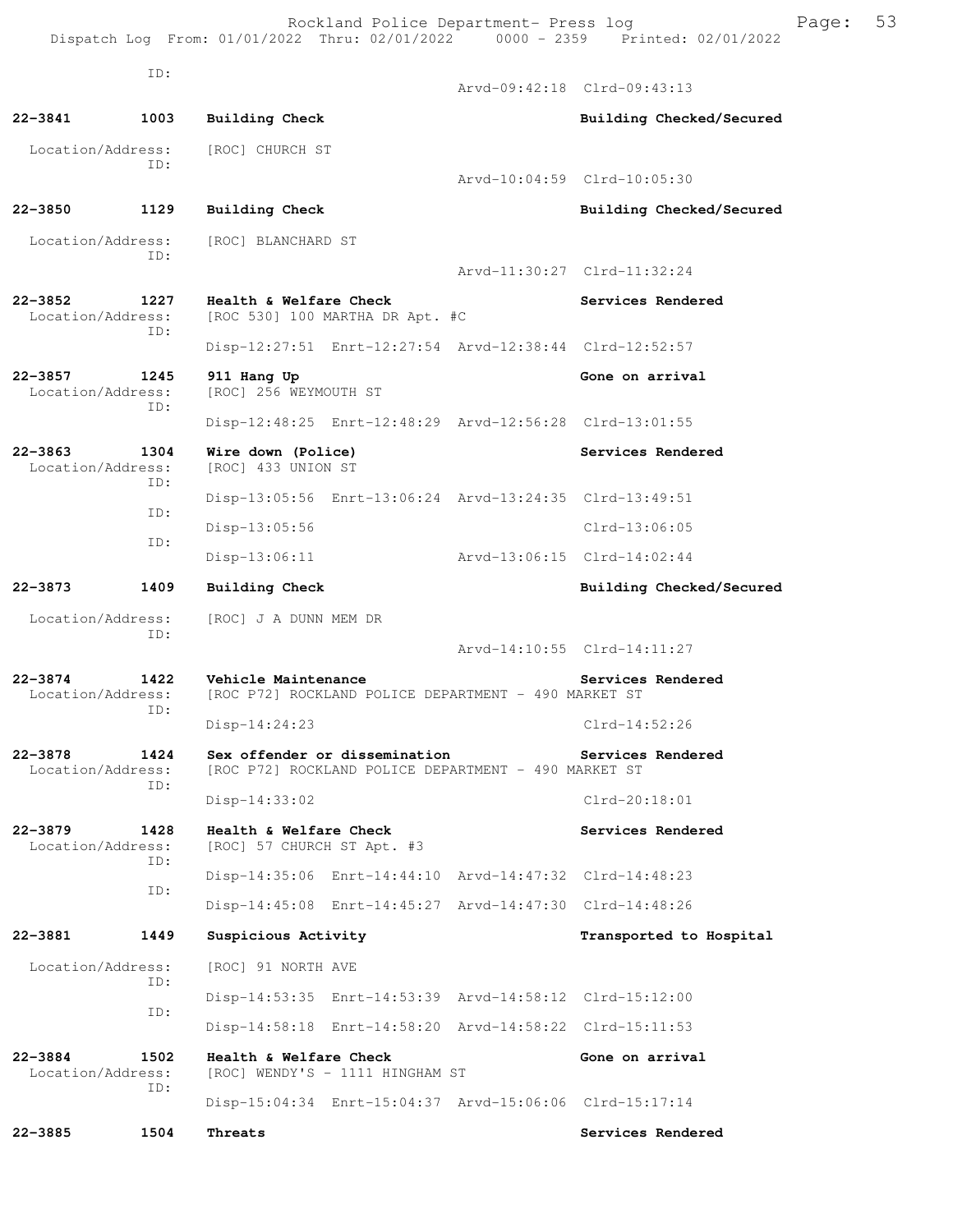|                                                 | Rockland Police Department- Press log<br>Dispatch Log From: 01/01/2022 Thru: 02/01/2022 0000 - 2359 Printed: 02/01/2022 |  |                             | Page: | 54 |
|-------------------------------------------------|-------------------------------------------------------------------------------------------------------------------------|--|-----------------------------|-------|----|
| Location/Address:<br>TD:                        | [ROC P72] ROCKLAND POLICE DEPARTMENT - 490 MARKET ST                                                                    |  |                             |       |    |
|                                                 | $Disp-15:05:13$                                                                                                         |  | Clrd-15:20:32               |       |    |
| ID:                                             | $Disp-15:12:06$                                                                                                         |  | Clrd-15:20:26               |       |    |
| $22 - 3895$<br>1600<br>Location/Address:        | SHIFT ASSIGNMENT<br>[ROC P72] ROCKLAND POLICE DEPARTMENT - 490 MARKET ST                                                |  | Services Rendered           |       |    |
| 22-3897<br>1610<br>Location/Address:<br>ID:     | MVA Property Damage Only<br>[ROC] 1149 HINGHAM ST                                                                       |  | Report Follows              |       |    |
|                                                 | Disp-16:11:48 Enrt-16:12:20 Arvd-16:18:01 Clrd-16:32:02                                                                 |  |                             |       |    |
| $22 - 3903$<br>1641<br>Location/Address:<br>ID: | MVA Property Damage Only<br>[ROC] 295 UNION ST                                                                          |  | Paper Exchange              |       |    |
|                                                 | $Disp-16:43:46$                                                                                                         |  | $Clrd-16:44:29$             |       |    |
| ID:                                             | $Disp-16:44:19$                                                                                                         |  | Arvd-16:44:44 Clrd-16:58:01 |       |    |
| ID:                                             | $Disp-16:45:00$                                                                                                         |  | Arvd-16:45:08 Clrd-16:57:22 |       |    |
| 22-3905<br>1648<br>Location:                    | Details / Time off<br>[ROC]                                                                                             |  | Services Rendered           |       |    |
| $22 - 3910$<br>1658<br>Location/Address:<br>ID: | <b>Building Check</b><br>[ROC] CHURCH ST                                                                                |  | Appears Secure              |       |    |
|                                                 |                                                                                                                         |  | Arvd-17:00:07 Clrd-17:00:46 |       |    |
| $22 - 3926$<br>1921<br>Location:                | Details / Time off<br>[ROC]                                                                                             |  | Services Rendered           |       |    |
| $22 - 3938$<br>2101<br>Location/Address:<br>ID: | Suspicious Activity<br>[ROC] 175 UNION ST @ 18 E WATER ST                                                               |  | Services Rendered           |       |    |
|                                                 | Disp-21:06:20 Enrt-21:07:16 Arvd-21:08:19 Clrd-21:36:09                                                                 |  |                             |       |    |
| ID:                                             | Disp-21:06:34 Enrt-21:07:41 Arvd-21:07:47 Clrd-21:38:39                                                                 |  |                             |       |    |
| ID:                                             | Disp-21:07:29 Enrt-21:07:35                                                                                             |  | Clrd-21:36:03               |       |    |
| For Date: $01/26/2022 -$ Wednesday              |                                                                                                                         |  |                             |       |    |
| 22–3953<br>0000                                 | SHIFT ASSIGNMENTS<br>Location (Address: IDOC D721 DOCKLAND DOLICE DEDAPTMENT - 490 MAPKET ST                            |  | No Service                  |       |    |

 Location/Address: [ROC P72] ROCKLAND POLICE DEPARTMENT - 490 MARKET ST ID: Arvd-00:00:00 Clrd-00:06:24 **22-3955 0019 Details / Time off No Service**<br> **Example 22-3955 No Service Example 2019 No Service** Location: **22-3959 0106 Building Check Investigated**  Location/Address: ID: Arvd-01:06:50 Clrd-01:06:57 **22-3960 0107 Building Check Investigated**  Location/Address: [ROC] MARKET ST ID: Arvd-01:07:32 Clrd-01:07:38 **22-3962 0136 Motor Vehicle Stop Verbal Warning**  Location/Address: [ROC] 139 LIBERTY ST @ 2 KING PHILLIP CIR ID: Disp-01:37:07 Arvd-01:37:14 Clrd-01:37:21 **22-3967 0237 Building Check Investigated**  Location/Address: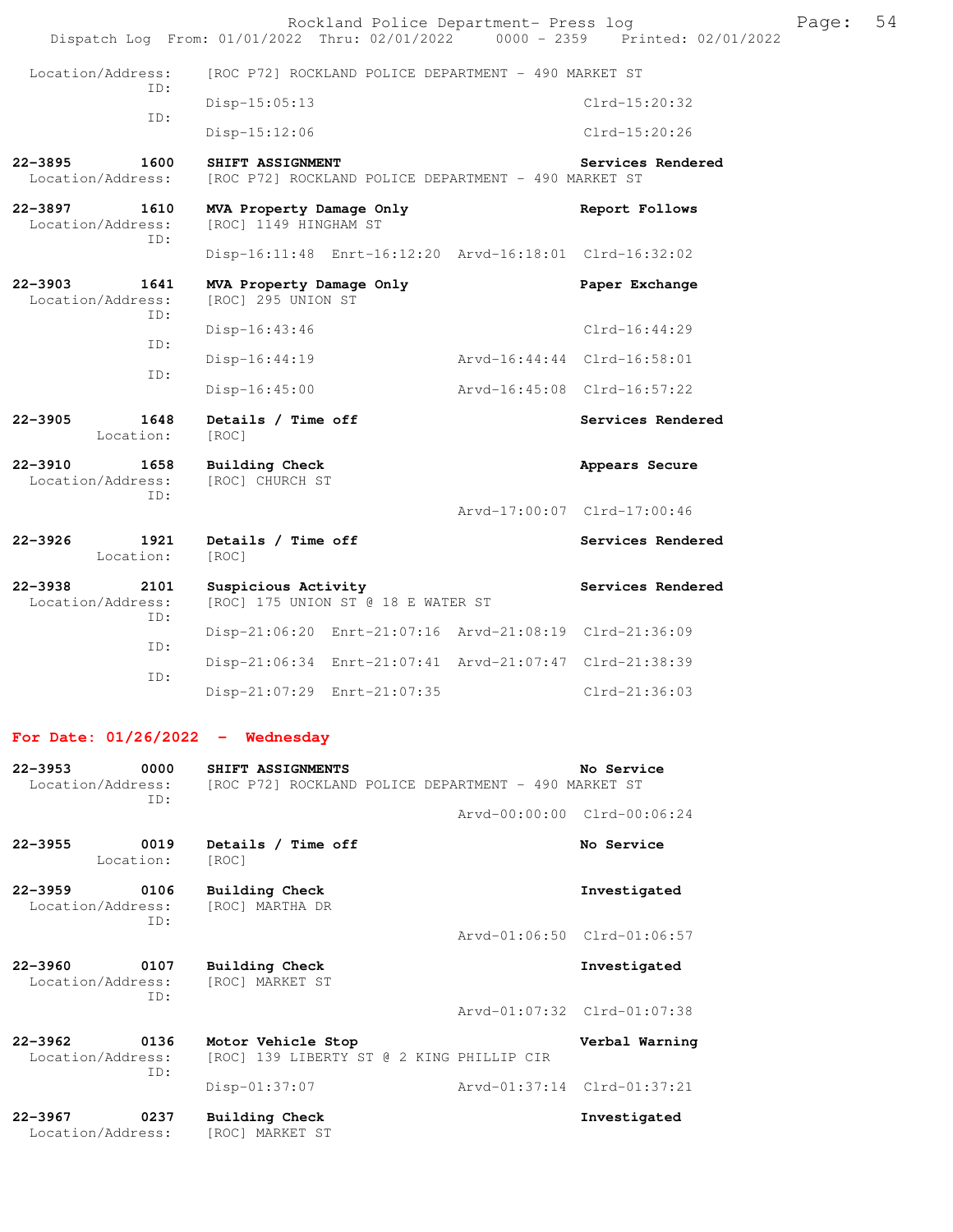Rockland Police Department- Press log entitled and Page: 55 Dispatch Log From: 01/01/2022 Thru: 02/01/2022 0000 - 2359 Printed: 02/01/2022

| ID:                                                   |                                                                      | Arvd-02:38:19 Clrd-02:38:27 |
|-------------------------------------------------------|----------------------------------------------------------------------|-----------------------------|
| 22-3968<br>0238<br>Location/Address:                  | <b>Building Check</b><br>[ROC] MARTHA DR                             | Investigated                |
| ID:                                                   |                                                                      | Arvd-02:38:51 Clrd-02:38:56 |
|                                                       |                                                                      |                             |
| 22-3970<br>0321<br>Location:                          | Details / Time off<br>[ROC]                                          | No Service                  |
| 22-3972<br>0601<br>Location/Address:<br>TD:           | Building Check<br>[ROC] UNION ST                                     | Appears Secure              |
|                                                       |                                                                      | Arvd-06:04:25 Clrd-06:24:17 |
| $22 - 3988$<br>0802<br>Location/Address:              | General Info<br>[ROC P72] ROCKLAND POLICE DEPARTMENT - 490 MARKET ST | Services Rendered           |
| $22 - 3989$<br>0810<br>Location/Address:<br>TD:       | Follow-Up Investigation<br>[ROC] 57 CHURCH ST Apt. #3                | Investigated                |
|                                                       | Disp-08:12:57 Enrt-08:22:53 Arvd-08:22:56 Clrd-08:39:41              |                             |
| 22-3991<br>0813<br>Location:                          | Details / Time off<br>[ROC]                                          | Services Rendered           |
| $22 - 3996$<br>$\overline{0839}$<br>Location/Address: | General Info<br>[ROC P72] ROCKLAND POLICE DEPARTMENT - 490 MARKET ST | Services Rendered           |
| $22 - 3997$<br>0840<br>Location/Address:              | Building Check<br>[ROC] BLANCHARD ST                                 | Services Rendered           |
| ID:                                                   |                                                                      | Arvd-08:41:10 Clrd-08:41:41 |
| $22 - 4001$<br>0854<br>Location:                      | Details / Time off<br>[ROC]                                          | Services Rendered           |
| $22 - 4007$<br>0929<br>Location/Address:<br>ID:       | MVA Property Damage Only<br>[ROC 72] PIANO MILL - 295 CENTRE AVE     | Vehicle Towed               |
| ID:                                                   | Disp-09:31:43 Enrt-09:32:03 Arvd-09:32:20 Clrd-10:00:27              |                             |
|                                                       | Disp-09:31:53 Enrt-09:31:59 Arvd-09:36:32 Clrd-10:00:33              |                             |
| 1041<br>22-4016<br>Location/Address:                  | Assist Public<br>[ROC] 43 MORNINGSIDE DR                             | Investigated                |
| TD:                                                   | $Disp-10:44:22$                                                      | Arvd-10:57:32 Clrd-11:01:21 |
| $22 - 4020$<br>1059<br>Location:                      | Details / Time off<br>[ROC]                                          | Services Rendered           |
| $22 - 4021$<br>1103<br>Location/Address:              | Assist Other Agency<br>[ROC] 11 WINTER CIR                           | Investigated                |
| TD:                                                   | Disp-11:06:11 Enrt-11:06:55 Arvd-11:11:07 Clrd-11:15:57              |                             |
| $22 - 4022$<br>1111<br>Location/Address:              | 911 Hang Up<br>[ROC] 176 REED ST Apt. #3                             | Unfounded                   |
| ID:                                                   | Disp-11:13:39 Enrt-11:13:44 Arvd-11:19:18 Clrd-11:22:26              |                             |
| $22 - 4023$<br>1117<br>Location/Address:<br>ID:       | Health & Welfare Check<br>[ROC] 442 PLAIN ST                         | Services Rendered           |
|                                                       | Disp-11:18:17 Enrt-11:19:43 Arvd-11:21:20 Clrd-11:39:31              |                             |
| ID:                                                   | $Disp-11:23:43$                                                      | Arvd-11:23:50 Clrd-11:37:38 |
|                                                       |                                                                      |                             |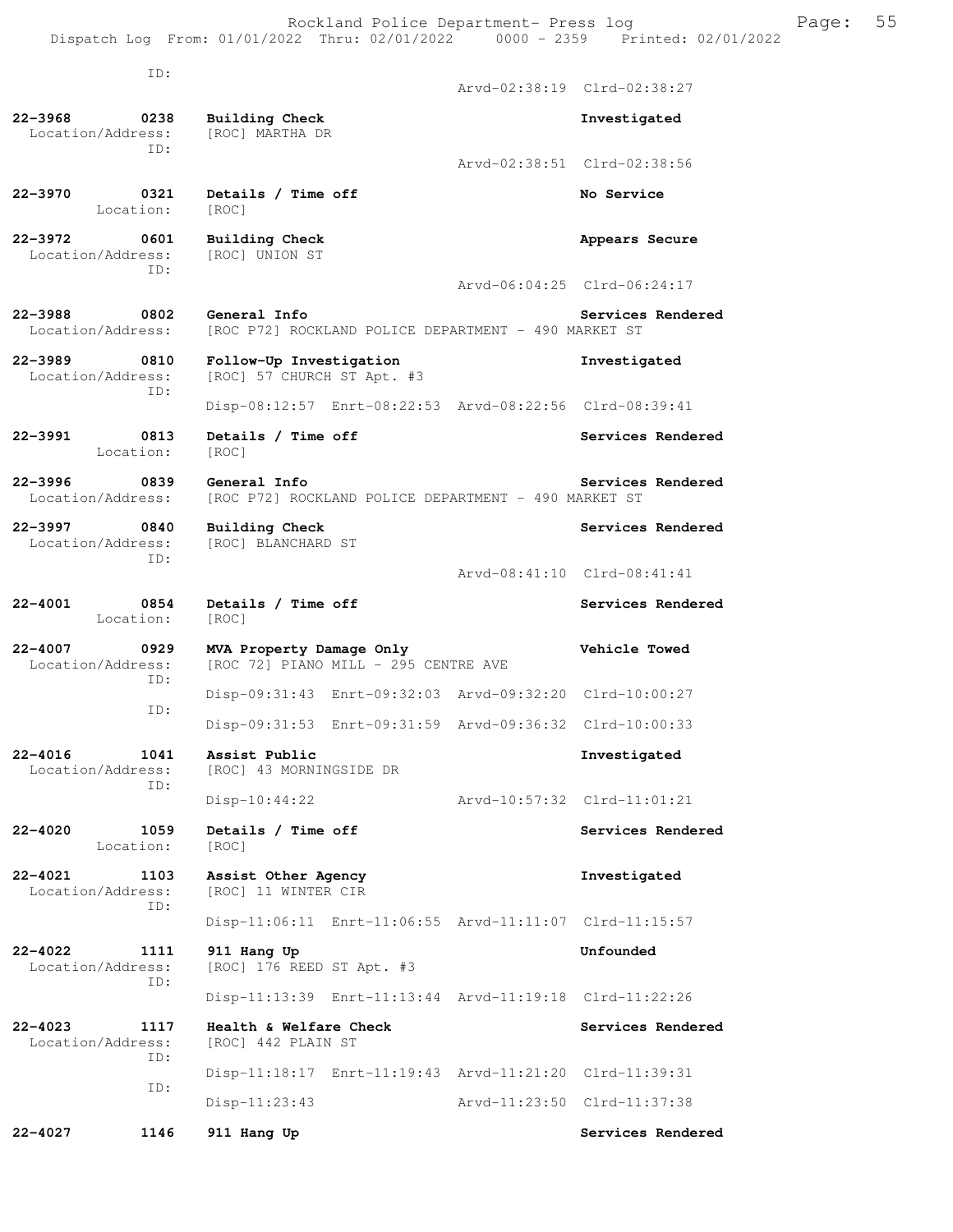|                                                 | Rockland Police Department- Press log<br>Dispatch Log From: 01/01/2022 Thru: 02/01/2022   0000 - 2359   Printed: 02/01/2022 | 56<br>Page:                                      |
|-------------------------------------------------|-----------------------------------------------------------------------------------------------------------------------------|--------------------------------------------------|
| Location/Address:                               | [ROC 787] 170 REED ST                                                                                                       |                                                  |
| ID:                                             | Disp-11:47:20 Enrt-11:47:27 Arvd-11:49:55 Clrd-11:56:23                                                                     |                                                  |
| 22-4036<br>1224<br>Location:                    | <b>Building Check</b><br>[ROC]                                                                                              | Services Rendered                                |
| 22-4037<br>1225<br>Location:                    | Details / Time off<br>[ROC]                                                                                                 | Services Rendered                                |
| Location/Address:                               | 22-4038 1246 Suspicious Activity<br>[ROC] 6 LEISUREWOODS DR                                                                 | Services Rendered                                |
| ID:                                             | Disp-12:49:30 Arvd-12:49:40 Clrd-12:49:45                                                                                   |                                                  |
| $22 - 4041$<br>1301<br>Vicinity of:             | 911 Hang Up<br>[ROC 65] ROGERS MIDDLE SCHOOL - 100 TAUNTON AVE                                                              | Gone on arrival                                  |
| ID:                                             | Disp-13:02:30 Enrt-13:02:56                                                                                                 | Clrd-13:05:40                                    |
| $22 - 4045$<br>1328<br>Location/Address:        | General Info<br>[ROC] 49*0 MARKET ST                                                                                        | Services Rendered                                |
| $22 - 4055$<br>Location/Address:<br>ID:         | 1401 Mealth & Welfare Check<br>[ROC] 16 REED BENT RD                                                                        | No Service                                       |
|                                                 | Disp-14:02:38 Enrt-14:02:46 Arvd-14:03:17 Clrd-14:11:35                                                                     |                                                  |
| 22-4057<br>1409<br>Location:                    | Details / Time off<br>[ROC]                                                                                                 | Services Rendered                                |
| $22 - 4060$<br>Location/Address:                | 1429 General Info<br>[ROC P72] ROCKLAND POLICE DEPARTMENT - 490 MARKET ST                                                   | Services Rendered                                |
| $22 - 4064$<br>1441<br>Location/Address:<br>ID: | <b>Building Check</b><br>[ROC] BLANCHARD ST                                                                                 | Services Rendered<br>Arvd-14:41:23 Clrd-14:41:37 |
| $22 - 4074$                                     | 1516 Police Information                                                                                                     | No Service                                       |
| Location/Address:<br>ID:                        | [ROC P72] ROCKLAND POLICE DEPARTMENT - 490 MARKET ST                                                                        |                                                  |
|                                                 | Disp-15:20:08                                                                                                               | Clrd-15:20:38                                    |
| $22 - 4075$<br>1530<br>Location/Address:<br>ID: | Assist Public<br>[ROC P72] ROCKLAND POLICE DEPARTMENT - 490 MARKET ST                                                       | No Service                                       |
|                                                 | $Disp-15:38:48$                                                                                                             | $Clrd-15:38:55$                                  |
| 22-4081<br>1600<br>Location/Address:            | SHIFT ASSIGNMENT<br>[ROC P72] ROCKLAND POLICE DEPARTMENT - 490 MARKET ST                                                    | Services Rendered                                |
| 22-4085<br>1622<br>Location:                    | Details / Time off<br>[ROC]                                                                                                 | Services Rendered                                |
| $22 - 4089$<br>1652<br>Location/Address:<br>ID: | <b>Building Check</b><br>[ROC] CHURCH ST                                                                                    | Appears Secure                                   |
|                                                 |                                                                                                                             | Arvd-16:52:57 Clrd-16:53:50                      |
| $22 - 4093$<br>1706<br>Location/Address:<br>ID: | Suspicious Activity<br>[ROC 206] 51 MAPLE ST                                                                                | Gone on arrival                                  |
|                                                 | Disp-17:10:15 Enrt-17:10:23 Arvd-17:18:58 Clrd-17:20:43                                                                     |                                                  |
| 22-4109<br>1833<br>Location/Address:<br>ID:     | 911 Hang Up<br>[ROC 260] SOUTH SHORE HOSPICE - 30 RESERVOIR PARK DR                                                         | Unfounded                                        |
|                                                 | Disp-18:34:57 Enrt-18:35:01 Arvd-18:41:14 Clrd-18:41:56                                                                     |                                                  |
| $22 - 4116$<br>2008                             | Burglar Alarm                                                                                                               | Services Rendered                                |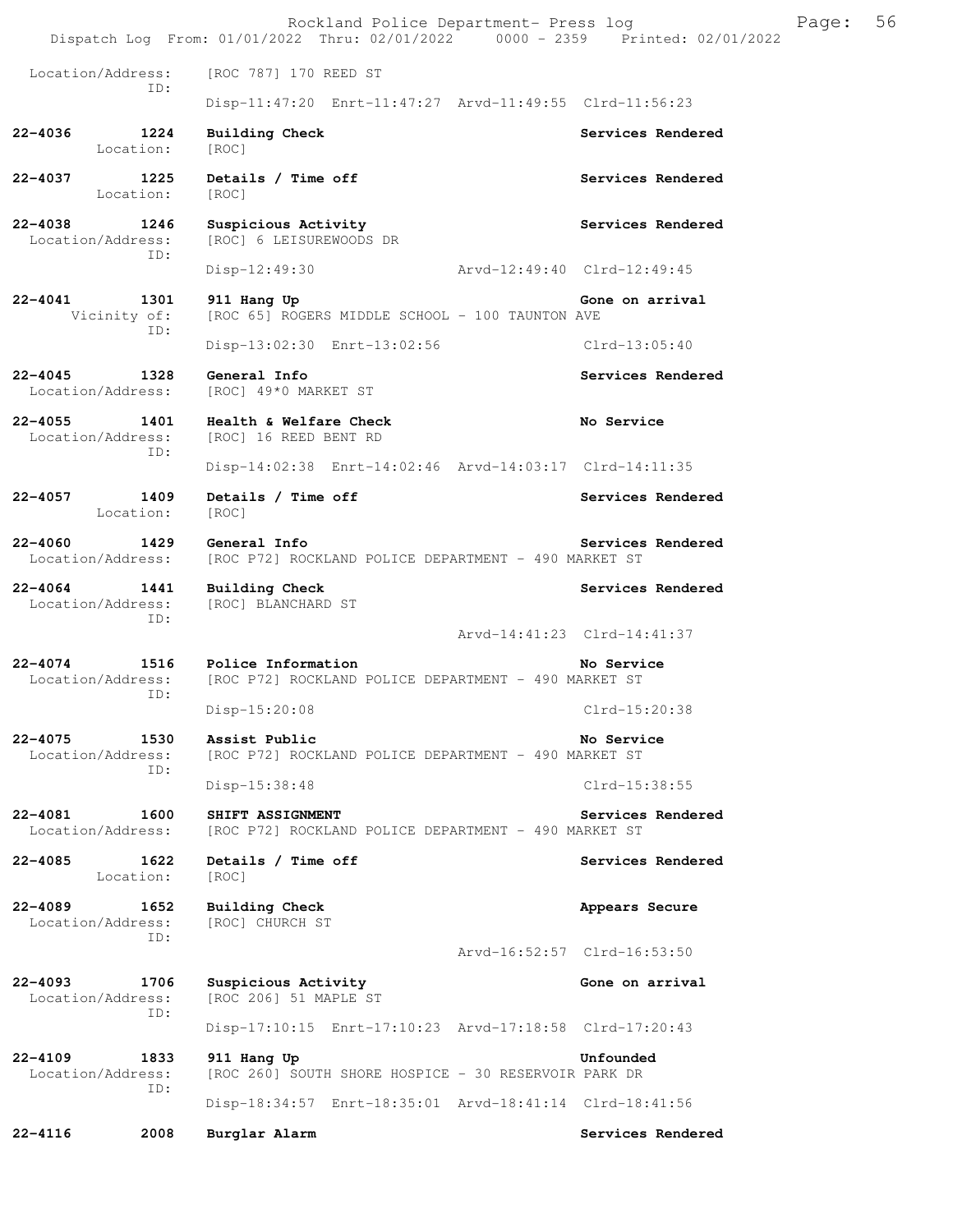|                                             | Rockland Police Department- Press log<br>Dispatch Log From: 01/01/2022 Thru: 02/01/2022 0000 - 2359 Printed: 02/01/2022 |                             |                    | Page: | 57 |
|---------------------------------------------|-------------------------------------------------------------------------------------------------------------------------|-----------------------------|--------------------|-------|----|
| Location/Address:                           | [ROC 84] HARMON GOLF & FITNESS CLUB - 168 CONCORD ST                                                                    |                             |                    |       |    |
| ID:                                         | Disp-20:09:16 Enrt-20:09:19 Arvd-20:12:26 Clrd-20:28:28                                                                 |                             |                    |       |    |
| ID:                                         | Disp-20:13:49 Enrt-20:13:52                                                                                             |                             | Clrd-20:19:06      |       |    |
| ID:                                         | Disp-20:13:57 Enrt-20:14:00 Arvd-20:16:48 Clrd-20:31:32                                                                 |                             |                    |       |    |
| 22-4127<br>2152<br>Location/Address:        | Complaint<br>[ROC P72] ROCKLAND POLICE DEPARTMENT - 490 MARKET ST                                                       |                             | Services Rendered  |       |    |
| ID:                                         | Disp-21:54:21 Enrt-21:55:37                                                                                             |                             | Clrd-22:44:41      |       |    |
| 22-4133<br>2242<br>Location/Address:        | Suspicious Activity<br>[ROC] 43 HANNAH WAY                                                                              |                             | Gone on arrival    |       |    |
| ID:                                         | Disp-22:44:11 Enrt-22:44:13 Arvd-22:47:04 Clrd-23:02:04                                                                 |                             |                    |       |    |
| ID:                                         | Disp-22:44:33 Enrt-22:44:37 Arvd-22:47:07 Clrd-22:49:11                                                                 |                             |                    |       |    |
| 22-4140<br>2315                             | Repossessed Motor Vehicle/Othe                                                                                          |                             | No Action Required |       |    |
| Location:                                   | [ROC]                                                                                                                   |                             |                    |       |    |
| 22-4142<br>2335<br>Location/Address:<br>ID: | Motor Vehicle Complaint<br>[ROC] 12 CENTRE AVE @ 80 MARKET ST                                                           |                             | Could Not Locate   |       |    |
| ID:                                         | $Disp-23:38:00$                                                                                                         |                             | $Clrd-23:40:59$    |       |    |
|                                             | Disp-23:40:56 Enrt-23:41:02 Arvd-23:42:39 Clrd-23:42:43                                                                 |                             |                    |       |    |
| For Date: $01/27/2022 - Thursday$           |                                                                                                                         |                             |                    |       |    |
| 22-4148<br>0019                             | Details / Time off                                                                                                      |                             | Services Rendered  |       |    |
| Location:                                   | [ROC]                                                                                                                   |                             |                    |       |    |
| 22-4149<br>0020<br>Location:                | Details / Time off<br>[ROC]                                                                                             |                             | Services Rendered  |       |    |
| 22-4151<br>0039<br>Location/Address:<br>ID: | Vehicle Maintenance<br>[ROC P72] ROCKLAND POLICE DEPARTMENT - 490 MARKET ST                                             |                             | Services Rendered  |       |    |
|                                             |                                                                                                                         | Arvd-00:41:14 Clrd-00:41:41 |                    |       |    |
| 22-4156<br>0108<br>Location/Address:<br>ID: | Building Check<br>[ROC] MARTHA DR                                                                                       |                             | Investigated       |       |    |
|                                             |                                                                                                                         | Arvd-01:08:42 Clrd-01:08:50 |                    |       |    |
| 22-4157<br>0108<br>Location/Address:<br>ID: | <b>Building Check</b><br>[ROC] MARKET ST                                                                                |                             | Investigated       |       |    |
|                                             |                                                                                                                         | Arvd-01:09:30 Clrd-01:09:41 |                    |       |    |
| 22-4168<br>0600<br>Location/Address:<br>ID: | <b>Building Check</b><br>[ROC] UNION ST                                                                                 |                             | Appears Secure     |       |    |
|                                             |                                                                                                                         | Arvd-06:02:14 Clrd-06:20:29 |                    |       |    |
| 0643<br>22-4173<br>Location:                | Details / Time off<br>[ROC]                                                                                             |                             | No Service         |       |    |
| 22-4180<br>0740<br>Location/Address:<br>ID: | MVA Property Damage Only<br>[ROC] WEST WATER ST @ PLAIN ST                                                              |                             | Report Follows     |       |    |
| ID:                                         |                                                                                                                         | Arvd-07:40:00 Clrd-07:49:03 |                    |       |    |
|                                             | Disp-07:48:55                                                                                                           | Arvd-07:48:59 Clrd-08:10:22 |                    |       |    |
| 22-4181<br>0800                             | SHIFT ASSIGNMENTS                                                                                                       |                             | Services Rendered  |       |    |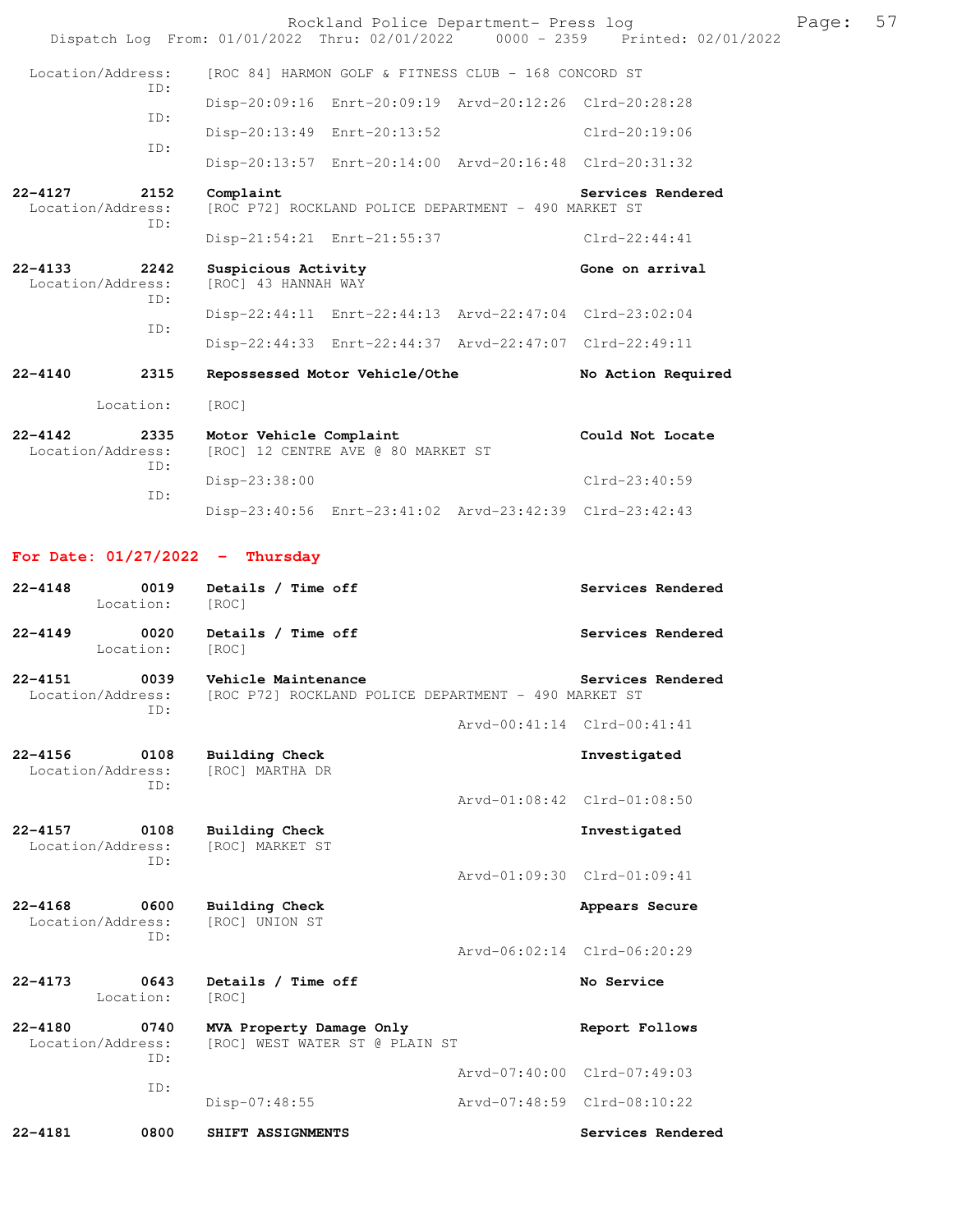|                                                              | Rockland Police Department- Press log<br>Dispatch Log From: 01/01/2022 Thru: 02/01/2022 0000 - 2359 Printed: 02/01/2022 |                             |                             | Page: | 58 |
|--------------------------------------------------------------|-------------------------------------------------------------------------------------------------------------------------|-----------------------------|-----------------------------|-------|----|
| Location/Address:                                            | [ROC P72] ROCKLAND POLICE DEPARTMENT - 490 MARKET ST                                                                    |                             |                             |       |    |
| $22 - 4183$<br>0808<br>Location/Address:                     | OFC. IN FOR DUTY<br>[ROC P72] ROCKLAND POLICE DEPARTMENT - 490 MARKET ST                                                |                             | Services Rendered           |       |    |
| 22-4186 0836<br>Location/Address:                            | CRUISER MAINTENENCE<br>[ROC P72] ROCKLAND POLICE DEPARTMENT - 490 MARKET ST                                             |                             | Services Rendered           |       |    |
| $22 - 4188$<br>$\overline{0852}$<br>Location/Address:<br>ID: | <b>Building Check</b><br>[ROC] CHURCH ST                                                                                |                             | Services Rendered           |       |    |
|                                                              |                                                                                                                         |                             | Arvd-08:53:10 Clrd-08:53:24 |       |    |
| 22-4192<br>Location/Address:                                 | 0908 FULL SHIFTS<br>[ROC P72] ROCKLAND POLICE DEPARTMENT - 490 MARKET ST                                                |                             | Services Rendered           |       |    |
| 22-4193 0910<br>Location:                                    | Time off<br>[ROC]                                                                                                       |                             | Services Rendered           |       |    |
| 22-4195<br>0918<br>Location:                                 | Time off<br>[ROC]                                                                                                       |                             | Services Rendered           |       |    |
| $22 - 4197$<br>0924<br>Location/Address:                     | Suspicious Activity<br>[ROC 650] 1 FORSYTHIA LN                                                                         |                             | Services Rendered           |       |    |
| ID:                                                          | Disp-09:26:33 Enrt-09:28:13 Arvd-09:30:23 Clrd-09:36:42                                                                 |                             |                             |       |    |
| ID:                                                          | Disp-09:26:33 Enrt-09:28:13 Arvd-09:31:14 Clrd-09:36:36                                                                 |                             |                             |       |    |
| ID:                                                          | Disp-09:30:07                                                                                                           | Arvd-09:30:11 Clrd-09:36:39 |                             |       |    |
| $22 - 4205$<br>1002<br>Location/Address:<br>ID:              | Motor Vehicle Stop<br>[ROC] 9 SALEM ST @ 754 UNION ST                                                                   |                             | Verbal Warning              |       |    |
|                                                              | $Disp-10:03:53$                                                                                                         | Arvd-10:04:15 Clrd-10:04:19 |                             |       |    |
| $22 - 4216$<br>1038<br>Location/Address:                     | <b>GIFT BAG</b><br>[ROC P72] ROCKLAND POLICE DEPARTMENT - 490 MARKET ST                                                 |                             | Services Rendered           |       |    |
| 22-4217 1104 Motor Vehicle Stop<br>Location/Address:<br>ID:  | [ROC] 315 POND ST                                                                                                       |                             | Verbal Warning              |       |    |
|                                                              |                                                                                                                         |                             | Arvd-11:04:00 Clrd-11:05:57 |       |    |
| $22 - 4219$<br>1106<br>Location:                             | Time off<br>[ROC]                                                                                                       |                             | Services Rendered           |       |    |
| 22-4220<br>1111                                              | Health & Welfare Check                                                                                                  |                             | Transported to Hospital     |       |    |
| Location/Address:<br>ID:                                     | [ROC 206] 51 MAPLE ST Apt. #215                                                                                         |                             |                             |       |    |
|                                                              |                                                                                                                         |                             | Arvd-11:11:00 Clrd-11:36:04 |       |    |
| $22 - 4223$<br>1120<br>Location/Address:                     | Identity Theft<br>[ROC] 193 CRESCENT ST                                                                                 |                             | Services Rendered           |       |    |
| 22-4229<br>1219<br>Location/Address:                         | MVA Property Damage Only<br>[ROC] 200 UNION ST                                                                          |                             | Report Follows              |       |    |
| ID:<br>ID:                                                   | Disp-12:19:49 Enrt-12:20:01 Arvd-12:22:50 Clrd-12:40:18                                                                 |                             |                             |       |    |
|                                                              | Disp-12:19:55 Enrt-12:20:01 Arvd-12:22:41 Clrd-12:40:25                                                                 |                             |                             |       |    |
| $22 - 4234$<br>1328<br>Location/Address:<br>ID:              | Warrant<br>[ROC] 41 BLANCHARD ST Apt. #2                                                                                |                             | Services Rendered           |       |    |
|                                                              |                                                                                                                         |                             | Arvd-13:28:00 Clrd-14:31:06 |       |    |
| $22 - 4239$<br>1331<br>Location/Address:                     | MVA Property Damage Only<br>[ROC] HINGHAM ST                                                                            |                             | Services Rendered           |       |    |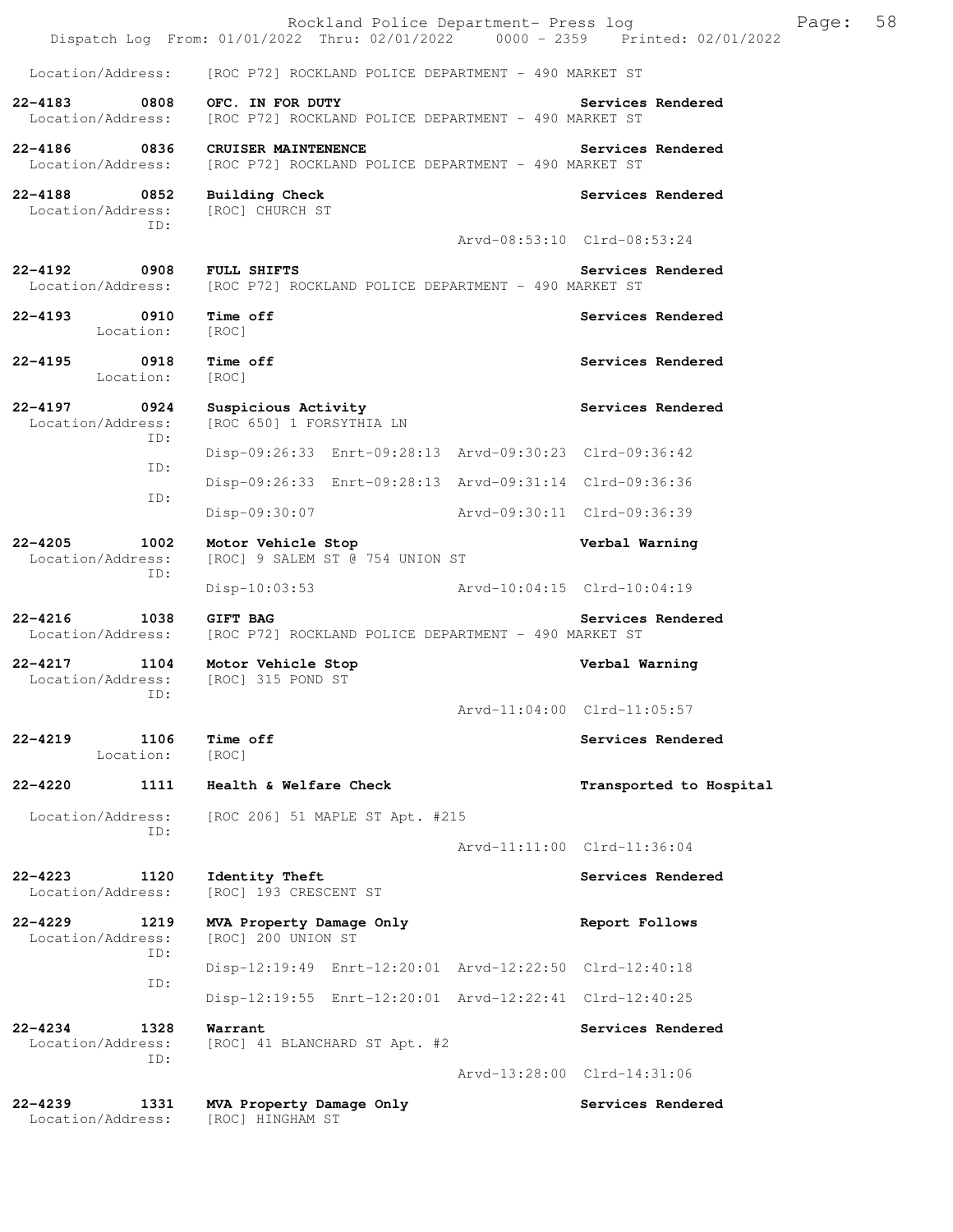Rockland Police Department- Press log entitled and Page: 59 Dispatch Log From: 01/01/2022 Thru: 02/01/2022 0000 - 2359 Printed: 02/01/2022

| $22 - 4241$ | 1356<br>Location:                        | Time off<br>[ROC]                                                              | Services Rendered           |
|-------------|------------------------------------------|--------------------------------------------------------------------------------|-----------------------------|
|             | 22–4246 1413                             | Police Information                                                             | No Action Required          |
|             | Location:                                | [ROC] BOLO                                                                     |                             |
| 22-4254     | 1442                                     | Police Information                                                             | No Action Required          |
|             | Location:                                | [ROC] BOLO                                                                     |                             |
| $22 - 4261$ | 1522<br>Location/Address:<br>TD:         | Assist Other Agency<br>[ROC] 11 WINTER CIR                                     | No Service                  |
|             | TD:                                      | Disp-15:24:26 Enrt-15:28:55                                                    | Clrd-15:33:59               |
|             |                                          | Disp-15:36:32                                                                  | Arvd-15:36:37 Clrd-15:39:58 |
|             | 22-4266 1600<br>Location/Address:        | SHIFT ASSIGNMENT<br>[ROC P72] ROCKLAND POLICE DEPARTMENT - 490 MARKET ST       | Services Rendered           |
|             | $22 - 4271$ 1651<br>Location/Address:    | <b>BACK IN SERVICE</b><br>[ROC P72] ROCKLAND POLICE DEPARTMENT - 490 MARKET ST | Services Rendered           |
| $22 - 4273$ | 1704<br>Location/Address:                | Suspicious Activity<br>[ROC] GARDNER ST                                        | Unfounded                   |
|             | ID:                                      | Disp-17:07:05 Enrt-17:07:14 Arvd-17:13:54 Clrd-17:18:04                        |                             |
| 22-4274     | 1721<br>Location:                        | Details / Time off<br>[ROC]                                                    | Services Rendered           |
|             | 22-4275 1721<br>Location/Address:<br>TD: | Motor Vehicle Stop<br>[ROC P47] BEST WESTERN - 909 HINGHAM ST                  | Verbal Warning              |
|             |                                          |                                                                                | Arvd-17:21:00 Clrd-17:25:01 |
| $22 - 4278$ | 1730<br>Location/Address:<br>TD:         | <b>Building Check</b><br>[ROC] CHURCH ST                                       | Appears Secure              |
|             |                                          |                                                                                | Arvd-17:30:37 Clrd-17:31:03 |
| 22-4286     | 1829<br>Location/Address:<br>ID:         | Motor Vehicle Complaint<br>[ROC] GROVE ST                                      | Peace Restored              |
|             |                                          | Disp-18:31:44 Enrt-18:34:34 Arvd-18:34:36 Clrd-18:40:06                        |                             |
| 22-4298     | 2021<br>Location:                        | Details / Time off<br>[ROC]                                                    | Services Rendered           |
| $22 - 4301$ | 2040<br>Location/Address:<br>ID:         | Unwanted Party<br>[ROC] 313 EAST WATER ST                                      | Peace Restored              |
|             | ID:                                      | Disp-20:41:23 Enrt-20:43:16 Arvd-20:43:41 Clrd-21:00:24                        |                             |
|             | ID:                                      | Disp-20:41:23 Enrt-20:43:18 Arvd-20:43:44 Clrd-21:00:22                        |                             |
|             |                                          | Disp-20:44:16 Enrt-20:44:18 Arvd-20:44:21 Clrd-21:01:27                        |                             |
| $22 - 4308$ | 2146<br>Location/Address:<br>ID:         | <b>Building Check</b><br>[ROC] CHURCH ST                                       | Appears Secure              |
|             |                                          |                                                                                | Arvd-21:47:20 Clrd-21:47:35 |
| $22 - 4315$ | 2310<br>Location:                        | Details / Time off<br>[ROC]                                                    | Services Rendered           |

## **For Date: 01/28/2022 - Friday**

| 22-4318 | 0000 |  | SHIFT ASSIGNMENTS |
|---------|------|--|-------------------|
|---------|------|--|-------------------|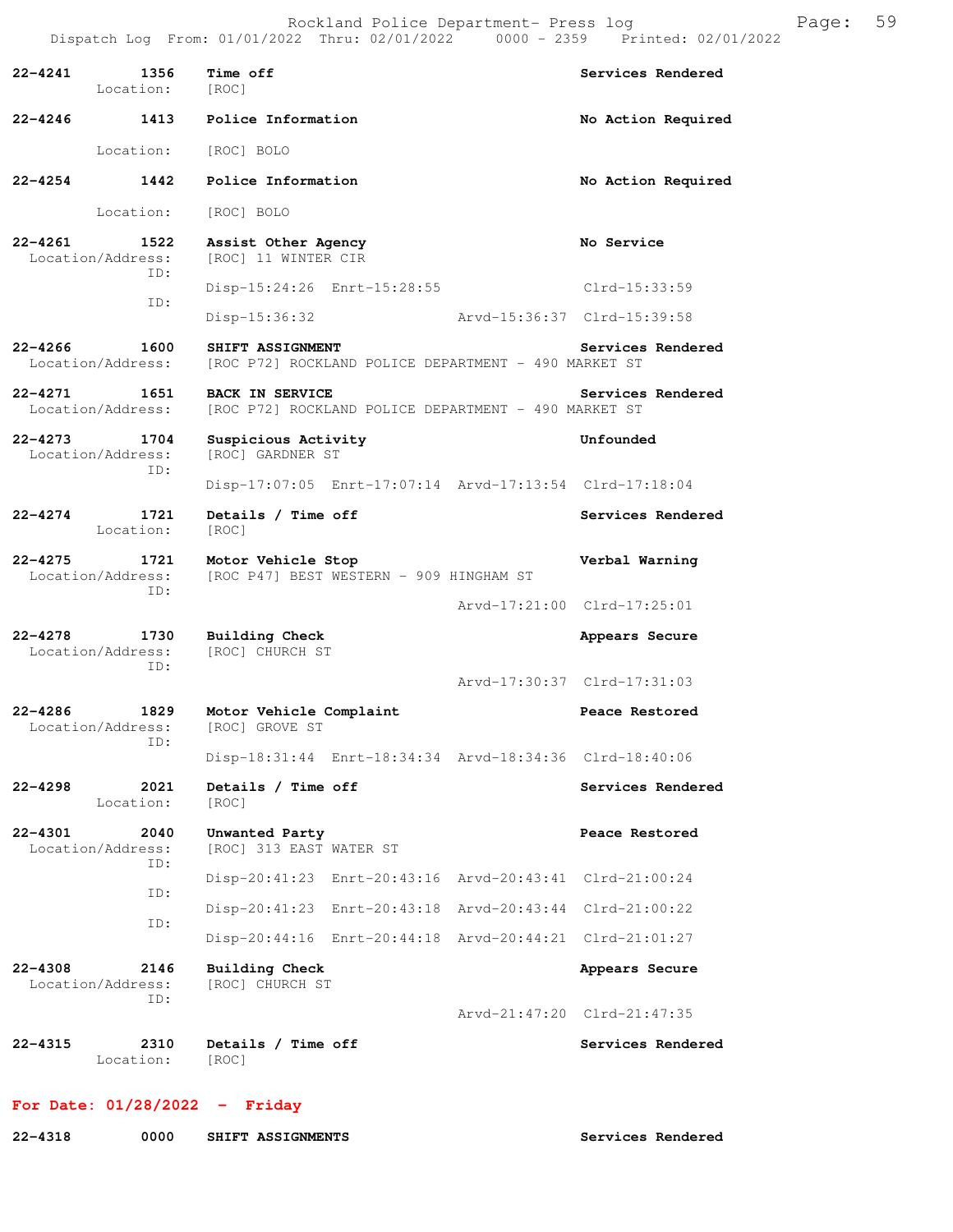Rockland Police Department- Press log Page: 60 Dispatch Log From:  $01/01/2022$  Thru:  $02/01/2022$  0000 - 2359

Location/Address: [ROC P72] ROCKLAND POLICE DEPARTMENT - 490 MARKET ST

**22-4325 0132 Motor Vehicle Stop Citation/Warning Issued**  Location/Address: [ROC] UNION ST ID: Arvd-01:32:00 Clrd-01:45:23 ID: Disp-01:34:21 Arvd-01:34:25 Clrd-01:45:21 ID: Disp-01:35:26 Arvd-01:35:31 Clrd-01:45:20 **22-4332 0502 Building Check Appears Secure**  Location/Address: [ROC] UNION ST ID: Disp-05:04:02 Clrd-05:32:34 **22-4333 0520 Lockout Constant Constrainer Services Rendered** Location/Address: IROCl 20 BOXBERRY LANE [ROC] 20 BOXBERRY LANE ID: Disp-05:21:18 Enrt-05:23:10 Arvd-05:34:40 Clrd-05:34:41 **22-4344 0741 Details / Time off Services Rendered**  Location: [ROC] **22-4345 0803 Information Call No Action Required**  Location/Address: [ROC P72] ROCKLAND POLICE DEPARTMENT - 490 MARKET ST **22-4353 0943 Sex offender or dissemination Services Rendered**  [ROC P72] ROCKLAND POLICE DEPARTMENT - 490 MARKET ST Apt. #T ID: Arvd-09:43:17 Clrd-11:08:12 **22-4355 0951 Information Call No Action Required**  Location/Address: [ROC P72] ROCKLAND POLICE DEPARTMENT - 490 MARKET ST **22-4356 1005 Health & Welfare Check Transported to Hospital**  Location/Address: [ROC] 252 BEECH ST ID: Disp-10:06:12 Enrt-10:07:03 Arvd-10:42:48 Clrd-10:42:51 ID: Disp-10:06:23 Enrt-10:07:03 Arvd-10:11:04 Clrd-10:23:42 ID: Disp-10:06:32 Enrt-10:07:03 Arvd-10:08:40 Clrd-10:42:44 **22-4364 1056 Information Call No Action Required**  Location/Address: [ROC P72] ROCKLAND POLICE DEPARTMENT - 490 MARKET ST **22-4371 1121 MVA Property Damage Only Paper Exchange**  Location/Address: [ROC] LEISUREWOODS DR ID: Disp-11:22:38 Enrt-11:22:42 Arvd-11:22:46 Clrd-11:31:20 **22-4377 1208 TIME OFF No Action Required**  Location/Address: [ROC P72] ROCKLAND POLICE DEPARTMENT - 490 MARKET ST ID: Arvd-12:08:06 Clrd-12:10:22 22-4390 1305 Health & Welfare Check Services Rendered Location/Address: [ROC] 83 HANNAH WAY Apt. #B ID: Disp-13:07:35 Clrd-13:08:31 ID: Disp-13:08:26 Enrt-13:08:35 Arvd-13:15:49 Clrd-13:15:51 **22-4398 1335 Information Call No Action Required**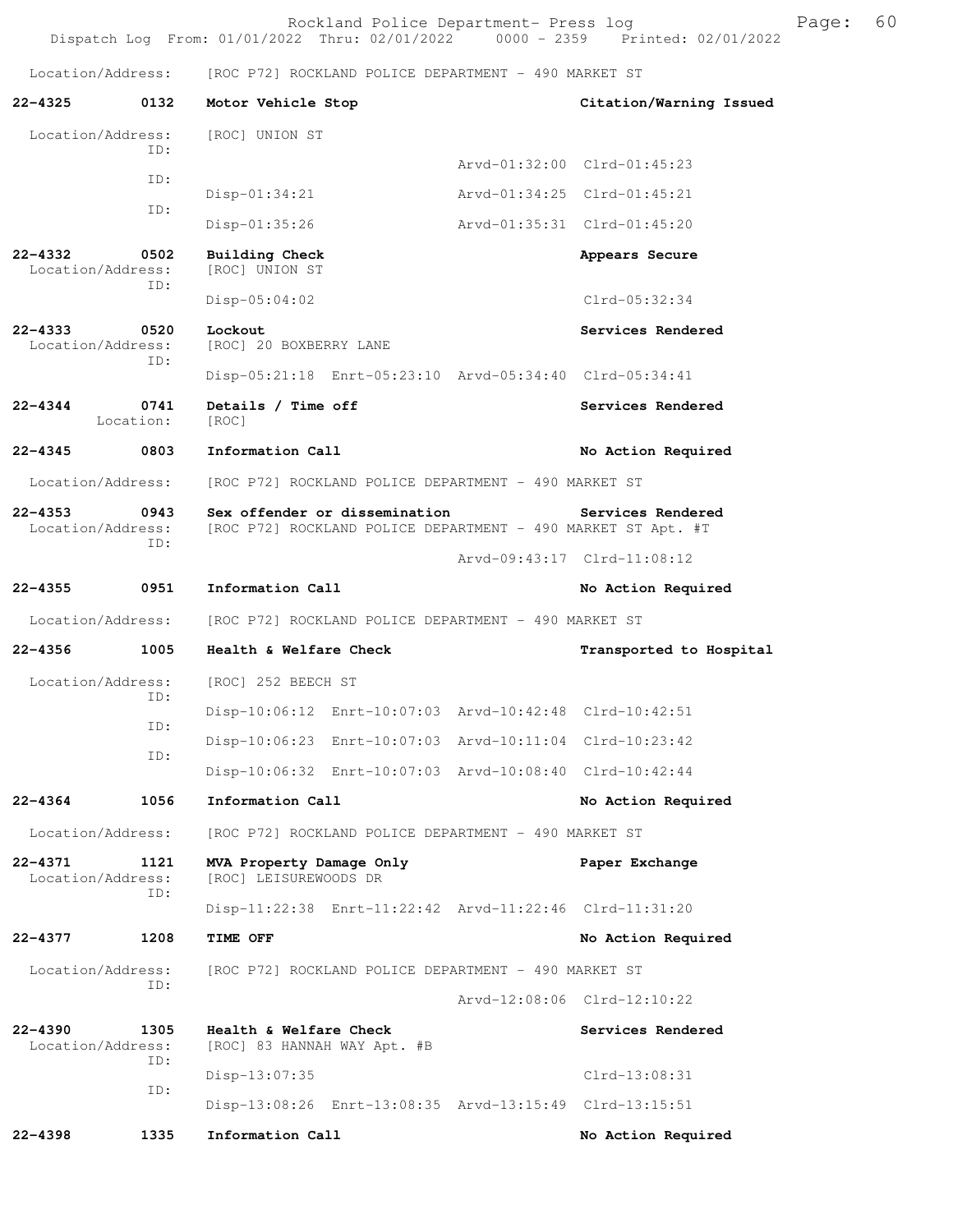Location/Address: [ROC P72] ROCKLAND POLICE DEPARTMENT - 490 MARKET ST **22-4412 1344 Details / Time off No Action Required**  Location: [ROC] **22-4408 1413 Unwanted Party Services Rendered Exercises Rendered Location/Address:** [ROC] 62 MARTHA DR Apt. #E [ROC] 62 MARTHA DR Apt. #E ID: Disp-14:14:20 Arvd-14:17:19 Clrd-14:30:54 ID: Disp-14:15:10 Arvd-14:17:23 Clrd-14:54:36 Refer To Arrest: 22ROC-4408-AR Arrest: SEGUER, JASON SCOTT Address: 64 MARTHA DR Apt. #E ROCKLAND, MA<br>Age: 37 Age:<br>Charges: DOMESTIC A&B **22-4411 1437 Information Call No Action Required**  Location/Address: [ROC P72] ROCKLAND POLICE DEPARTMENT - 490 MARKET ST **22-4414 1451 Road Obstruction Services Rendered**  Location/Address: [ROC] 524 BEECH ST ID: Disp-14:55:00 Enrt-14:55:03 Arvd-15:02:11 Clrd-15:14:15 **22-4416 1524 Road Obstruction Services Rendered** Location/Address: [ROC] 1149 HINGHAM ST @ 88 POND ST [ROC] 1149 HINGHAM ST @ 88 POND ST ID: Disp-15:27:31 Enrt-15:27:36 Clrd-15:39:26 **22-4421 1600 SHIFT ASSIGNMENT Services Rendered**  Location/Address: [ROC P72] ROCKLAND POLICE DEPARTMENT - 490 MARKET ST **22-4420 1601 Motor Vehicle Complaint 911 Wireless call (Transfered)** Location/Address: [ROC P55] HOME DEPOT - 1149 HINGHAM ST **22-4446 1932 Motor Vehicle Collision W/PI Transported to Hospital**  Location/Address: [ROC] EAST WATER ST @ HOWARD ST **22-4447 1933 MVA Property Damage Only Constrained Vehicle Towed** Vicinity of: [ROC] EAST WATER ST @ HOWARD ST [ROC] EAST WATER ST @ HOWARD ST ID: Disp-19:34:29 Enrt-19:34:37 Arvd-19:35:15 Clrd-19:38:15 ID: Disp-19:38:40 Enrt-19:38:42 Arvd-19:38:44 Clrd-20:15:21 ID: Disp-19:38:48 Arvd-19:38:51 Clrd-20:03:56 **22-4455 2114 Prisoner Information Services Rendered**  Location/Address: [ROC P72] ROCKLAND POLICE DEPARTMENT - 490 MARKET ST **22-4456 2124 Suspicious Activity Peace Restored**  [ROC] GROVE ST @ MAPLE ST ID: Disp-21:27:48 Arvd-21:28:50 Clrd-21:37:18 ID: Disp-21:28:54 Enrt-21:28:56 Arvd-21:32:01 Clrd-21:37:16 **22-4458 2212 Road Obstruction Services Rendered**  Location/Address: [ROC] HANOVER LINE - SUMMER ST ID: Disp-22:14:25 Enrt-22:14:33 Arvd-22:16:08 Clrd-22:18:34 ID: Disp-22:14:29 Enrt-22:14:33 Arvd-22:16:08 Clrd-22:18:36 **22-4461 2258 Noise Complaint Services Rendered**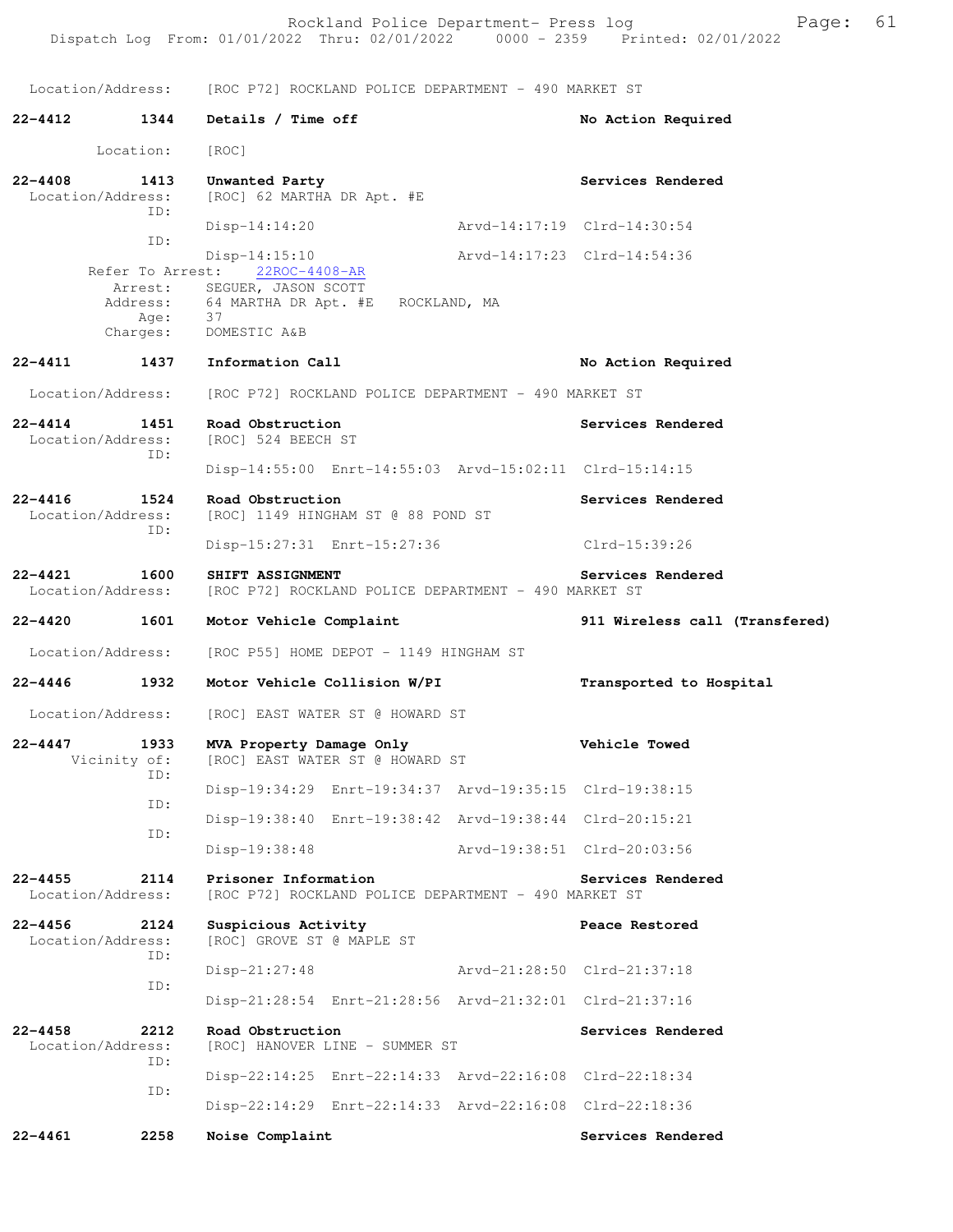Rockland Police Department- Press log entitled and Page: 62 Dispatch Log From: 01/01/2022 Thru: 02/01/2022 0000 - 2359 Printed: 02/01/2022

| Location/Address:<br>TD: | [ROC 206] 51 MAPLE ST Apt. #431                         |               |
|--------------------------|---------------------------------------------------------|---------------|
| TD:                      | Disp-23:00:42 Enrt-23:00:46 Arvd-23:03:58 Clrd-23:10:12 |               |
|                          | Disp-23:04:01 Enrt-23:04:04                             | Clrd-23:10:10 |

## **For Date: 01/29/2022 - Saturday**

| $22 - 4466$<br>Location/Address: | 0001              | SHIFT ASSIGNMENTS<br>[ROC P72] ROCKLAND POLICE DEPARTMENT - 490 MARKET ST | Services Rendered           |
|----------------------------------|-------------------|---------------------------------------------------------------------------|-----------------------------|
| $22 - 4470$                      | 0045              | Motor Vehicle Complaint                                                   | Services Not Required       |
| Location/Address:                |                   | [ROC] CLARK RD                                                            |                             |
|                                  | ID:<br>ID:        | $Disp-00:46:54$                                                           | Arvd-00:46:57 Clrd-00:52:42 |
|                                  |                   | $Disp-00:52:58$                                                           | Arvd-00:53:05 Clrd-00:56:33 |
| $22 - 4472$<br>Location/Address: | 0103<br>ID:       | Motor Vehicle Complaint<br>[ROC 117] 23 SCHOOL ST                         | Services Rendered           |
|                                  |                   | Disp-01:04:59 Enrt-01:05:05 Arvd-01:06:49 Clrd-01:15:27                   |                             |
| $22 - 4476$<br>Location/Address: | 0203<br>ID:       | Motor Vehicle Complaint<br>[ROC] 197 MYRTLE ST                            | Services Rendered           |
|                                  |                   | $Disp-02:04:14$                                                           | Arvd-02:10:48 Clrd-02:33:21 |
| $22 - 4483$                      | 0448<br>Location: | Details / Time off<br>[ROC]                                               | Services Rendered           |
| $22 - 4488$<br>Location/Address: | 0542<br>ID:       | Motor Vehicle Complaint<br>[ROC 400] 21 ELEANOR LN                        | Services Rendered           |
|                                  |                   | Disp-05:43:09 Enrt-05:43:14 Arvd-05:43:17 Clrd-06:21:32                   |                             |
| $22 - 4489$<br>Location/Address: | 0553<br>ID:       | <b>Building Check</b><br>[ROC] UNION ST                                   | Appears Secure              |
|                                  |                   | $Disp-05:55:01$                                                           | Clrd-06:06:30               |
| $22 - 4490$                      | 0604              | Burglar Alarm                                                             | Building Checked/Secured    |
| Location/Address:                | ID:               | [ROC] 295 UNION ST                                                        |                             |
|                                  | ID:               | Disp-06:05:45 Enrt-06:06:12 Arvd-06:09:21 Clrd-06:11:36                   |                             |
|                                  |                   | Disp-06:06:30 Enrt-06:06:30 Arvd-06:06:36 Clrd-06:11:25                   |                             |
| $22 - 4507$<br>Location/Address: | 0727<br>ID:       | Assist Public<br>[ROC 897] 110 MARTHA DR Apt. #E                          | Peace Restored              |
|                                  |                   | Disp-07:28:45 Enrt-07:32:34 Arvd-07:33:52 Clrd-07:38:22                   |                             |
| $22 - 4508$<br>Location/Address: | 0730<br>ID:       | Disabled Motor Vehicle<br>[ROC] 246 EAST WATER ST @ 130 LIBERTY ST        | Services Rendered           |
|                                  |                   | Disp-07:30:52 Enrt-07:30:54 Arvd-07:32:35 Clrd-07:37:56                   |                             |
| $22 - 4515$<br>Location/Address: | 0805              | General Info<br>[ROC P72] ROCKLAND POLICE DEPARTMENT - 490 MARKET ST      | Services Rendered           |
| $22 - 4518$                      | 0840<br>Location: | Details / Time off<br>[ROC]                                               | Services Rendered           |
| $22 - 4520$<br>Location/Address: | 0856              | MVA Property Damage Only<br>[ROC 187] 109 MARKET ST Apt. #29              | Services Rendered           |
|                                  | ID:               | Disp-08:58:58                                                             | Clrd-09:00:33               |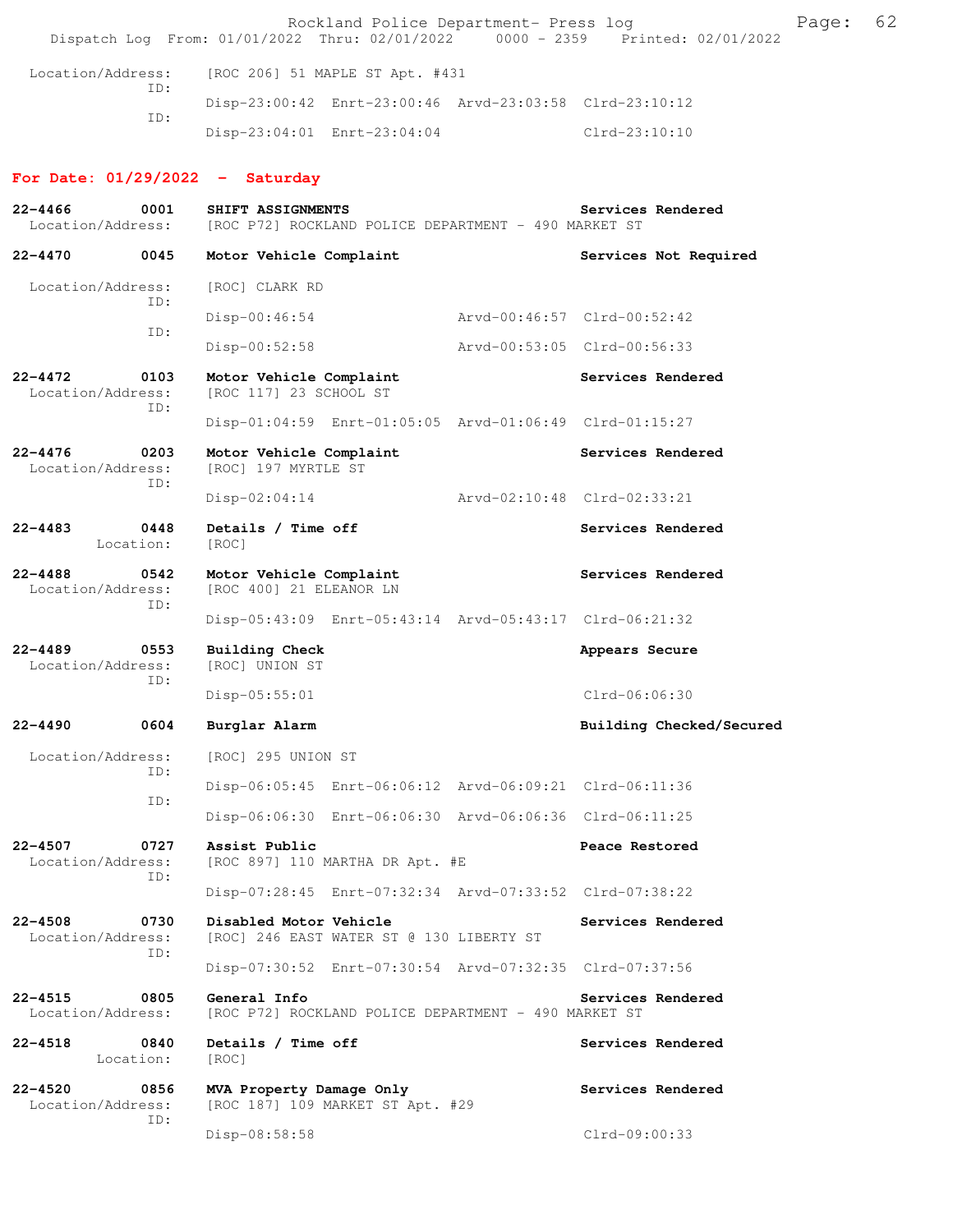Rockland Police Department- Press log entitled and Page: 63 Dispatch Log From: 01/01/2022 Thru: 02/01/2022 0000 - 2359 Printed: 02/01/2022

| $22 - 4522$<br>0909<br>Location/Address:<br>ID: | Burglar Alarm<br>[ROC] 153 MARKET ST                                             | Services Rendered           |
|-------------------------------------------------|----------------------------------------------------------------------------------|-----------------------------|
|                                                 | Disp-09:12:36                                                                    | $Clrd-09:13:29$             |
| $22 - 4526$<br>1006<br>Location/Address:<br>ID: | Disabled Motor Vehicle<br>[ROC P100] LUKE'S LIQUORS - 167 MARKET ST              | Services Rendered           |
|                                                 | Disp-10:08:00 Enrt-10:08:04 Arvd-10:20:39 Clrd-10:34:29                          |                             |
| $22 - 4535$<br>1114<br>Location/Address:        | MVA Property Damage Only<br>[ROC P72] ROCKLAND POLICE DEPARTMENT - 490 MARKET ST | Investigated                |
| ID:                                             | Arvd-11:15:46 Clrd-11:56:08<br>$Disp-11:15:40$                                   |                             |
| $22 - 4540$<br>1155<br>Location/Address:        | Assist Other Agency<br>[ROC] 200 HINGHAM ST                                      | Services Rendered           |
| TD:                                             | Disp-11:57:50 Enrt-11:58:57 Arvd-12:01:37 Clrd-12:10:55                          |                             |
| ID:                                             | Disp-11:58:55 Enrt-11:58:59                                                      | $Clrd-12:10:53$             |
| $22 - 4547$<br>1255<br>Location/Address:        | General Incident<br>[ROC] 8 STUDLEY CT                                           | No Service                  |
| $22 - 4548$<br>1256                             | Burglar Alarm                                                                    | Building Checked/Secured    |
| Location/Address:                               | [ROC] MEMORIAL PARK SCHOOL - 1 COL BRIAN DUFFY WAY                               |                             |
| ID:                                             | Disp-12:58:13 Enrt-13:01:46 Arvd-13:08:38 Clrd-13:23:17                          |                             |
| $22 - 4556$<br>1338<br>Location/Address:        | Assist Public<br>[ROC] POND ST                                                   | Services Rendered           |
| TD:                                             | Disp-13:39:36 Enrt-13:40:37 Arvd-13:46:37 Clrd-14:28:49                          |                             |
| ID:                                             | Arvd-13:47:01 Clrd-14:09:36<br>$Disp-13:46:58$                                   |                             |
| $22 - 4559$<br>1347<br>Location/Address:        | Prisoner Information<br>[ROC P72] ROCKLAND POLICE DEPARTMENT - 490 MARKET ST     | Services Rendered           |
| ID:                                             | $Disp-13:48:42$                                                                  | $Clrd-13:48:45$             |
| $22 - 4562$<br>1356                             | Assist Public                                                                    | Services Not Required       |
| Location/Address:                               | [ROC] 22 STUDLEY CT                                                              |                             |
| ID:<br>ID:                                      | Disp-14:08:04 Enrt-14:08:07                                                      | $Clrd-14:28:41$             |
|                                                 | Disp-14:09:43 Enrt-14:09:44                                                      | $Clrd-14:29:14$             |
| 1440<br>$22 - 4567$<br>Location:                | Details / Time off<br>[ROC]                                                      | Services Rendered           |
| $22 - 4575$<br>1536<br>Location/Address:        | Disabled Motor Vehicle<br>[ROC] ROUTE 123 - 80 MARKET ST @ 16 HIGHLAND ST        | Services Rendered           |
| ID:                                             | Disp-15:41:41 Enrt-15:41:45 Arvd-15:47:10 Clrd-15:55:01                          |                             |
| $22 - 4577$<br>1555<br>Location/Address:<br>ID: | Disabled Motor Vehicle<br>[ROC] 80 MARKET ST @ 16 HIGHLAND ST                    | Services Rendered           |
|                                                 | Disp-15:55:56                                                                    | Arvd-15:56:00 Clrd-16:02:57 |
| $22 - 4579$<br>1600<br>Location/Address:        | SHIFT ASSIGNMENT<br>[ROC P72] ROCKLAND POLICE DEPARTMENT - 490 MARKET ST         | Services Rendered           |
| 22-4584<br>1615                                 | Suspicious Activity                                                              | No Action Required          |
| Location/Address:                               | [ROC] 800 MARKET ST                                                              |                             |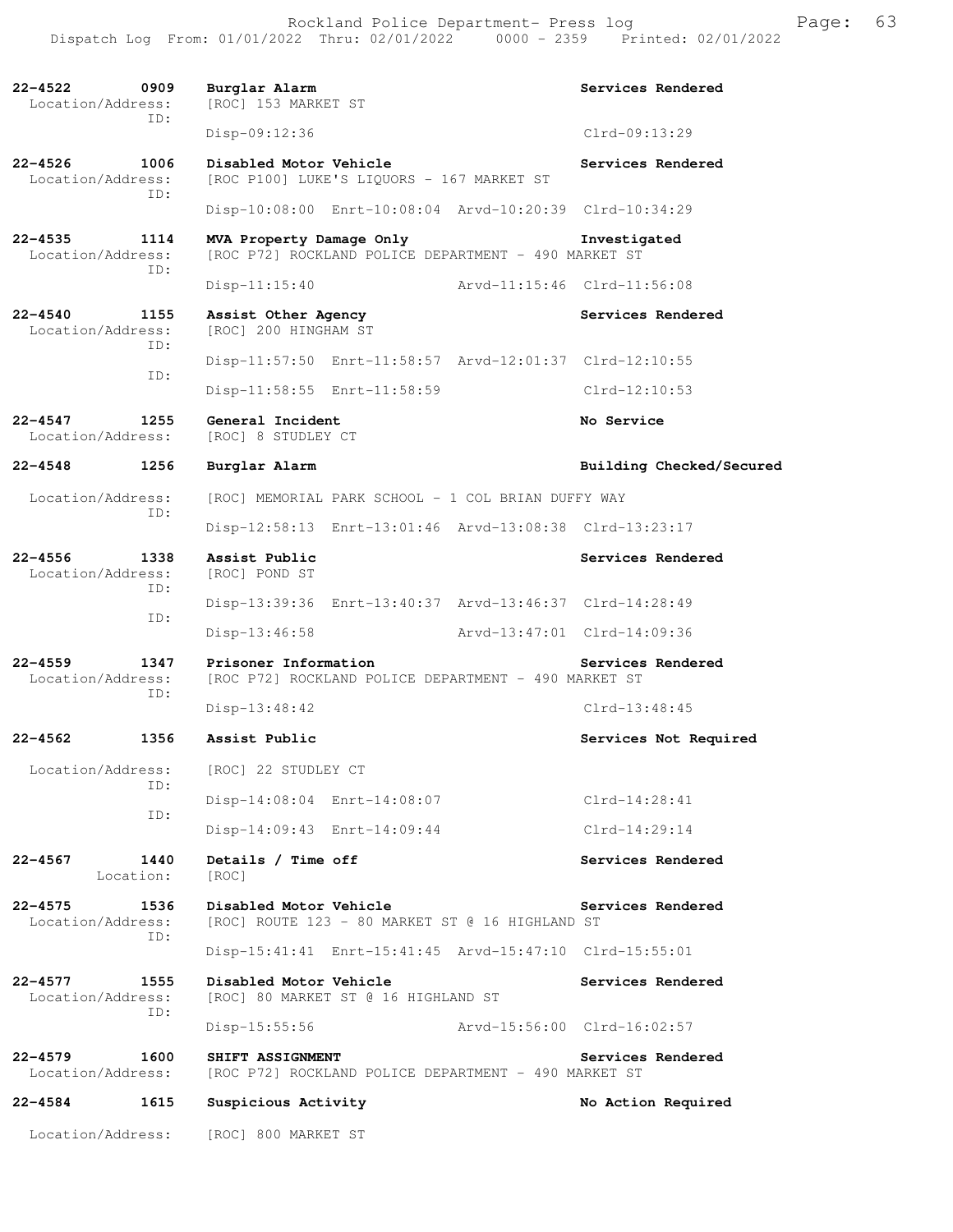Rockland Police Department- Press log entitled and Page: 64 Dispatch Log From: 01/01/2022 Thru: 02/01/2022 0000 - 2359 Printed: 02/01/2022

| $22 - 4600$<br>Vicinity of:              | 1819<br>TD: | MVA Property Damage Only<br>Services Rendered<br>[ROC P68] AL PRIME - 327 MARKET ST |                             |                          |  |  |
|------------------------------------------|-------------|-------------------------------------------------------------------------------------|-----------------------------|--------------------------|--|--|
|                                          | ID:         | Disp-18:22:19 Enrt-18:24:52                                                         | $Clrd-18:42:10$             |                          |  |  |
|                                          |             | Disp-18:25:12                                                                       | Arvd-18:25:22 Clrd-18:42:13 |                          |  |  |
| $22 - 4609$<br>2016<br>Location/Address: |             | Motor Vehicle Complaint<br>[ROC P93] THE BANNER - 159 UNION ST                      | Services Rendered           |                          |  |  |
|                                          | ID:         | Disp-20:20:25                                                                       | Arvd-20:28:08 Clrd-20:52:56 |                          |  |  |
| $22 - 4610$                              | 2021        | Burglar Alarm                                                                       |                             | Building Checked/Secured |  |  |
| Location/Address:<br>TD:                 |             | [ROC] 254 BEECH ST                                                                  |                             |                          |  |  |
|                                          |             | $Disp-20:22:26$                                                                     | Arvd-20:42:38 Clrd-20:42:42 |                          |  |  |
|                                          |             |                                                                                     |                             |                          |  |  |
| $22 - 4615$<br>Location:                 | 2114        | Details / Time off<br>[ROC]                                                         |                             | Services Rendered        |  |  |
| $22 - 4620$<br>2148<br>Location/Address: |             | Suspicious Activity<br>[ROC 23] PLEASANT STREET STORAGE - 265 PLEASANT ST           |                             | Services Rendered        |  |  |
|                                          | ID:         | $Disp-21:54:42$                                                                     | Arvd-22:01:21 Clrd-22:06:58 |                          |  |  |
|                                          | ID:         | $Disp-21:55:44$                                                                     | Arvd-22:01:12 Clrd-22:06:59 |                          |  |  |
| $22 - 4626$<br>Location/Address:         | 2300        | Unwanted Party<br>[ROC 469] 340 CENTRE AVE Apt. #46                                 |                             | Report Follows           |  |  |
|                                          | ID:         | Disp-23:02:15 Enrt-23:03:40 Arvd-23:10:58 Clrd-23:20:32                             |                             |                          |  |  |
|                                          | ID:<br>ID:  | Disp-23:02:15 Enrt-23:03:43 Arvd-23:05:38 Clrd-23:20:32                             |                             |                          |  |  |

## **For Date: 01/30/2022 - Sunday**

| 0000<br>$22 - 4630$                            | SHIFT ASSIGNMENT<br>Location/Address: [ROC P72] ROCKLAND POLICE DEPARTMENT - 490 MARKET ST | Services Rendered           |
|------------------------------------------------|--------------------------------------------------------------------------------------------|-----------------------------|
| 0028<br>22-4632<br>Location:                   | Details / Time off<br>[ROC]                                                                | Services Rendered           |
| 22-4645 0610<br>Location/Address:              | General Info<br>[ROC] LEISUREWOODS DR                                                      | Services Rendered           |
| 22-4647 0619<br>Location/Address:<br>ID:       | <b>Building Check</b><br>[ROC] UNION ST                                                    | Appears Secure              |
|                                                |                                                                                            | Arvd-06:22:45 Clrd-06:44:33 |
| 0651<br>$22 - 4649$<br>Location:               | Details / Time off<br>[ROC]                                                                | Services Rendered           |
| 22-4650 0756 General Info<br>Location/Address: | [ROC P96] MOUNTAIN ONE BANK - 279 UNION ST                                                 | Services Rendered           |
| 0758<br>$22 - 4652$                            | Burglar Alarm                                                                              | Building Checked/Secured    |
| Location/Address:                              | [ROC] 32 NORTH DOUGLAS ST                                                                  |                             |
| ID:                                            | Disp-08:01:20 Enrt-08:01:24                                                                | $Clrd-08:01:46$             |
| ID:                                            | Disp-08:07:50 Enrt-08:07:53 Arvd-08:07:56 Clrd-08:11:08                                    |                             |
| ID:                                            | Disp-08:08:01 Enrt-08:08:04 Arvd-08:08:08 Clrd-08:11:06                                    |                             |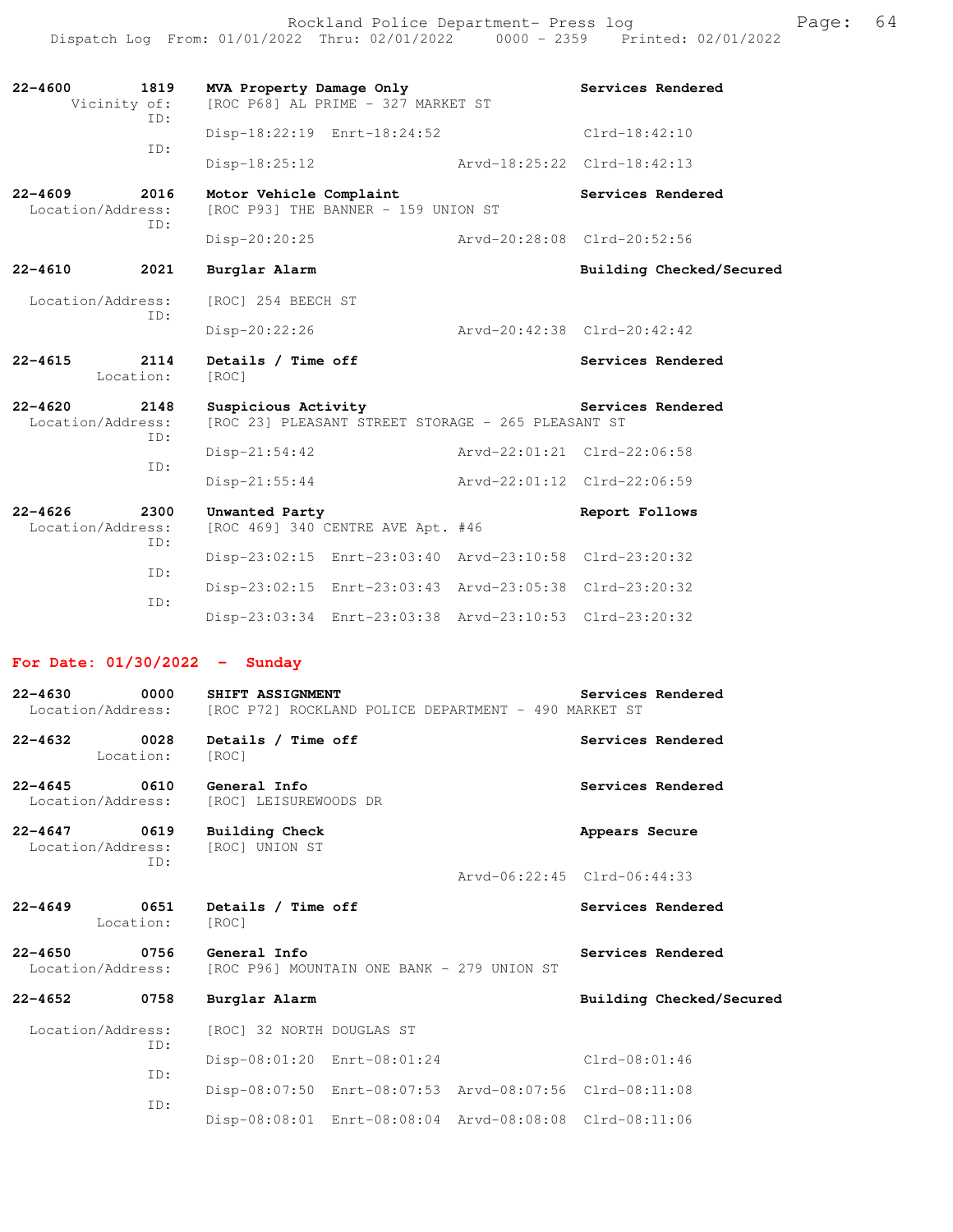|                                          |             | Rockland Police Department- Press log<br>Dispatch Log From: 01/01/2022 Thru: 02/01/2022 0000 - 2359 Printed: 02/01/2022 |                             | Page: | 65 |
|------------------------------------------|-------------|-------------------------------------------------------------------------------------------------------------------------|-----------------------------|-------|----|
| $22 - 4653$<br>Location/Address:         | 0806        | SHIFT ASSIGNMENTS<br>[ROC P72] ROCKLAND POLICE DEPARTMENT - 490 MARKET ST                                               | Services Rendered           |       |    |
| $22 - 4655$<br>0817<br>Location/Address: |             | General Info<br>[ROC P72] ROCKLAND POLICE DEPARTMENT - 490 MARKET ST                                                    | Services Rendered           |       |    |
| 22-4658 0845<br>Location/Address:        |             | General Incident<br>[ROC] LEISUREWOODS DR                                                                               | Services Rendered           |       |    |
| $22 - 4663$<br>Location/Address:         | 0914<br>ID: | Prisoner Information<br>[ROC P72] ROCKLAND POLICE DEPARTMENT - 490 MARKET ST                                            | Services Rendered           |       |    |
|                                          |             | Disp-09:16:25                                                                                                           | $Clrd-09:16:57$             |       |    |
| $22 - 4668$<br>Location/Address:         | 0927<br>ID: | Motor Vehicle Complaint<br>[ROC 159] 113 MARKET ST                                                                      | Investigated                |       |    |
|                                          |             | Disp-09:30:43 Enrt-09:30:46                                                                                             | Clrd-09:39:54               |       |    |
| $22 - 4670$<br>Location/Address:         | 0941<br>ID: | Disturbance<br>[ROC 159] 113 MARKET ST                                                                                  | Services Rendered           |       |    |
|                                          |             | $Disp-09:41:44$                                                                                                         | Arvd-09:41:47 Clrd-10:14:58 |       |    |
| $22 - 4677$<br>Location/Address:         | 1003        | General Incident<br>[ROC] SENIOR HOUSE - ALBION ST                                                                      | No Service                  |       |    |
| $22 - 4678$<br>1020<br>Location/Address: | ID:         | MVA Property Damage Only<br>[ROC] BILL DELAHUNT PKWY                                                                    | Investigated                |       |    |
|                                          | ID:         | Disp-10:24:14 Enrt-10:24:17                                                                                             | Clrd-10:26:04               |       |    |
|                                          |             | Disp-10:25:58 Enrt-10:26:01 Arvd-10:35:30 Clrd-10:35:32                                                                 |                             |       |    |
| $22 - 4686$<br>Location/Address:         | 1046<br>ID: | Lockout<br>[ROC] 20 COBB DR                                                                                             | Services Rendered           |       |    |
|                                          |             | Disp-10:47:46 Enrt-10:58:37 Arvd-11:04:17 Clrd-11:09:55                                                                 |                             |       |    |
| 22-4694<br>Location/Address:             | 1112<br>ID: | Motor Vehicle Stop<br>[ROC P81] OCEAN STATE JOB LOT - 360 MARKET ST                                                     | Verbal Warning              |       |    |
|                                          |             | Disp-11:13:06                                                                                                           | Arvd-11:13:10 Clrd-11:20:40 |       |    |
| 22-4695<br>Location:                     | 1114        | Details / Time off<br>[ROC]                                                                                             | Services Rendered           |       |    |
| $22 - 4698$<br>Location:                 | 1150        | Details<br>[ROC]                                                                                                        | Services Rendered           |       |    |
| 22-4703                                  | 1254        | Burglar Alarm                                                                                                           | Building Checked/Secured    |       |    |
| Location/Address:                        | ID:         | [ROC] 96 RESERVOIR PARK DR                                                                                              |                             |       |    |
|                                          |             | Disp-12:57:18 Enrt-12:57:21 Arvd-13:04:55 Clrd-13:06:45                                                                 |                             |       |    |
| 22-4716<br>Location:                     | 1435        | Time off<br>[ROC]                                                                                                       | Services Rendered           |       |    |
| 22-4724                                  | 1527        | Motor Vehicle Stop                                                                                                      | Citation/Warning Issued     |       |    |
| Location/Address:                        | ID:         | [ROC] MARKET ST                                                                                                         |                             |       |    |
|                                          | ID:         | Disp-15:27:28 Enrt-15:27:34 Arvd-15:27:35 Clrd-15:44:07                                                                 |                             |       |    |
|                                          | ID:         | $Disp-15:27:56$                                                                                                         | Arvd-15:28:38 Clrd-15:34:45 |       |    |
|                                          |             | Disp-15:36:37 Enrt-15:36:39 Arvd-15:36:41 Clrd-15:44:19                                                                 |                             |       |    |
| $22 - 4730$<br>Location/Address:         | 1549        | Assist Public<br>[ROC] 303 MARKET ST                                                                                    | Services Rendered           |       |    |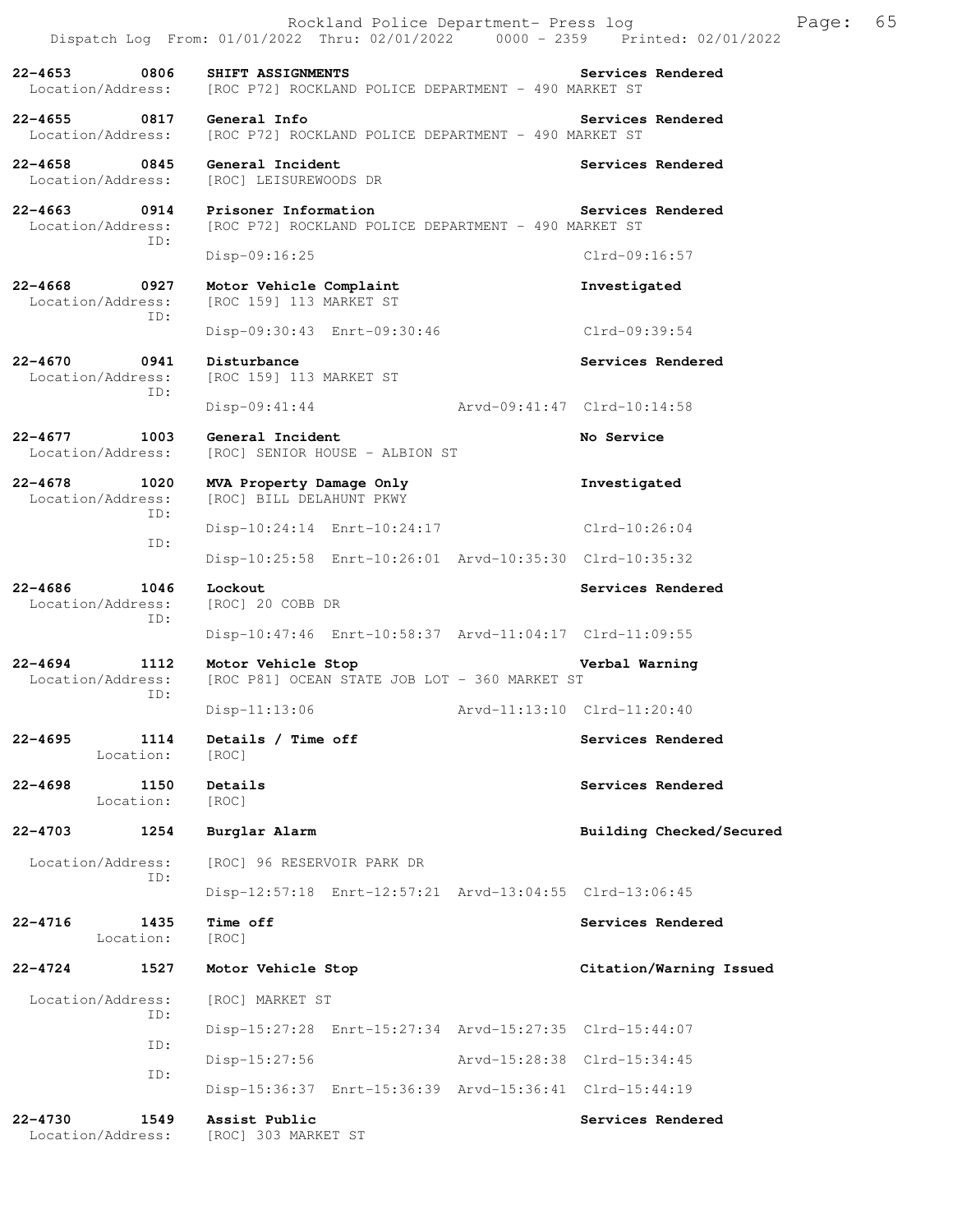Rockland Police Department- Press log entitled and Page: 66 Dispatch Log From: 01/01/2022 Thru: 02/01/2022 0000 - 2359 Printed: 02/01/2022

| ID:                                             |                                                                              |                                          |
|-------------------------------------------------|------------------------------------------------------------------------------|------------------------------------------|
|                                                 | Disp-15:53:06                                                                | $Clrd-15:54:13$                          |
| 22-4733<br>1610<br>Location/Address:<br>ID:     | General Info<br>[ROC P72] ROCKLAND POLICE DEPARTMENT - 490 MARKET ST         | Services Rendered                        |
|                                                 | $Disp-16:12:29$                                                              | $Clrd-16:12:35$                          |
| 1612<br>$22 - 4734$<br>Location:                | Details / Time off<br>[ROC]                                                  | Services Rendered                        |
| $22 - 4741$<br>1629<br>Location/Address:<br>TD: | Lockout<br>[ROC] 295 UNION ST                                                | Services Rendered                        |
|                                                 | Disp-16:33:01 Enrt-16:33:36 Arvd-16:35:00 Clrd-16:39:18                      |                                          |
| $22 - 4757$<br>1826<br>Location/Address:        | Suspicious Activity<br>[ROC P45] COMFORT INN - 850 HINGHAM ST Apt. #205      | Report Follows                           |
| ID:                                             | Disp-18:28:14 Enrt-18:29:16 Arvd-18:33:01 Clrd-19:08:22                      |                                          |
| ID:                                             | Disp-18:28:21 Enrt-18:29:16 Arvd-18:33:01 Clrd-19:08:28                      |                                          |
| ID:<br>ID:                                      | Disp-18:28:27 Enrt-18:29:16 Arvd-18:33:01 Clrd-19:08:41                      |                                          |
|                                                 | Disp-18:28:49 Enrt-18:29:16 Arvd-18:33:01 Clrd-19:15:27                      |                                          |
| $22 - 4762$<br>1906<br>Location:                | Details / Time off<br>[ROC]                                                  | Services Rendered                        |
| $22 - 4765$<br>1922<br>Location/Address:<br>ID: | 911 Accidental<br>[ROC P51] DOUBLE TREE - 929 HINGHAM ST                     | Investigated                             |
|                                                 | Disp-19:24:15 Enrt-19:24:24                                                  | Clrd-19:34:26                            |
| $22 - 4766$<br>1924<br>Location/Address:        | Motor Vehicle Complaint<br>[ROC] POND ST                                     | Investigated                             |
| ID:                                             | Disp-19:25:56 Enrt-19:26:03                                                  | Clrd-19:37:38                            |
| $22 - 4767$<br>1935<br>Location:                | Details / Time off<br>[ROC]                                                  | Services Rendered                        |
| $22 - 4772$<br>2025                             | Assist Fire Department                                                       | Services Not Required                    |
| Location/Address:                               | [ROC] 149 WEBSTER ST                                                         |                                          |
| ID:                                             | Disp-20:25:36 Enrt-20:25:39 Arvd-20:26:33 Clrd-20:41:20                      |                                          |
| $22 - 4773$<br>2026<br>Location/Address:        | Prisoner Information<br>[ROC P72] ROCKLAND POLICE DEPARTMENT - 490 MARKET ST | Services Rendered                        |
| ID:                                             | $Disp-20:27:21$                                                              | $Clrd-20:27:32$                          |
| $22 - 4776$<br>2106<br>Location:                | Details / Time off<br>[ROC]                                                  | Services Rendered                        |
| $22 - 4792$<br>2327<br>Location/Address:<br>TD: | MVA Property Damage Only<br>[ROC P80] METRO BY T-MOBILE - 188 UNION ST       | Services Rendered                        |
| ID:                                             | Disp-23:31:34 Enrt-23:31:42 Arvd-23:33:16                                    | Clrd-23:56:39                            |
| ID:                                             | Disp-23:31:34 Enrt-23:31:42 Arvd-23:34:09 Clrd-23:42:38                      |                                          |
| ID:                                             |                                                                              | Arvd-23:52:02 Clrd-23:52:10              |
|                                                 |                                                                              | Arvd-23:52:19 Clrd-01/31/2022 @ 00:09:51 |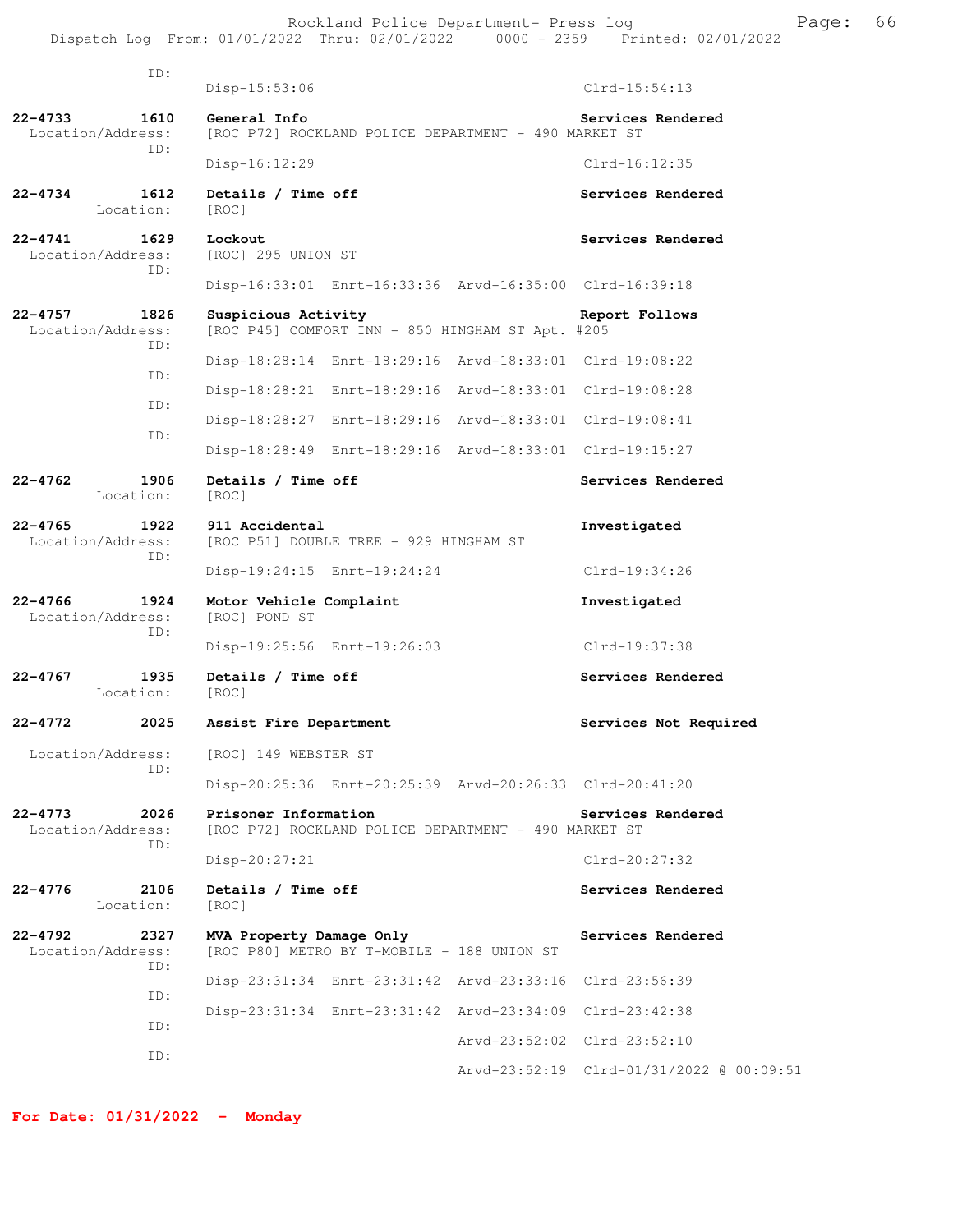|                                                 |                          | Rockland Police Department- Press log<br>Dispatch Log From: 01/01/2022 Thru: 02/01/2022 0000 - 2359 Printed: 02/01/2022 | Page:                          | 67 |
|-------------------------------------------------|--------------------------|-------------------------------------------------------------------------------------------------------------------------|--------------------------------|----|
| 22-4795                                         | 0000                     | SHIFT ASSIGNMENTS                                                                                                       | No Action Required             |    |
|                                                 | Location/Address:        | [ROC P72] ROCKLAND POLICE DEPARTMENT - 490 MARKET ST                                                                    |                                |    |
| 22-4797 0013                                    |                          | Details / Time off                                                                                                      | Services Not Required          |    |
|                                                 | Location:                | [ROC]                                                                                                                   |                                |    |
| $22 - 4801$                                     | 0050<br>Location:<br>ID: | Assist Public<br>[ROC] UNION AND LINDEN STREET                                                                          | Services Rendered              |    |
|                                                 |                          |                                                                                                                         | Arvd-00:50:00 Clrd-01:01:52    |    |
| 22-4811 0500                                    |                          | Building Check                                                                                                          | Building Checked/Secured       |    |
| Location/Address:                               | ID:                      | [ROC 61] UNION ST BUSINESS DISTRICT - UNION ST                                                                          |                                |    |
|                                                 |                          | Disp-05:01:31 Arvd-05:01:36 Clrd-05:37:58                                                                               |                                |    |
| $22 - 4819$<br>Location/Address:                | 0644<br>ID:              | MVA Property Damage Only<br>[ROC] ACCORD PARK DR                                                                        | Services Rendered              |    |
|                                                 |                          | Disp-06:47:08 Enrt-06:47:19 Arvd-07:05:47 Clrd-07:05:50                                                                 |                                |    |
| 22-4820 0652                                    |                          | Prisoner Information                                                                                                    | Services Not Required          |    |
| Location/Address:                               |                          | [ROC P72] ROCKLAND POLICE DEPARTMENT - 490 MARKET ST                                                                    |                                |    |
| 22-4828 0803<br>Location/Address:               |                          | General Info<br>[ROC P72] ROCKLAND POLICE DEPARTMENT - 490 MARKET ST                                                    | Services Rendered              |    |
| $22 - 4831$<br>0816<br>Location/Address:<br>ID: |                          | Motor Vehicle Complaint<br>[ROC 618] 3 KASEY LANE                                                                       | Services Rendered              |    |
|                                                 |                          | Disp-08:19:18 Enrt-08:20:01 Arvd-08:25:53 Clrd-08:27:48                                                                 |                                |    |
| 22-4832 0819                                    |                          | Prisioner Transport                                                                                                     | Taken/Referred to Other Agency |    |
| Location/Address:                               | ID:                      | [HIN] HINGHAM DISTRICT CT - 28 GEORGE WASHINGTON BLVD                                                                   |                                |    |
|                                                 |                          | Disp-08:20:20 Enrt-08:20:24                                                                                             | Clrd-11:21:35                  |    |
| 22-4833<br>Location/Address:                    | 0819<br>ID:              | Assist Public<br>[ROC] 200 SUMMER ST                                                                                    | Services Rendered              |    |
|                                                 | Fire Unit:               | Disp-08:20:44<br>ROCKEN1-Pumper-Rockland Engine 1                                                                       | Arvd-08:28:02 Clrd-08:31:32    |    |
|                                                 | ID:                      | Disp-08:23:12<br>$InQrtsUnav1-08:23:22$ $InSrvce-08:23:22$                                                              | $Clrd-08:23:22$                |    |
|                                                 |                          | Disp-08:28:06                                                                                                           | Arvd-08:28:10 Clrd-08:31:31    |    |
| 22-4836                                         | 0833                     | Building Check                                                                                                          | Building Checked/Secured       |    |
| Location/Address:                               | ID:                      | [ROC] CHURCH ST                                                                                                         | Arvd-08:35:07 Clrd-08:36:46    |    |
| 22-4853                                         | 0944                     | Emergency Medical                                                                                                       | No Action Required             |    |
|                                                 |                          |                                                                                                                         |                                |    |
| Location/Address:                               |                          | [ROC 70] WEBSTER PARK NURSING AND REHAB - 56 WEBSTER ST                                                                 |                                |    |
| 22-4859                                         | 1036                     | <b>Building Check</b>                                                                                                   | Building Checked/Secured       |    |
| Location/Address:                               | ID:                      | [ROC] CHURCH ST                                                                                                         |                                |    |
|                                                 |                          |                                                                                                                         | Arvd-10:36:38 Clrd-10:39:21    |    |
| $22 - 4877$<br>Location/Address:                | 1132                     | Fraud<br>[ROC] 104 CENTRE AVE                                                                                           | Services Rendered              |    |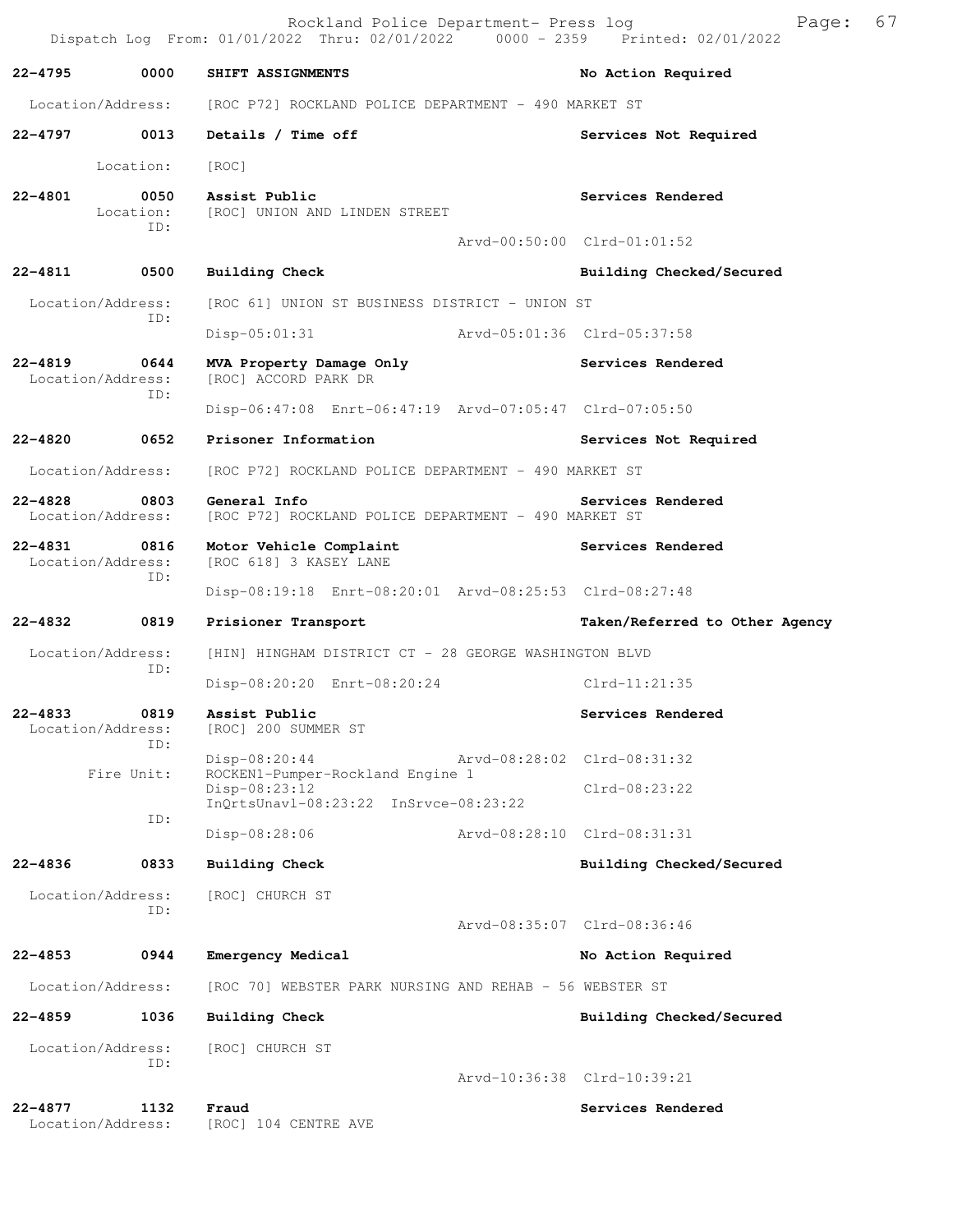Rockland Police Department- Press log Fage: 68<br>22 Thru: 02/01/2022 0000 - 2359 Printed: 02/01/2022 Dispatch Log From: 01/01/2022 Thru: 02/01/2022 **22-4879 1142 Assist Public Services Rendered**  Location/Address: [ROC] 103 DIVISION ST ID: Disp-11:43:18 Clrd-11:45:28 **22-4882 1207 Maintenance Services Rendered**<br>Location/Address: [ROC P72] ROCKLAND POLICE DEPARTMENT - 490 MARKET ST [ROC P72] ROCKLAND POLICE DEPARTMENT - 490 MARKET ST **22-4893 1301 911 Hang Up Unfounded**  Location/Address: [ROC] 57 DEXTER RD ID: Disp-13:03:15 Enrt-13:03:18 Arvd-13:07:57 Clrd-13:11:31 22-4899 1343 Details / Time off **Services Rendered**  Location: [ROC] **22-4901 1355 Motor Vehicle Complaint Sent On Way**  Location/Address: [ROC] VFW DR ID: Disp-13:56:12 Enrt-13:57:57 Arvd-13:59:07 Clrd-14:02:12 ID: Disp-13:56:22 Enrt-13:57:56 Arvd-13:59:10 Clrd-14:01:44 **22-4904 1404 Details / Time off Services Rendered**  Location: [ROC] 22-4906 1410 Details / Time off **Services Rendered** Location: [ROC] **22-4909 1416 Building Check Building Checked/Secured**  Location/Address: [ROC] CHURCH ST ID: Arvd-14:18:02 Clrd-14:18:27 **22-4925 1604 SHIFT ASSIGNMENTS Services Rendered**  Location/Address: [ROC P72] ROCKLAND POLICE DEPARTMENT - 490 MARKET ST **22-4951 1802 MVA Property Damage Only Services Rendered** Location/Address: [ROC P56] BURGER KING - 1333 HINGHAM ST [ROC P56] BURGER KING - 1333 HINGHAM ST ID: Disp-18:03:16 Enrt-18:03:41 Arvd-18:04:57 Clrd-18:17:45 ID: Disp-18:03:38 Enrt-18:03:42 Arvd-18:04:59 Clrd-18:17:51 ID: Disp-18:08:41 Enrt-18:08:43 Arvd-18:08:45 Clrd-18:17:48 **22-4958 1844 Burglar Alarm Building Checked/Secured**  Location/Address: [ROC P113] NATIONAL COATING - 105 INDUSTRIAL WAY ID: Disp-18:45:54 Enrt-18:46:36 Arvd-18:51:39 Clrd-18:59:54 ID: Disp-18:46:48 Enrt-18:46:53 Arvd-18:52:56 Clrd-18:59:54 **22-4961** 1859 Detail Services Rendered Location/Address: [ROC P72] ROCKLAND POLICE DEPARTMENT - 490 MARKET ST [ROC P72] ROCKLAND POLICE DEPARTMENT - 490 MARKET ST 22-4968 1939 MVA Property Damage Only **Services Rendered** Location/Address: [ROC] 87 WEST WATER ST ID: Disp-19:40:02 Enrt-19:40:08 Arvd-19:42:14 Clrd-20:05:44 ID: Disp-19:40:06 Enrt-19:40:10 Arvd-19:42:34 Clrd-19:55:26 ID: Disp-19:43:18 Enrt-19:43:20 Arvd-19:43:22 Clrd-20:09:26 **22-4970 1958 Lost Property Services Rendered**  [ROC P72] ROCKLAND POLICE DEPARTMENT - 490 MARKET ST

ID:

Disp-20:00:43 Clrd-20:01:08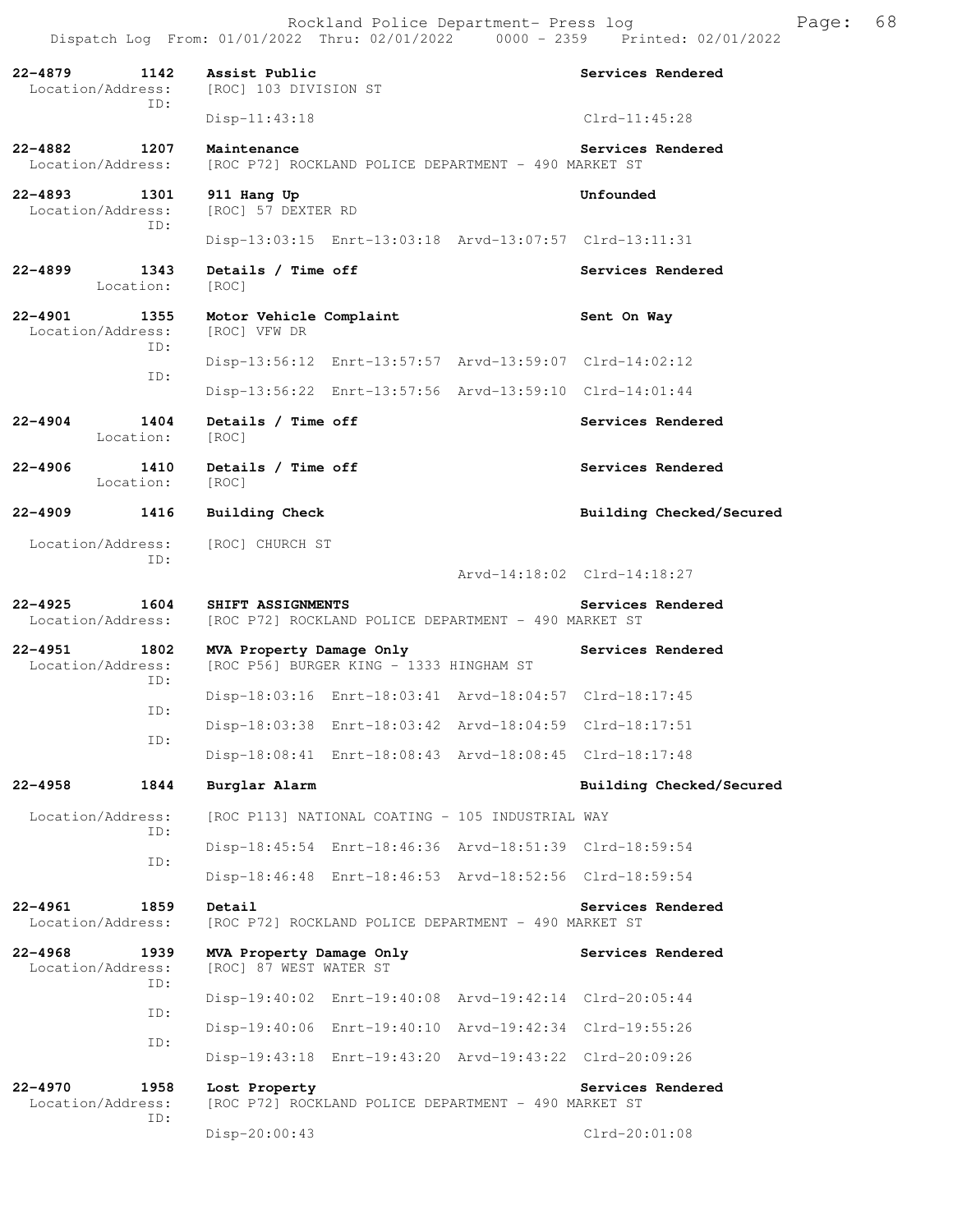**22-4971 2005 Assist Police Department Services Rendered**  Location/Address: [ROC P72] ROCKLAND POLICE DEPARTMENT - 490 MARKET ST **22-4974 2022 911 Hang Up Investigated**  Vicinity of: [ROC P51] DOUBLE TREE - 929 HINGHAM ST ID: Disp-20:25:05 Enrt-20:25:32 Arvd-20:34:09 Clrd-20:42:37 **22-4982 2107 MVA Property Damage Only No Action Required**  Location/Address: [ROC] 1111 HINGHAM ST ID: Disp-21:12:24 Enrt-21:13:17 Clrd-21:27:05 **22-4985 2118 Larceny / Forgery/ Fraud Services Rendered**  [ROC P72] ROCKLAND POLICE DEPARTMENT - 490 MARKET ST ID: Disp-21:35:07 Clrd-21:38:27 **22-4986 2135 General Info Services Rendered**  [ROC P72] ROCKLAND POLICE DEPARTMENT - 490 MARKET ST **22-4995 2215 Unwanted Party Services Rendered**  Location/Address: [ROC P45] COMFORT INN - 850 HINGHAM ST ID: Disp-22:17:24 Enrt-22:17:55 Arvd-22:20:29 Clrd-22:24:06 **22-4996 2223 MVA Property Damage Only Services Rendered**  Location/Address: [ROC] 103 GROVE ST Apt. #334 ID: Disp-22:28:07 Enrt-22:28:10 Clrd-22:28:37 ID: Disp-22:33:34 Enrt-22:33:37 Arvd-22:38:44 Clrd-22:51:17 ID: Disp-22:38:37 Enrt-22:38:40 Arvd-22:38:46 Clrd-22:45:12 **22-4999 2245 Motor Vehicle Stop Verbal Warning**<br>Location/Address: [ROC] 138 VERNON ST @ 120 HOWARD ST [ROC] 138 VERNON ST @ 120 HOWARD ST ID: Arvd-22:45:00 Clrd-22:49:17 **22-5000 2251 Suspicious Activity Services Rendered Location/Address:** [ROC] BELMONT ST [ROC] BELMONT ST ID: Disp-22:53:11 Enrt-22:56:46 Arvd-22:56:48 Clrd-23:07:55 **22-5004 2312 Health & Welfare Check Services Rendered**  Location/Address: [ROC P45] COMFORT INN - 850 HINGHAM ST Apt. #238 ID: Disp-23:14:22 Enrt-23:15:16 Arvd-23:19:37 Clrd-23:38:15

## **For Date: 02/01/2022 - Tuesday**

| $22 - 5008$<br>Location/Address: | 0000<br>ID: | SHIFT ASSIGNMENTS<br>[ROC P72] ROCKLAND POLICE DEPARTMENT - 490 MARKET ST |                                                         |  | No Service                  |  |
|----------------------------------|-------------|---------------------------------------------------------------------------|---------------------------------------------------------|--|-----------------------------|--|
|                                  |             |                                                                           |                                                         |  | Arvd-00:00:00 Clrd-00:09:14 |  |
| $22 - 5017$<br>Location/Address: | 0208<br>ID: | Suspicious Activity<br>[ROC] SPRING ST                                    |                                                         |  | Investigated                |  |
|                                  |             |                                                                           |                                                         |  | Arvd-02:08:00 Clrd-02:15:15 |  |
| $22 - 5021$<br>Location/Address: | 0333<br>ID: | Disturbance<br>[ROC] 74 MARTHA DR Apt. #E                                 |                                                         |  | Peace Restored              |  |
|                                  | TD:         |                                                                           | Disp-03:34:40 Enrt-03:35:02 Arvd-03:37:14 Clrd-03:59:57 |  |                             |  |
|                                  |             |                                                                           | Disp-03:34:52 Enrt-03:35:02                             |  | $Clrd-03:59:57$             |  |